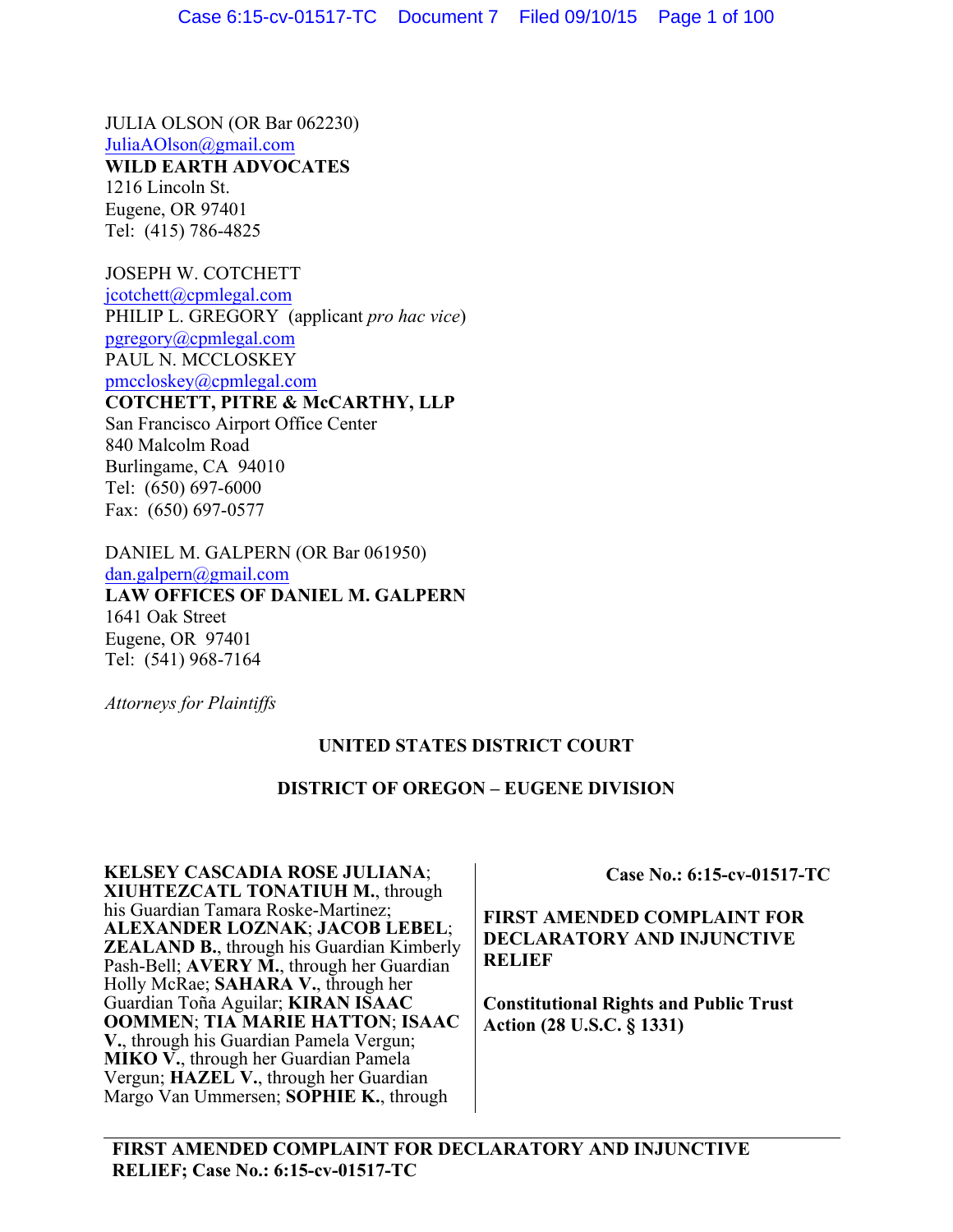her Guardian Dr. James Hansen; **JAIME B.**, through her Guardian Jamescita Peshlakai; **JOURNEY Z.**, through his Guardian Erika Schneider; **VICTORIA B.**, through her Guardian Daisy Calderon; **NATHANIEL B.**, through his Guardian Sharon Baring; **AJI P.**, through his Guardian Helaina Piper; **LEVI D.**, through his Guardian Leigh-Ann Draheim; **JAYDEN F.**, through her Guardian Cherri Foytlin; **NICHOLAS V.**, through his Guardian Marie Venner; **EARTH GUARDIANS**, a nonprofit organization; and **FUTURE GENERATIONS**, through their Guardian Dr. James Hansen;

#### **Plaintiffs,**

#### **vs.**

**The UNITED STATES OF AMERICA**; **BARACK OBAMA**, in his official capacity as President of the United States; **The OFFICE OF THE PRESIDENT OF THE UNITED STATES**; **CHRISTY GOLDFUSS**, in her official capacity as Director of Council on Environmental Quality; **SHAUN DONOVAN**, in his official capacity as Director of the Office of Management and Budget; **DR. JOHN HOLDREN**, in his official capacity as Director of the Office of Science and Technology Policy; **The UNITED STATES DEPARTMENT OF ENERGY**; **DR. ERNEST MONIZ**, in his official capacity as Secretary of Energy; **The UNITED STATES DEPARTMENT OF THE INTERIOR**; **SALLY JEWELL**, in her official capacity as Secretary of Interior; **The UNITED STATES DEPARTMENT OF TRANSPORTATION**; **ANTHONY FOXX**, in his official capacity as Secretary of Transportation; **The UNITED STATES DEPARTMENT OF AGRICULTURE**; **THOMAS J. VILSACK**, in his official capacity as Secretary of Agriculture; **The UNITED STATES DEPARTMENT OF COMMERCE**; **PENNY PRITZKER**, in her official capacity as Secretary of Commerce; **The UNITED STATES DEPARTMENT OF DEFENSE**; **ASHTON CARTER**, in his official capacity as Secretary of Defense; **The UNITED STATES DEPARTMENT OF STATE**; **JOHN KERRY**, in his official capacity as Secretary of State; **The UNITED STATES ENVIRONMENTAL PROTECTION AGENCY**; **GINA**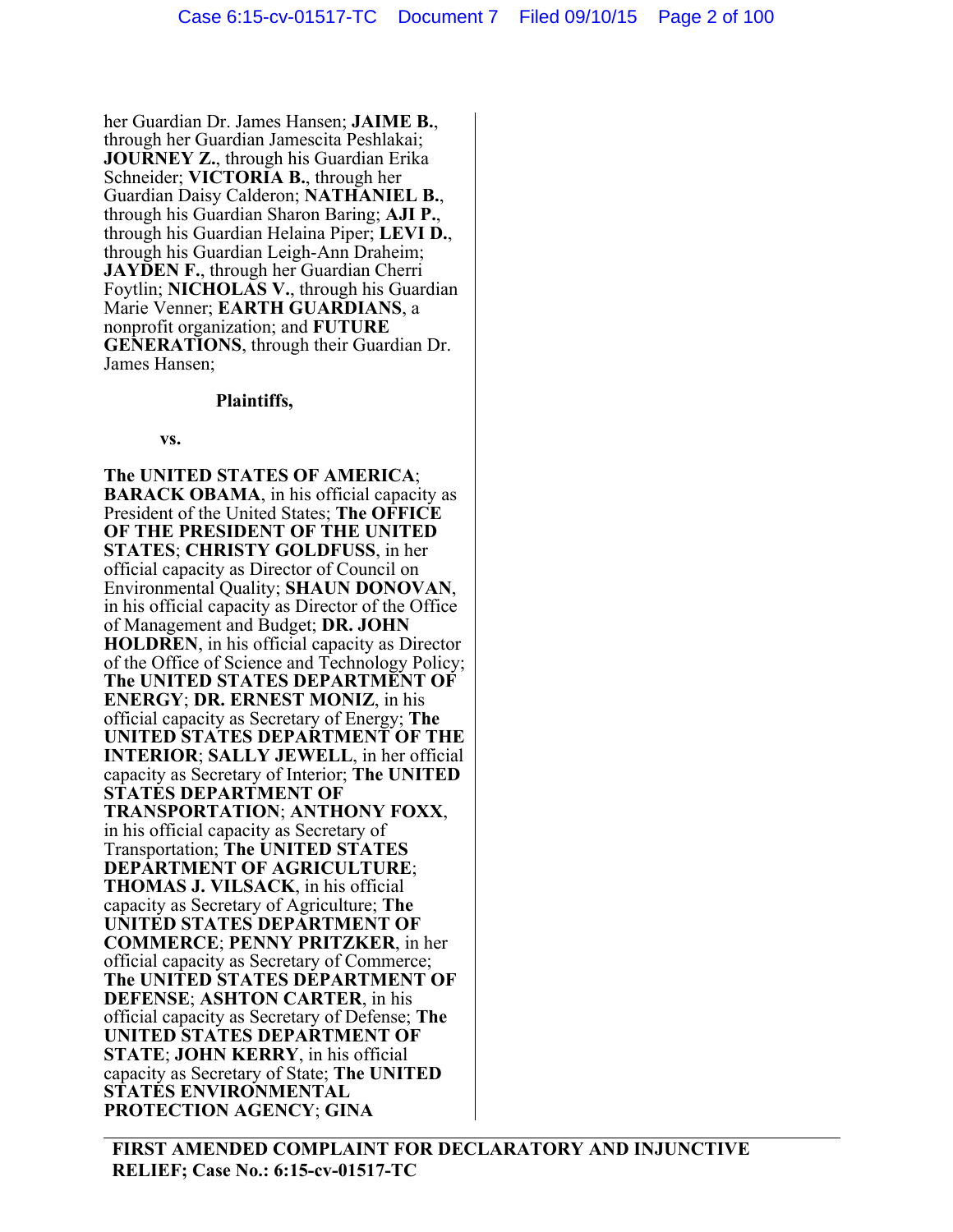**MCCARTHY**, in her official capacity as Administrator of the EPA;

# **Defendants.**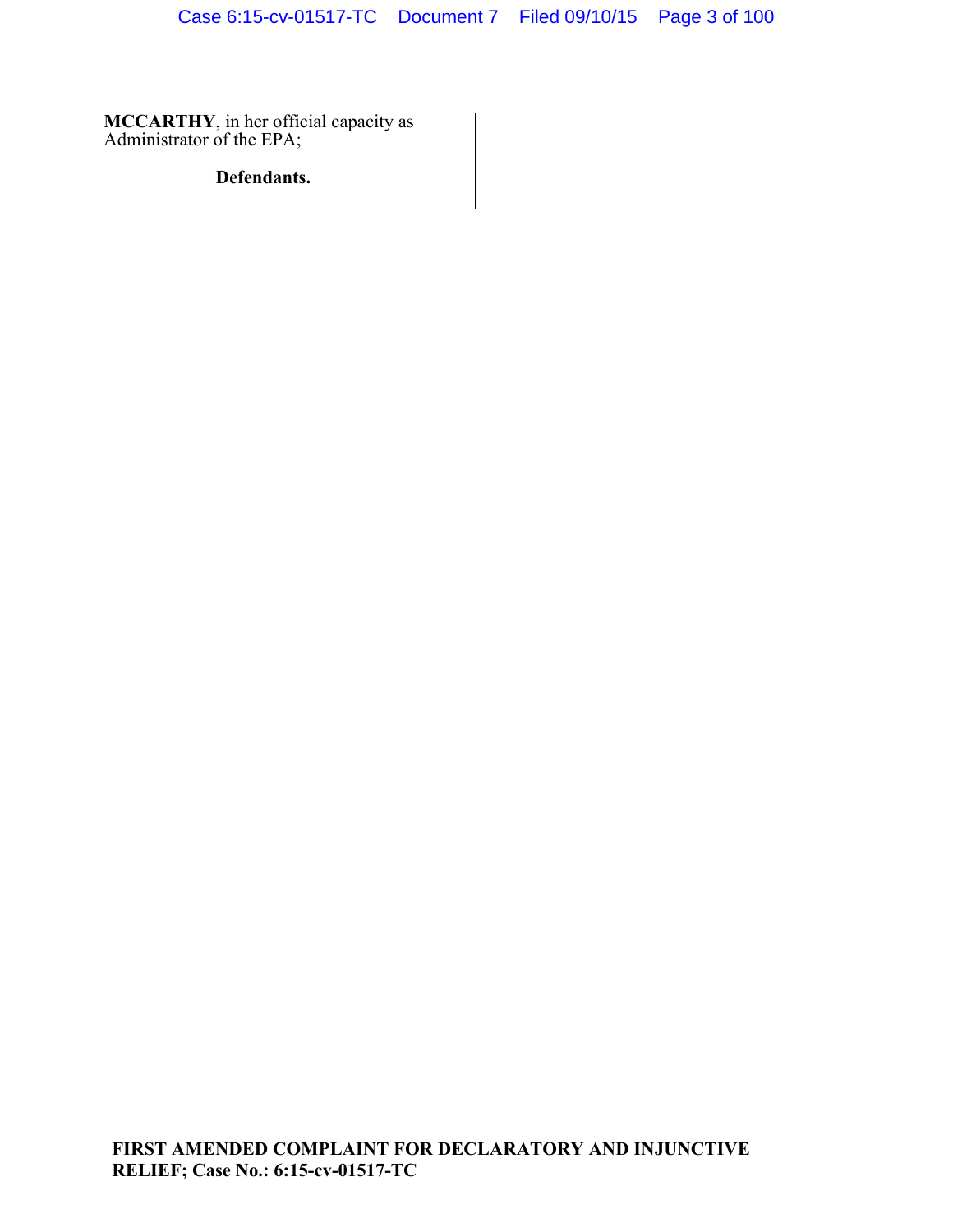# **TABLE OF CONTENTS**

| I.  | THE FEDERAL GOVERNMENT HAS KNOWN FOR DECADES THAT<br><b>CARBON DIOXIDE POLLUTION WAS CAUSING CATASTROPHIC</b><br>CLIMATE CHANGE AND THAT MASSIVE EMISSION REDUCTIONS AND A<br><b>NATION-WIDE TRANSITION AWAY FROM FOSSIL FUELS WAS NEEDED</b><br>TO PROTECT PLAINTIFFS' CONSTITUTIONAL RIGHTS 51 |                                                                                                                                                                                                             |
|-----|--------------------------------------------------------------------------------------------------------------------------------------------------------------------------------------------------------------------------------------------------------------------------------------------------|-------------------------------------------------------------------------------------------------------------------------------------------------------------------------------------------------------------|
| II. | IN SPITE OF KNOWING OF THE SEVERE DANGERS POSED BY CARBON<br>POLLUTION, DEFENDANTS CREATED AND ENHANCED THE DANGERS<br>THROUGH FOSSIL FUEL EXTRACTION, PRODUCTION, CONSUMPTION,                                                                                                                  |                                                                                                                                                                                                             |
|     | A.                                                                                                                                                                                                                                                                                               | Despite the Known Danger, Defendants Caused Climate Instability<br>and Allowed U.S. Fossil Fuel Extraction, Production, Consumption,<br><b>Transportation, and Exportation and Associated Emissions, to</b> |
|     | <b>B.</b>                                                                                                                                                                                                                                                                                        | <b>Defendants Have Allowed Excessive Fossil Fuel Production on</b>                                                                                                                                          |
|     | $C_{\bullet}$                                                                                                                                                                                                                                                                                    |                                                                                                                                                                                                             |
|     | D.                                                                                                                                                                                                                                                                                               | Defendants Recklessly Allow Interstate and International Transport                                                                                                                                          |
|     | E.                                                                                                                                                                                                                                                                                               | Defendants Recklessly Allow CO <sub>2</sub> Pollution From Combustion of                                                                                                                                    |
| Ш.  |                                                                                                                                                                                                                                                                                                  |                                                                                                                                                                                                             |
| IV. | <b>CURRENT SCIENCE ON GLOBAL CLIMATE CHANGE AND</b>                                                                                                                                                                                                                                              |                                                                                                                                                                                                             |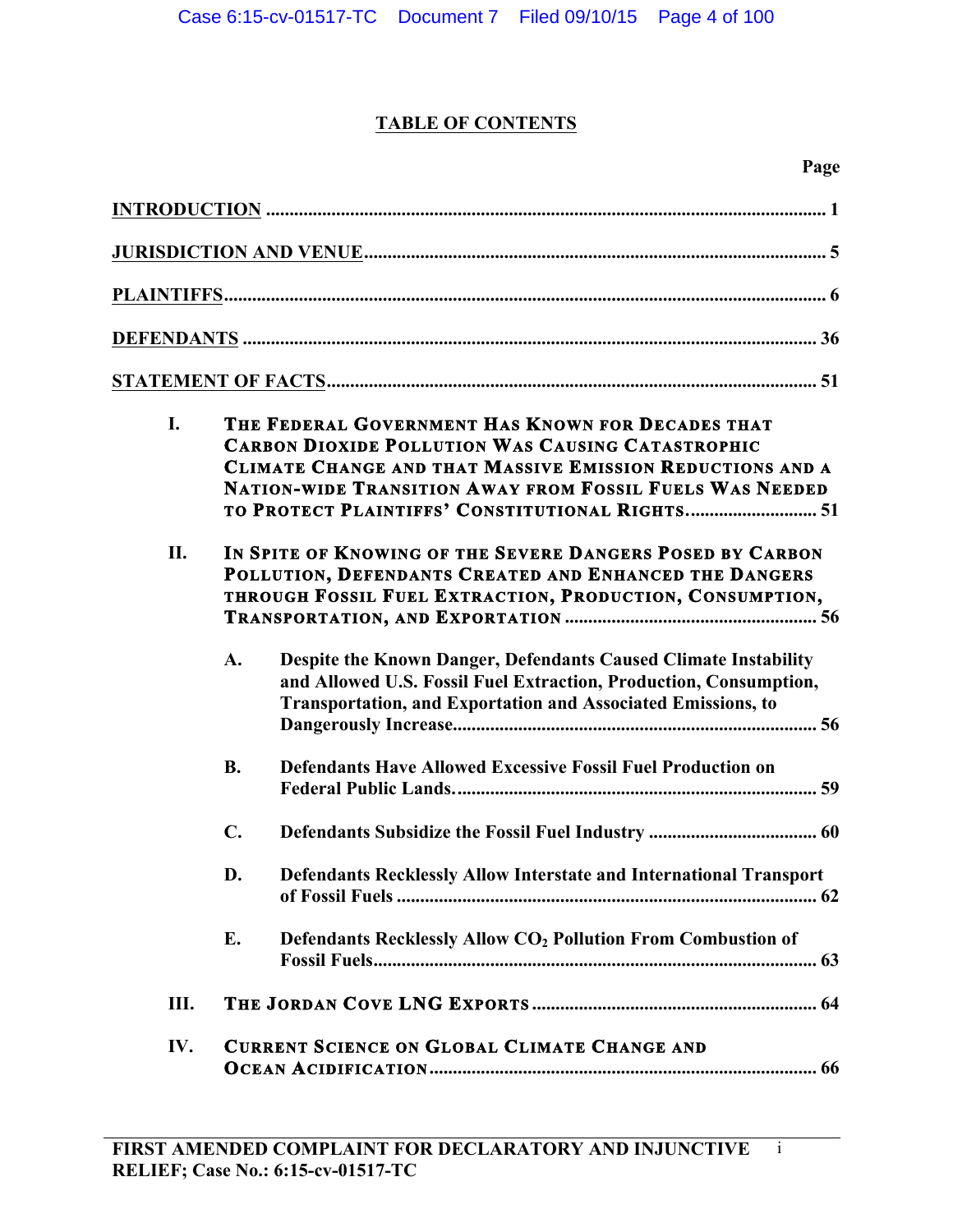| $V_{\star}$                     | <b>EXISTING IMPACTS OF CLIMATE CHANGE ACROSS THE NATION 68</b>                                                                    |
|---------------------------------|-----------------------------------------------------------------------------------------------------------------------------------|
| VI.                             | FUTURE NATIONAL CLIMATE IMPACTS EXPECTED BY 2050 AND 2100                                                                         |
| VII.                            | <b>RESTORING THE ENERGY BALANCE AND PROTECTING AGAINST A</b><br><b>DANGEROUS DESTABILIZED CLIMATE SYSTEM IS POSSIBLE BASED ON</b> |
| VIII.                           | THE FEDERAL GOVERNMENT'S ADMISSIONS OF ITS PUBLIC TRUSTEE                                                                         |
|                                 |                                                                                                                                   |
| <b>First Claim for Relief:</b>  | VIOLATION OF THE DUE PROCESS CLAUSE OF THE FIFTH AMENDMENT 84                                                                     |
| <b>Second Claim for Relief:</b> | <b>VIOLATION OF EQUAL PROTECTION PRINCIPLES</b>                                                                                   |
| <b>Third Claim for Relief:</b>  |                                                                                                                                   |
|                                 | THE UNENUMERATED RIGHTS PRESERVED FOR THE PEOPLE BY THE NINTH                                                                     |
| <b>Fourth Claim for Relief:</b> |                                                                                                                                   |
|                                 |                                                                                                                                   |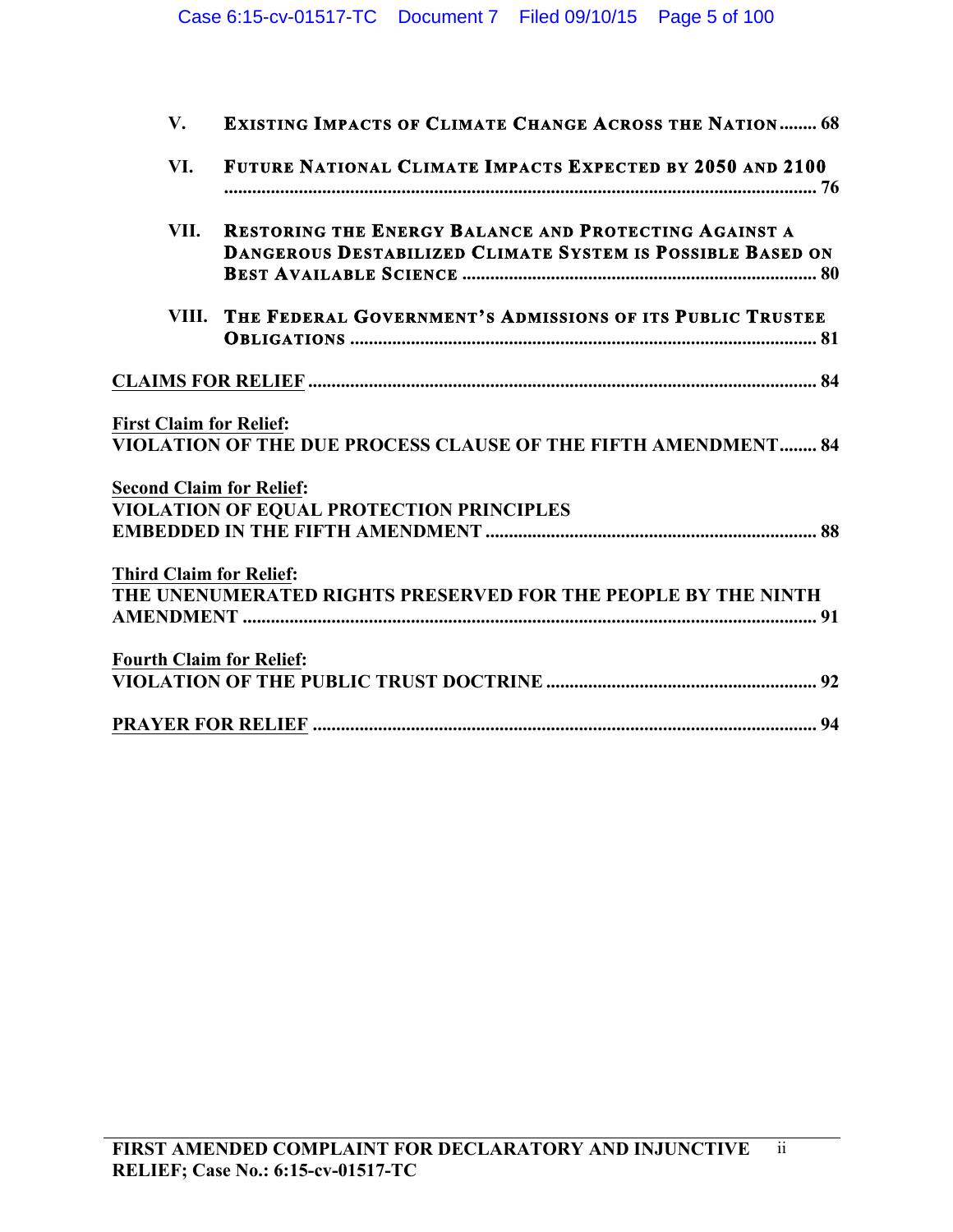# **INTRODUCTION**

1. For over fifty years, the United States of America<sup>1</sup> has known that carbon dioxide (" $CO<sub>2</sub>$ ") pollution from burning fossil fuels was causing global warming and dangerous climate change, and that continuing to burn fossil fuels would destabilize the climate system on which present and future generations of our nation depend for their wellbeing and survival. Defendants also knew the harmful impacts of their actions would significantly endanger Plaintiffs, with the damage persisting for millennia. Despite this knowledge, Defendants continued their policies and practices of allowing the exploitation of fossil fuels. Specifically, Department of Energy has approved the export of liquefied natural gas ("LNG") from the Jordan Cove LNG terminal in Coos Bay, Oregon. This export terminal will be the largest projected source of  $CO<sub>2</sub>$  emissions in Oregon, and will significantly increase the harm that Defendants' actions are causing to Plaintiffs. Defendants' have long-standing knowledge of the cumulative danger that their aggregate actions are causing Plaintiffs. The Jordan Cove project enhances the cumulative danger caused by Defendants affirmative aggregate actions.

2. In a 1965 White House Report on "Restoring the Quality of Our Environment," for example, the President's Science Advisory Committee stated: "The land, water, air and living things of the United States are a heritage of the whole nation. They need to be protected for the benefit of all Americans, both now and in the future. The continued strength and welfare of our nation depend on the quantity and quality of our resources and on the quality of the environment in which our people live."

3. The United States Environmental Protection Agency ("EPA") in 1990 and the Congressional Office of Technology Assessment in 1991 prepared plans to significantly reduce

1

 $\frac{1}{1}$ Throughout this Complaint, the terms "United States" or "Federal Government" refer to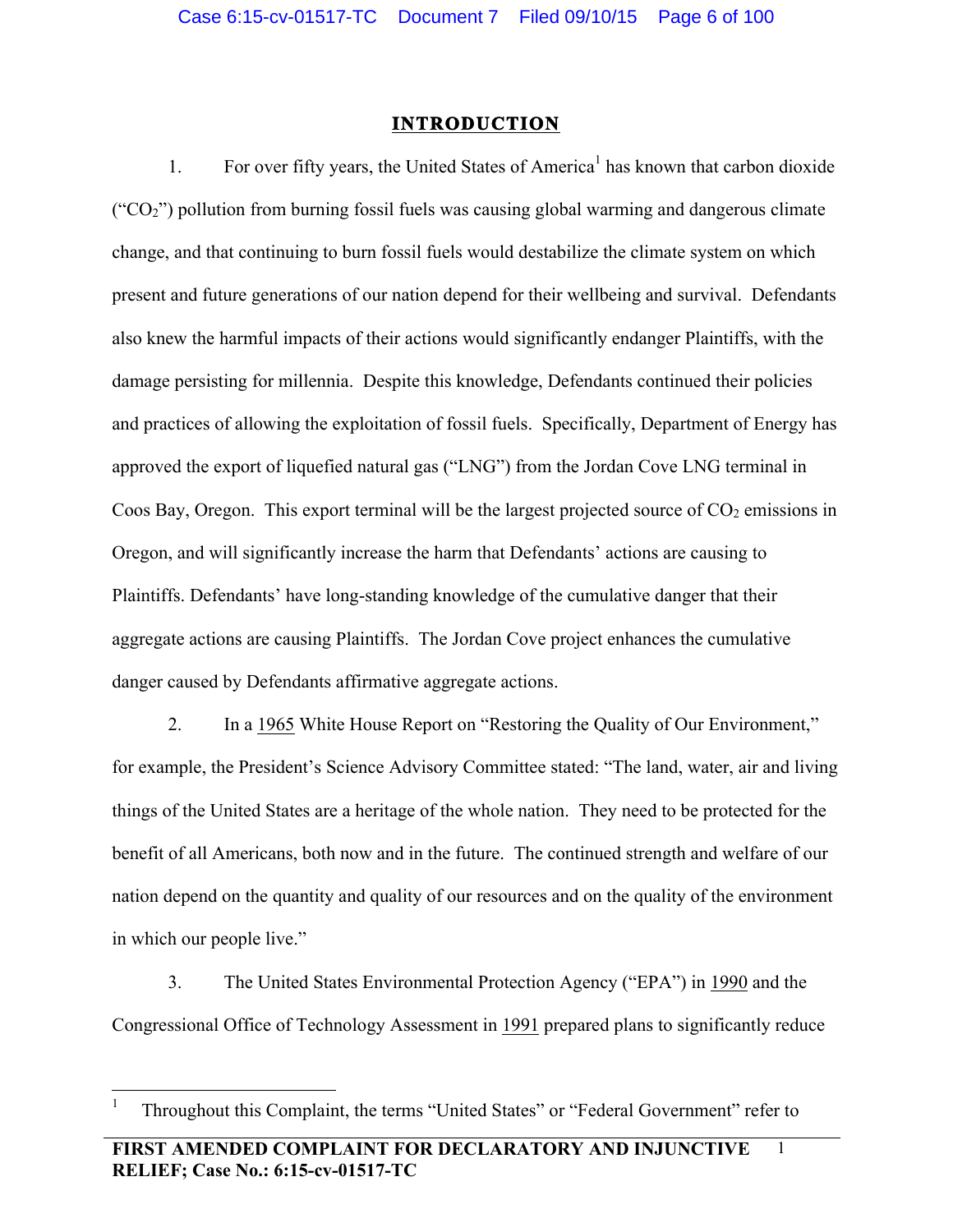# Case 6:15-cv-01517-TC Document 7 Filed 09/10/15 Page 7 of 100

our nation's  $CO<sub>2</sub>$  emissions, stop global warming, and stabilize the climate system for the benefit of present and future generations. Both the EPA's 1990 Plan, "Policy Options for Stabilizing Global Climate," and the OTA's 1991 Plan, "Changing By Degrees: Steps to Reduce Greenhouse Gases," were prepared at the request of, and submitted to, Congress. Despite the imminent dangers identified in both the EPA's 1990 Plan and the OTA 1991 Plan, Defendants never implemented either plan.

4. Since 1990, Defendants have known that  $CO<sub>2</sub>$  levels in the atmosphere must be stabilized at or below 350 parts per million ("ppm") in order to protect our nation's climate system and that a swift transition away from fossil fuels was necessary. Twenty-five years later, today's best science confirms that 350 ppm is the maximum safe level of atmospheric  $CO<sub>2</sub>$ required to restore a stable climate system.

5. Defendants have for decades ignored experts they commissioned to evaluate the danger to our Nation, as well as their own plans for stopping the dangerous destabilization of the climate system. Specifically, Defendants have known of the unusually dangerous risks of harm to human life, liberty, and property that would be caused by continued fossil fuel burning. Instead, Defendants have willfully ignored this impending harm. By their exercise of sovereign authority over our country's atmosphere and fossil fuel resources, they permitted, encouraged, and otherwise enabled continued exploitation, production, and combustion of fossil fuels, and so, by and through their aggregate actions and omissions, Defendants deliberately allowed atmospheric  $CO<sub>2</sub>$  concentrations to escalate to levels unprecedented in human history, resulting in a dangerous destabilizing climate system for our country and these Plaintiffs.

6. The 1965 Report and the 1990 and 1991 Plans are only examples of the extensive knowledge Defendants have had about the dangers they caused to present and future generations,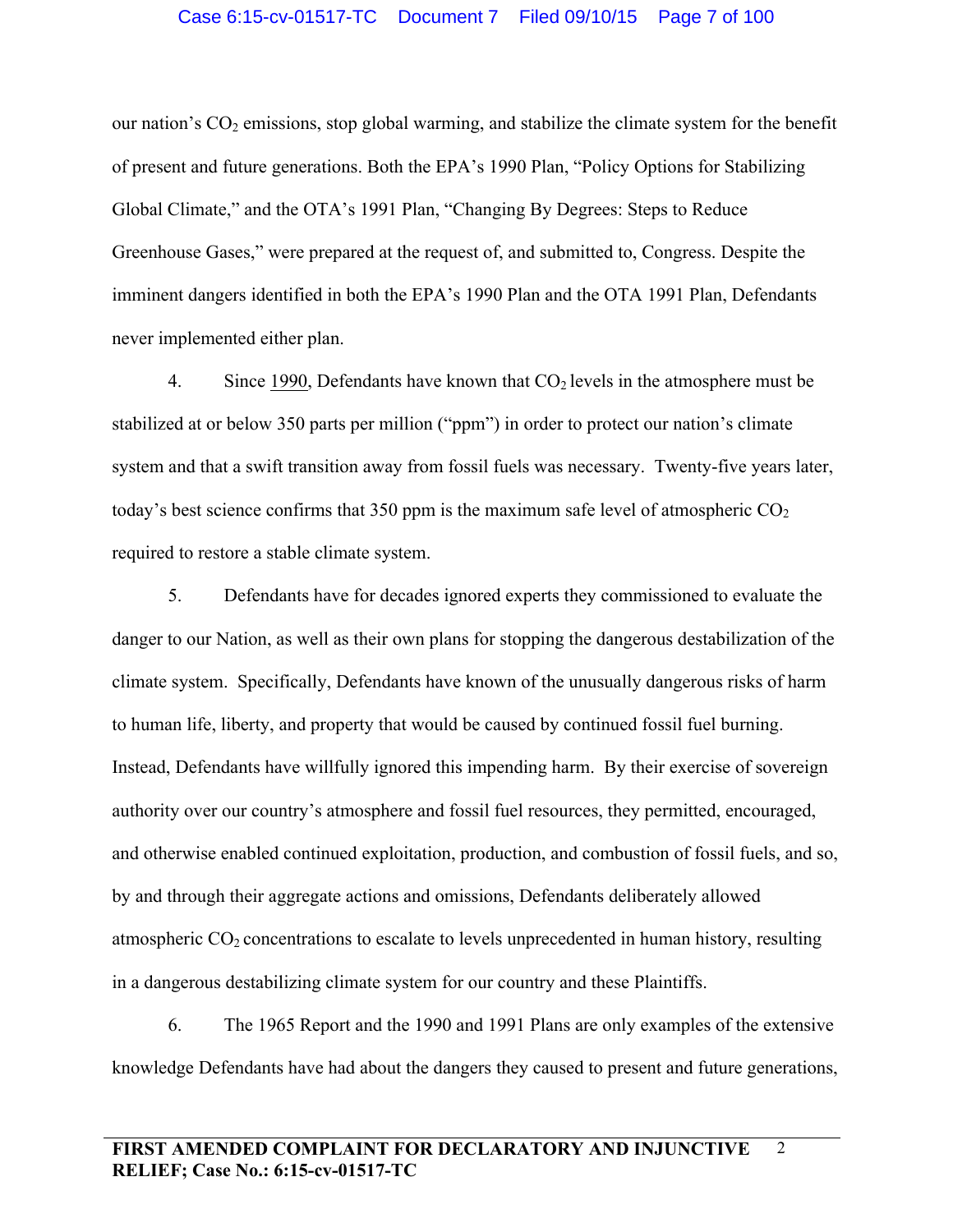#### Case 6:15-cv-01517-TC Document 7 Filed 09/10/15 Page 8 of 100

including Plaintiffs. Since 1965, numerous other studies and reports also have informed Defendants of the significant harms that would be caused if Defendants did not reduce reliance on carbon-intense energy from fossil fuels and rapidly transition to carbon-free energy. These studies and reports concluded that continued fossil fuel dependency would drive the atmospheric concentration of  $CO<sub>2</sub>$  to dangerous levels that would destabilize the climate system.

7. Yet, rather than implement a rational course of effective action to phase out carbon pollution, Defendants have continued to permit, authorize, and subsidize fossil fuel extraction, development, consumption and exportation – activities producing enormous quantities of  $CO<sub>2</sub>$  emissions that have substantially caused or substantially contributed to the increase in the atmospheric concentration of  $CO<sub>2</sub>$ . Through its policies and practices, the Federal Government bears a higher degree of responsibility than any other individual, entity, or country for exposing Plaintiffs to the present dangerous atmospheric  $CO<sub>2</sub>$  concentration. In fact, the United States is responsible for more than a quarter of global historic cumulative  $CO<sub>2</sub>$  emissions.

8. The present level of  $CO<sub>2</sub>$  and its warming, both realized and latent, are already in the zone of danger. Defendants have acted with deliberate indifference to the peril they knowingly created. As a result, Defendants have infringed on Plaintiffs' fundamental constitutional rights to life, liberty, and property. Defendants' acts also discriminate against these young citizens, who will disproportionately experience the destabilized climate system in our country.

9. By and through natural gas imports and exports, the Federal Government and the Department of Energy are further enhancing the dangerous climate situation, without due process and in violation of Plaintiffs' right to equal protection. As noted above, the Jordan Cove LNG Terminal in Coos Bay, Oregon, is the sole LNG export terminal in the Northwest and Oregon's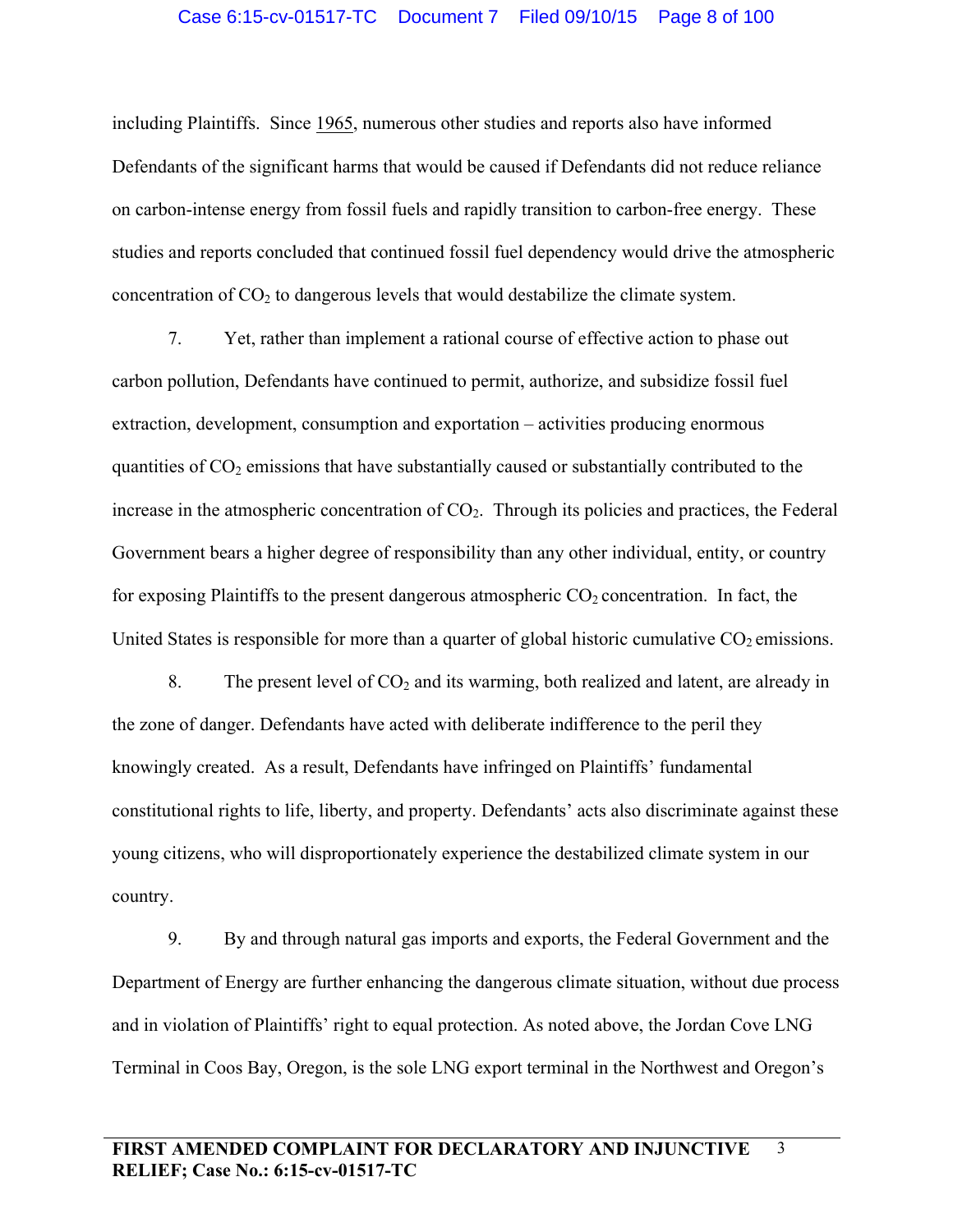# Case 6:15-cv-01517-TC Document 7 Filed 09/10/15 Page 9 of 100

largest projected source of  $CO<sub>2</sub>$  emissions. The Department of Energy's approval of LNG exports from the Jordan Cove LNG Terminal heightens the danger to Plaintiffs that Defendants' actions in the aggregate have created. The result is an unconstitutional violation of Plaintiffs' fundamental rights.

10. Plaintiffs are especially vulnerable to the dangerous situation that Defendants have substantially caused. This Court is Plaintiffs' last resort to ensure their reasonable safety, and that of our Posterity, from the harm perpetrated by Defendants. There is an extremely limited amount of time to preserve a habitable climate system for our country; otherwise, the warming of our nation will become locked in or rendered increasingly severe. Recent scientific studies conclude that our country is now in a period of "carbon overshoot," with early consequences that are already threatening and that will, in the short term, rise to unbearable unless Defendants take immediate action to rapidly abate fossil fuel emissions and restore energy balance at a lower atmospheric  $CO<sub>2</sub>$  concentration.

11. The current policies, plans, and practices of the Federal Government will not achieve even a proportionate share of the fossil fuel emission reductions that must occur within this century. To the contrary, Defendants' policies, plans, and practices permit, authorize, and subsidize fossil fuel exploitation and consumption, and thus press our climate system further toward irretrievable impacts. A key recent instance is the government's approval of LNG exports from the Jordan Cove LNG Terminal. If Defendants continue to promote such development and further delay rapid, systematic annual emissions reductions, they will ensure a far less hospitable climate system, with far-reaching damage to our nation and Plaintiffs alike.

12. This Court should order Defendants to cease their permitting, authorizing, and subsidizing of fossil fuels and, instead, move to swiftly phase out  $CO<sub>2</sub>$  emissions, as well as take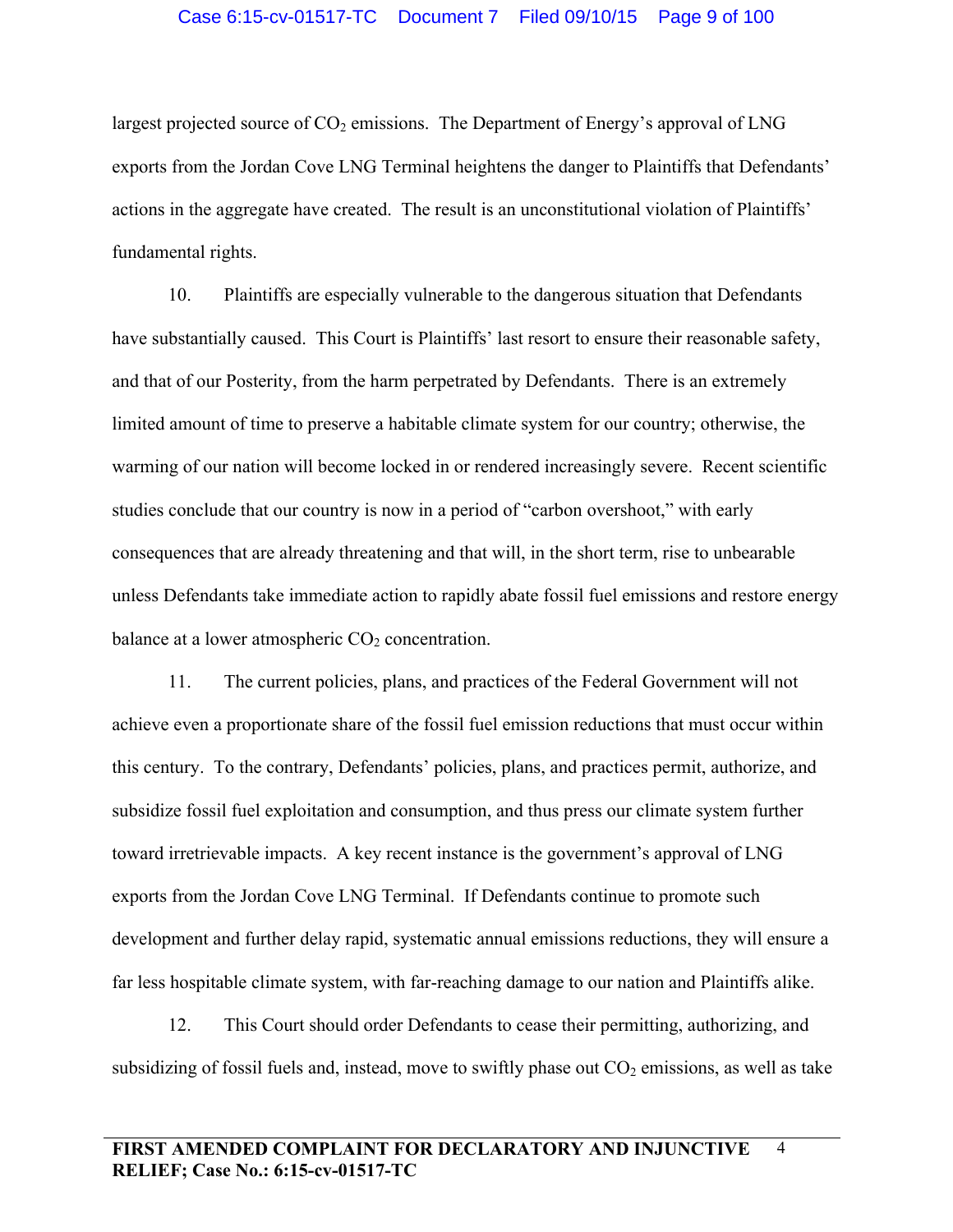such other action as necessary to ensure that atmospheric  $CO<sub>2</sub>$  is no more concentrated than 350 ppm by 2100, including to develop a national plan to restore Earth's energy balance, and implement that national plan so as to stabilize the climate system. Plaintiffs come before this Court to secure their fundamental rights under the Constitution, before it is too late.

## **JURISDICTION AND VENUE**

13. This action is brought pursuant to the United States Constitution. It is authorized by Article III, Section 2, which extends the federal judicial power to all cases arising in equity under the Constitution. "The identification and protection of fundamental rights is an enduring part of the judicial duty to interpret the Constitution." *Obergefell v. Hodges*, 576 U.S. \_\_\_\_, slip. op. at 10 (2015). That grant of equitable jurisdiction requires Article III courts to apply the underlying principles of the Constitution to new circumstances unforeseen by the framers, such as the irreversible destruction of the natural heritage of our whole nation. An actual controversy has arisen and exists between Plaintiffs and Defendants because Defendants have placed Plaintiffs in a dangerous situation, continue to infringe upon Plaintiffs' constitutional rights, and have abrogated their duty of care to ensure Plaintiffs' reasonable safety, among other violations of law. Plaintiffs have no adequate remedy at law to redress the harms herein, which are of a continuing nature and which, if left unresolved, will be irreversible.

14. This Court has jurisdiction pursuant to 28 U.S.C. § 1331 (federal question), 28 U.S.C. § 2201 (creation of a remedy), and 28 U.S.C. § 2202 (further relief) as this action arises under the laws of the United States.

15. Venue lies in this judicial district by virtue of 28 U.S.C. § 1391(e). The majority of Youth Plaintiffs (as hereinafter defined) reside in this judicial district, some Defendants have offices in this judicial district, and the events, omissions, and harms giving rise to the claims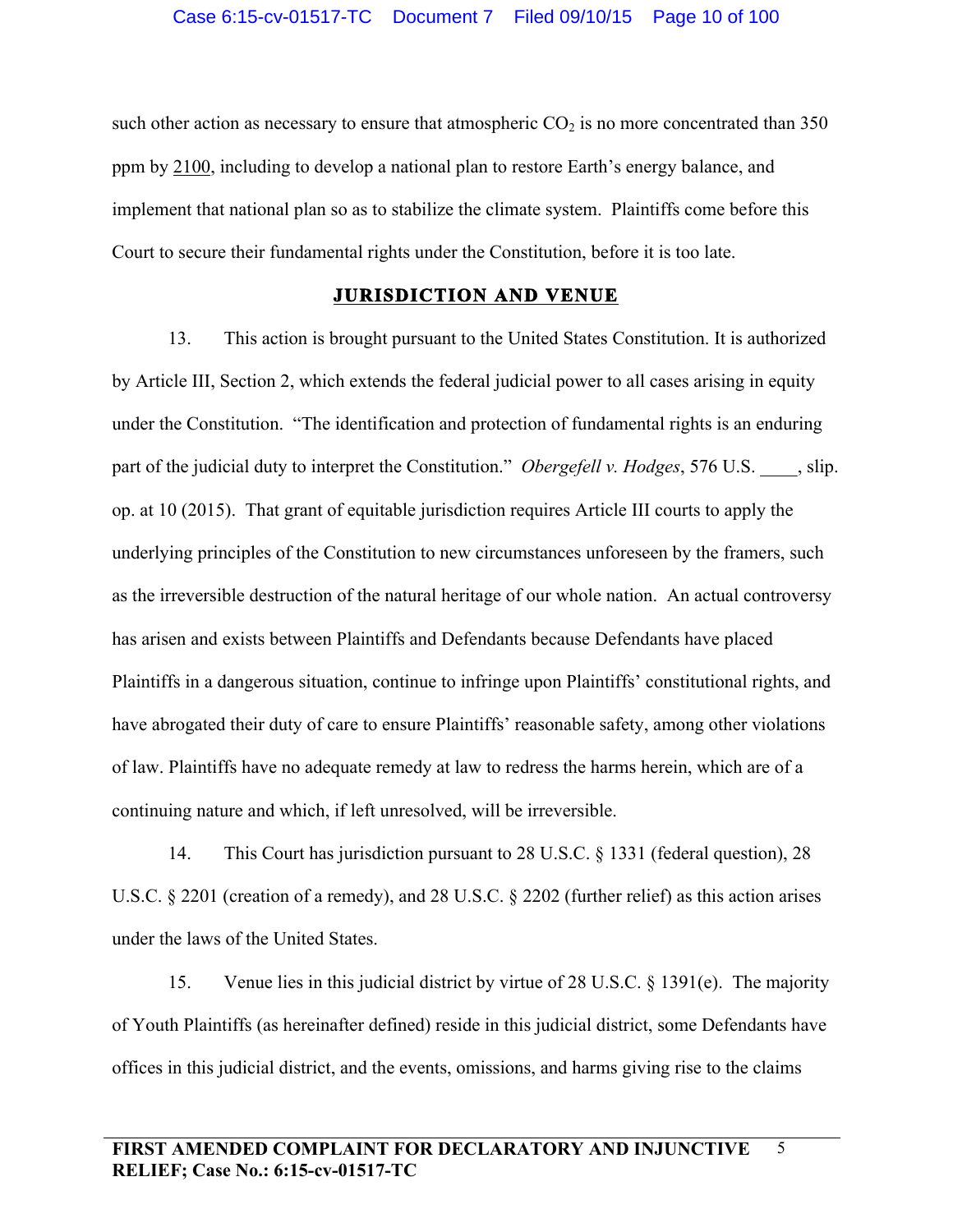herein arise in substantial part in this judicial district. Pursuant to Local Rule 3-2, divisional venue lies in the Eugene Division because the largest number of Youth Plaintiffs reside in this division of the judicial district, and events, omissions, and harms giving rise to the claims herein arise in substantial part in this division of the judicial district.

#### **PLAINTIFFS**

16. Plaintiff **Kelsey Cascadia Rose Juliana** is a citizen of the U.S. and a resident of Eugene, Oregon. Kelsey is 19 years old and was born and raised in Oregon, the state where she hopes to work, grow food, recreate, have a family, and raise children. During the fall of 2014, Kelsey walked 1,600 miles from Nebraska to Washington D.C. in the Great March for Climate Action to raise awareness about the climate crisis. Kelsey is harmed by Defendants' actions and inactions regarding carbon pollution and the resulting climate destabilization and ocean acidification. Specifically, Defendants' actions have caused damage to and continue to threaten the resources on which she relies for her survival and wellbeing. Kelsey depends on the freshwaters of Oregon for drinking, hygiene, and recreation. She drinks the freshwater that flows from the McKenzie River and drinks from springs in the Oregon Cascades on hiking, canoeing, and backpacking trips. Kelsey also depends upon the marine and estuarine waters of Oregon as a food source and a place of recreation and vacationing. Kelsey spends time along the Oregon coast in places like Yachats and Florence and enjoys playing on the beach, tidepooling, and observing unique marine animals. An important part of Kelsey's diet includes food that comes from the marine waters and freshwater rivers, including salmon, cod, tuna, clams, mussels, and crab. Kelsey also depends upon food grown in Oregon both by small farmers in the Willamette Valley and by her family in their garden.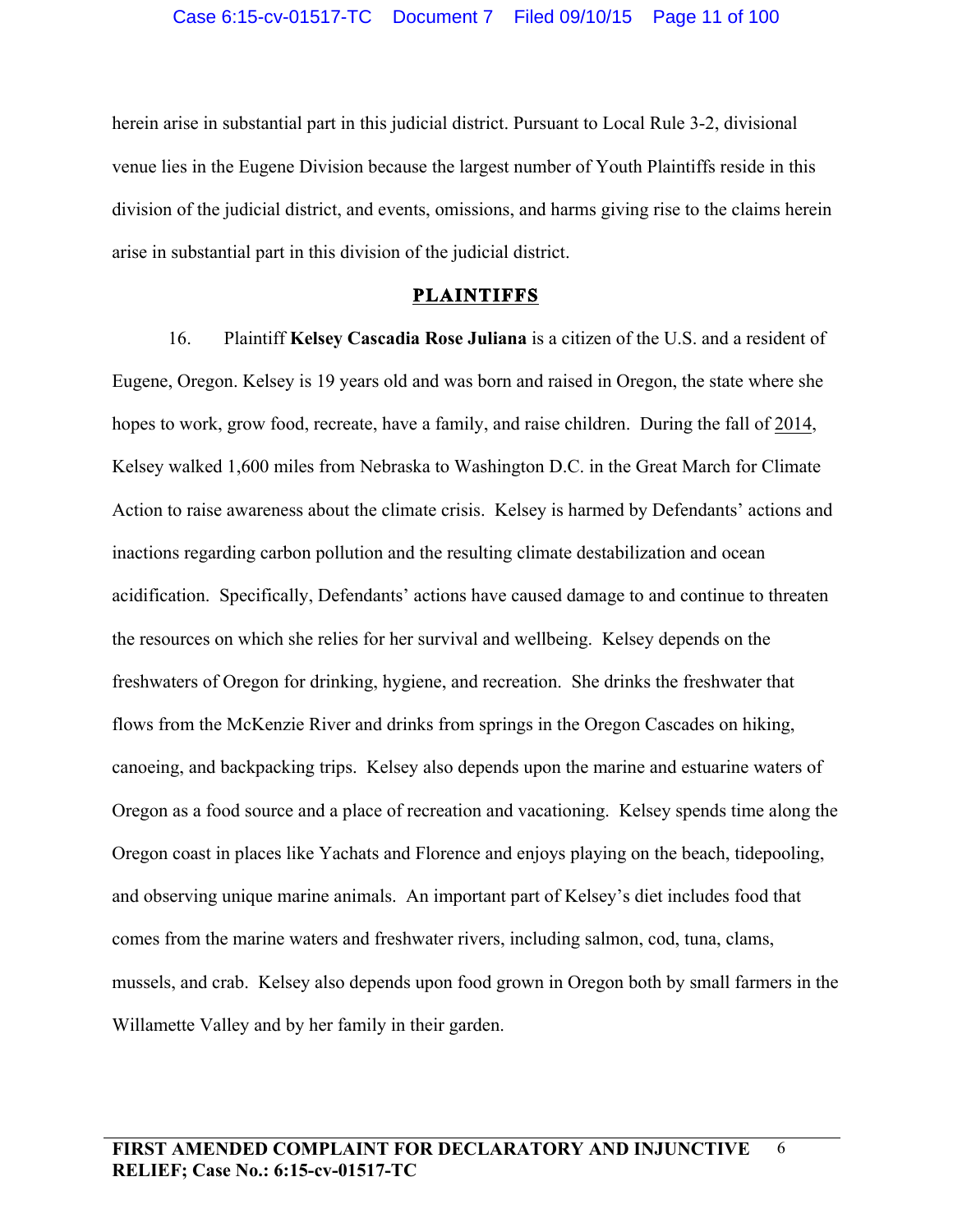## Case 6:15-cv-01517-TC Document 7 Filed 09/10/15 Page 12 of 100

17. The current and projected drought and lack of snow caused by Defendants are already harming all of the places Kelsey enjoys visiting, as well as her drinking water, and her food sources—including wild salmon. During the summer of 2015, record-setting heat and low water levels killed salmon in Oregon's rivers. In the coming decades, Kelsey will suffer even greater harm from the impacts of ocean acidification and rising sea levels on the marine life she eats for sustenance, and on the beaches, tidepools, and other places she visits along the Oregon coast.

18. In addition to coastal recreation, Kelsey enjoys snowshoeing, cross-country skiing, and snow camping. Warmer winters and declining snowpack make it harder for her to enjoy these winter activities. Kelsey also enjoys rafting, swimming in rivers, snorkeling on rivers, canoeing on lakes, hiking, rock-climbing, and backpacking in the warmer seasons. Increasing summer temperatures, and the resulting algal blooms in the lakes Kelsey visits harm her ability to enjoy these activities and prevent her from drinking the water. Intense wildfires, which also threaten Kelsey's ability to enjoy summer activities. Kelsey has had to abandon camping trips because of nearby wildfires.

19. Defendants have caused psychological and emotional harm to Kelsey as a result of her fear of a changing climate, her knowledge of the impacts that will occur in her lifetime, and her knowledge that Defendants are continuing to cause harms that threaten her life and wellbeing. As a result of the acts and omissions of Defendants, Kelsey believes that she will not be able to continue to do all of the things described in this Complaint for her life, health, and enjoyment, nor will she one day be able to share those experiences with her children.

20. Plaintiff **Xiuhtezcatl Tonatiuh M.**, by and through his guardian and mother Tamara Roske-Martinez, is a 15-year-old citizen of the U.S. who lives in Boulder, Colorado. For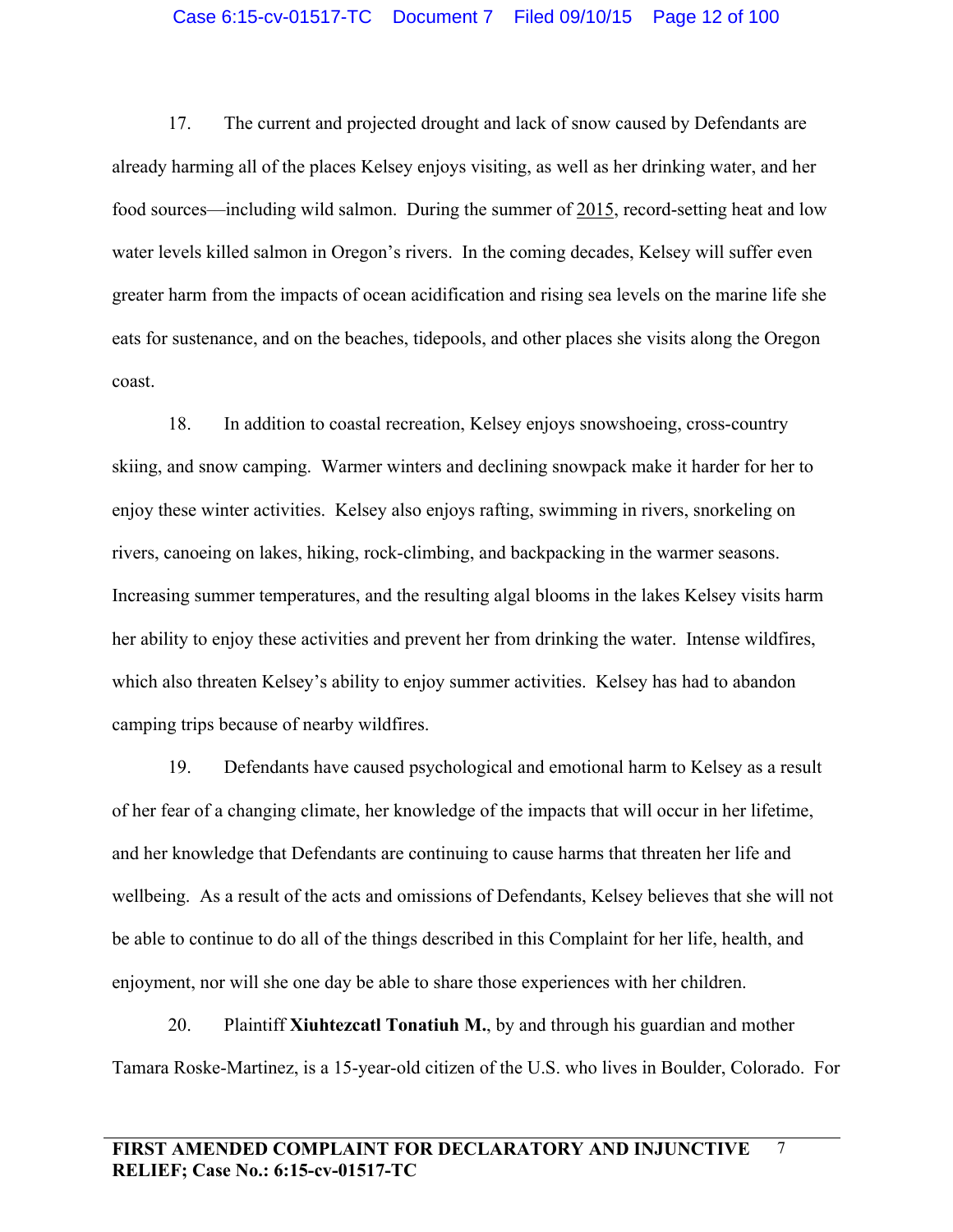### Case 6:15-cv-01517-TC Document 7 Filed 09/10/15 Page 13 of 100

nine years, Xiuhtezcatl has advocated for reductions in  $CO<sub>2</sub>$  emissions before local, state, federal, and international governmental bodies, including three speeches before the United Nations, and service on the Presidential Youth Council to advise the President of the United States. As the youth director for his organization Earth Guardians, Xiuhtezcatl uses music, dance, art, videos, speeches, testimony, and youth organizing to urge his governments to stop taking actions that promote fossil fuel exploitation and result in dangerous climate change.

21. Of Aztec descent, Xiuhtezcatl engages in sacred indigenous spiritual and cultural practices to honor and protect the Earth. Xiuhtezcatl has suffered harm to his spiritual and cultural practices from Defendants' actions. Climate change also harms Xiuhtezcatl's personal safety, property, and recreational interests through the resulting increased frequency and intensity of wildfires, drought, declining snowpack, pine-beetle infested forests, and extreme flooding near his home in Colorado. Xiuhtezcatl's home, including the forests that he relies upon for his spiritual, physical, emotional, and mental wellbeing, will continue to die and burn as climate change worsens. Water will become increasingly scarce, adversely impacting every aspect of his life.

22. Xiuhtezcatl is also harmed by the adverse impacts to his air and water quality, and his health that result from the exploitation of fossil fuels in Colorado. Under authorizations by the Department of Energy, natural gas extracted through fracking in Colorado will be transported by pipeline to Oregon, liquefied at the Jordan Cove LNG Terminal in Coos Bay, and then shipped overseas for combustion. The LNG exports from Coos Bay, Oregon will harm Xiuhtezcatl because the export of natural gas enhances demand for natural gas extraction in Colorado and increases the atmospheric concentration of CO2.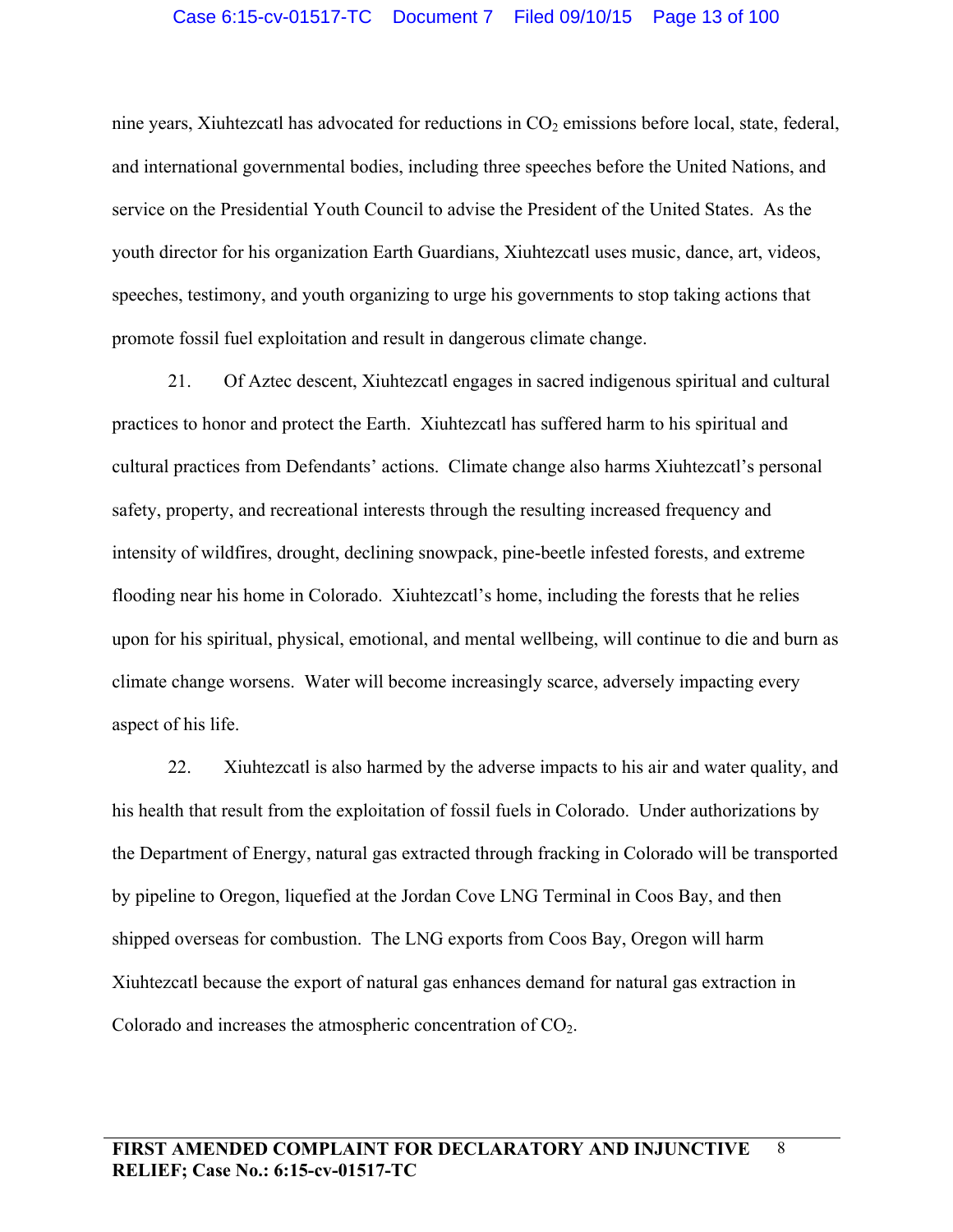23. Plaintiff **Alexander Loznak** is a citizen of the U.S. and lives in the unincorporated area of Kellogg, Oregon. He is 18 years old and graduated from Roseburg High School in June 2015. Alex is experiencing harm caused by Defendants. For example, Alex is gravely concerned about how his life and his family's farm will continue to be affected by climate change.

24. Alex lives on his family's 570-acre farm, the Martha A. Maupin Century Farm ("Maupin Century Farm"), located along the Umpqua River. His great, great, great, great grandmother, Martha Poindexter Maupin, founded the farm in 1868 (she was one of the first women in Oregon to own a ranch) after arriving in the area by way of the Oregon Trail. The Maupin Century Farm is Alex's intellectual and spiritual base and a foundational piece of his life and heritage, and his identity and wellbeing depend on its preservation and protection. However, the drought conditions, unusually hot temperatures, and climate-induced migration of forest species are harming and will increasingly harm Alex's use and enjoyment of the Maupin Century Farm.

25. Alex's ability to fish on local rivers is harmed by drought and hot temperatures. The Pacific Connector Natural Gas Pipeline, which would connect to the Jordan Cove LNG Terminal at Coos Bay, would be located only about 30 miles from the Maupin Century Farm, in a forest where Alex recreates. The Pacific Connector Natural Gas Pipeline would cross bodies of water at 400 different locations in Oregon, including two places on the South Umpqua River where Alex recreates. Alex has walked along the pipeline route and has seen the old growth trees that will be logged and the special rivers that will be impacted in order to deliver natural gas to what would be the largest, most-polluting facility and power plant in Oregon, solely built to liquefy natural gas for export and ultimate combustion.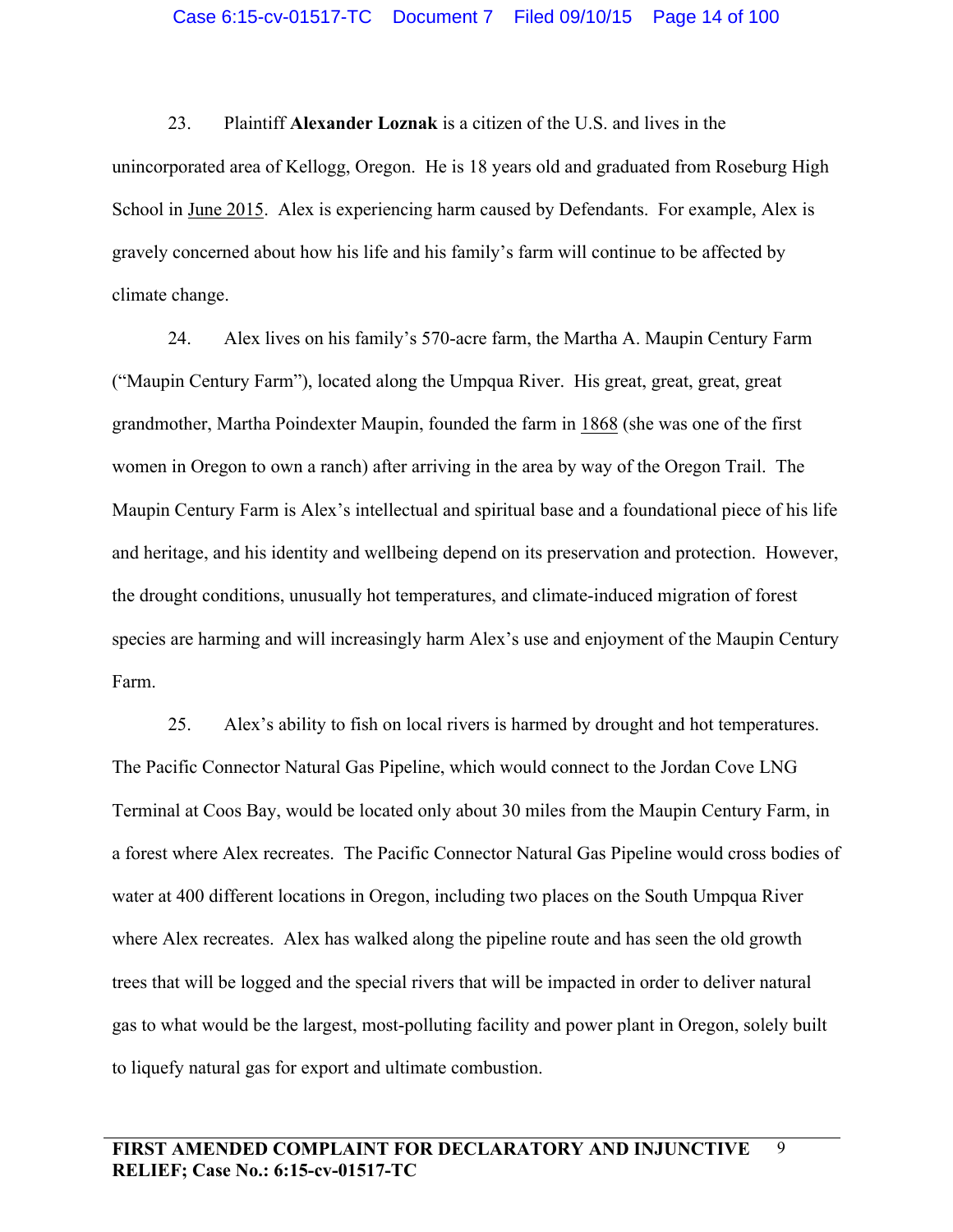#### Case 6:15-cv-01517-TC Document 7 Filed 09/10/15 Page 15 of 100

26. The Maupin Century Farm is also an important source of revenue and food for Alex and his family. On the Farm, Alex and his family grow plum trees and hazelnut trees, raise chickens and grass-fed cows, and have a large garden growing many of the fruits and vegetables that his family consumes. The record-setting heat waves and drought in Oregon adversely impact both Alex's life and the Farm, especially their hazelnut orchard. The heat waves and drought harm Alex's ability to work outside on the Farm during the summer months.

27. The Maupin Century Farm is home to many different species of wildlife, including deer, bears, mountain lions, and birds, which Alex enjoys seeing. Alex and his family hunt deer, elk, and wild turkeys to provide food. Each of these species of wildlife is adversely impacted by climate change caused by Defendants. Other food sources for Alex, including crab and seafood, are negatively impacted by ocean acidification, warming, and sea level rise caused by Defendants.

28. The health and bodily integrity of his family and their Farm, which they rely on for food and as a source of income—as well as for their personal wellbeing—increasingly are harmed by climate change caused by Defendants. The Maupin Century Farm has been passed from generation to generation in Alex's family, and in many ways Alex's future depends on that family farm. He would like to reside at, raise children on, and retire to the Maupin Century Farm, but he is concerned about how it will be further damaged by climate change caused by Defendants. Wildfires, more common and more destructive due to warmer summers and drought conditions, are increasingly common in Southern Oregon. The area where Alex lives is frequently smoky due to nearby wildfires during the warmer months. Additionally, Alex is allergic to pollen and suffers worse in unseasonably warm years. He also suffers from asthma,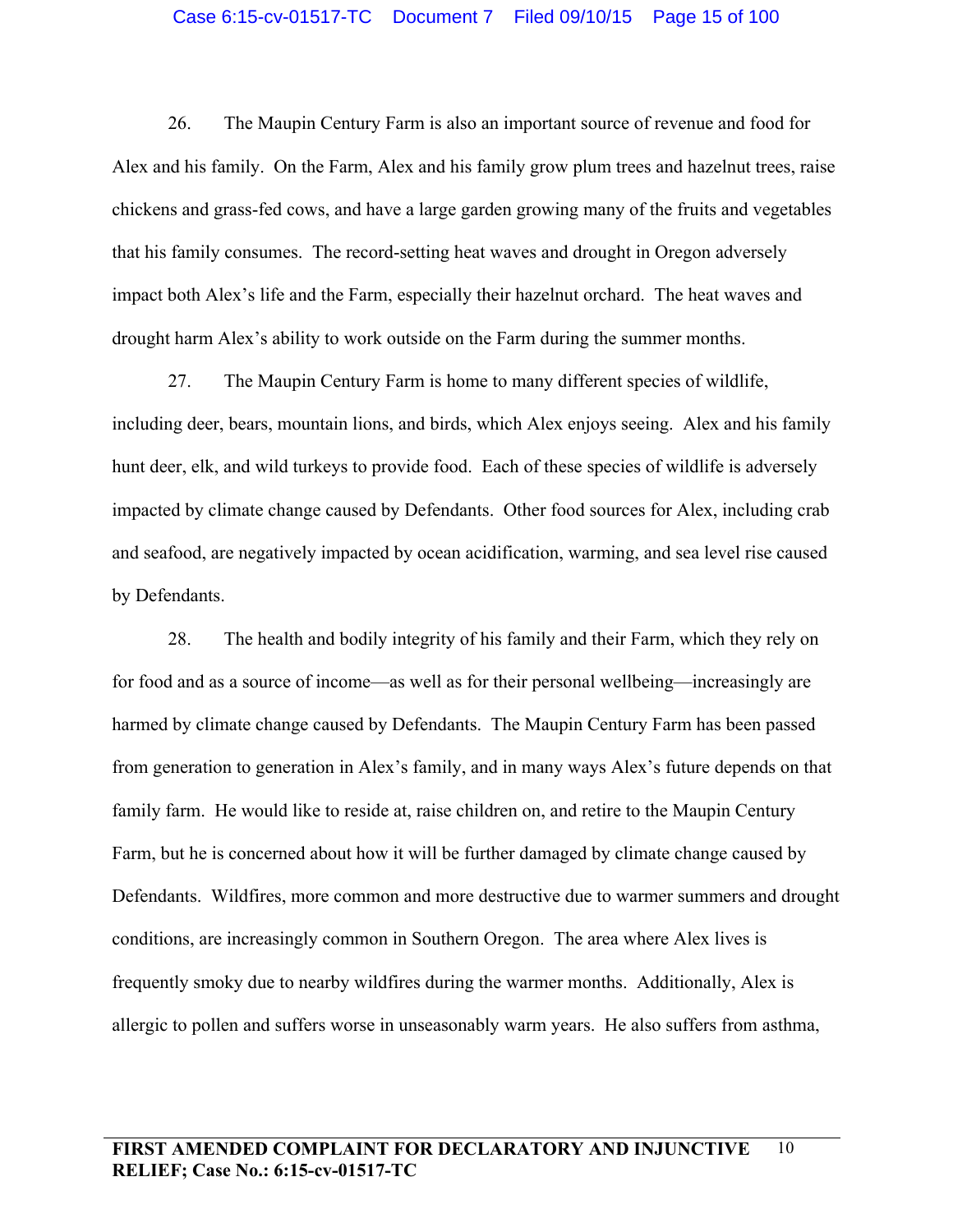# Case 6:15-cv-01517-TC Document 7 Filed 09/10/15 Page 16 of 100

which is worse in the increasingly smoky summer months. Alex's allergies and asthma will worsen as climate change caused by Defendants worsens.

29. For recreation, Alex enjoys activities in the snow in Oregon and also hiking in Northern Washington and Glacier National Park, where he has seen the glaciers receding due to climate change caused by Defendants. Alex plans to return to Montana, and he also plans to travel to Alaska, and his recreational and aesthetic interests are harmed as the glaciers continue to disappear before he can visit them.

30. Alex has taken individual action to try to protect the climate system by driving an efficient hybrid car, by starting a Climate Change Club at Roseburg High School with the goal of installing solar panels on the school's roof, by starting the League of Umpqua Climate Youth ("LUCY"), and by lobbying his state legislators to pass comprehensive climate legislation.

31. Plaintiff **Jacob Lebel** is an 18-year-old citizen of the U.S. residing in Roseburg, Oregon. In 2000, Jacob and his family immigrated to Oregon from Quebec, Canada, attracted by the state's pristine landscape and temperate weather. Since then, Jacob's family has established Rose Hill Farms, a diverse, organically managed farm, as well as a thriving local medical practice at White Oak Medical Clinic. Jacob grew up working on Rose Hill Farms, where he currently spends most of his time. Jacob intends to continue his use and enjoyment of Rose Hill Farms for these purposes and for his vocational career in the future. Jacob derives educational, inspirational, spiritual, and other benefits from his work at the Farm. Jacob is harmed and will continue to be harmed by Defendants' actions described herein and the climate change impacts to the Farm, including the deterioration of the Farm environment, rising temperatures, and a dwindling water supply.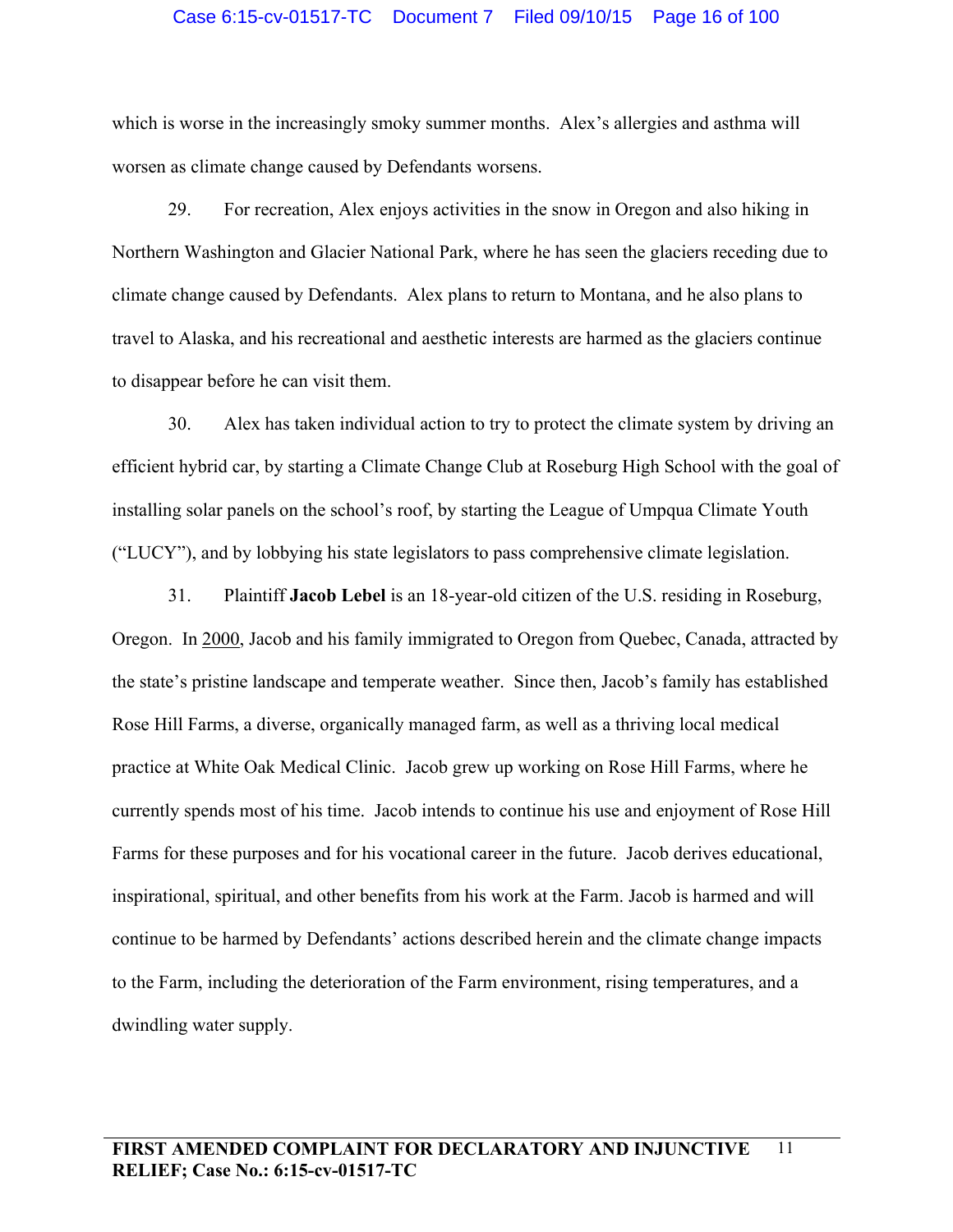32. In the summer, Rose Hill Farms depends on home-dug ponds to irrigate a large garden and three greenhouses, as well as several orchards of more than four hundred fruit and nut trees. The recent long, dry summers, droughts, and heat waves reduced, and are currently reducing, the supply of water in the ponds, just as the water needs of the crops and trees have increased. As climate impacts continue to grow in severity, so will this water shortage. Furthermore, experts predict that large destructive wildfires, aggravated by record-low snowpacks and consistently drier and hotter conditions, will become increasingly common in Oregon. A wildfire would destroy the fourteen years of work that have gone into making the Rose Hill Farms. In addition to the farm structures, orchards, greenhouses, and pastures at risk from a fire, approximately 70 percent of the 350 acres of land owned by Jacob's family is mixed conifer forest which they manage sustainably and which represents an enormous investment. Already, Jacob and his family are required to invest resources to install an irrigation system in order to contend with the increasing drought conditions as a result of climate destabilization caused by Defendants.

33. Throughout Jacob's life, wilderness and healthy natural environments have been essential parts of his spiritual and emotional wellbeing. Jacob frequently and regularly recreates in the natural areas of Oregon, through hiking, exploring, snowboarding, and rafting. Native ecosystems and animal species have always been the main source of inspiration for Jacob's writing, music, and poetry. Jacob also spends significant time fishing, gathering mussels, and crabbing as a source of both enjoyment and food for himself and his family. Jacob intends to continue all of these activities in the future. In 2014-2015, Jacob experienced drastic snow retreat on Crater Lake National Park and Mount Hood, as well as the nearby South Umpqua River drying up in some spots, adversely affecting his use and enjoyment of these areas. Low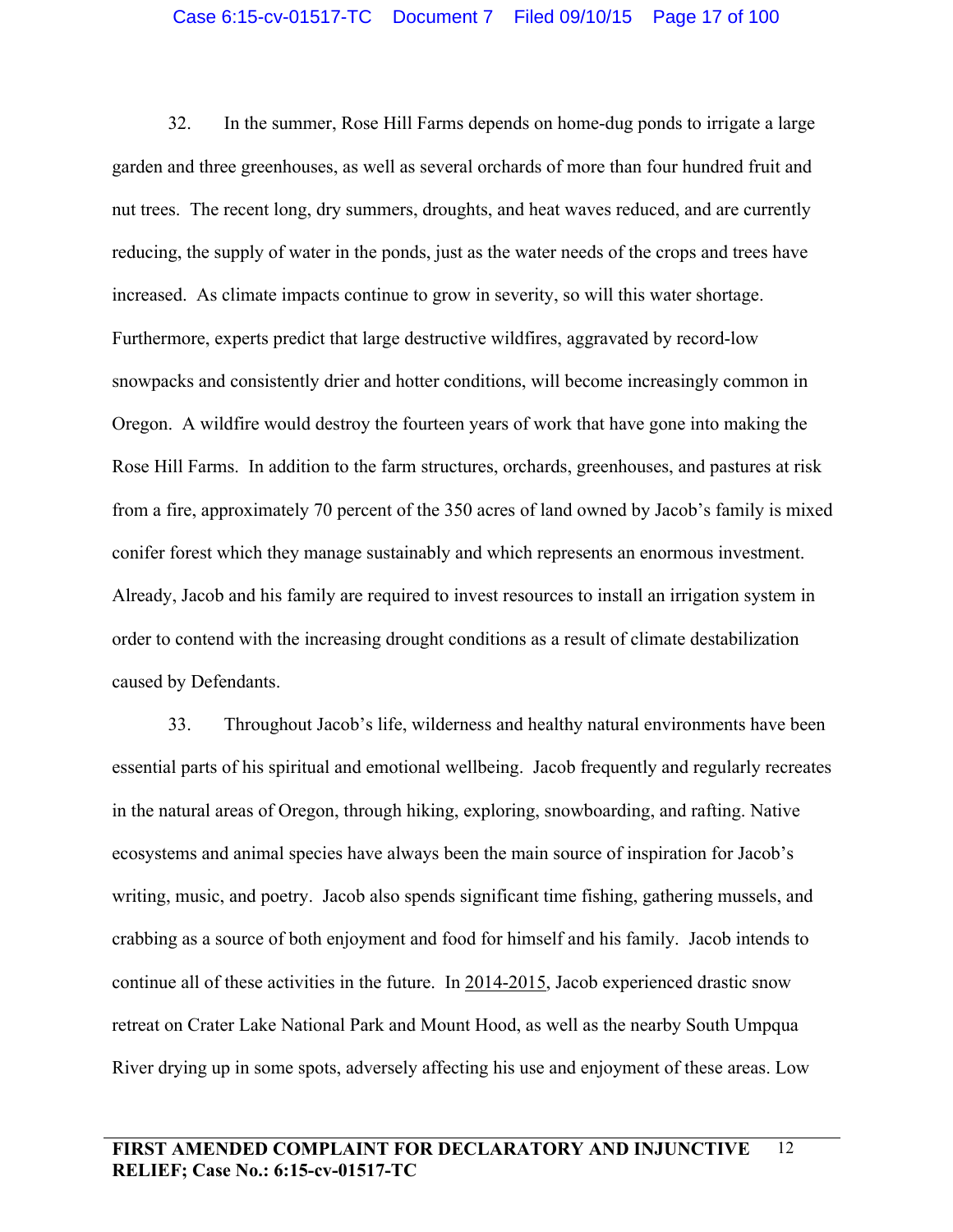# Case 6:15-cv-01517-TC Document 7 Filed 09/10/15 Page 18 of 100

river flows and warm water temperatures all have contributed and contribute to losses of fish in the salmon runs in the rivers near Roseburg, on which Jacob relies for recreation and food. Rising sea levels caused by Defendants threaten the natural areas of the Oregon coast used and enjoyed by Jacob. Ocean acidification caused by Defendants has already begun to adversely impact shellfish along the coast, and is projected to take its toll on crabs, mussels, and all shelled seafood. Jacob is adversely affected by these changes caused by Defendants' actions as described herein.

34. The Pacific Connector Natural Gas Pipeline, which would connect to the Jordan Cove LNG Terminal at Coos Bay, would run directly behind the Rose Hill Farms. The Pacific Connector Natural Gas Pipeline would adversely affect Jacob's aesthetic, inspirational, and spiritual enjoyment of the property. This pipeline also carries risks of dangerous leaks or explosions, which could trigger a wildfire in the hot summer months. The associated hundredfoot clear-cut area would affect the landscape integrity and biodiversity of Jacob's immediate surroundings, all of which adversely impact Jacob.

35. Plaintiff **Zealand B.**, by and through his guardian and mother Kimberly Pash-Bell, is an 11-year-old citizen of the U.S. and a resident of Eugene, Oregon. Zealand has worked to increase community awareness about climate change caused by Defendants and has advocated before local and state governmental bodies for science-based government action on climate change. Zealand and his family minimize their impact on the environment and reduce their carbon footprint by biking, gardening, participating in community-supported agriculture, buying locally-made products, and picking up litter in the places where they recreate. Zealand has experienced and will continue to experience harm from climate change caused by Defendants if immediate action is not taken to secure a stable climate system.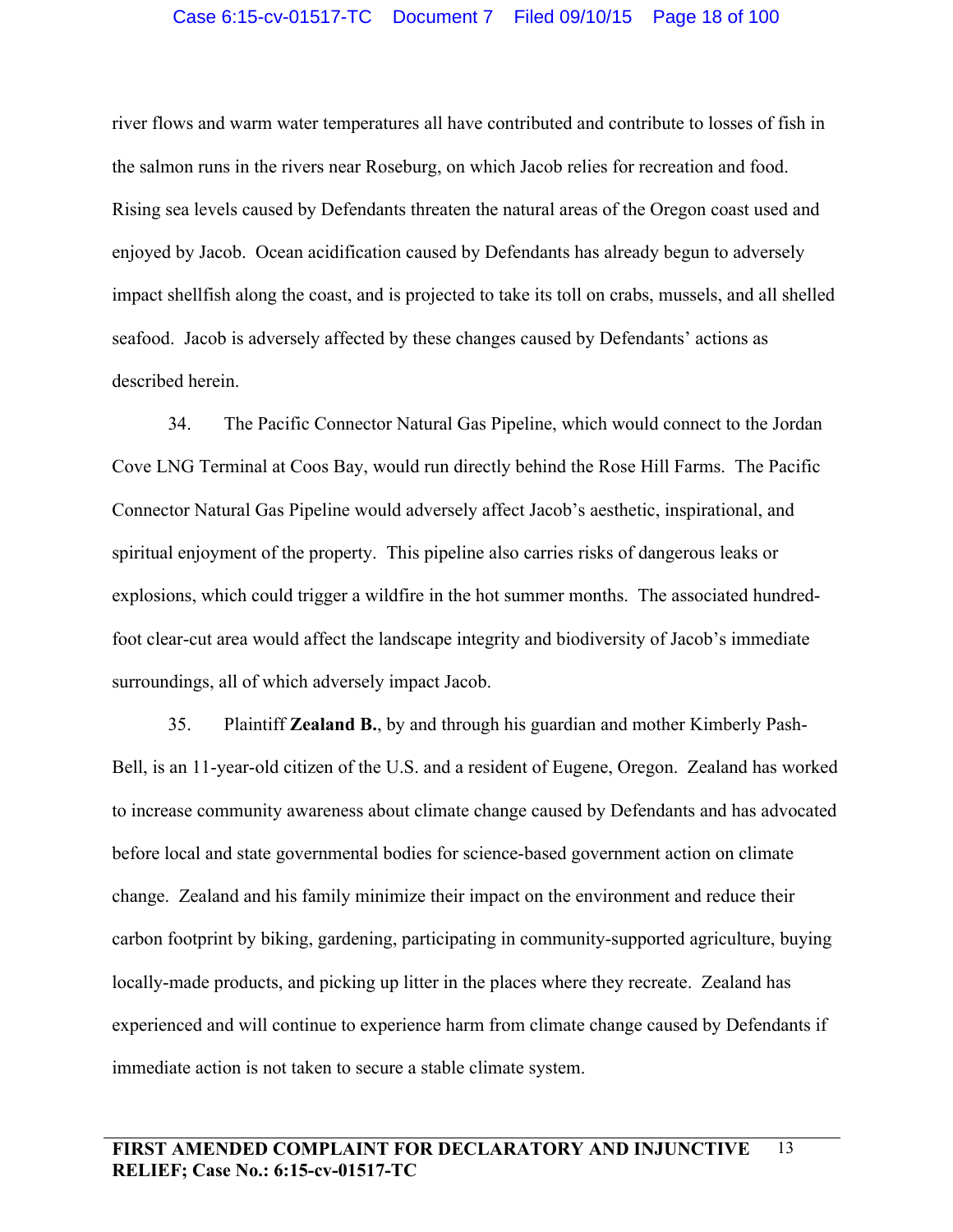#### Case 6:15-cv-01517-TC Document 7 Filed 09/10/15 Page 19 of 100

36. Zealand loves living in Oregon and hopes to stay in Oregon in the future. He enjoys skiing, biking, rock climbing, rafting, and camping in Oregon. Oregon's rivers are especially important to Zealand. While rafting along the rivers in Oregon, Zealand enjoys the solitude of the wilderness and the experience of seeing plants and animals in their natural habitat. Rafting trips with his family have been canceled or shortened due to the increased temperatures, drought, and reduced water levels. Zealand and his family twice experienced large forest fires while rafting on Oregon rivers.

37. The record-setting heat during the summer of 2015 adversely impacts Zealand and his enjoyment of outdoor activities by making bike-riding, playing soccer, and playing basketball difficult. Zealand suffers from allergies, which have increased in severity over the past few years, and caused him to decrease the amount of time that he spends outside in the spring and early summer. Heat waves and an increase in pollen counts will worsen with further climate change caused by Defendants and harm Zealand's recreational and health interests.

38. Warmer winters and decreased snowpack levels in Oregon have harmed, and will continue to harm, Zealand and his family. Zealand's mother usually works during the winter at the Willamette Pass ski resort, but that seasonal job was not available during the winter of 2014- 2015 due to the lack of snow, resulting in lost income. The lack of snow also meant Zealand was unable to ski. Decreased snowpack levels in the future will also harm the availability of drinking water for Zealand, his family, and his community, as Eugene's only water source, the McKenzie River, is fed by melting snowpack.

39. Zealand and his family spend substantial time at the Oregon Coast. He enjoys playing in the dunes, camping, surfing, boogie boarding, and taking pictures of the ocean and surrounding areas. The impacts from warmer water temperatures, rising sea levels, and ocean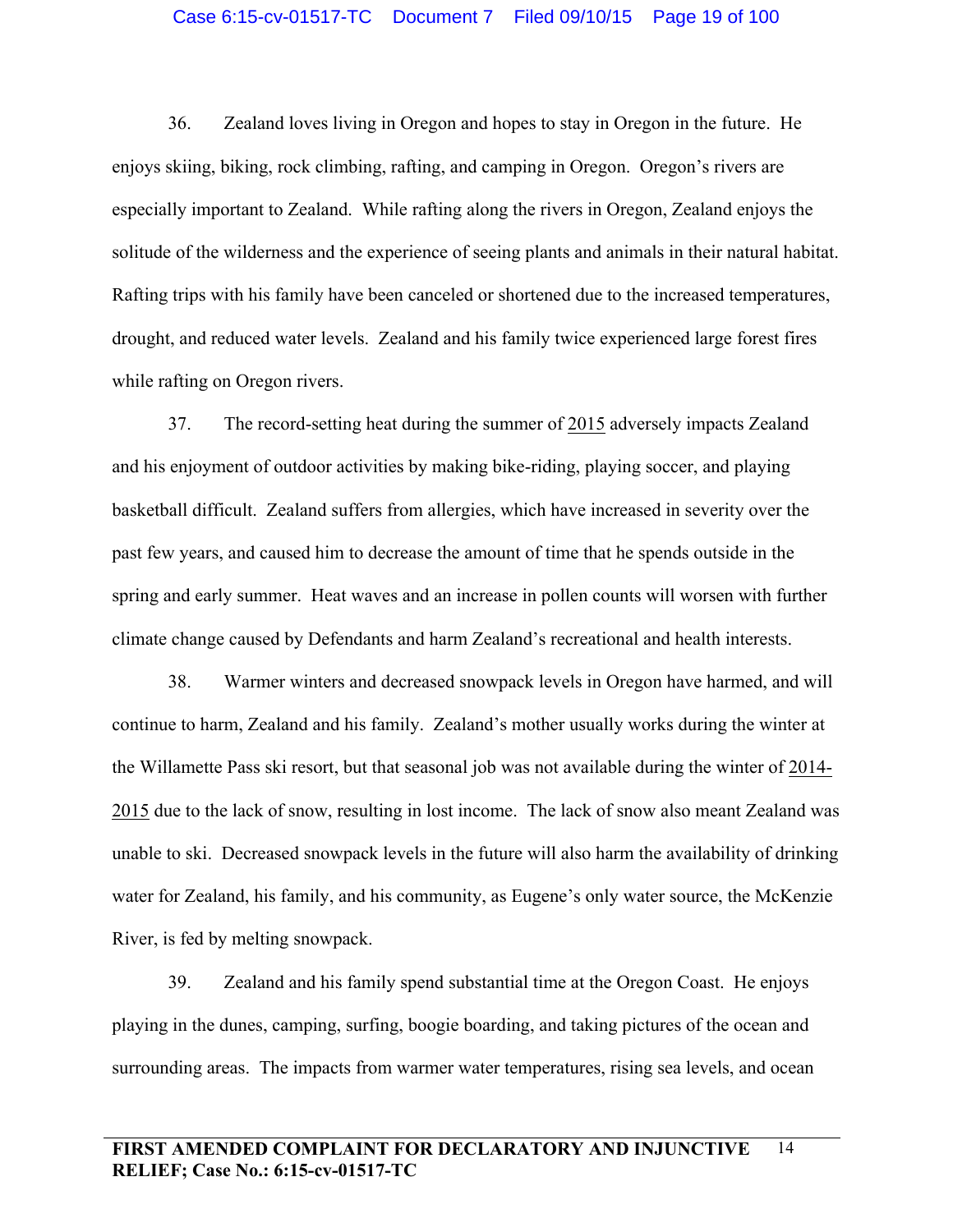### Case 6:15-cv-01517-TC Document 7 Filed 09/10/15 Page 20 of 100

acidification caused by Defendants will negatively impact Zealand's future ability to enjoy the same areas on the coast that he now loves and to eat the same seafood, which is an important part of his diet.

40. Plaintiff **Avery M.**, by and through her guardian and mother Holly McRae, is a 10-year-old citizen of the U.S. and a resident of Eugene, Oregon. Avery has worked to increase awareness in her community about impacts of climate change caused by Defendants and advocated for  $CO<sub>2</sub>$  reductions before her representatives at both the municipal and state levels. Avery and her family limit their carbon footprint as much as possible by recycling, biking, eating less meat and growing some of their own food, repairing, reusing, and buying second-hand goods, decreasing energy use at home, and minimizing their vehicle and air travel.

41. The impacts from climate change caused by Defendants are harming and will continue to harm Avery and her enjoyment of and interaction with nature and wildlife. Avery's favorite activity is swimming in natural bodies of water. Avery and her family enjoy boating, hiking, backpacking, camping, and watching salmon spawn throughout Oregon. In 2015, Avery was not been able to participate in these recreational activities as frequently as past years due to warmer temperatures, drought, low water levels, forest fires, and algal blooms. The 2015 summer heat has caused Avery to avoid outdoor activities to prevent becoming overheated. Avery also suffers from allergies, which will worsen with increased pollen count and a changing climate caused by Defendants. Avery enjoys taking vacations to Yellowstone with her family and has seen burned, beetle-killed forests on these trips. The increase of hungry bears in the area due to the decline in white bark pine trees forced her family to postpone Avery's first big backpacking trip in the area.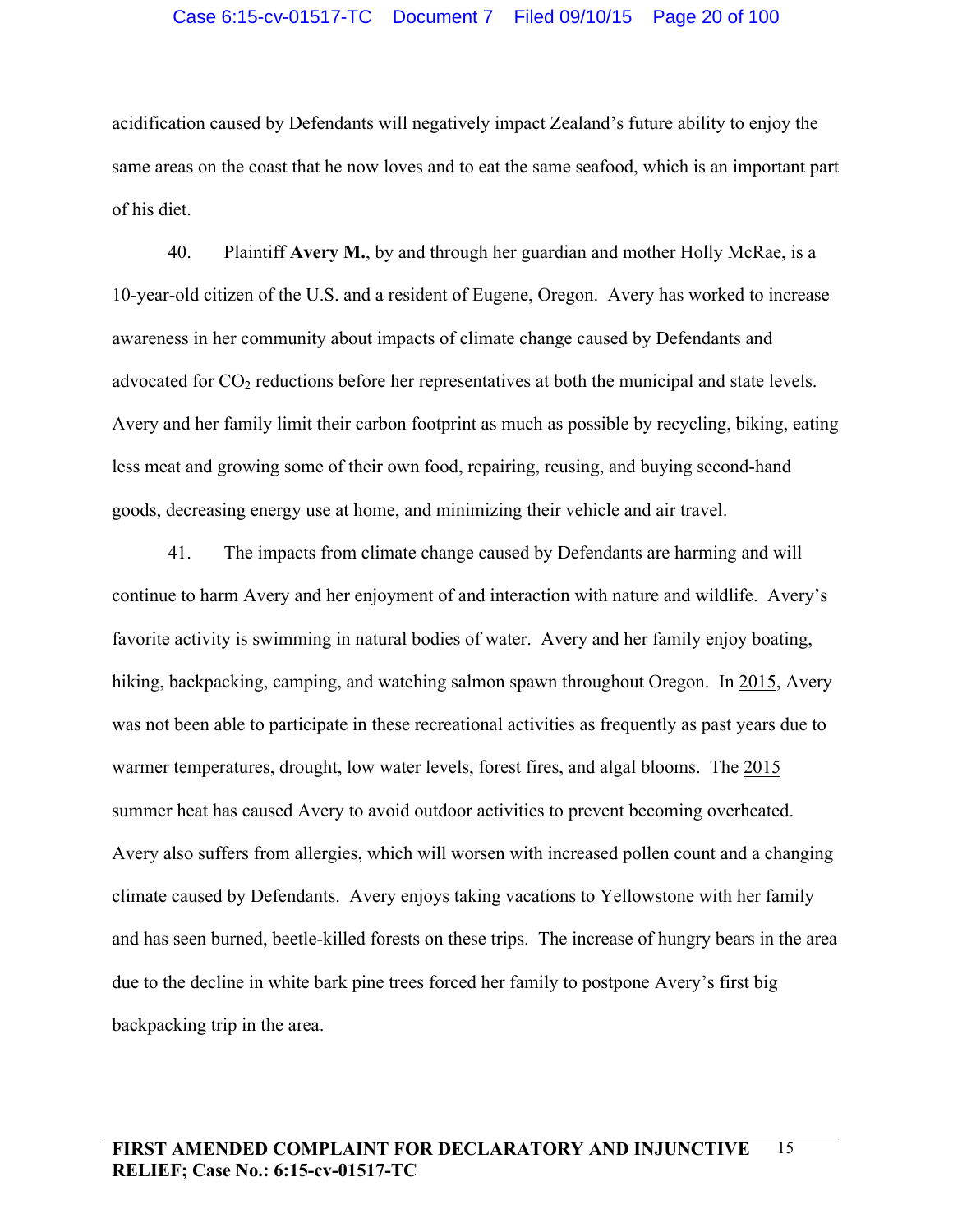#### Case 6:15-cv-01517-TC Document 7 Filed 09/10/15 Page 21 of 100

42. Climate change caused by Defendants has reduced snowpack levels in Oregon, negatively impacting Avery's enjoyment of winter activities and the future availability of drinking water for her and her family. Every winter, Avery takes a trip with her family to Clear Lake, where she enjoys snowshoeing and sledding. These winter activities were not possible from 2013-2015 due to lack of snow.

43. Avery enjoys eating seafood and going to the Oregon coast, where she wades in the water and explores tide pools. At the coast, Avery has noticed coastal erosion and her recreational experience is harmed by seeing dead wildlife from the coastal changes. Warmer water temperatures, sea level rise, and ocean acidification caused by Defendants will worsen and negatively impact Avery's enjoyment of the Oregon coast and the food she eats.

44. Plaintiff **Sahara V.**, by and through her guardian and mother Toña Aguilar, is an 11-year-old citizen of the U.S. and a resident of Eugene, Oregon. Sahara is experiencing harm as a result of Defendants' aggregate actions and omissions in causing climate change. Sahara has been involved in both local and state initiatives to raise awareness about climate change and advocate for science-based  $CO<sub>2</sub>$  emission reductions. In order to reduce her impact on the environment, Sahara and her family bike, garden, recycle, and practice vegetarianism. Sahara spends time with her family recreating in Oregon's rivers, lakes, beaches, sand dunes, and forests. She enjoys swimming, biking, camping, and mushroom hunting. Sahara frequently visits her grandparents' home on the Mohawk River and has witnessed the water levels decrease dramatically.

45. Climate impacts caused by Defendants, such as increased temperatures and drought conditions, infringe upon Sahara's enjoyment and use of freshwater resources and will continue to do so in the future if immediate action is not taken to reduce  $CO<sub>2</sub>$  emissions. Sahara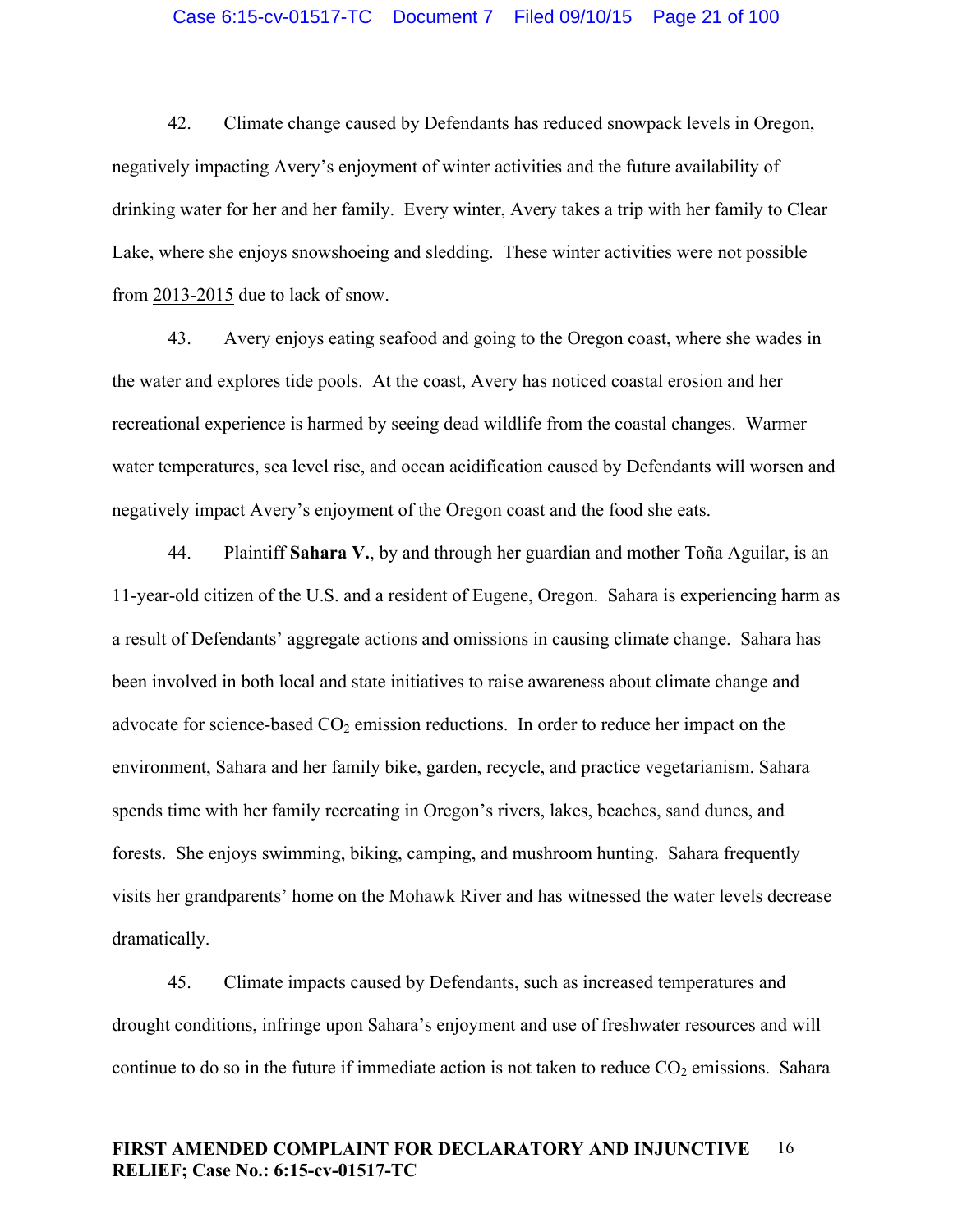#### Case 6:15-cv-01517-TC Document 7 Filed 09/10/15 Page 22 of 100

and her family take frequent trips to the Oregon coast to visit her grandparents, who own property in Yachats. On the Oregon coast, Sahara enjoys climbing rocks and sand dunes, swimming, and tidepooling to see marine life. Sahara's enjoyment of these activities is being increasingly harmed in the future by sea level rise, greater erosion, enhanced ocean acidification, and increased water temperatures.

46. Sahara has asthma, and the increased frequency of forest fires in Oregon, due to hotter and drier conditions, has triggered severe asthma attacks for Sahara. The smoke inhibits her ability to breath, causes her throat to close up, and necessitates the use of her inhaler. As a result of Defendants' actions in causing climate change, Sahara has become more susceptible to grass allergies, further aggravating her asthma. These health effects will worsen as climate change becomes more severe. Warmer winters and the lack of snow in Oregon have prevented Sahara's enjoyment of winter activities and will negatively impact her water supply in the future. Sahara wants to stay in Oregon, yet she fears her children and grandchildren will be unable to experience and enjoy Oregon's natural resources and wildlife.

47. Plaintiff **Kiran Isaac Oommen** is an 18-year-old citizen of the U.S. and a resident of Eugene, Oregon. Kiran enjoys camping, hiking, kayaking, biking, and swimming in Oregon. In recent years, decreased water levels and rising temperatures have limited his enjoyment of both these activities and the special places in Oregon he visits. Local Oregon produce and seafood are staples in Kiran's diet. Ocean acidification and the warmer water temperatures and lower water levels in rivers and streams have negatively impacted his ability to enjoy eating shellfish and salmon. Kiran enjoys cross-country skiing in the winter, but was not able to ski in 2015 due to the lack of snow in Oregon. Kiran enjoys visiting the Oregon coast to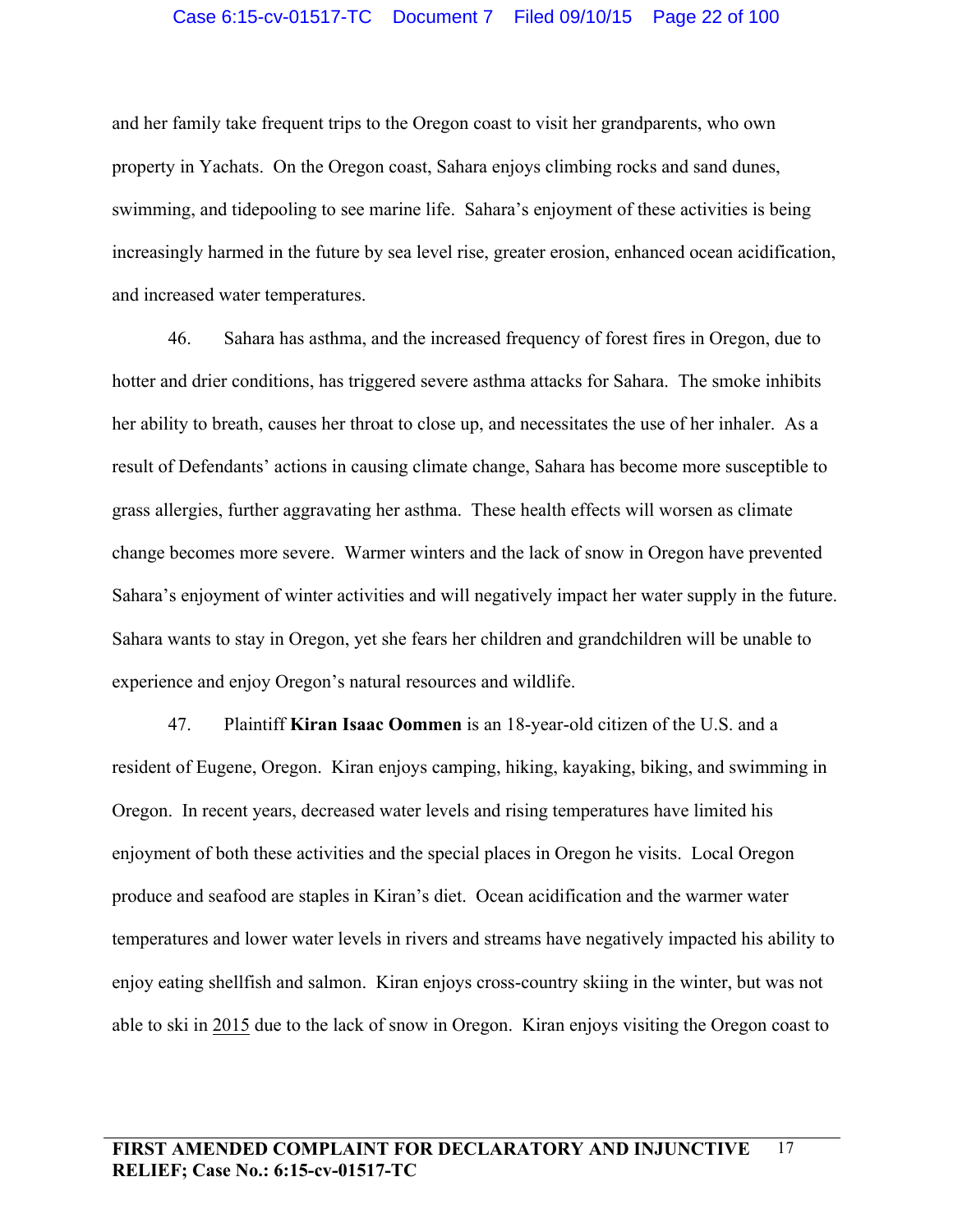#### Case 6:15-cv-01517-TC Document 7 Filed 09/10/15 Page 23 of 100

walk along the beach, swim, and go tidepooling. Impacts of climate change, such as sea level rise, will negatively impact Kiran's future ability to enjoy the Oregon coast.

48. Due to drastic seasonal variations, Kiran has endured increasingly severe grass and tree pollen allergies, making it difficult for him to enjoy outdoor activities. Kiran used to be able to regularly visit his friend's family farm in southern Oregon but the increased prevalence of forest fires due to dry conditions and high temperatures has impacted Kiran's ability to visit this farm, as the intensity of the smoke and ash have shortened his trips and inhibited his ability to breathe.

49. Kiran has family he visits in Olympia, Washington and near Miami, Florida, both areas scientists predict will be gravely impacted by sea level rise. When Kiran visited Florida in the past, he enjoyed seeing wildlife and experiencing the beauty of the Florida Keys, which is a place he plans to visit again. Kiran would like to continue visiting his family in these coastal areas in the future, but the increasing severity of climate impacts, unless promptly abated, will prevent him from doing so – as large portions of these areas will be inundated by the rising seas.

50. Plaintiff **Tia Marie Hatton** is a citizen of the U.S. and a resident of Bend, Oregon. She is 18 years old and will enter the University of Oregon in September 2015. For the past two years Tia has experienced pronounced climate change impacts in Bend and surrounding areas. Tia is an avid Nordic skier, and has skied competitively since middle school. During 2013-2015, her ability to ski was limited by the record low snowfall in the Bend area. Tia regularly skis at Virginia Meissner Sno-Park and Willamette Pass Resort. These areas were closed this past winter because of record low snowfall. In 2015, ski teams from across Oregon, including Tia's team, had to move their state competition to higher elevations at Mt. Bachelor where trails were limited and not well groomed. In the future, unless the severe impacts to our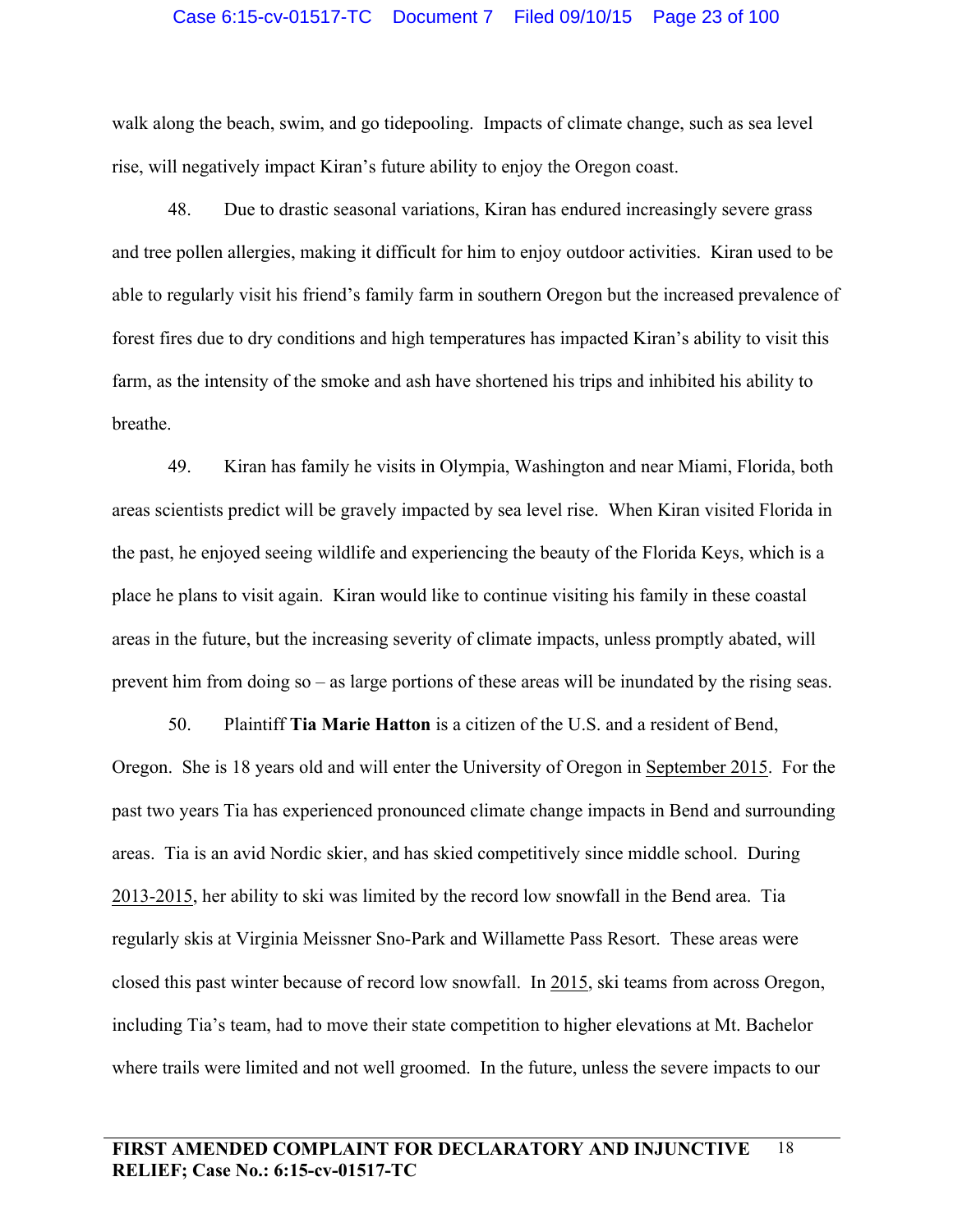#### Case 6:15-cv-01517-TC Document 7 Filed 09/10/15 Page 24 of 100

nation's climate system are immediately abated, she will not be able to ski at all, even at higher elevations.

51. For the 2015 summer, Oregon's Governor issued a drought declaration for Deschutes County, where Tia lives. Tia spends most of her time recreating outdoors, not only skiing, but cross-country running, rock climbing, hiking, camping, and kayaking. Warmer summer temperatures and forest fires in Deschutes National Forest south of Bend are preventing Tia from participating in these activities as often as she would like and once could. For the past several years there have been fires every summer in the forests surrounding Bend, and residents have had to evacuate. Tia is psychologically impacted by these events, as it is hard for her to watch the destruction of the wilderness she loves and its ecosystems. Tia and her family vacation around Oregon and have experienced coastal erosion in Seaside, Florence, and Newport. Tia has also experiences the climate impacts similar to those in the Bend area when she visits the Steens Mountain for running camp.

52. Tia works hard to protect the environment and create awareness about the impacts of climate change caused by Defendants. In high school she was a member of her school's Green Club, and spent time planning Earth Day activities to raise awareness and educate the student body. Tia tries to limit her transportation via cars and is participating in the Bend Energy Challenge, a nationwide energy-saving competition, to help her family save energy and make their home healthier.

53. Plaintiff **Isaac V.**, by and through his guardian and mother, Pamela Vergun, is a thirteen-year-old U.S. citizen and a resident of Beaverton, Oregon. Isaac is involved in climate activism and he founded Plant for the Planet Academy in Oregon, along with his mom and sister. Isaac started a petition asking the city of Beaverton to adopt a resolution to lower the city's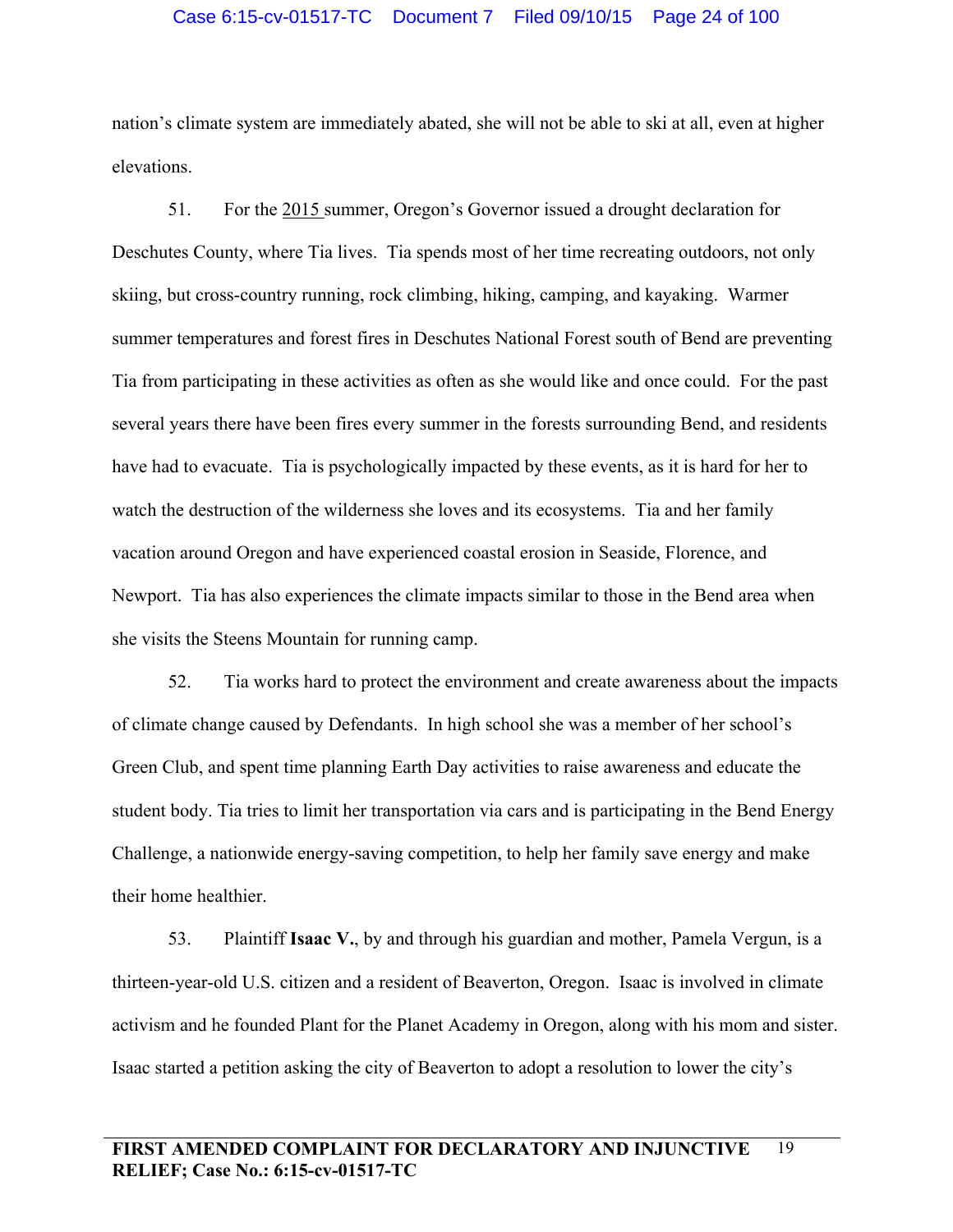#### Case 6:15-cv-01517-TC Document 7 Filed 09/10/15 Page 25 of 100

carbon emissions. At home, his family installed solar panels on their roof and they drive an electric vehicle.

54. Isaac and his family are experiencing the adverse impacts of climate change caused by Defendants. 2015 has been the hottest summer Isaac remembers, with temperatures at 100 degrees Fahrenheit in his hometown. The groundwater level in his backyard has dropped significantly, causing trees to die. Isaac enjoys recreating along the Spring Water Trail near Portland, Oregon and is harmed by the drought conditions, which have eliminated a substantial portion of the flow in Johnson Creek. In parts of southern and eastern Oregon, wildfires are tearing through forests where Isaac enjoys recreating, threatening the ecosystems he relies upon for his personal enjoyment.

55. In winter, Isaac recreates in the Oregon snow and thereby derives emotional, spiritual, and physical benefits. He intends to continue his use and enjoyment of the snow. The record-low snowfall across the state, caused by Defendants' actions and the climate change resulting from those actions, harms Isaac by reducing his opportunity to recreate in the snow.

56. Since he was very young, Isaac has had asthma. Isaac's asthma is worsening and will continue to worsen as air quality becomes more polluted from increased pollen counts and smoke from wildfires. Isaac enjoys athletic activities including hiking, soccer, and basketball. He intends to continue these activities in the future. Increasing temperatures caused by Defendants' actions will worsen his asthma, affect his athletic performance, and make him less likely to play sports.

57. Plaintiff **Miko V.**, by and through her guardian and mother, Pamela Vergun, is a 14-year-old citizen of the United States and a resident of Beaverton, Oregon. Miko is a climate activist. Along with her Mother and brother, Miko started the first Plant for the Planet Academy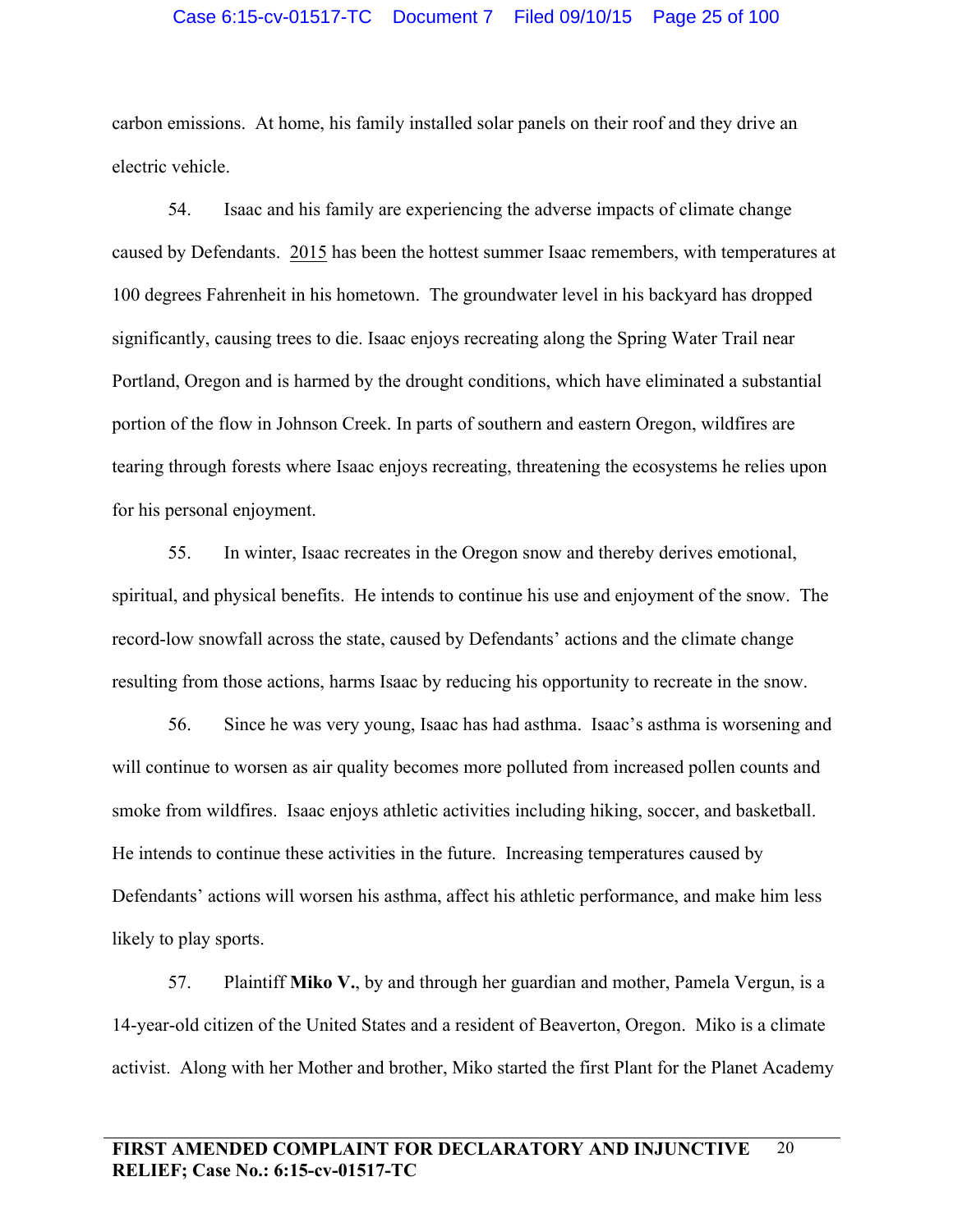#### Case 6:15-cv-01517-TC Document 7 Filed 09/10/15 Page 26 of 100

in Oregon to help plant 150 trees per person in the United States to combat deforestation. She is spreading awareness to other young people and working to educate adults about the climate crisis. At home, her family has solar panels on their roof and they use an electric hybrid vehicle to reduce their emissions when they drive. Miko is committed to living a low-carbon lifestyle.

58. Miko was born in the Marshall Islands, and her low-lying home island is threatened by sea level rise. She fears she will never be able to travel back to the Marshall Islands as she intends to because the islands will likely be underwater in the future. In the last couple of years, Miko has experienced record-breaking heat waves in Beaverton and Portland, Oregon. Miko recently visited Timothy Lake, 75 miles southeast of Beaverton, to swim and fish, but the water levels were lower than usual, negatively impacting her use and enjoyment of the area.

59. Seafood is an important part of Miko's diet. Ocean acidification and warming ocean, coastal, and river waters are negatively affecting the health of fish and sea life on which Miko depends.

60. Plaintiff **Hazel V.**, by and through her guardian and mother Margo Van Ummersen, is an 11-year-old citizen of the U.S. and a resident of Eugene, Oregon. Hazel has advocated in her community to raise awareness about climate change caused by Defendants and before her city leaders to ask for science-based reductions of  $CO<sub>2</sub>$  emissions. Hazel and her family reduce their carbon footprint by gardening, recycling, buying local products, biking, and walking.

61. Hazel enjoys swimming, canoeing, kayaking, camping, and hiking in Oregon. In recent years, she has been unable to fully enjoy these activities and special places she visits due to the increased temperatures, low water levels, and abnormal seasonal variations caused by the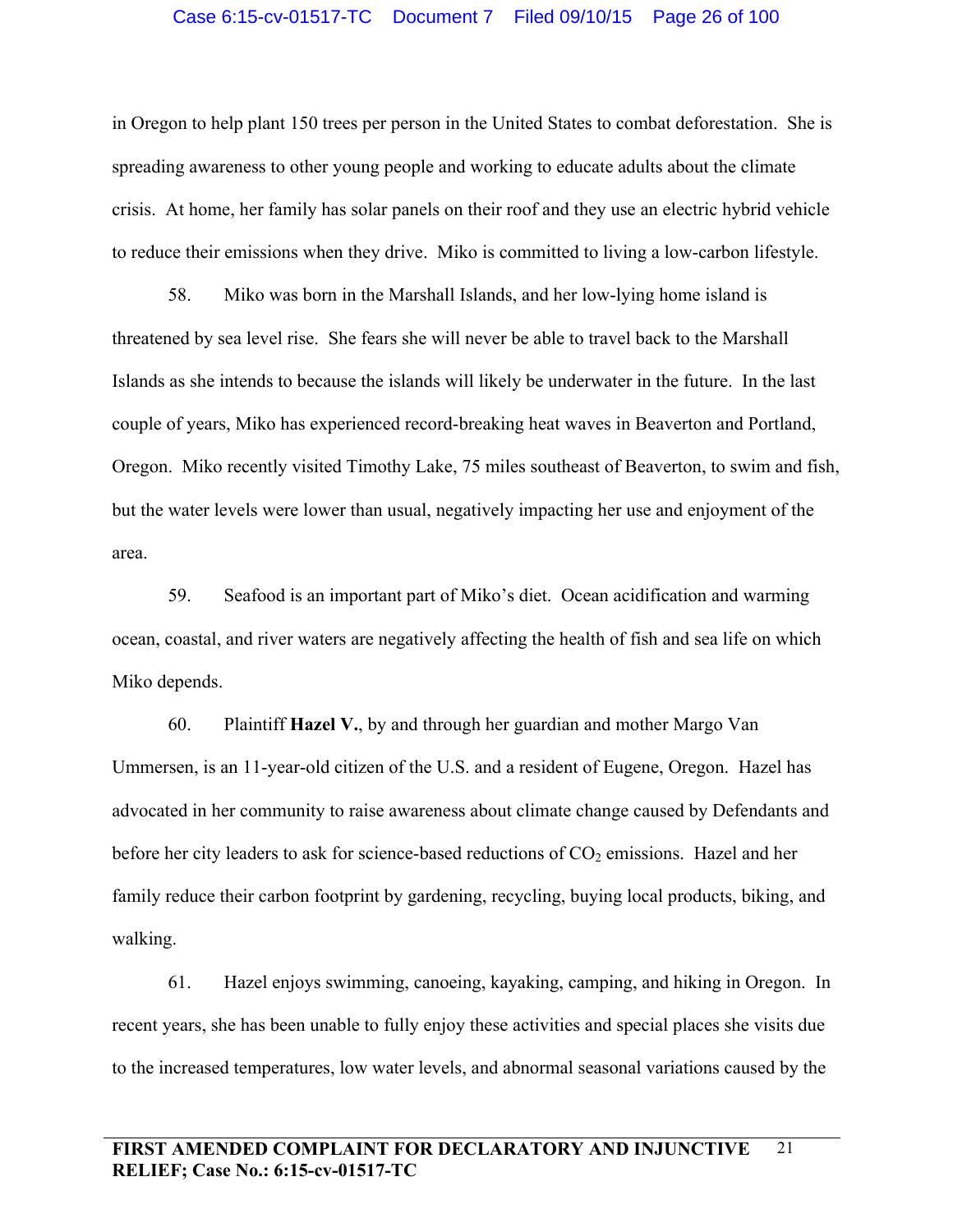## Case 6:15-cv-01517-TC Document 7 Filed 09/10/15 Page 27 of 100

acts and omissions of Defendants. Hazel frequently visits the Oregon coast, where she enjoys bodysurfing, playing on the beach, tidepooling, harvesting seaweed, and hunting mushrooms. Increased surface and ocean temperatures, sea level rise, and ocean acidification caused by the acts of Defendants threaten Hazel's future ability to enjoy these activities, which are important aspects of her childhood. Salmon and seafood are important parts of Hazel's diet that will continue to be threatened due to increased water temperatures, drought, and ocean acidification caused by the acts of Defendants.

62. During the winter, Hazel enjoys skiing and sledding. However, due to declining snowpack and warmer winters, she has been unable to ski or sled. Decreased snowfall in the Cascades will have long-term adverse impacts on the water level in the McKenzie River, which provides drinking water to Hazel's hometown of Eugene. In June 2015, extreme heat caused by the acts of Defendants adversely impacted Hazel's health on a trip she took to Washington, D.C. During that trip, she suffered from two episodes of heat exhaustion.

63. Plaintiff **Sophie K.**, by and through her guardian and grandfather, Dr. James Hansen, is a 16-year-old citizen of the U.S., and a resident of Allentown, Pennsylvania. Through stories from her grandfather, Dr. James Hansen, Sophie has become passionate about climate science and feels a sense of urgency and responsibility to compel government action on climate change. Extreme weather events, including Hurricane Sandy, caused Sophie to miss school on many occasions; hailstorms have damaged her house; floodwaters often inundate roads by her house; and Sophie has even been forced to prepare for tornado warnings, which are very unusual for the area where she lives. Intense summer heat now diminishes Sophie's ability to participate in and enjoy outdoor activities, including track and tennis. Sophie would like to have the ability to one day live in coastal cities like New York or Los Angeles, but rising sea levels may inundate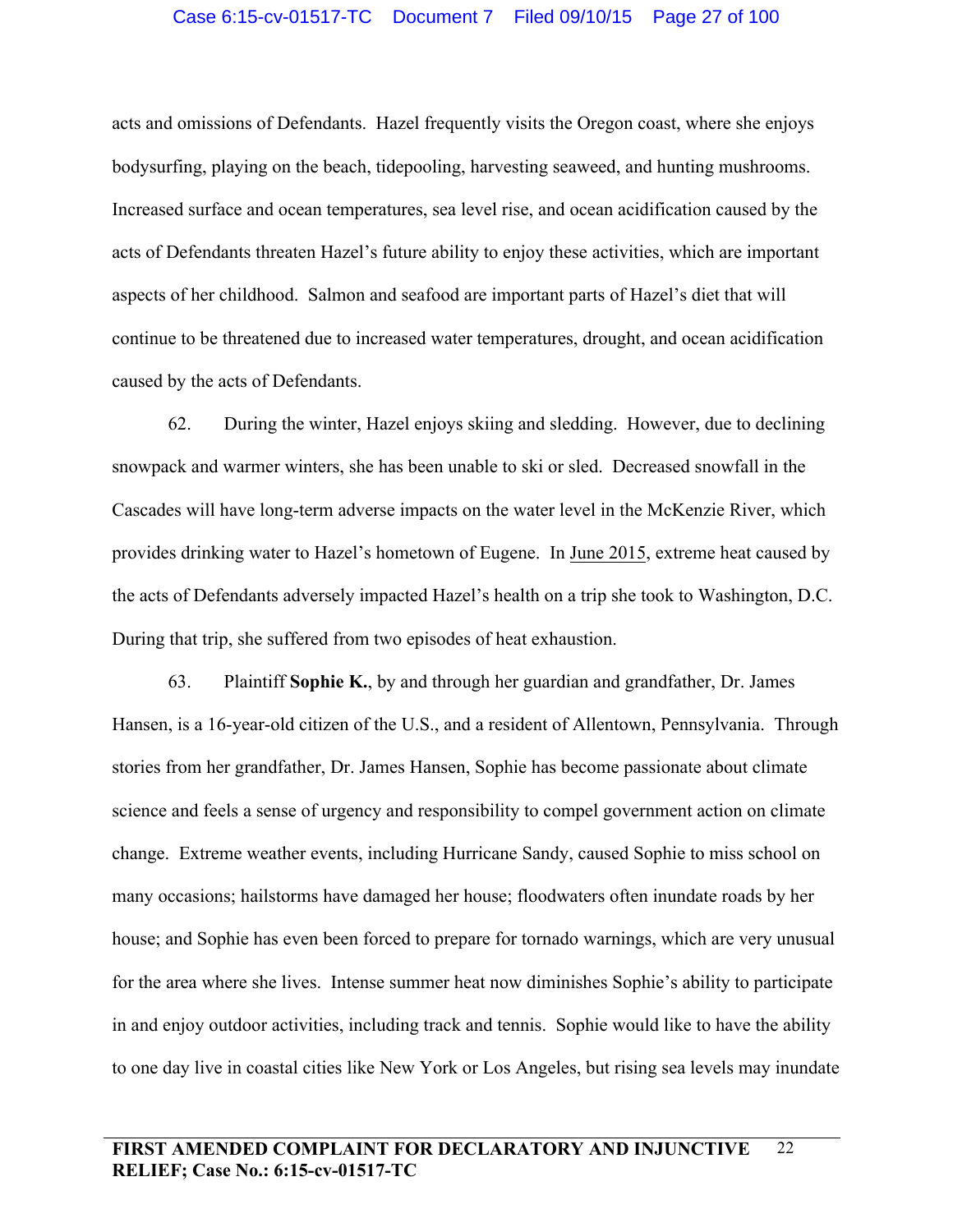# Case 6:15-cv-01517-TC Document 7 Filed 09/10/15 Page 28 of 100

these coastal areas within Sophie's lifetime unless Defendants cease their actions that otherwise will soon ensure these catastrophic impacts. Sophie is distressed knowing the inundation of these, and other coastal hubs of our nation's economy and commerce, will have profoundly negative economic impacts on our nation and on her own life as she gets older, looks for work to support herself, and begins her professional career.

64. Climate change substantially caused by the acts of Defendants is harming, and will continue to harm, the ability of Sophie and her family to grow food in her garden as the population of bees and other pollinators decline. In 2015, Sophie's health was adversely impacted for the first time by pollen allergies, a condition exacerbated by global and regional warming. Extreme weather events, intense heat, and rising seas have had, and will increasingly have, a negative impact on Sophie. Sophie is deeply concerned about the future because she knows that climate change will not only harm her, but will also harm the entire fabric of human civilization and all living things on Earth that she cherishes and relies on for her life, liberties, and property.

65. Plaintiff **Jaime B.**, by and through her guardian and mother Jamescita Peshlakai, is a 14-year-old citizen of the U.S. and a resident of Flagstaff, Arizona. Jaime is a member of the Navajo Nation. Jaime was born into the Bitter Water Clan, with maternal grandfathers of the Red House Clan and paternal grandfathers of the Towering House Clan. Jaime and her family are experiencing harm from climate change caused by the acts of Defendants and will experience even more severe climate impacts in the future. Since she was four years old, Jaime has been working to protect the earth. Beginning in elementary school, Jaime has written letters to President Obama about her concerns for the environment, asking him to protect the Arctic National Wildlife Refuge and ensure that oil spills do not continue to happen.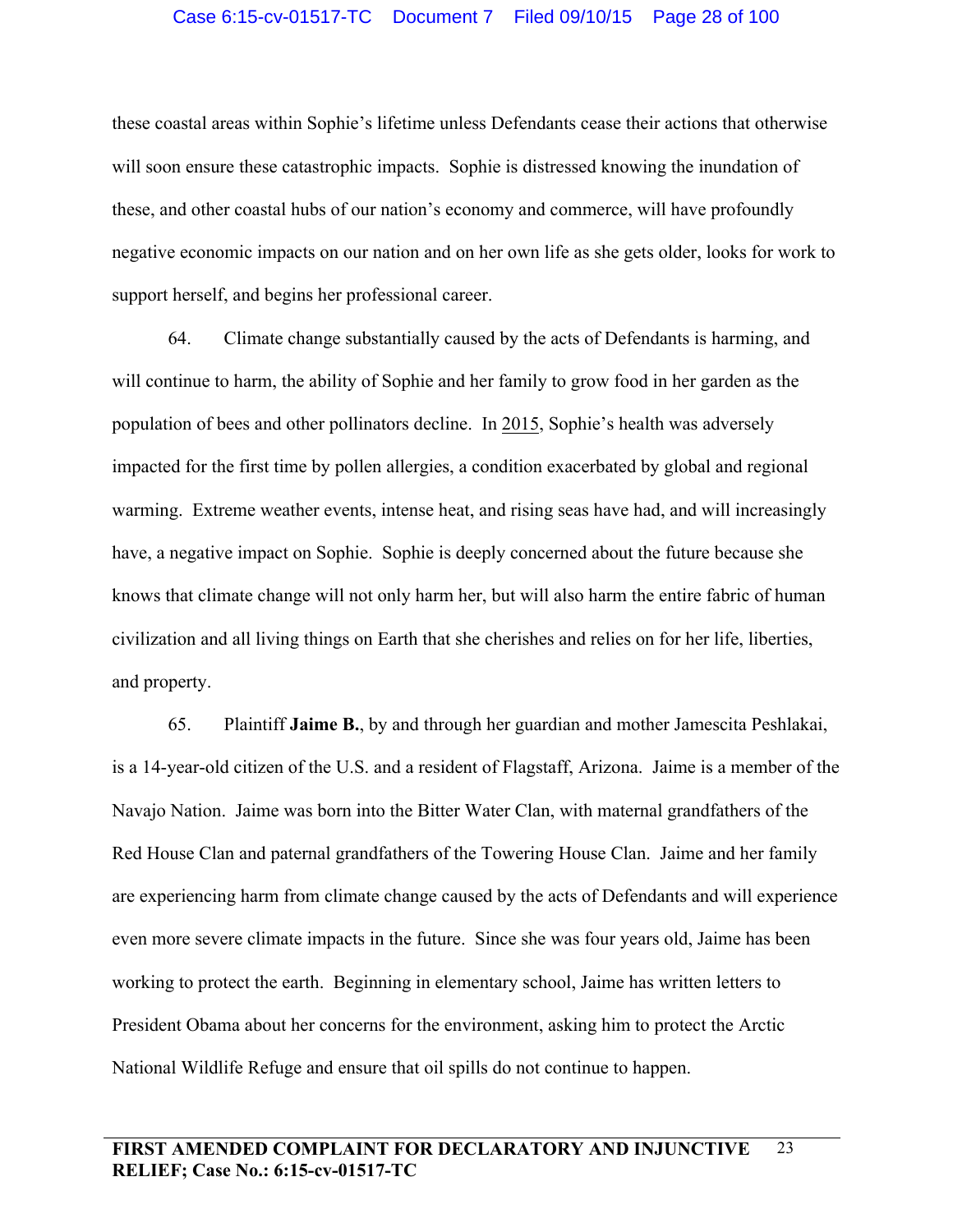#### Case 6:15-cv-01517-TC Document 7 Filed 09/10/15 Page 29 of 100

66. Jaime grew up in Cameron, Arizona, on the Navajo Nation Reservation. In 2011, Jaime and her Mother had to move from Cameron to Flagstaff because of water scarcity. Jaime and her extended family on the Reservation remember times when there was enough water on the Reservation for agriculture and farm animals, but now the springs they once depended on year-round are drying up. Jaime and her Mother were not able to sustain living on the Reservation because of the costs of hauling water into Cameron for themselves and their animals. Jaime is worried that her extended family, all of whom live on the Reservation, will also be displaced from their land, which will erode her culture and way of life. Participating in sacred Navajo ceremonies on the Reservation is an important part of Jaime's life, and climate impacts caused by the acts of Defendants are starting to harm the ability for Jamie and her tribe to participate in their traditional ceremonies.

67. Jaime now lives on property her Mother owns in the Kaibab National Forest. The forest is Jaime's favorite place to spend time. Jaime finds peace being outside in the forest surrounding her home, and she walks for 1-2 hours in the forest after school every day. Jaime's ability to spend time in the forest is going to be limited due to increasing climate change caused by the acts of Defendants. Large parts of the Kaibab National Forest have been destroyed due to pine beetle infestations and forest fires. In 2014, Jaime and her Mother were evacuated from their home for two days because of the Oak Creek Canyon fire north of their property. Winds brought smoke and ash into their neighborhood. Jaime is worried that the area surrounding their home is becoming unsafe due to an increase in drought conditions and forest fires caused by the acts of Defendants. Jaime and her Mother have seen climate change impact the vegetables they grow for food on their property in Flagstaff. Jaime's severe allergies have become increasingly worse over the last several years. She takes over-the-counter medication to combat her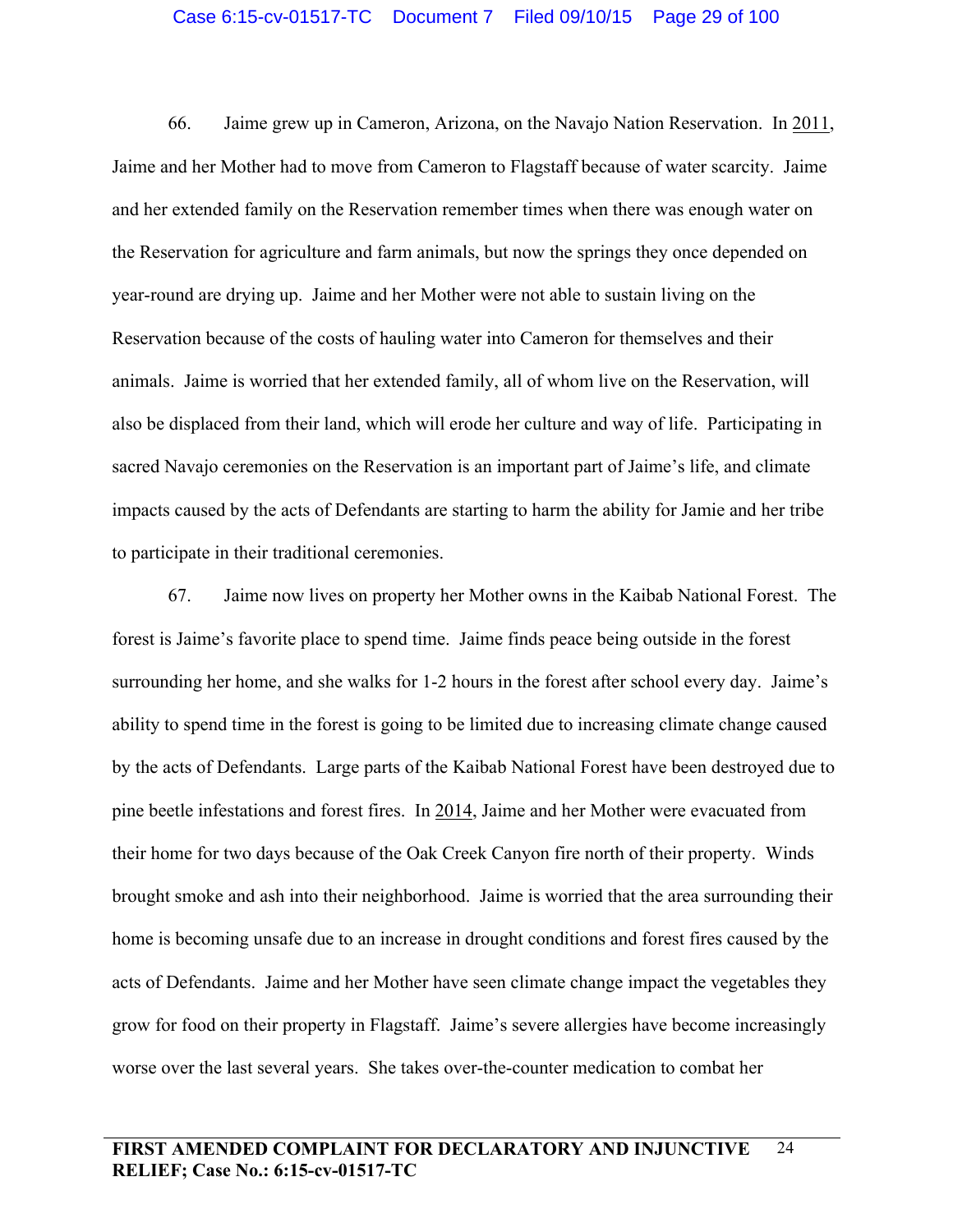## Case 6:15-cv-01517-TC Document 7 Filed 09/10/15 Page 30 of 100

symptoms. With record-setting temperatures and a drought that has lasted several years, Jaime fears for her future and for the future of her family, their history, their traditions, and their way of life.

68. Plaintiff **Journey Z.**, by and through his guardian and mother Erika Schneider, is a 15-year-old citizen of the U.S. Journey is a Native American born in South Dakota and a federally enrolled member of the Yankton Sioux Tribe. In 2009, Journey and his family moved to the island of Kaua'i, Hawai'i. Journey attends a Hawaiian cultural immersion school, has adopted the Hawaiian culture as his own, and speaks the native Hawaiian language. Journey has deep cultural and spiritual connections with the Earth and all life. These connections depend on a stable climate system for survival, providing Journey with a fundamental sense of responsibility to protect the Earth for his generation and for future generations. Journey is a youth leader on the Rising Youth for a Sustainable Earth ("RYSE") Youth Council and a youth ambassador for the Center for Native American Youth. Journey has advocated directly to President Obama's administration and other federal government officials to secure government action to stabilize the climate system and protect his fundamental rights.

69. Journey participates in many culturally important activities, such as working in the taro fields, organic farming, playing Tahitian drum, fire dancing, and performing Halau Hula O Leilani. He also enjoys swimming, snorkeling, fishing, canoeing, stand-up paddle boarding, and walking and biking along the beach. His participation in and enjoyment of these activities has been and will continue to be negatively impacted by the impacts of climate change and ocean acidification caused by Defendants.

70. Journey's food security and his enjoyment of the biological diversity of the coral reefs are and will continue to be adversely impacted by ocean acidification and the climate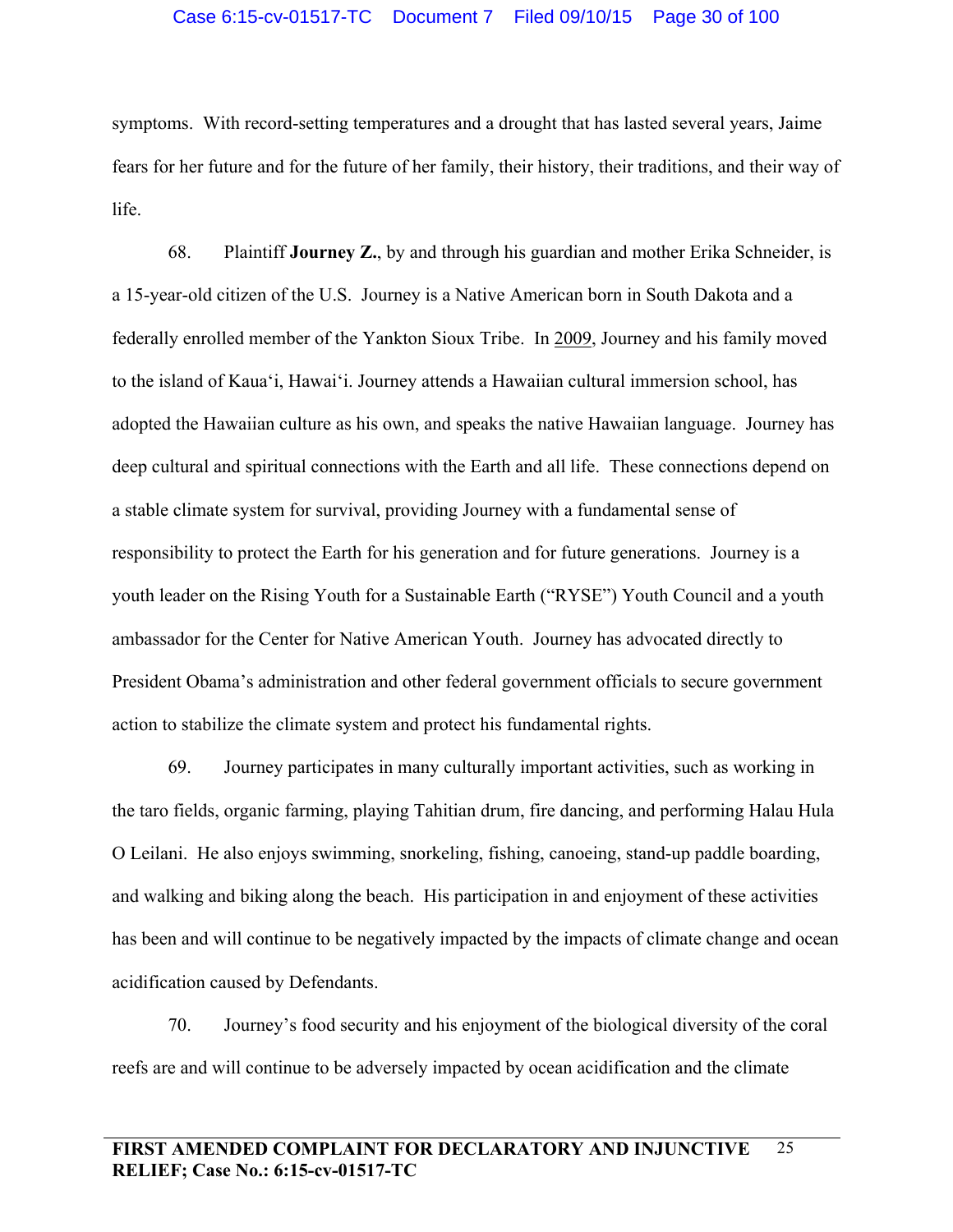change impacts of sea-level rise, increased sea surface temperature, alteration in ocean circulation, and increased storm intensity, all caused by the acts of Defendants. These problems are all deleterious to coral reefs in Hawai'i and their associated ecosystems and fisheries. Journey's health, personal safety, cultural practices, and recreational interests are adversely impacted by the climate impacts of rising sea levels and intense storms that increase coastal flooding and erosion in Hawai'i, damaging coastal ecosystems, infrastructure, and agriculture, on which Journey relies. Watching beaches erode away and disappear has emotionally harmed Journey. Journey performs Halau Hula O Leilani at the hotels along the beaches and will not be able to do so in the future with continued sea level rise. The rock wall at Journey's favorite swimming beach eroded and fell into the ocean, and additional erosion will make it unsafe for Journey to swim there in the future. Decreased rainfall on Kaua'i and the resulting lower river water levels, combined with saltwater inundation from sea level rise, have caused serious water quality problems, high bacteria levels, and increased shark activities that threaten Journey's health and safety, preventing his use and enjoyment of rivers he frequently enjoyed. Declining freshwater availability also threatens Journey's future access to drinking water and ability to stay on the island. Drought conditions on part of Kaua'i and saltwater inundation negatively impact the soil and the agricultural productivity of the farms and taro patches where Journey works. While total rainfall has decreased, rain intensity has increased. In 2012, this increased rain intensity threatened Journey's personal safety when he and his family were displaced by widespread flooding and evacuated to a Red Cross shelter.

71. Plaintiff **Victoria B.**, by and through her guardian and mother Daisy Calderon, is a 16-year-old citizen of the U.S. and a resident of White Plains, New York. In September 2015, Victoria will be a junior in high school at Notre Dame School of Manhattan in New York City.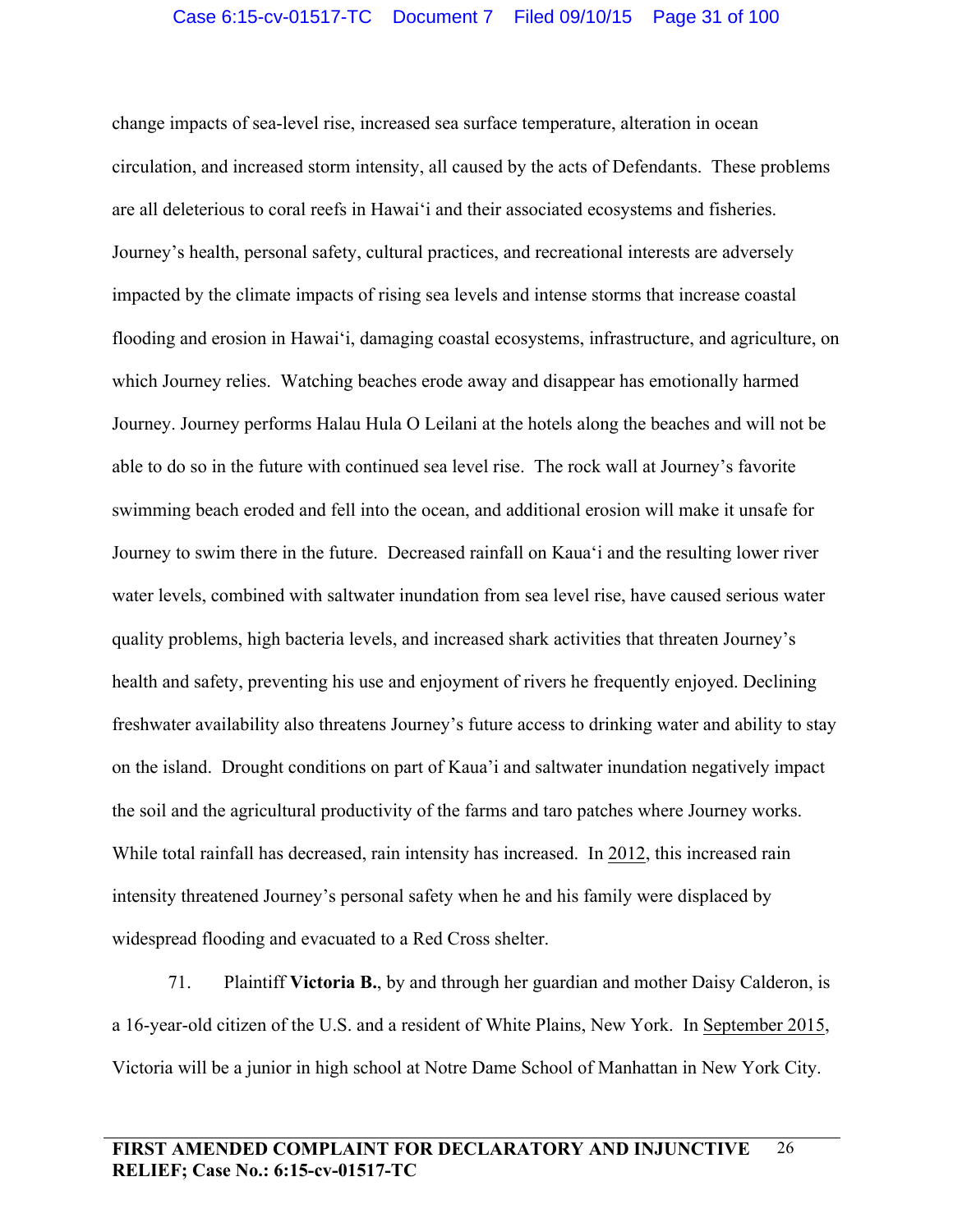#### Case 6:15-cv-01517-TC Document 7 Filed 09/10/15 Page 32 of 100

Since 2013, Victoria has been active in the climate movement, educating people about climate change and working to mitigate it. Victoria was a fellow with the Alliance for Climate Education and continues to advocate for education and action on climate change in New York.

72. Victoria has become emotionally distressed by the increase in superstorms in the Northeast. Victoria was harmed by Hurricane Sandy when she and her family lost power to their home, her school shut down, and her forms of public transportation were not operating. Victoria is also harmed by the increasing sweltering summer temperatures, which limit the time she spends outdoors in New York. In recent years, her pollen allergies have become worse, making it even more difficult to enjoy being outside. Victoria lives on low-lying land, which is threatened by rising sea levels and more frequent storm surges.

73. Plaintiff **Nathaniel B.**, by and through his guardian and mother Sharon Baring, is a 15-year-old citizen of the U.S. and a resident of Fairbanks, Alaska. Nathaniel and his family are already witnessing the impacts of climate change and he is psychologically harmed knowing of the inevitable and increasingly severe climate impacts he will experience in the future.

74. Nathaniel is an avid Nordic skier who also enjoys downhill skiing. Nathaniel has been harmed by the reduced snowfall during the past few winters. Snow that typically comes in August is coming as late as November. In 2014-2015, Anchorage received its lowest seasonal snowfall to date. Nathaniel is experiencing more ice storms in Fairbanks. Last year the city declared a state of disaster after a severe ice storm created widespread power outages. Nathaniel and his family suffered without power for nearly a week in temperatures of 18 degrees Fahrenheit.

75. This summer, Alaska experienced over 300 wildfires across the state, all occurring at once. Wildfires have become a common occurrence every summer in Alaska.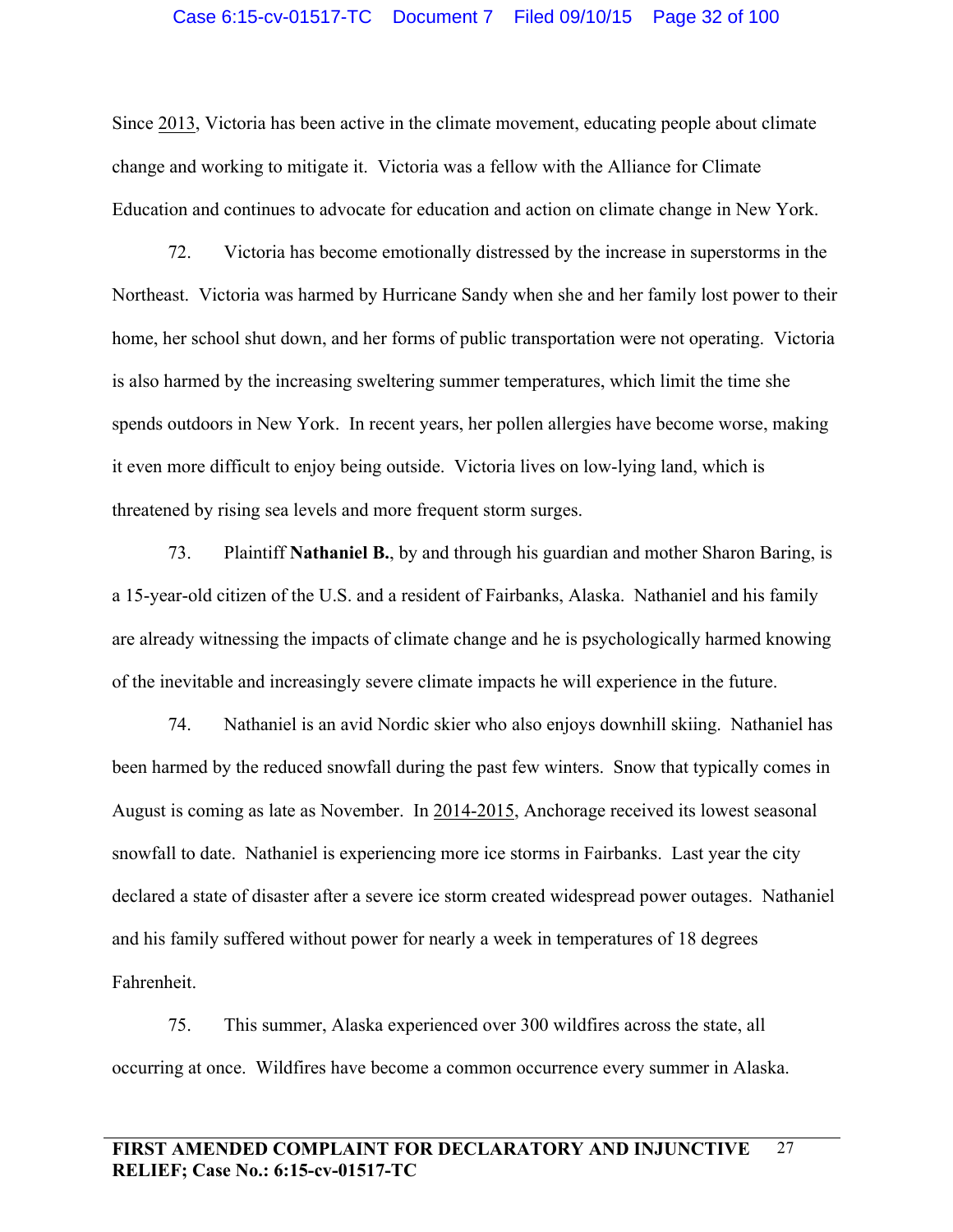During the summer of 2015, Fairbanks was surrounded by numerous wildfires and air quality rivaled that of some of the world's smoggiest cities. As an asthma and allergy sufferer, the hot dry wildfire season makes it hard for Nathaniel to breathe outside and participate in crosscountry running, one of his favorite sports. Nathaniel is distraught knowing that changing temperatures caused by Defendants will affect his way of life and the animals and ecosystems that surround him and on which he relies for recreation and food. His family raises chickens on their property and they hunt for moose and grouse for food. These animals are harmed by the extreme climate changes happening in Alaska caused by Defendants. Nathaniel has also noticed a sharp decline of salmon, especially king salmon, which is important for his diet. This summer Alaska had a very small king salmon run on the Yukon River. Nathaniel and his family take fishing trips and he has experienced firsthand the decline in salmon runs. Nathaniel enjoys visiting Alaska's glaciers and intends to continue to do so. However, the glaciers Nathaniel visits are significantly receding, including the Mendenhall Glacier in Juneau, which has retreated over 1.5 miles.

76. Nathaniel is working hard to take actions to reverse and mitigate the effects of climate change through his membership in Alaska Youth for Environmental Action and his work with Citizens Climate Lobby and his church. At home, Nathaniel and his family try to ride bikes as much as possible. Nathaniel participates in the "dime a gallon" program at church, where members contribute a certain pre-arranged amount for every gallon of gas they use for transportation, which is then used to install insulation in their buildings, and other greening projects, such as solar panels.

77. Plaintiff **Aji P.**, by and through his guardian and mother Helaina Piper, is a 15 year-old citizen of the U.S. and a resident of West Seattle, Washington. Aji is experiencing the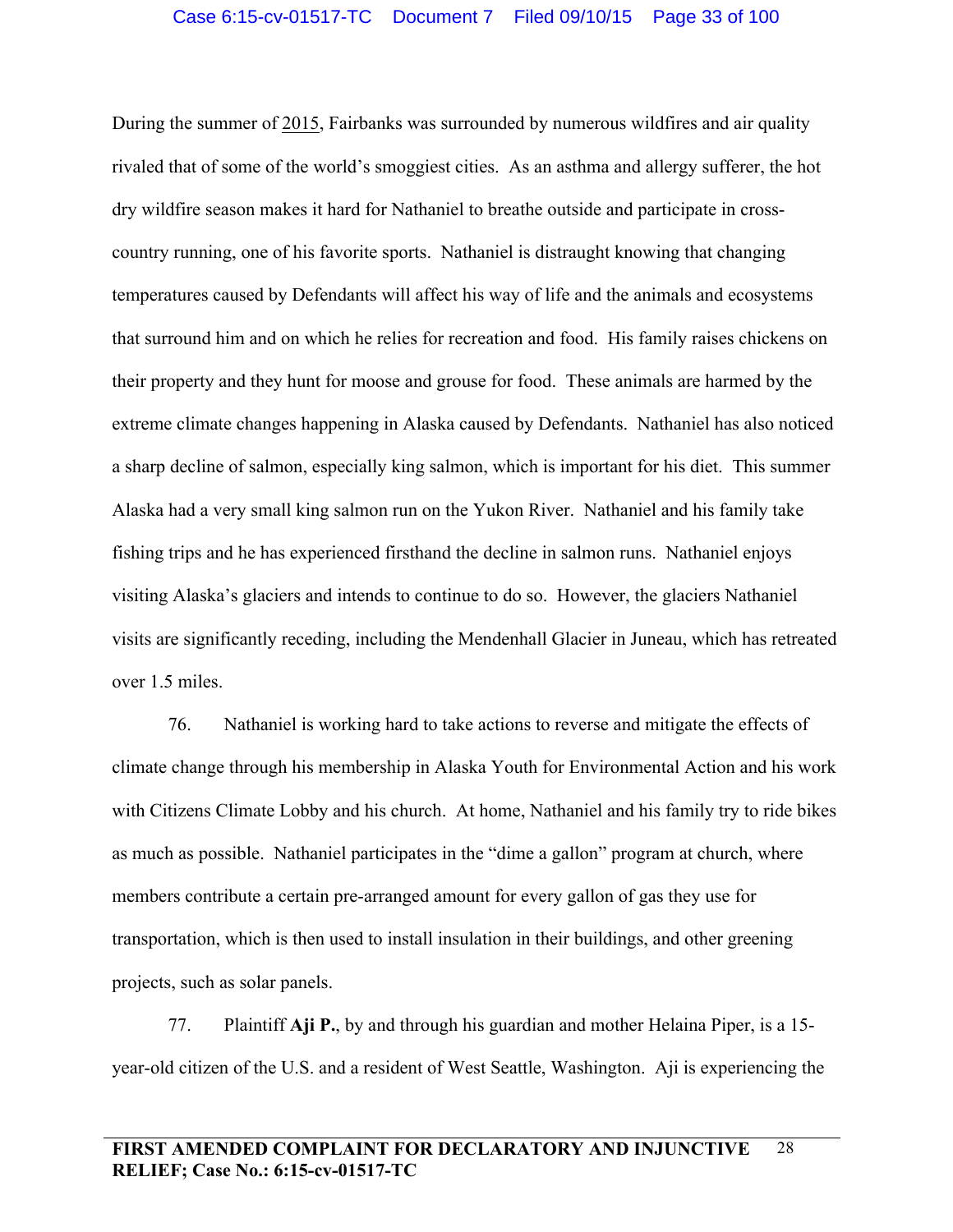#### Case 6:15-cv-01517-TC Document 7 Filed 09/10/15 Page 34 of 100

impacts of climate change caused by Defendants, and has been harmed by the increasing severity of such impacts. In 2014, the State of Washington had the worst wildfire in the state's recorded history, the Carlton Complex fire. Aji and his family were impacted by that wildfire while on a trip through the Cascade Mountains when they were forced to breathe the smoke in the air. During the summer of 2015, Aji has struggled to participate in his regular summer outdoor activities because of temperatures climbing above 90 degrees Fahrenheit for extended periods, which is highly unusual for temperate Seattle.

78. Aji has also experienced the negative effects of climate change on Puget Sound and the freshwater systems and fish. The decreasing water quality in Puget Sound is causing dead zones to occur and ocean acidification is killing fish and shellfish. Aji recreates in these areas and enjoys seeing marine life. The impacts to shellfish and the diminishing numbers of starfish harm Aji's recreational and aesthetic interests. Aji has also been unable to touch or eat shellfish in Puget Sound due to toxicity levels. Aji is distraught by seeing the ecosystems surrounding his home harmed by climate change and ocean acidification caused by Defendants.

79. The impacts of climate change in other places in the western United States are also affecting Aji. On a trip to Montana with his grandparents, Aji experienced dead forests killed by pine bark beetles. Although Aji's mother is from Albuquerque, New Mexico, and they have family there, Aji and his family will not move back to New Mexico because of water shortage issues and the declining aquifer.

80. Aji advocates for actions to reverse and mitigate the effects of climate change caused by Defendants. He is a member of Plant for the Planet Leadership Corps, in which he plants trees, helps restore local forests, and speaks to the public about climate change impacts. He is also a member of Rising Youth for a Sustainable Earth. Aji is a vegetarian and he and his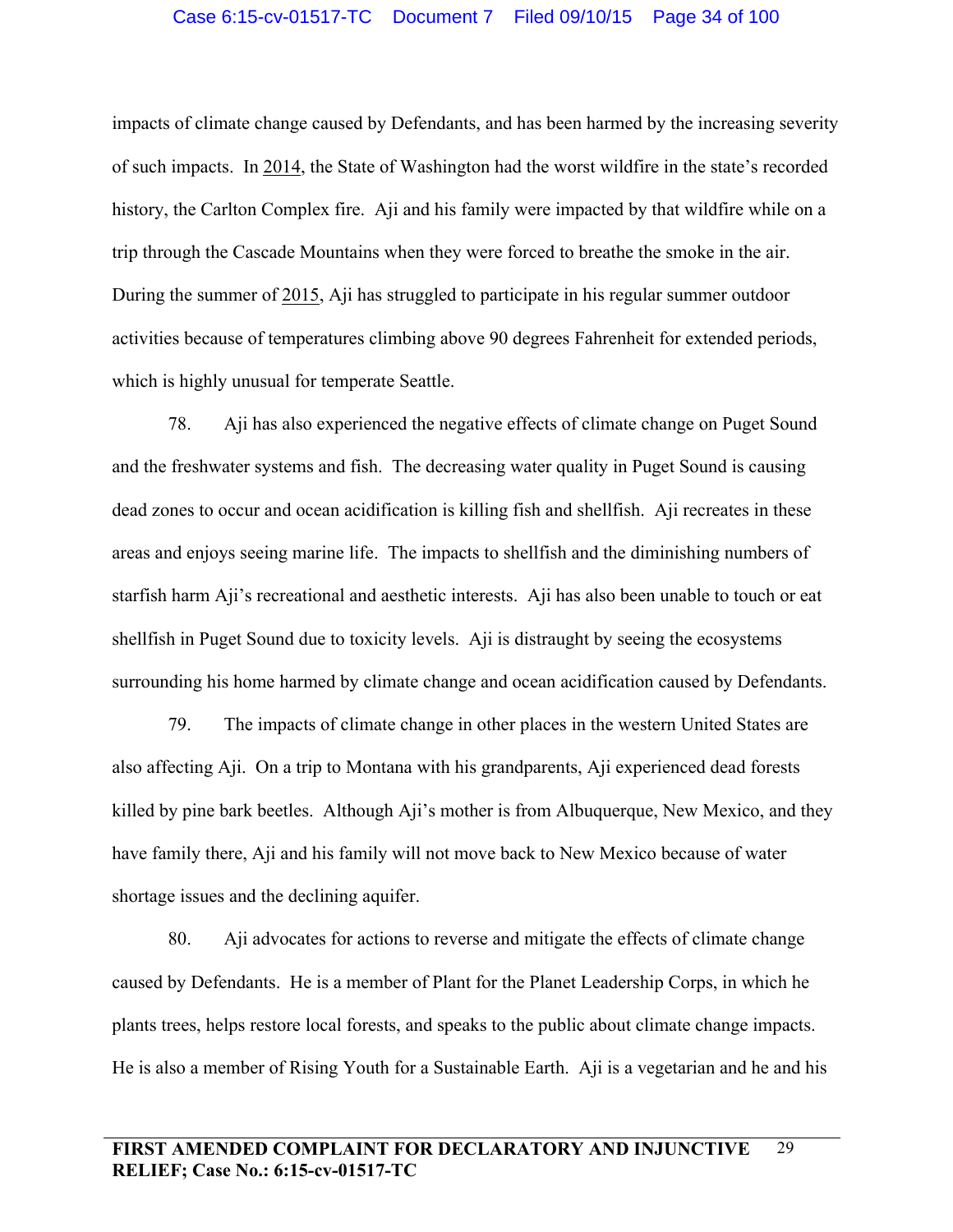#### Case 6:15-cv-01517-TC Document 7 Filed 09/10/15 Page 35 of 100

family try to limit the time they spend driving as much as possible, opting to walk, bike, or take public transportation.

81. Plaintiff **Levi D.**, by and through his guardian and mother Leigh-Ann Draheim, is a citizen of the U.S. and a resident of Indialantic, Florida. Levi is 8-years-old and he is experiencing the impacts of climate change and working to take action and spread awareness about protecting the climate system.

82. Levi lives with his Mother and maternal grandparents in Indialantic, which is situated on a barrier island that separates the Indian River Lagoon from the Atlantic Ocean. The barrier island consists of primarily unconsolidated sand that sits on top of porous limestone bedrock. During the summer of 2015, Levi experienced a lack of rainfall that the island usually receives in the afternoons. Temperatures have been abnormally hot, making it harder than normal for Levi and his family to grow vegetables and herbs.

83. The beaches on the island are Levi's backyard. During the summer months he spends time at the beach five days a week. In the last couple of years, Levi has noticed a Sargassum seaweed invasion, with seaweed covering the beaches along the island. Levi is having a hard time enjoying beach activities because the rotting seaweed smells like sulfur. Levi has also seen climate impacts affect ecosystems at the beach, and has specifically experienced fewer sea turtles in the area. Levi can no longer swim in the Indian River Lagoon because of increasing flesh-eating bacteria and dead fish. Levi and his family are able to smell the dead fish in their community. He is also now limited by where he can swim in the Atlantic Ocean, due to an increase in flesh-eating bacteria.

84. Levi and his family regularly visit the City of Satellite Beach. In 2009, Satellite Beach, an 8-minute drive from Levi's house, authorized a project to assess rising sea levels and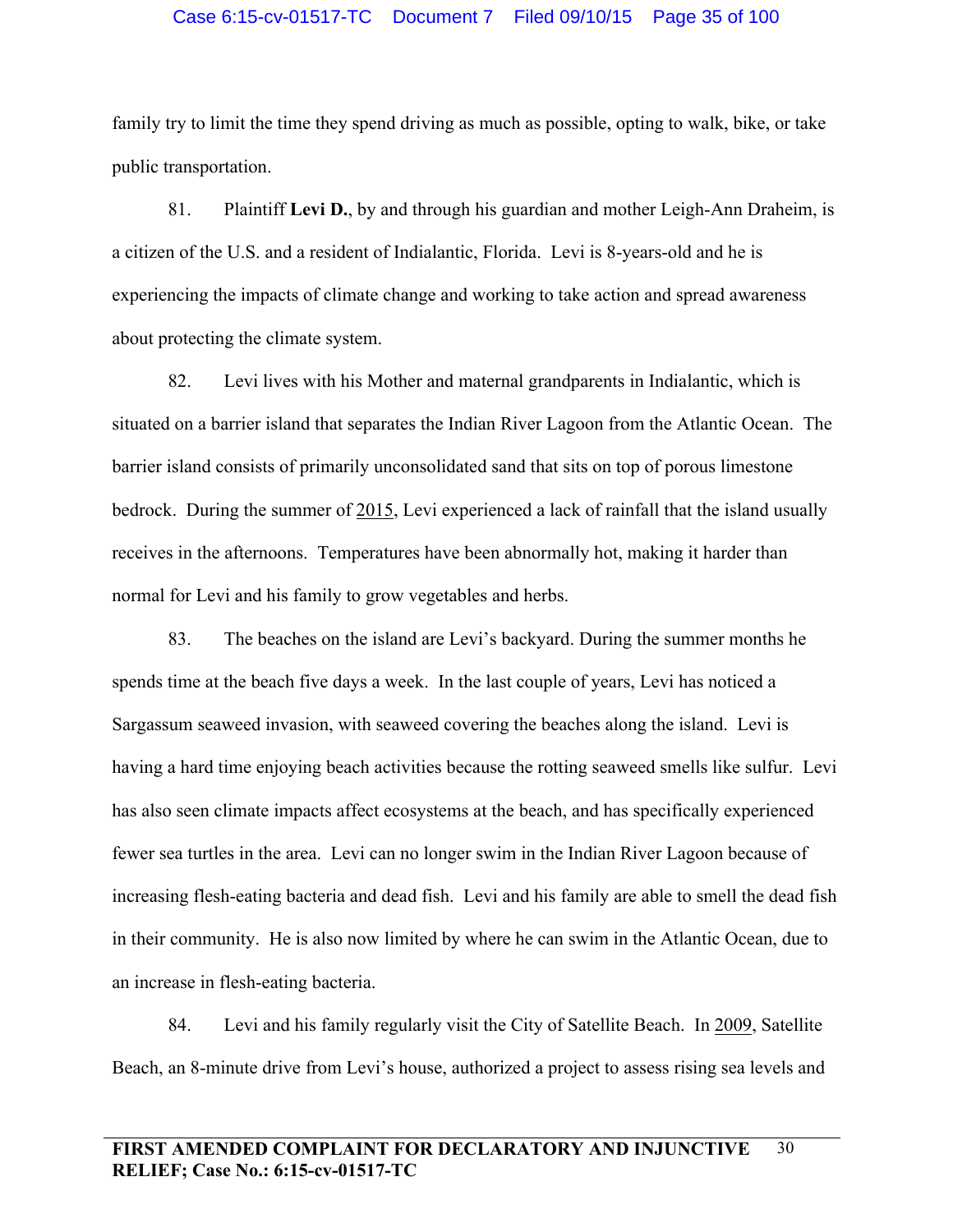#### Case 6:15-cv-01517-TC Document 7 Filed 09/10/15 Page 36 of 100

work to mitigate impacts. In July 2010, the Sea Level Rise Subcommittee of Satellite Beach provided the results of the study: the City needs to plan for sea level rise. The island's real estate prices are declining, and Levi's family knows the property they own will decrease in value, and could eventually be lost completely, due to sea level rise caused by climate change and melting ice.

85. In the last two years, Levi's severe allergies have made it harder for him to spend time outdoors. Experiencing nature and wilderness in healthy conditions is important for Levi's emotional wellbeing, and his fears for the future of the beaches and springs in Florida and the wildlife that inhabit them are causing adverse psychological impacts to Levi. Levi works hard to keep the environment healthy on the coast by cleaning up the beaches and maintaining the dunes; at church by teaching his friends about how they can help the environment; and at home by conserving water by taking short timed showers, eating a vegetarian diet, and recycling.

86. Plaintiff **Jayden F.**, by and through her mother and guardian Cherri Foytlin, is a 12-year-old citizen of the U.S. and a resident of Rayne, Louisiana. In 2005, Jayden moved to Louisiana Since then, she has lived through three hurricanes and many more tropical storms. Jayden has suffered harm and will continue to suffer harm to her and her family's personal safety, bodily integrity, property, economic stability, food security, and recreational interests from rising sea levels, increased frequency and severity of hurricanes with ensuing storm surges, flooding, and high winds, all associated with or exacerbated by climate change caused by Defendants. Jayden is also directly harmed by Defendants' support and promotion of fossil fuel development in Louisiana, which adversely impacts her air and water quality and health and exacerbates the climate impacts she has experienced and will experience in the region.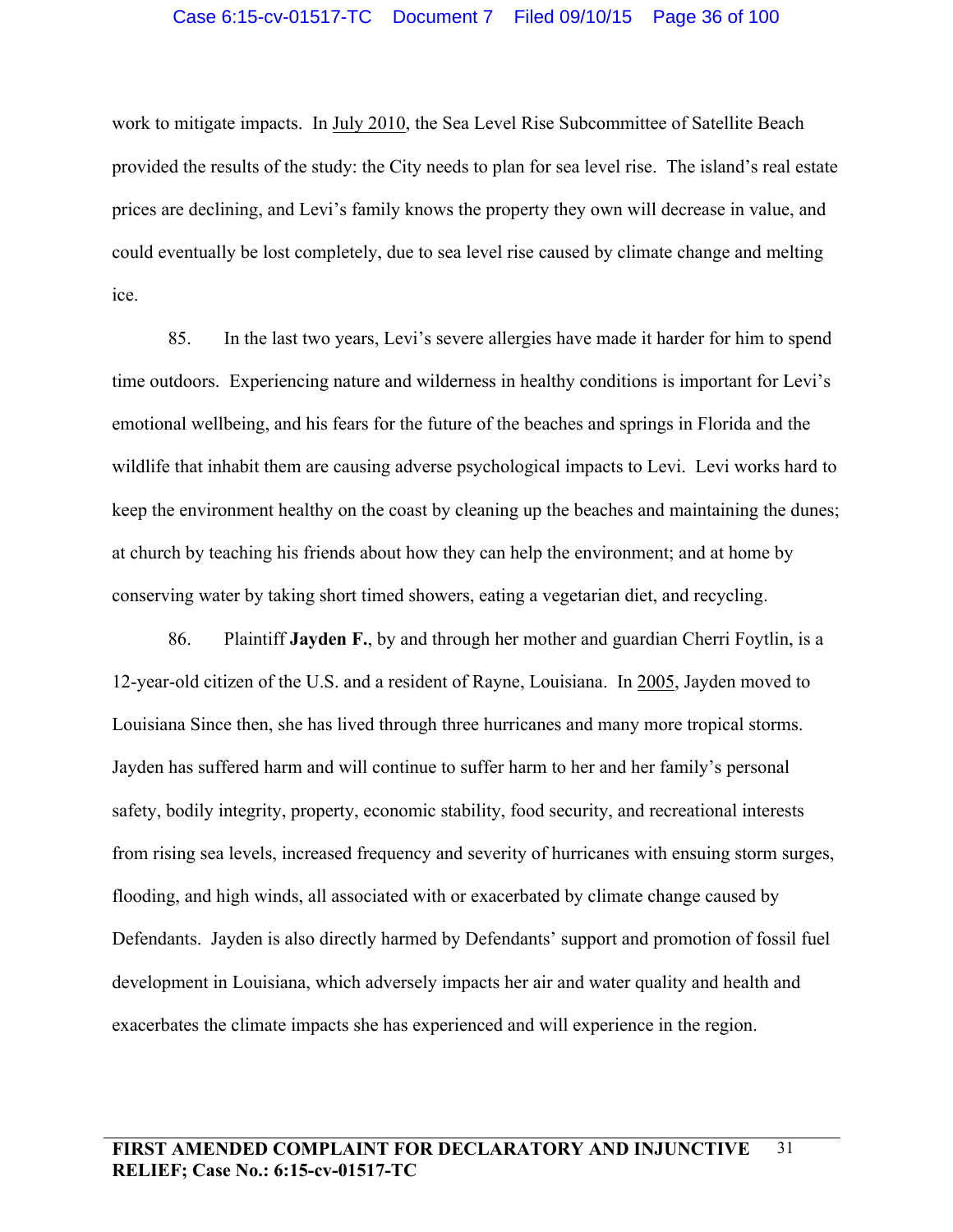#### Case 6:15-cv-01517-TC Document 7 Filed 09/10/15 Page 37 of 100

87. Impacts from climate change and fossil fuel development threaten Jayden's life, liberty, and property. With warmer ocean water temperatures, hurricanes are becoming more frequent and more destructive. Rising sea level means higher storm surges, even from relatively minor storms, which increase coastal flooding, storm damage, and land loss where she lives. Defendants' approval of the dredging of canals through marshes for oil and gas exploration and pipelines has compounded the problem by its destruction of natural storm barriers, increased erosion, and intense saltwater intrusion, resulting in additional land loss. In 2008, during Hurricane Gustav, Jayden's family lost power and water for a week.

88. The air and water pollution from the development of fossil fuels in southern Louisiana also threaten the health of Jayden and her family. Jayden and her family used to enjoy visiting the beach frequently, swimming in the Gulf of Mexico, crabbing, and eating seafood, but she has avoided these activities since the BP oil spill because residual oil is continually dispersed across the Gulf when the increasing number of storms or hurricanes come ashore due to climate change, making such normally enjoyable activities dangerous. Jayden enjoys traveling and visiting family friends all along the Gulf Coast in every state from Texas to Florida and plans to do so in the future, but the coastal impacts from climate change caused by Defendants, including increased coastal flooding, storm damage, and land loss, will impair her ability to do so in the future.

89. Plaintiff **Nicholas V.**, by and through his legal guardian and mother, Marie Venner, is a 14-year-old citizen of the U.S. and a resident of Lakewood, Colorado. Nick sees climate change caused by Defendants as a threat to human civilization and has given numerous presentations educating people about the science of climate change. As a Catholic, he is drawn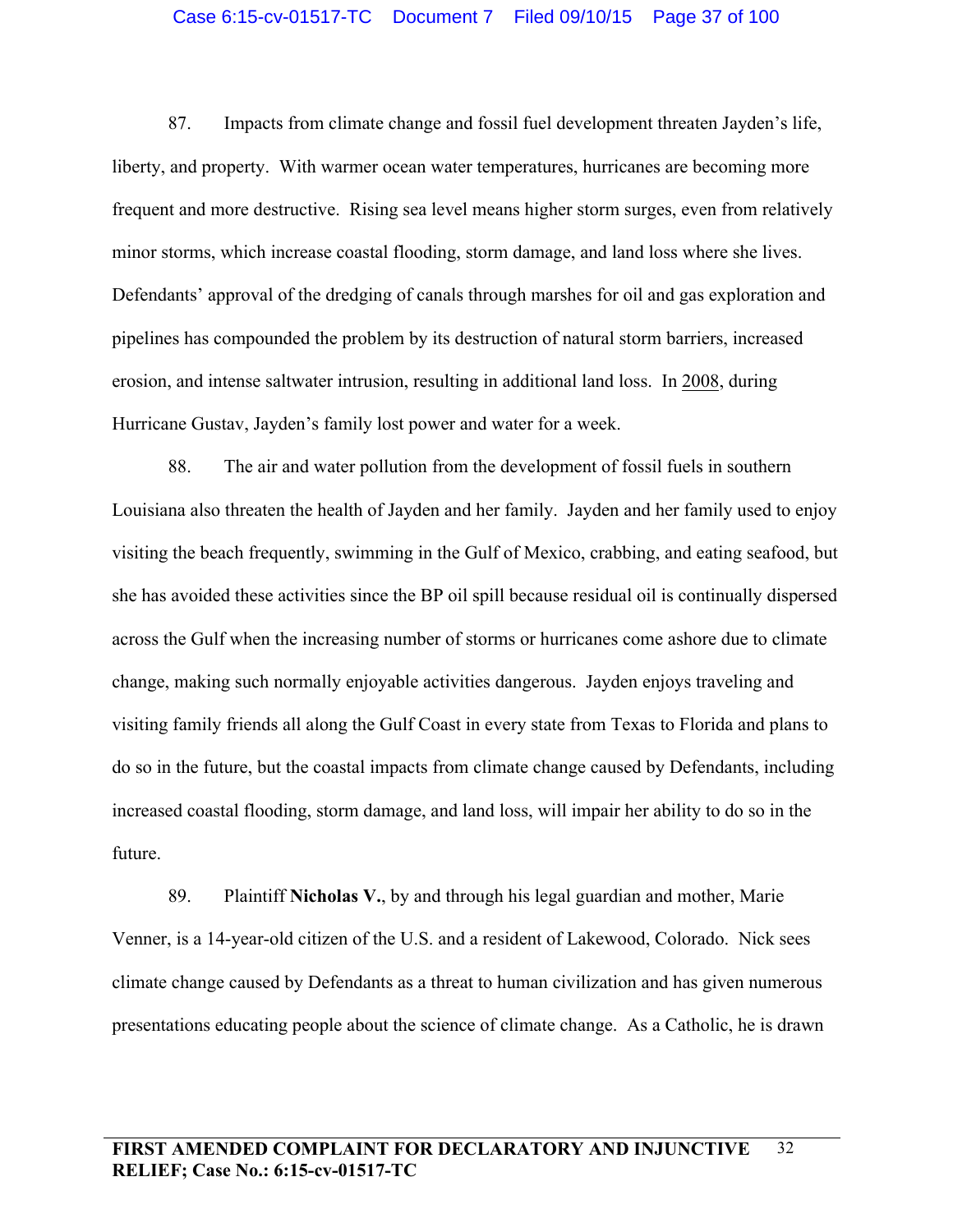### Case 6:15-cv-01517-TC Document 7 Filed 09/10/15 Page 38 of 100

to the intersection between his church and environmental stewardship, and was inspired by Pope Francis's 2015 encyclical, *On Care for Our Common Home*.

90. Pine beetles and wildfires, forcing Nick to stop visiting some of his favorite places, have destroyed forests in Colorado, where Nick used to go hiking, fishing, and camping. Nick enjoys fishing, especially in Boulder Creek, but due to wildfires and variable water flows from droughts and floods, he has not been able to go fishing for the past three years. Nick and his family grow fruit trees, have a garden, and buy food from local farmers. Hail, rainstorms, drought, and pests have ruined their garden several years over the last decade. The unusual weather has affected Nick's consumption of the locally grown produce available through community-supported agriculture. Rising summer temperatures make it harder for Nick to enjoy outdoor activities, including hiking, biking, and tennis. Warmer winters mean Nick gets to ski less; moreover, when he does go skiing, his favorite parts of the mountain frequently are closed.

91. Plaintiff **Earth Guardians** is a tribe of young activists, artists and musicians from across the globe stepping up as leaders and growing a resilient movement with youth, at the forefront, who are empowered to create a sustainable world for themselves and future generations. Earth Guardians has crews and youth members across the United States and globally, including in Eugene, Oregon. Earth Guardians' **Rising Youth for a Sustainable Earth** is a diverse council of young climate leaders who are taking action and empowering youth around the world to do the same. The Generation RYSE Youth Council is made up of 16 youth leaders from around the nation, ages 10-21, who conduct trainings and sustainability initiatives in their own communities, working to protect their climate system. Members of Earth Guardians and RYSE are youth beneficiaries of the federal public trust and are harmed by the substantial impairment and alienation of their public trust resources. Their fundamental rights are infringed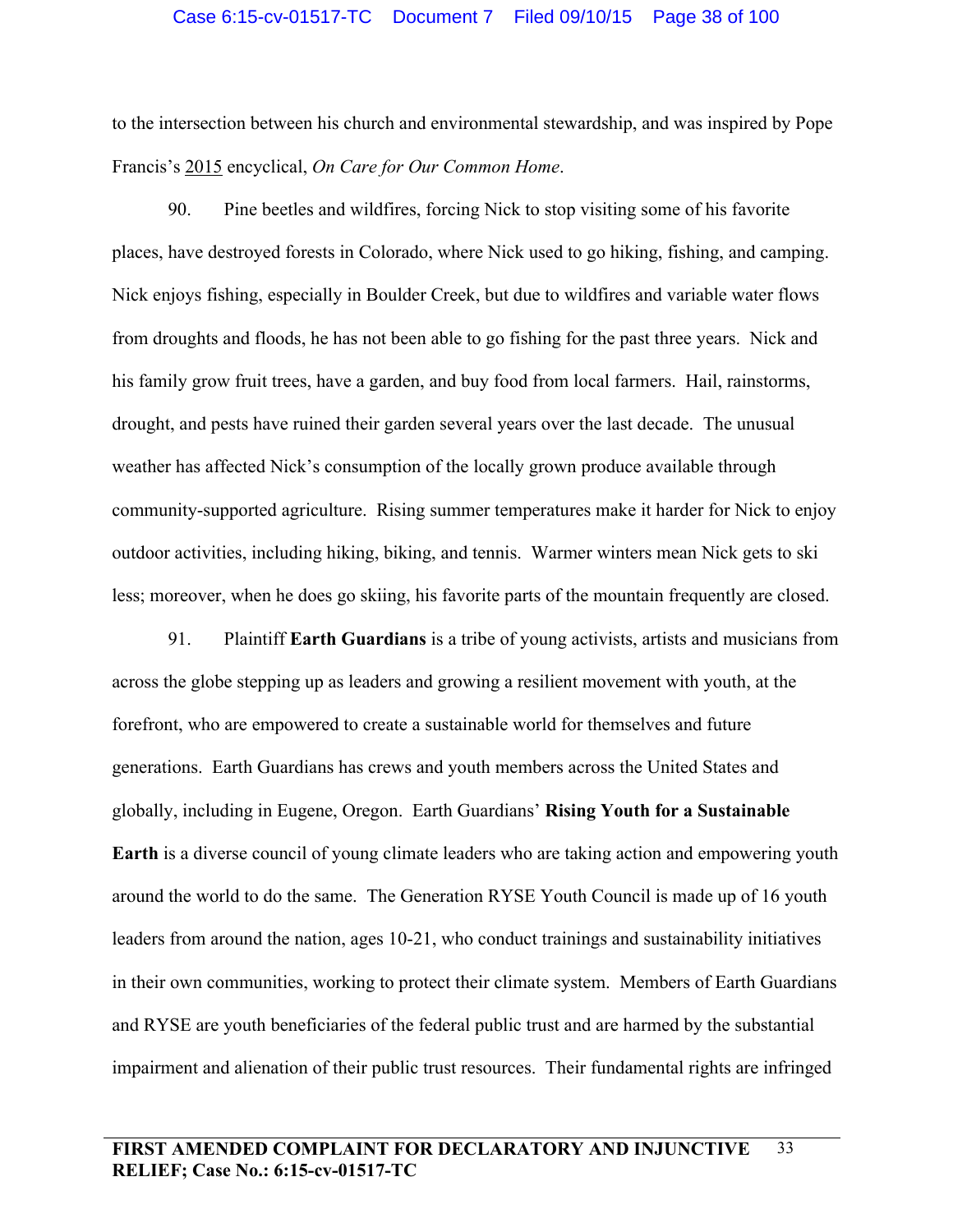## Case 6:15-cv-01517-TC Document 7 Filed 09/10/15 Page 39 of 100

by Defendants ongoing actions to allow fossil fuel exploitation, which endangers their lives, liberties and property.

92. Plaintiff **Future Generations, by and through their Guardian Dr. James Hansen,** retain the legal right to inherit well-stewarded public trust resources and to protection of their future lives, liberties, and property – all of which are imminently threatened by the actions of Defendants challenged herein. Guardian Hansen stands in this case both to demand effective governmental action to protect these fundamental rights and, until that is done, a cessation of governmental action that exacerbates the imposed risk.

93. Dr. James Hansen is the former Director of the NASA Goddard Institute for Space Studies, and is presently an Adjunct Professor at Columbia University's Earth Institute, where he directs a program in Climate Science, Awareness, and Solutions. Dr. Hansen trained in physics and astronomy in the space science program of Dr. James Van Allen at the University of Iowa, receiving a bachelor's degree with highest distinction in physics and mathematics, master's degree in astronomy, and Ph.D. in physics in 1967. In his early research Dr. Hansen used telescopic observations of Venus to extract detailed information on the physical properties of the cloud and haze particles that veil Venus. Since the mid-1970s, Dr. Hansen has focused on studies and computer simulations of the Earth's climate, for the purpose of understanding the human impact on global climate. His testimony on climate change to Congress in the 1980s helped raise broad awareness of the global warming issue.

94. In recent years, Dr. Hansen has drawn attention to the danger of passing climate tipping points, producing irreversible climate impacts that would yield a different planet from the one on which civilization developed. Dr. Hansen has also outlined steps that are needed to stabilize climate. Dr. Hansen's most recent work clearly establishes that danger and those steps,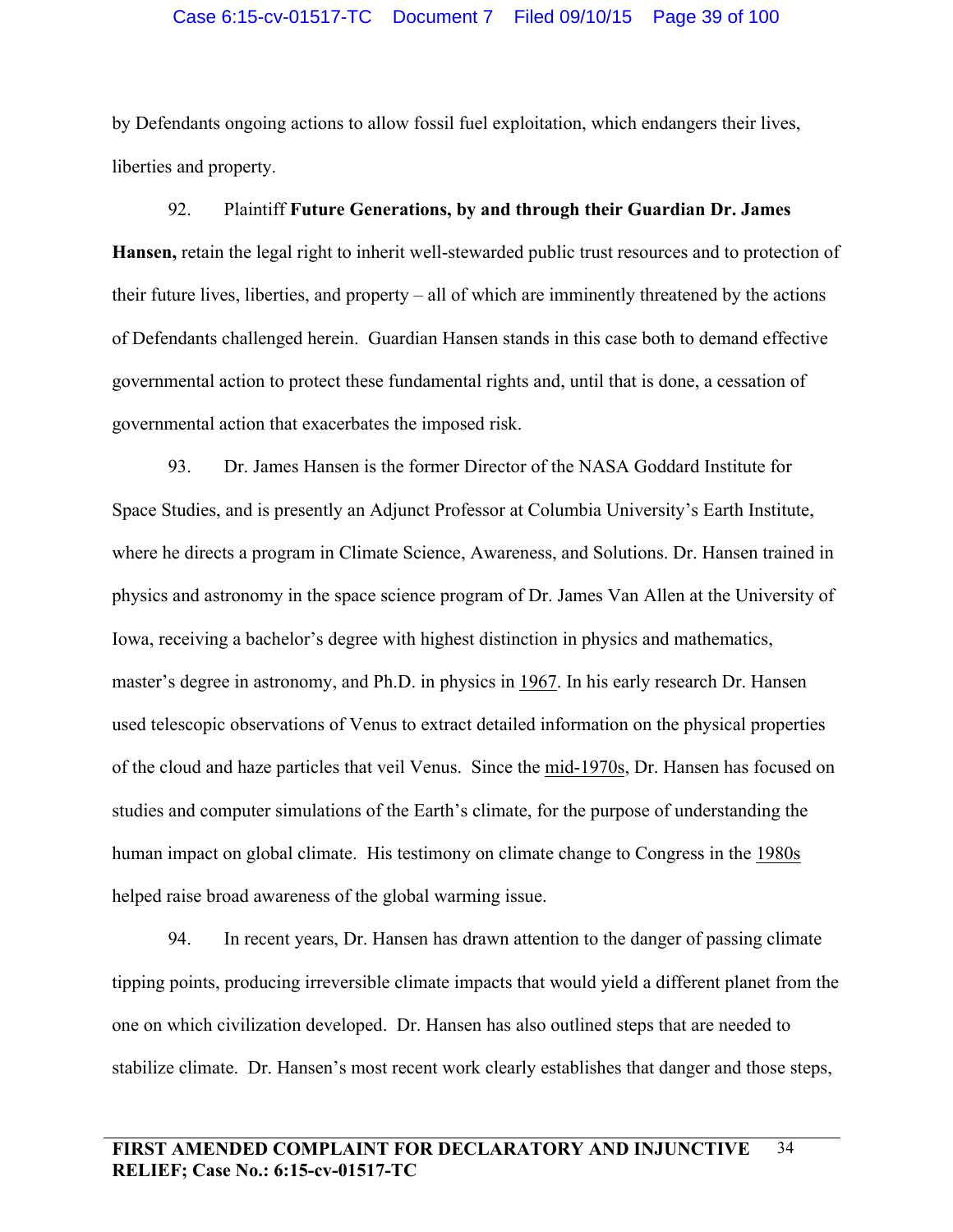## Case 6:15-cv-01517-TC Document 7 Filed 09/10/15 Page 40 of 100

and it is summarized in Dr. Hansen's declaration, which Plaintiffs attach hereto as **Exhibit A**. Dr. Hansen has long advocated for government actions to protect the climate system for present and future generations.

95. Dr. Hansen is an elected member of the United States National Academy of Sciences (1995) and a recipient of the Heinz Award for the Environment (2001), the Leo Szilard Award for Use of Physics for the Benefit of Society (2007), the American Association for the Advancement of Science Award for Scientific Freedom and Responsibility (2007), the Sophie Prize (2010), and the Blue Planet Prize (2010).

96. Youth Plaintiffs<sup>2</sup> represent the youngest living generation, beneficiaries of the public trust. Youth Plaintiffs have a substantial, direct, and immediate interest in protecting the atmosphere, other vital natural resources, their quality of life, their property interests, and their liberties. They also have an interest in ensuring that the climate system remains stable enough to secure their constitutional rights to life, liberty, and property, rights that depend on a livable future. A livable future includes the opportunity to drink clean water, to grow food, to be free from direct and imminent property damage caused by extreme weather events, to benefit from the use of property, and to enjoy the abundant and rich biodiversity of our nation. Youth Plaintiffs are suffering both immediate and threatened injuries as a result of actions and omissions by Defendants alleged herein and will continue to suffer life-threatening and irreversible injuries without the relief sought. Youth Plaintiffs have suffered and will continue to suffer harm to their health, personal safety, bodily integrity, cultural and spiritual practices, economic stability, food security, property, and recreational interests from the impacts of climate change and ocean acidification caused by Defendants. Youth Plaintiffs have also been denied

 <sup>2</sup> The term "Youth Plaintiffs" refers to each of the individually named Plaintiffs.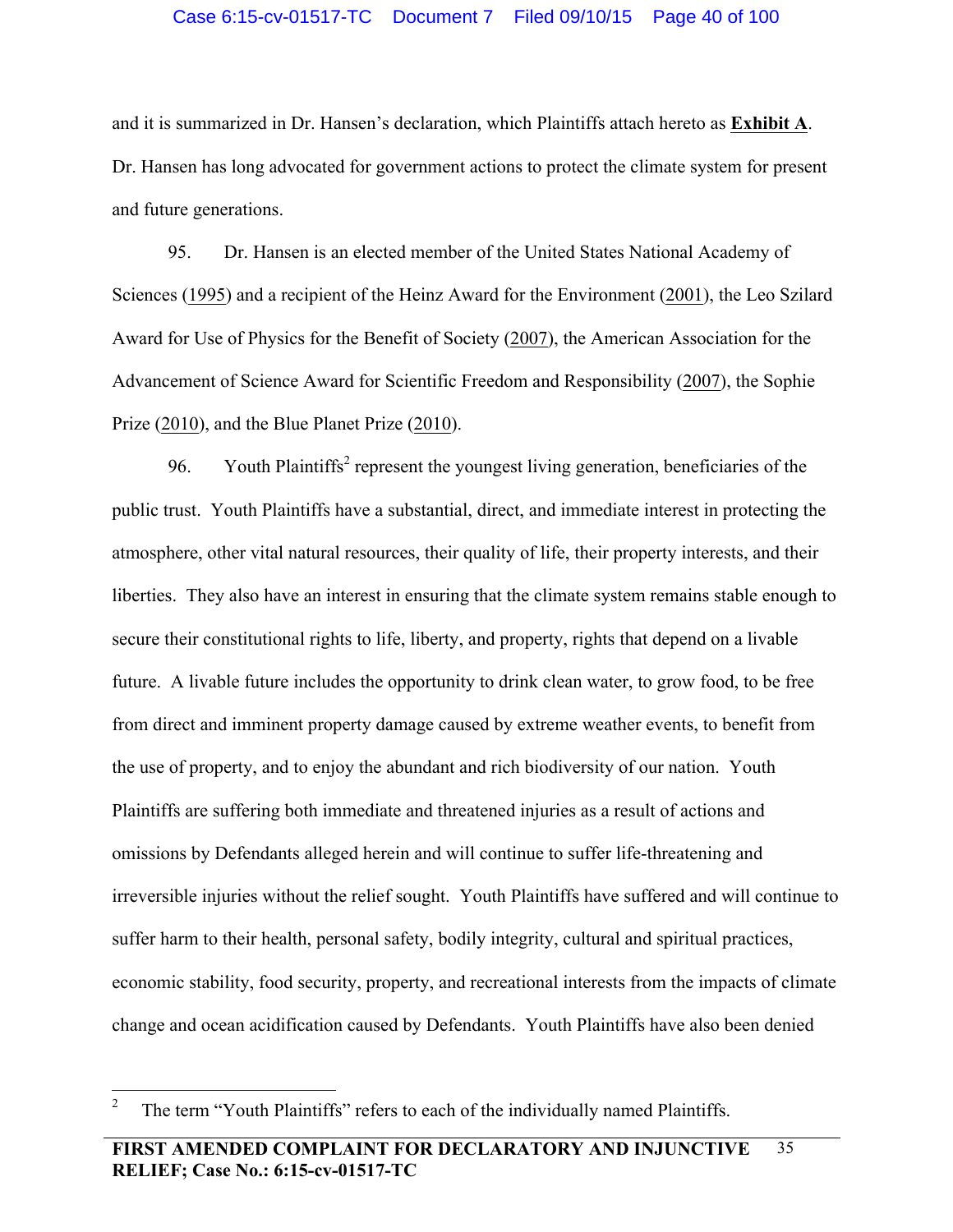the procedural right to participate in decision-making regarding the Department of Energy's approval of LNG exports from the Jordan Cove LNG terminal in Coos Bay, Oregon. Youth Plaintiffs, and all of them, have suffered procedural harm as a result of this denial.

97. Absent immediate, meaningful action by Defendants to cease their permitting, authorizing, subsidizing, and supporting fossil fuel exploitation, production, and consumption, and otherwise to act to phase-out  $CO<sub>2</sub>$  emissions, Plaintiffs would suffer increasingly severe consequences. By 2100, these Youth Plaintiffs (many of whom should still be alive), and future generations, would live with a climate system that is no longer conducive to their survival.

#### **DEFENDANTS**

98. Defendant **the United States of America** ("United States") is the sovereign trustee of national natural resources, including air, water, sea, shores of the sea, and wildlife. In its sovereign capacity, the United States controls our nation's air space and atmosphere. In its sovereign capacity, the United States controls federal public lands, waters, and other natural resources, including fossil fuel reserves. In its sovereign capacity, the United States controls articles of interstate and international commerce, including extraction, development, and conditions for the utilization of fossil fuels, such as allowing  $CO<sub>2</sub>$  emissions from major sources. As a result of both its exercise of control over articles of interstate and international commerce, as well as its failure to limit and phase-out  $CO<sub>2</sub>$  emissions, the United States has caused dangerous levels of  $CO<sub>2</sub>$  to build up in the atmosphere. That build-up seriously threatens the relatively stable climate system that enabled civilization to develop over the last 10,000 years. It impairs essential national public trust resources required by Youth Plaintiffs and future generations. This failure to prevent the present and looming climate crisis constitutes a breach in the government's basic duty of care to protect Plaintiffs' fundamental constitutional rights.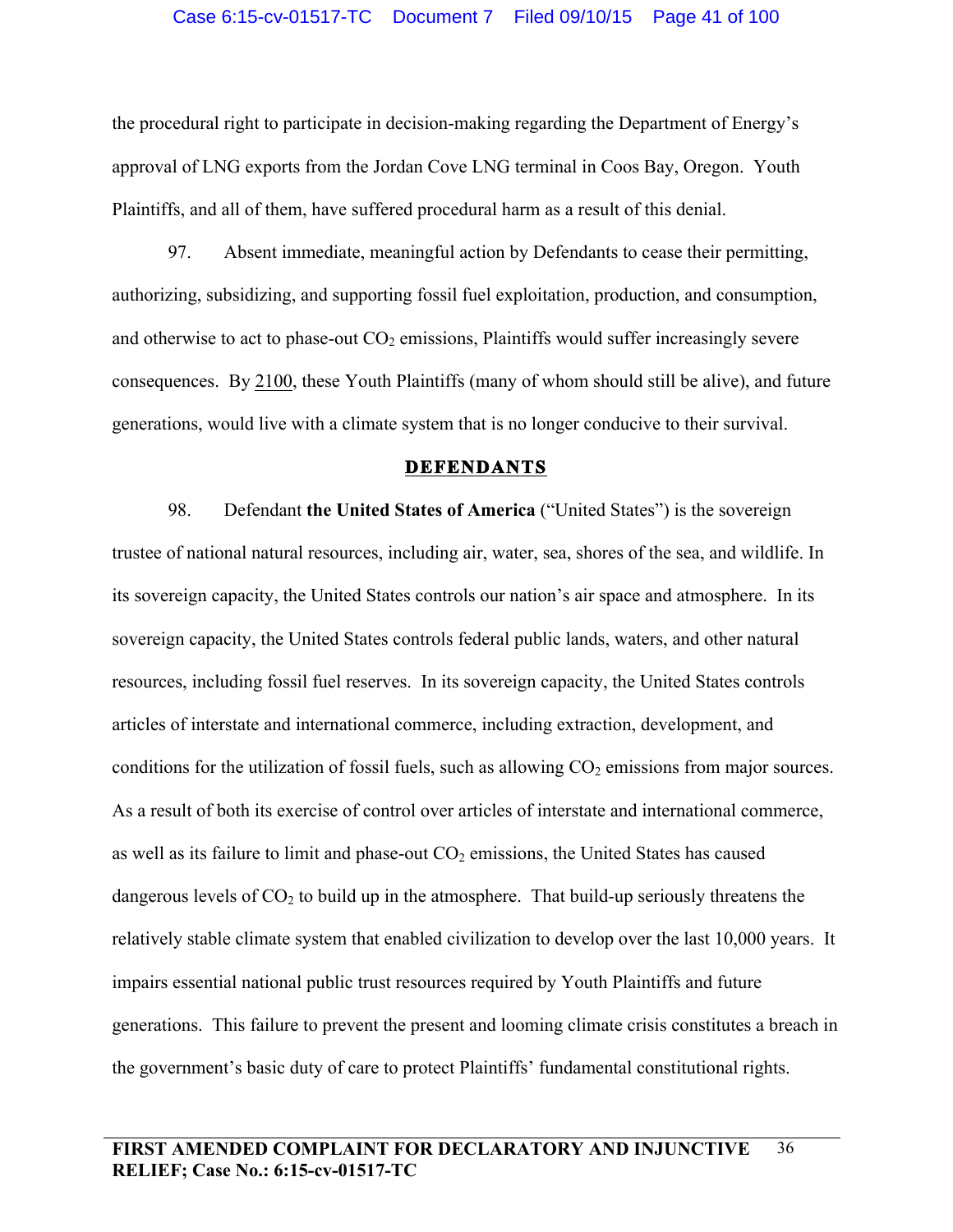99. Defendant **Barack Obama, the President of the United States**, in his official capacity, is vested with the executive power of the United States and must faithfully execute the office and preserve, protect, and defend the Constitution. Through his office, the President has permitted and encouraged fossil fuel exploitation, utilization, and exports, which activities generate additional  $CO<sub>2</sub>$  emissions and, in light of the present baseline of atmospheric concentrations, dangerously interfere with the climate system in violation of Plaintiffs' constitutional rights. Moreover, consistent with these efforts that exacerbate the climate crisis, the President has failed to utilize his Office to initiate any comprehensive effort to phase out fossil fuel emissions by amounts that could avert dangerous disruption of the climate system.

100. Defendant **the Office of the President of the United States** includes the Council on Environmental Quality ("CEQ"), the Office of Management and Budget ("OMB"), and the Office of Science and Technology Policy ("OSTP").

- a. CEQ's mission is to promote the well-being of our country for both current and future generations, which includes curbing the carbon pollution that is causing climate change.
- b. OMB serves as the implementation and enforcement arm of all Presidential policy, including budget development and execution, coordination and review of all significant federal regulations, and issuance of executive orders. OMB promotes the government's affirmative aggregate acts in the areas of fossil fuel production, consumption, and combustion by coordination and review of Federal regulations by executive agencies and review and assessment of information collection requests.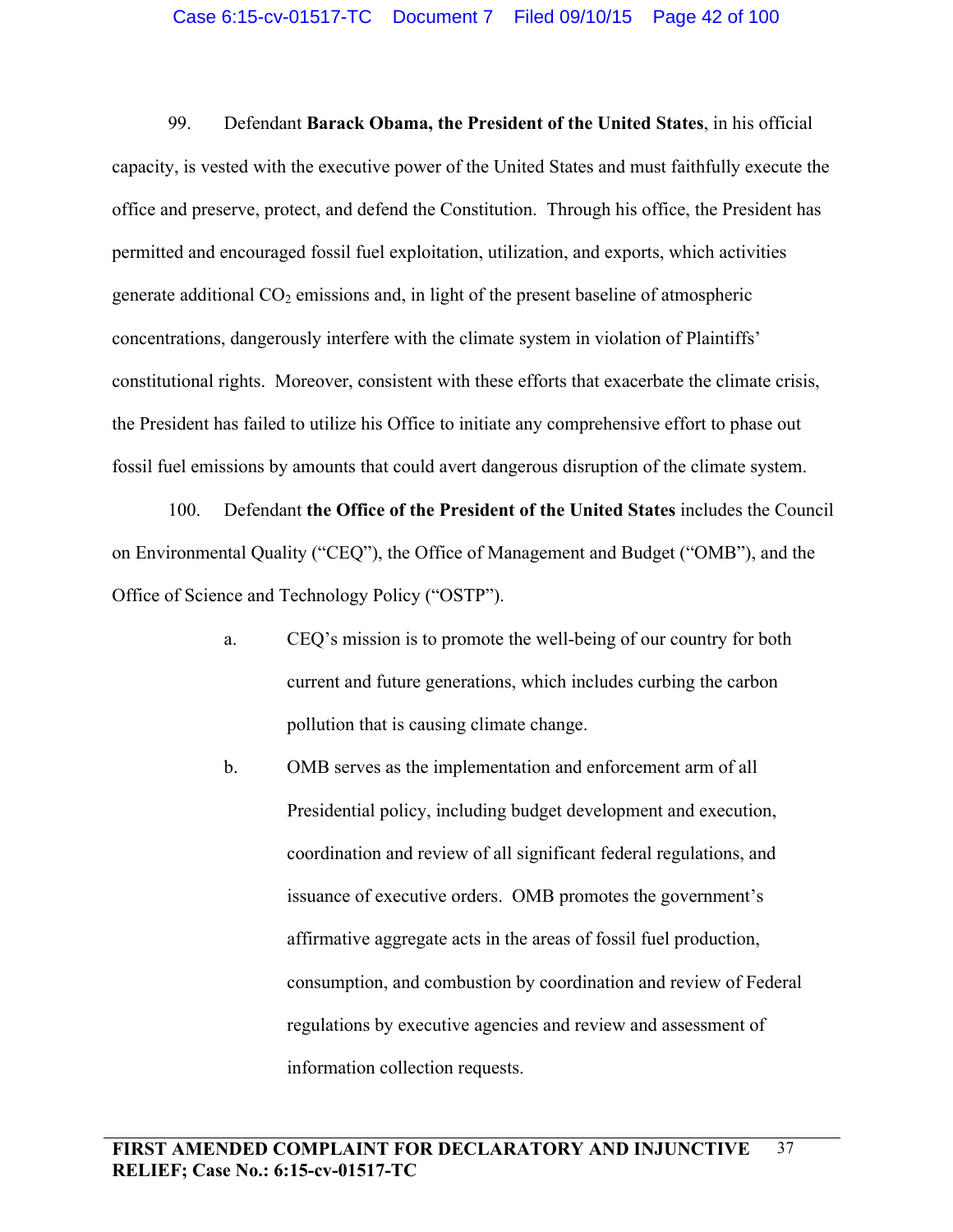c. OSTP leads interagency efforts to develop and implement sound science and technology policies and budgets, and to work with state and local governments, the scientific community, private sectors, and other nations toward this end. Pursuant to authority granted by Congress under National Science and Technology Policy, Organization, and Priorities Act of 1976, President Bush's 2001 Executive Order 13226, and President Obama's 2010 Executive Order 13539, OSTP has been involved in the President's strategy for addressing climate change. Despite its charge to ensure that the policies of the Executive are informed by sound science, OSTP has permitted additional fossil fuel projects, including extraction, processing, transportation, combustion, and exportation of coal, oil, and gas from conventional and unconventional reserves.

101. The Presidential policies promoted by CEQ, OMB, and OSTP have been contrary to sound science. These policies have led to the current dangerous levels of atmospheric  $CO<sub>2</sub>$ , dangerous interference with a stable climate system, and violations of Plaintiffs' constitutional rights. Specifically, the President's strategy both continues to allow dangerous levels of carbon pollution and, at best, promise very modest future limitations and no near-term  $CO<sub>2</sub>$  phase out, as is required to preserve a habitable climate system.

102. Defendant **Christy Goldfuss** is the current Managing Director of CEQ, and in her official capacity is responsible for all actions of CEQ.

103. Defendant **Shaun Donovan** is the current Director of OMB, and in his official capacity is responsible for all actions of OMB.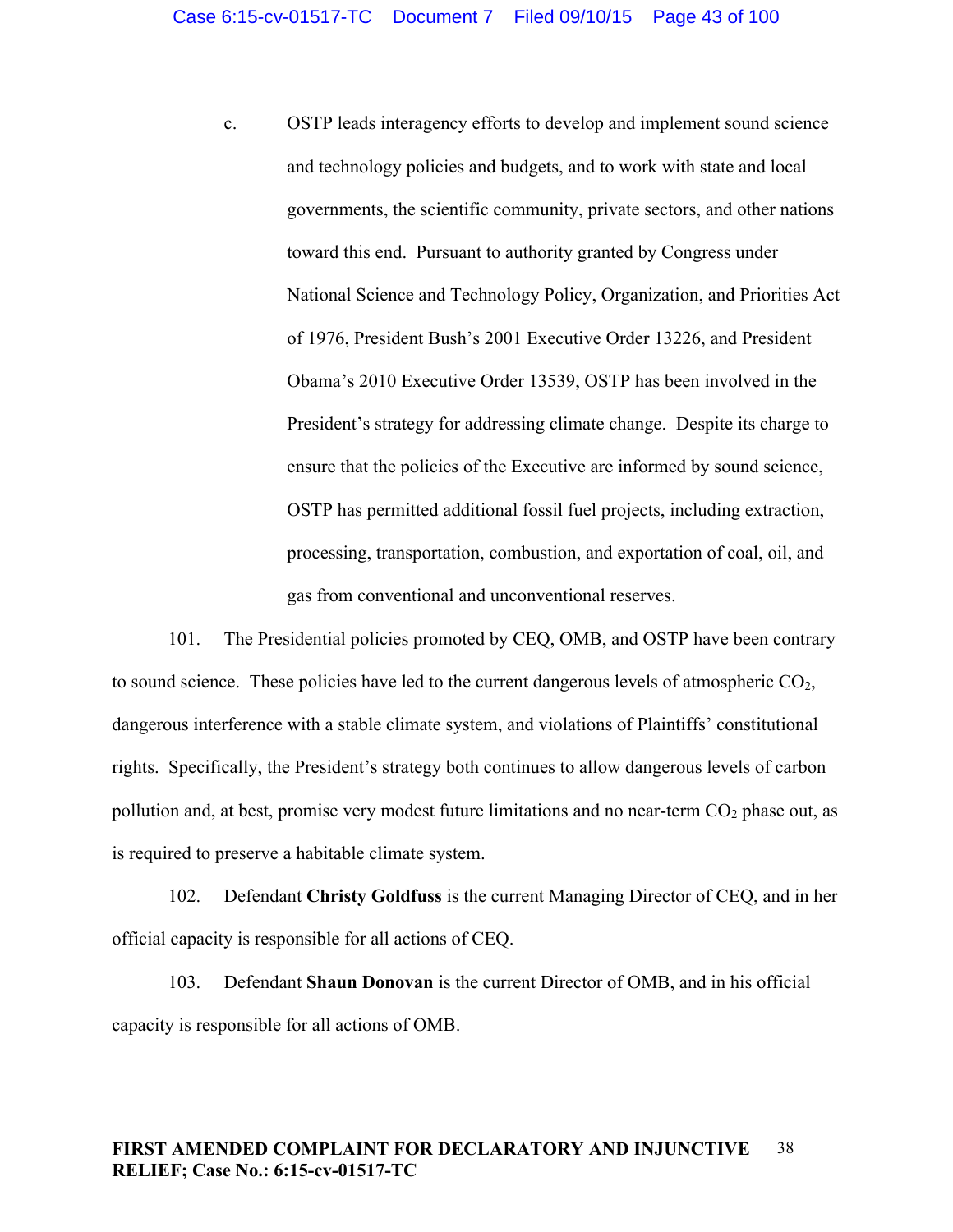104. Defendant **Dr. John Holdren** is the current Director of OSTP, and in his official capacity is responsible for all actions of OSTP.

105. Defendant **the United States Department of Energy** ("DOE") is a federal agency whose mission is to advance the national, economic, and energy security of the United States through clean, reliable, and affordable energy; to protect the environment; and to encourage innovations in science and technology that improve the quality of life. DOE's mission statement is to "ensure America's security and prosperity by addressing . . . environmental . . . challenges through transformative science." DOE through the Office of Fossil Energy issues short-term and long-term authorizations for the import and export of natural gas pursuant to authority granted by Congress under the Natural Gas Act of 1938, 15 U.S.C. § 717, as amended by section 201 of the Energy Policy Act of 1992, Pub. L. No. 102-486, § 201, 106 Stat. 2776, 2866. DOE permits domestic energy production and interstate commerce of fossil fuels pursuant to authority granted by Congress under the Department of Energy Organization Act of 1977, 42 U.S.C. § 7112. DOE through the Office of Energy Efficiency and Renewable Energy, regulates the minimum number of light duty alternative fuel vehicles required in certain federal fleets pursuant to authority granted by Congress under the Energy Policy Act of 1992. DOE, through the Building Technology Office, also sets energy efficiency standards, which dictate energy consumption rates for appliances and equipment pursuant to authority granted by Congress under The Energy Policy and Conservation Act, 42 U.S.C. § 6201, as amended.

> a. The Federal Energy Regulatory Commission ("FERC"), an agency of DOE, regulates the transmission and sale of electricity and natural gas in interstate commerce; regulates the transportation of oil by pipeline in interstate commerce; reviews proposals for natural gas terminals,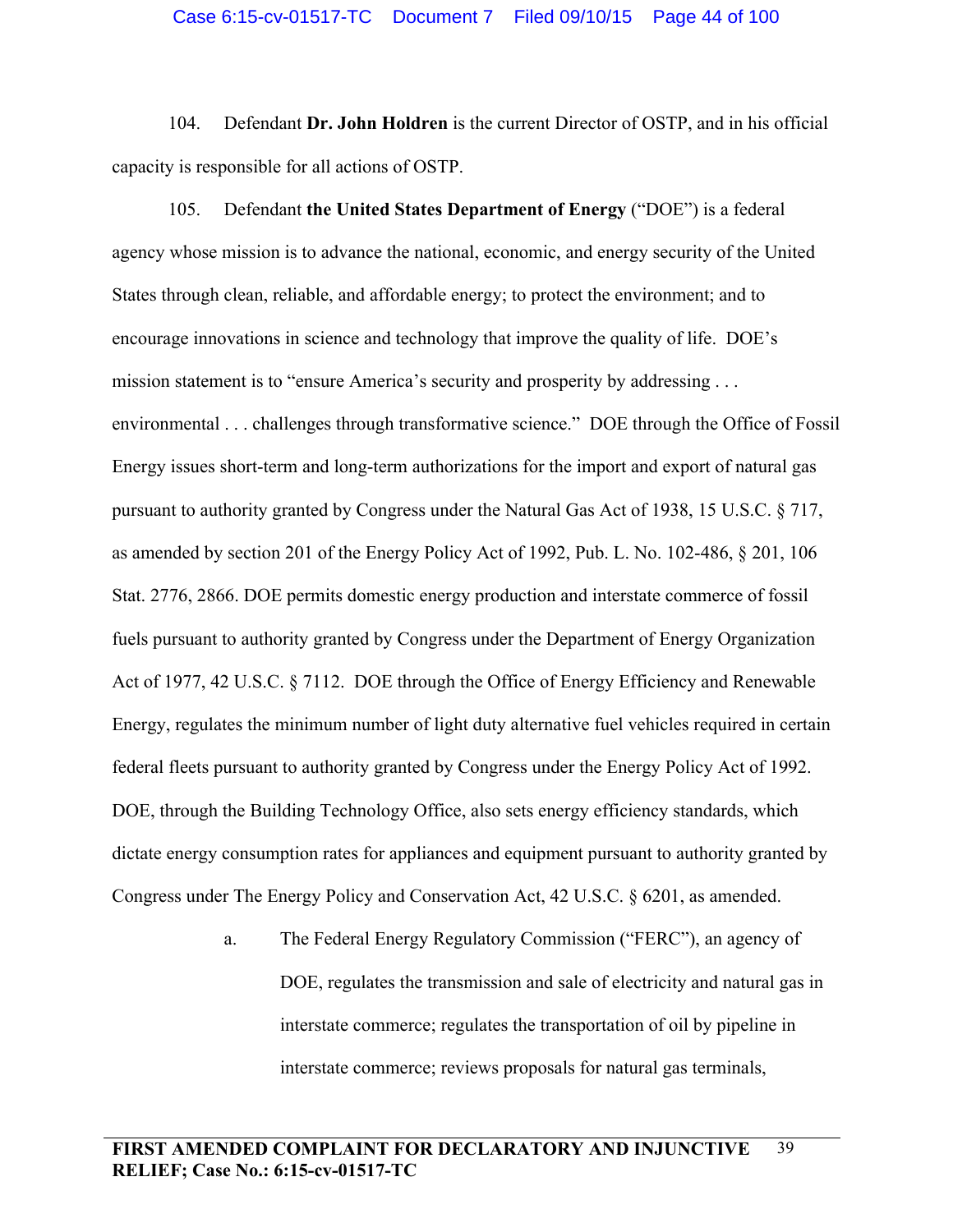pipelines, and storage facilities; ensures the safe operation and reliability of proposed and operating LNG terminals; and monitors and investigates energy markets.

106. DOE has knowingly failed to perform its duty to transition our nation away from the use of fossil fuel energy. DOE's actions and omissions have substantially contributed to unsafe levels of atmospheric  $CO<sub>2</sub>$  and a dangerous climate system.

107. DOE, through the Office of Fossil Energy, issued DOE/FE Order No. 3041, granting long-term multi-contract authorization to export liquefied natural gas by vessel from the Jordan Cove LNG Terminal in Coos Bay.

108. **Defendant Dr. Ernest Moniz** is the current Secretary of Energy and, in his official capacity, is responsible for all actions of DOE.

109. Defendant **the United States Department of the Interior** ("DOI") manages onefifth of our nation's land, including forests and grazing lands, thirty-five thousand miles of coastline, and 1.76 billion acres of the Outer Continental Shelf. DOI's mission is to protect America's natural resources and heritage, honor cultures and tribal communities, and supply the energy to power the future of our country. DOI claims to be taking the lead in protecting our nation's resources from climate impacts and in managing federal public lands to mitigate climate change.

110. DOI, through the Bureau of Land Management ("BLM"), leases minerals and manages oil and gas development activities on over 570 million acres of federal lands, as well as on private lands where the federal government retained mineral rights, pursuant to the authority granted by Congress in the Mineral Leasing Act of 1920, 30 U.S.C. § 182, as amended, and the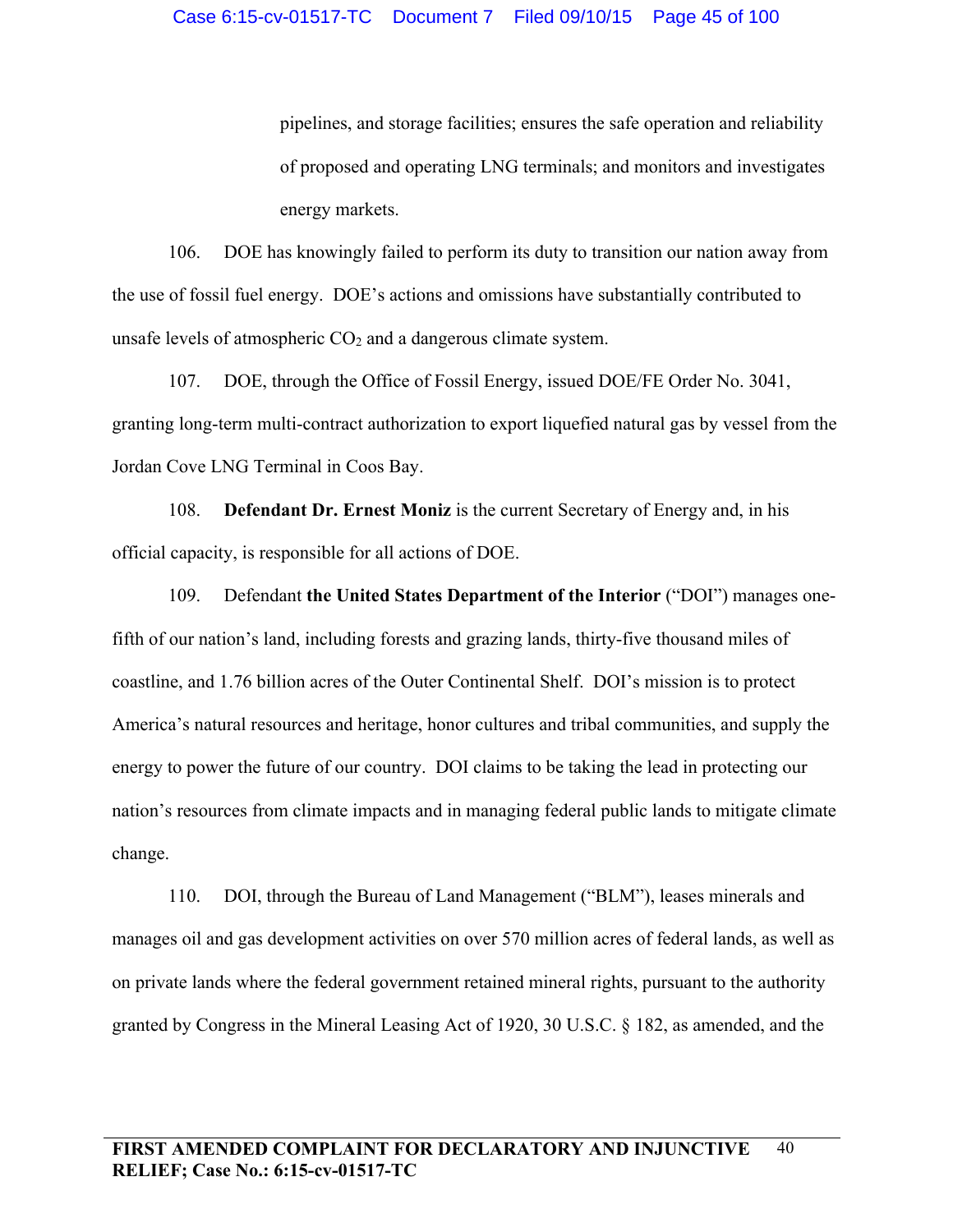#### Case 6:15-cv-01517-TC Document 7 Filed 09/10/15 Page 46 of 100

Federal Land Policy and Management Act of 1976, 43 U.S.C. § 1719(a). BLM and other federal agencies manage most of the land suitable for oil and gas development in the U.S.

111. DOI, through the Bureau of Ocean Energy Management ("BOEM"), leases the Outer Continental Shelf, the submerged lands, subsoil, and seabed, lying between the seaward extent of the jurisdiction of the States and the seaward extent of Federal jurisdiction, for oil and gas development pursuant to authority granted by Congress under the Outer Continental Shelf Lands Act of 1953, 43 U.S.C. § 1333(a), as amended. As of January 2015, BOEM was administering more than 6,000 active oil and gas leases covering nearly 33 million Outer Continental Shelf acres. Pursuant to authority granted by Congress under the Energy Policy Act of 2005, Pub. L. No. 109-58, 119 Stat. 594, 760, DOI repealed the 160-acre cap on coal leases, allowed the advanced payment of royalties from coal mines, and provided incentives to companies to drill for oil in the Gulf of Mexico.

112. Through its action in permitting the extraction of coal, coal-bed methane, oil, oilshale and natural gas, and oil, coal and electric infrastructure and transmission facilities, and logging, livestock grazing, and off-road vehicle use on public land, the DOI is substantially contributing to dangerous levels of atmospheric  $CO<sub>2</sub>$  and a dangerous climate system in our nation.

113. Defendant **Sally Jewell** is the current Secretary of Interior and, in her official capacity, is responsible for all actions of DOI.

114. Defendant **the United States Department of Transportation** ("DOT") is a federal agency overseeing this nation's aviation, road, highway, railway, truck, and marine transportation infrastructure. DOT's regulations of emissions related to that infrastructure play a vital role in the Federal Government's response to climate change.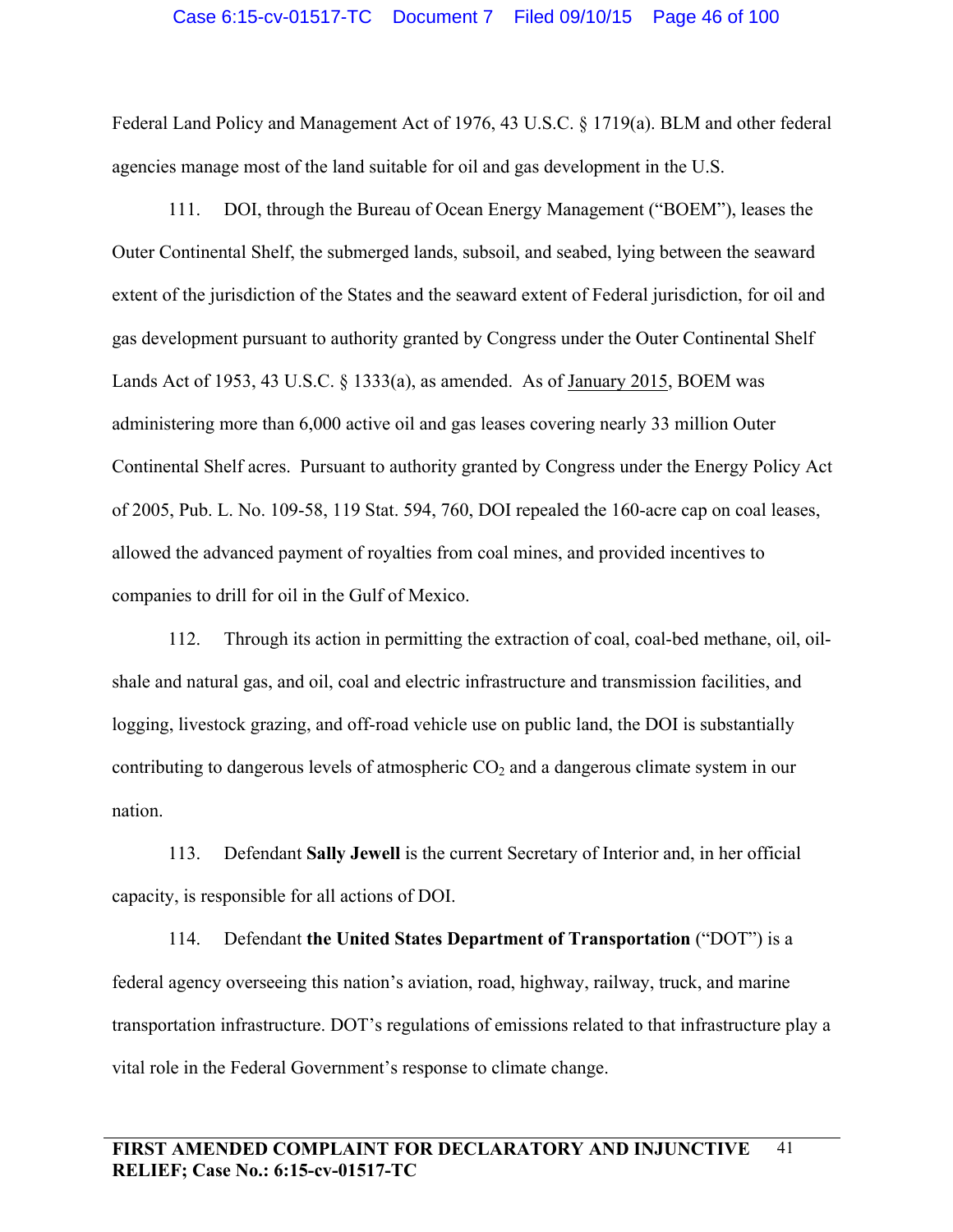- a. DOT, through the Federal Aviation Administration, the Federal Highway Administration, and the Pipeline and Hazardous Materials Safety Administration, oversees and regulates the spending programs that finance construction and maintenance of our nation's transportation infrastructure, pursuant to authority granted by Congress under the Department of Transportation Act of 1966, 49 U.S.C. § 305, as amended.
- b. DOT, through the National Highway Traffic Safety Administration, sets fuel economy standards for U.S. vehicle manufacturers, pursuant to authority granted by Congress under the Energy Policy and Conservation Act of 1975, Pub. L. No. 94–163, § 301, 89 Stat. 902, 903, 905, as amended by the Energy Independence and Security Act of 2007, 49 U.S.C. § 32902.

115. With the power to regulate the means of transportation throughout our country, DOT has the responsibility to ensure that all modes of transportation use only clean energy and eliminate dangerous carbon pollution. Further, DOT permits the transport of fossil fuels via truck and rail. DOT's stated mission is to "[enhance] the quality of life of the American people, today and into the future." DOT acknowledges the severity of the threats of climate change, yet continues to facilitate the severity of climate change impacts by contributing approximately 27% of U.S.  $CO<sub>2</sub>$  emissions in 2013.

116. Defendant **Anthony Foxx** is the current Secretary of Transportation and, in his official capacity, is responsible for all actions of DOT.

117. Defendant **the United States Department of Agriculture** ("USDA") is a federal agency whose vision statement expresses the agency's goal to preserve and conserve our nation's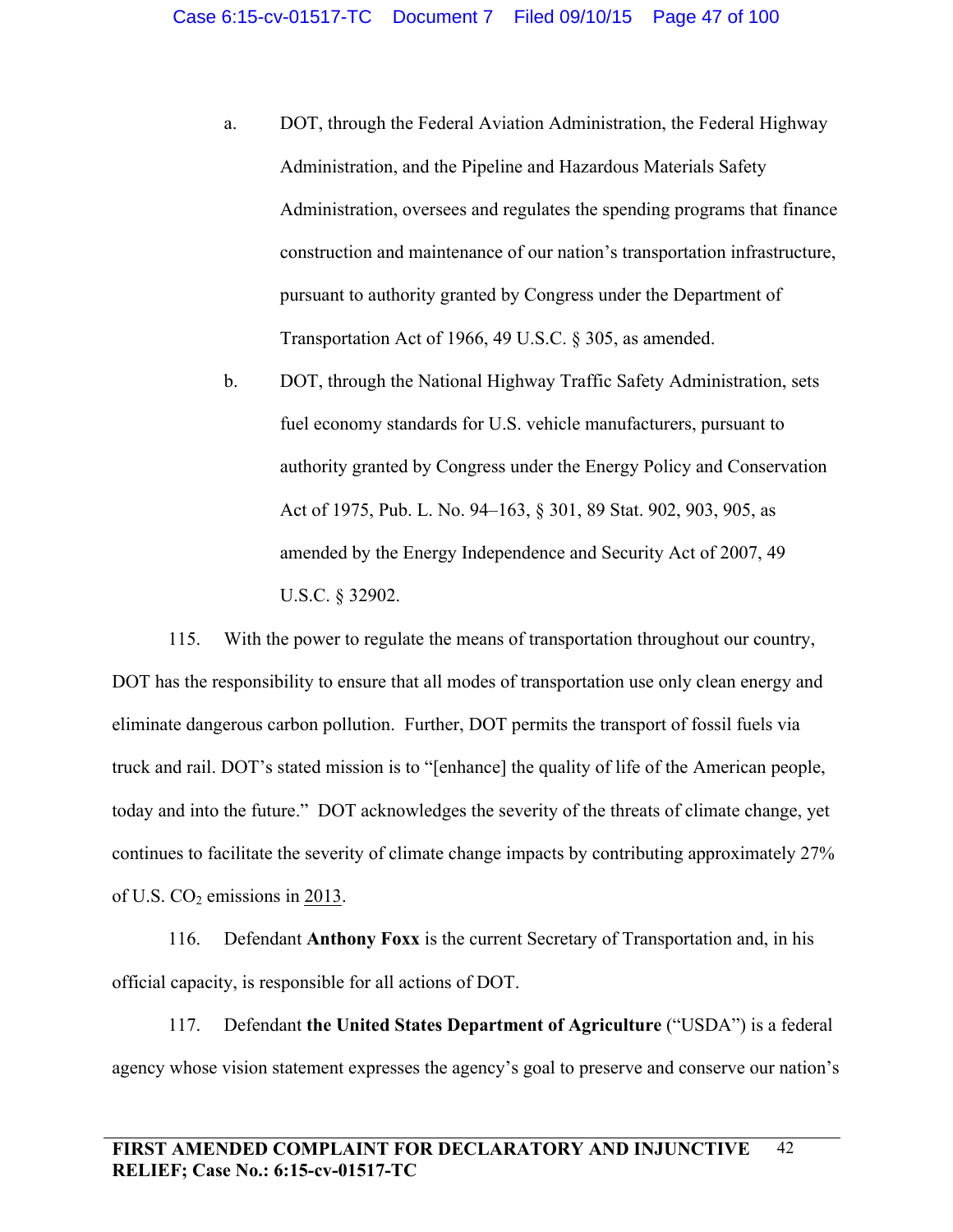natural resources. USDA's mission statement states that it will use the best available science as it carries out its responsibilities in caring for natural resources. USDA has authority over our nation's food and agriculture, as well as many natural resources, including national forests, which serve the vital role of absorbing  $CO<sub>2</sub>$  from our atmosphere—commonly referred to as "carbon sequestering."

- a. USDA, through the U.S. Forest Service, authorizes 25% of U.S. coal production.
- b. The U.S. Forest Service, along with BLM, coordinates and authorizes the leasing of federal public lands for the extraction of oil and gas pursuant to authority granted by Congress under the Mineral Leasing Act of 1920, as amended by both the Federal Onshore Oil and Gas Leasing Reform Act, and the Mineral Leasing Act for Acquired Lands. The U.S. Forest Service, in conjunction with BLM, issues leases and mining permits for coal mining development and oversees coal mining on federal public lands pursuant to authority granted by Congress, under the Mineral Leasing Act of 1920, as amended, and the Surface Mining Control and Reclamation Act of 1977, 30 U.S.C. § 1273.
- c. USDA's Forest Service Minerals & Geology Management division manages and oversees aspects of the development and production of energy and mineral resources, including authorizing ancillary projects such as roads and pipelines that are part of the energy and minerals development projects of USDA.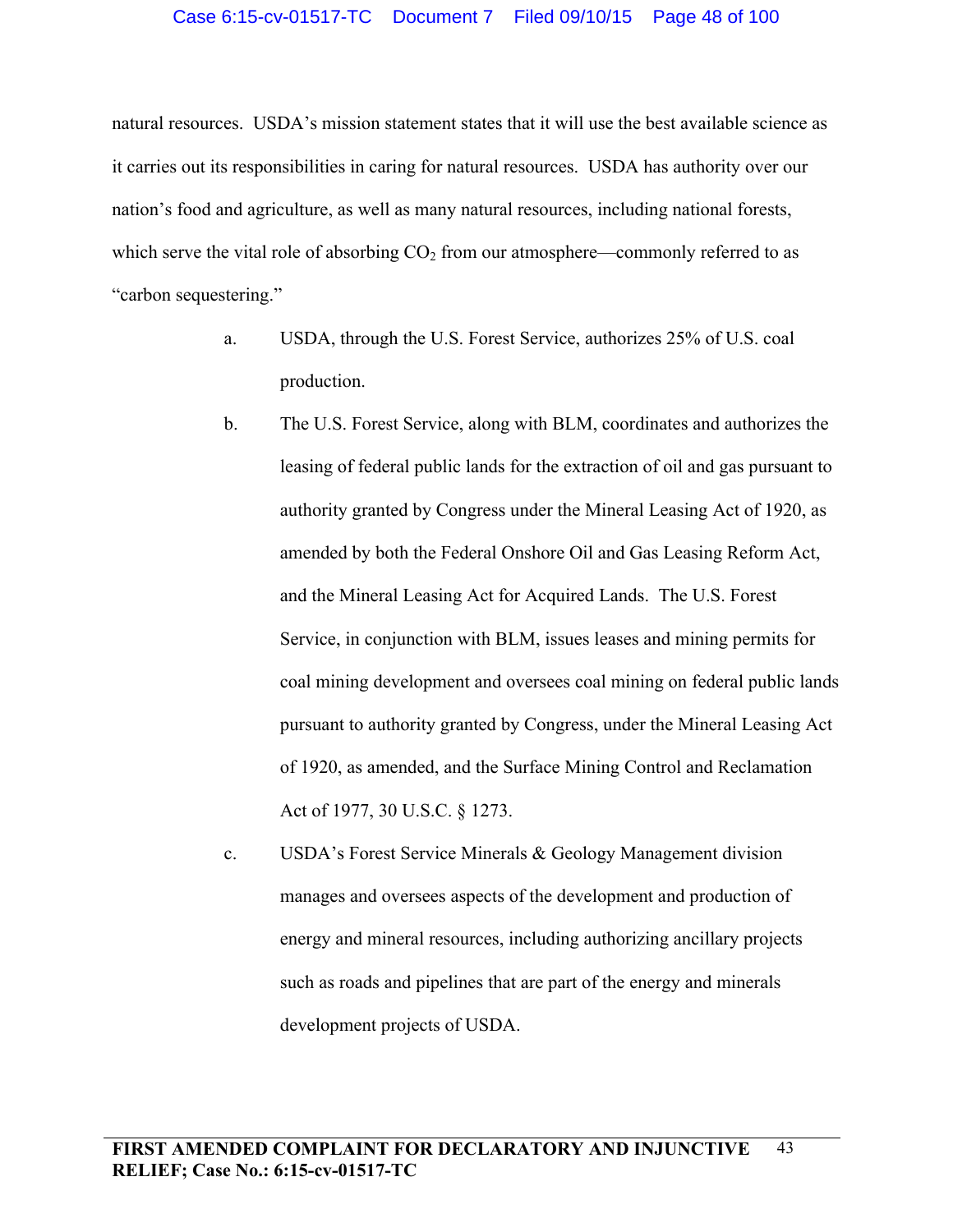d. USDA has substantially contributed to and continues to substantially contribute to a dangerous climate system by permitting large-scale logging in national forests, by supporting polluting farming and agricultural practices, and by authorizing fossil fuel extraction and use under its jurisdiction. USDA has not protected the nation's National Forest System as a carbon sink.

118. Defendant **Thomas J. Vilsack** is the current Secretary of Agriculture and, in his official capacity, is responsible for all actions of the USDA.

119. Defendant **the United States Department of Commerce** ("Commerce") is a federal agency that is supposed to promote sustainable development. Commerce has authority over the monitoring equipment for greenhouse gas ("GHG") emissions, giving it direct oversight of our nation's industries and emissions pursuant to authority granted by Congress under Title 15 of the United States Code.

- a. Commerce, through National Institute of Standards and Technology, oversees research in energy efficiency opportunities for homes and companies nationwide.
- b. Commerce, through the International Trade Administration's Office of Energy and Environmental Industries, promotes fossil fuel export opportunities, including identifying for the fossil fuel industry oil and gas markets where export activities can make the biggest impact, pursuant to authority granted by Congress, under the Reorganization Plan No. 3 of 1979.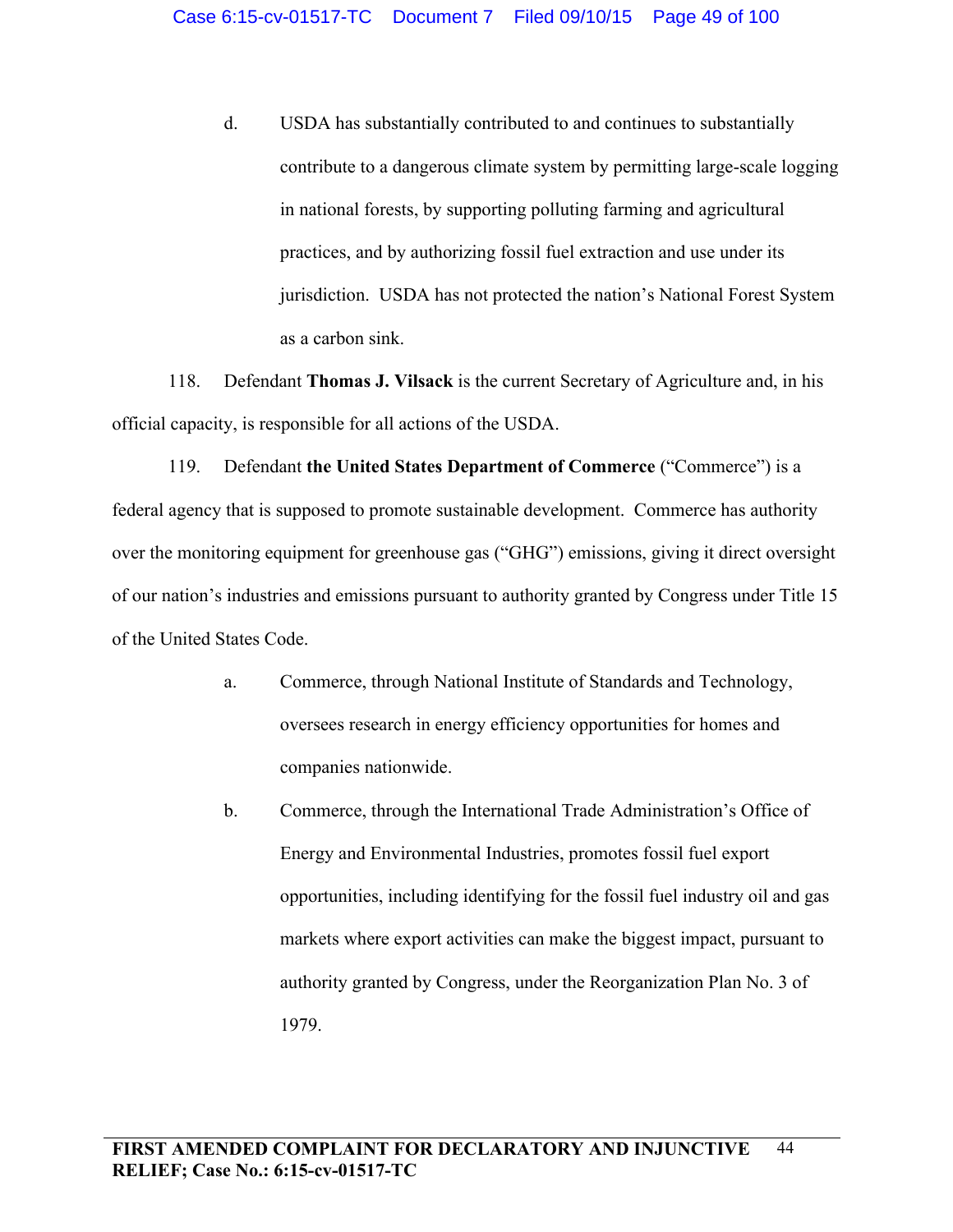- c. Commerce, through the Bureau of Industry and Security ("BIS"), authorizes and administers the rules governing crude oil exports pursuant to 15 C.F.R. § 754.2. BIS issues permits to export crude oil to all destinations, including Canada.
- d. Commerce, through the National Oceanic and Atmospheric Administration, is charged with overseeing the preservation and protection of the oceans and the atmosphere pursuant to authority granted by Congress under the Reorganization Plan No. 4 of 1970.
- e. Commerce has abrogated its duty to preserve and protect the atmosphere and other natural resources under its jurisdiction and has not prevented the waste of the public trust in the atmosphere and oceans.

120. Defendant **Penny Pritzker** is the current Secretary of Commerce and, in her official capacity, is responsible for all actions of Commerce.

121. Defendant **the United States Department of Defense** ("DOD") is a federal agency charged with ensuring the security of this nation. DOD considers climate change a threat multiplier for its potential to exacerbate many challenges confronting our nation, including infectious disease, regional instability, mass migrations, and terrorism. Climate change has impacted and will continue to impact all military installations, as well as the DOD's supply chains, equipment, vehicles, and weapon systems.

> a. DOD is our nation's largest employer and is responsible for significant carbon pollution from both its vehicle fleet, and its 500 bases of military infrastructure, including 300,000 buildings totaling 2.2 billion square feet.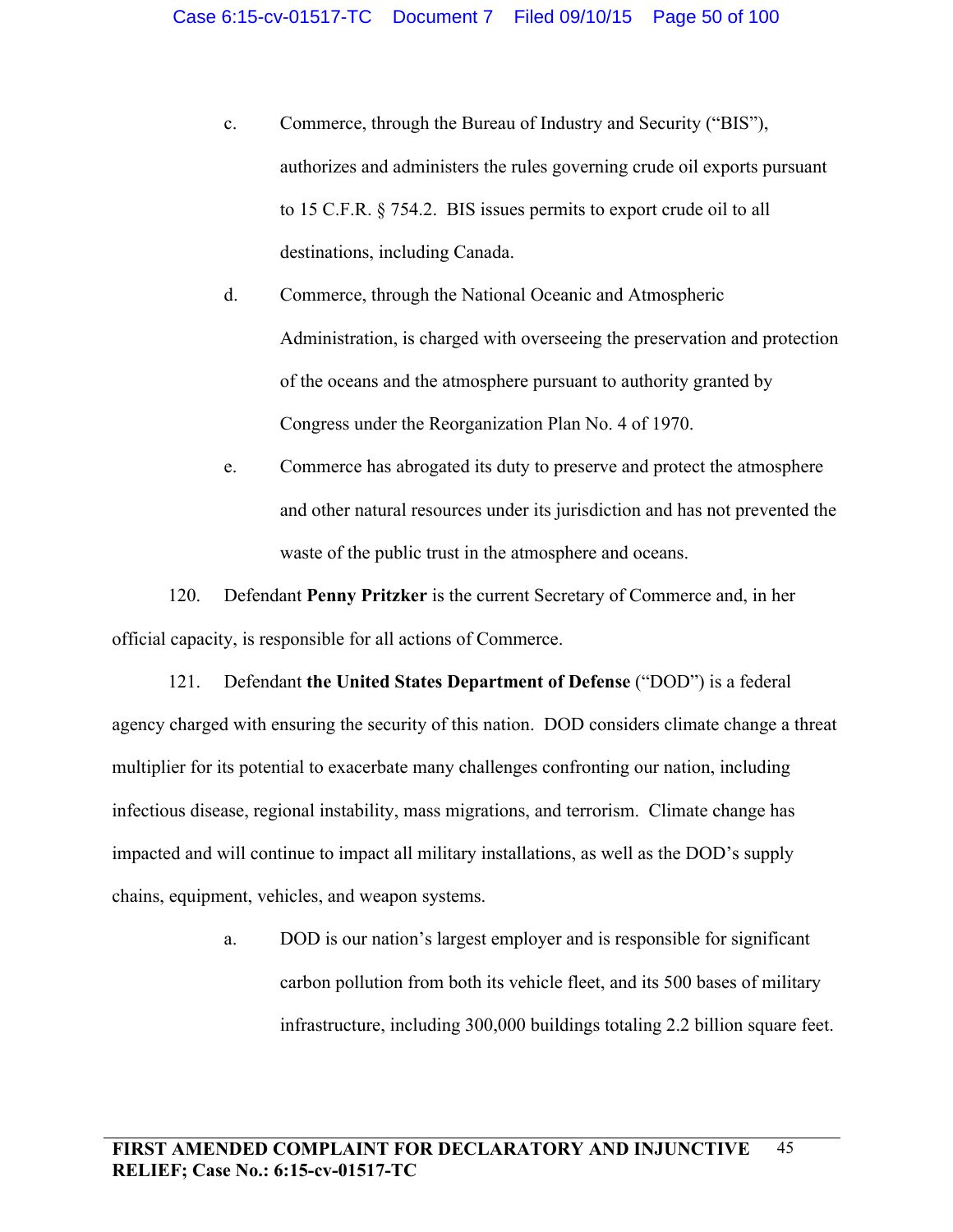b. For all exports of coal, oil, and gas by ship, the DOD's Army Corps of Engineers authorizes marine export facilities, pursuant to the Clean Water Act and the Rivers & Harbors Act. The Army Corps of Engineers also maintains international navigation channels, including the navigation channel at Coos Bay, pursuant to authority granted by Congress under the Rivers & Harbors Act. Such exports endanger the climate system on which our nation and plaintiffs alike depend.

122. Defendant **Ashton Carter** is the current Secretary of Defense and, in his official capacity, is responsible for all actions of DOD.

123. Defendant **the United States Department of State** ("State Department") is a federal agency whose stated mission is to "shape and sustain a peaceful, prosperous, just, and democratic world and foster conditions for stability and progress for the benefit of the American people and people everywhere." The State Department plays a lead role in Defendants' response to climate change. The State Department prepared the 2014 U.S. Climate Action Report, which states that the Federal Government is "committed to continuing enhanced action . . . to lead the global effort to achieve a low-emission, climate resilient future."

- a. The State Department leads international efforts on climate change on behalf of the Office of the President.
- b. The State Department, through the Office of the Special Envoy for Climate Change is the Administration's chief climate negotiator. In 2009, Special Envoy for Climate Change Todd Stern stated: "The costs of inaction—or inadequate actions—are unacceptable. But along with this challenge comes a great opportunity. By transforming to a low-carbon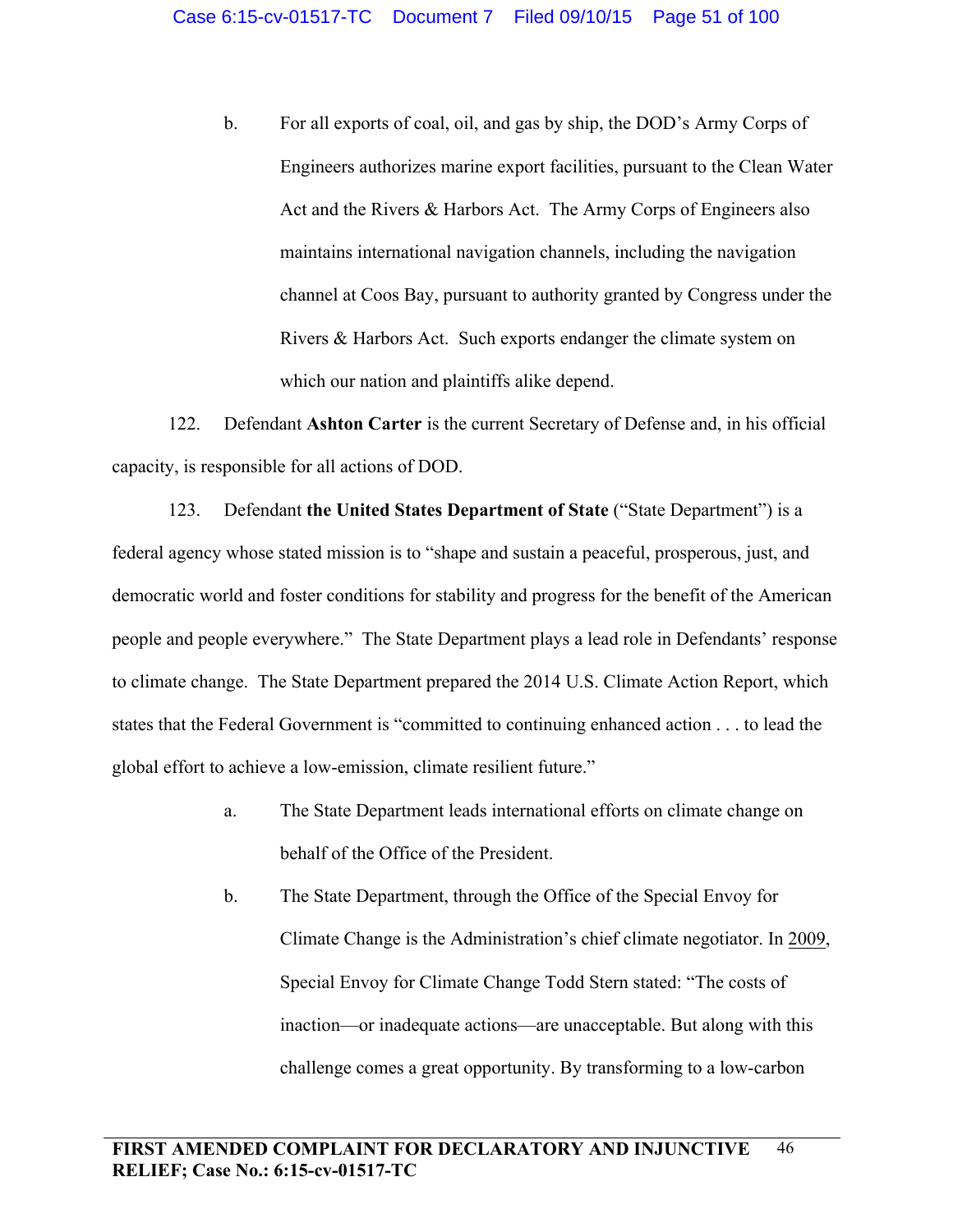economy, we can stimulate global economic growth and put ourselves on a path of sustainable development for the  $21<sup>st</sup>$  century."

c. The Secretary of State receives all applications for Presidential Permits for the construction, connection, operation, or maintenance, at the borders of the United States, of facilities for the exportation or importation of petroleum, petroleum products, coal, or other fuels, including hazardous liquids to or from a foreign country, and is required to issue a Presidential Permit if such exportation would serve the national interest, under Executive Order 13337, and pursuant to 3 U.S.C. § 301. Specifically, the State Department has jurisdiction over all cross-border oil pipelines, and in the last decade has been considering and approving longer cross-border projects, including those transporting oil sands crude, otherwise known as tar sands. All petroleum products entering and leaving the U.S. by pipeline do so under State Department approval. Currently there are at least 13 active Presidential Permits for oil pipelines. The State Department has consistently approved such permits, even though it has full authority and discretion to deny them where fossil fuel projects endanger the nation by causing or enhancing dangerous climate change.

124. Defendant **John Kerry** is the current Secretary of State and, in his official capacity, is responsible for all actions of the State Department.

125. Defendant **the United States Environmental Protection Agency** ("EPA") permits and regulates the activities, industries, and sources of carbon pollution in the U.S. under the Clean Air Act, the Clean Water Act, the Comprehensive Environmental Response,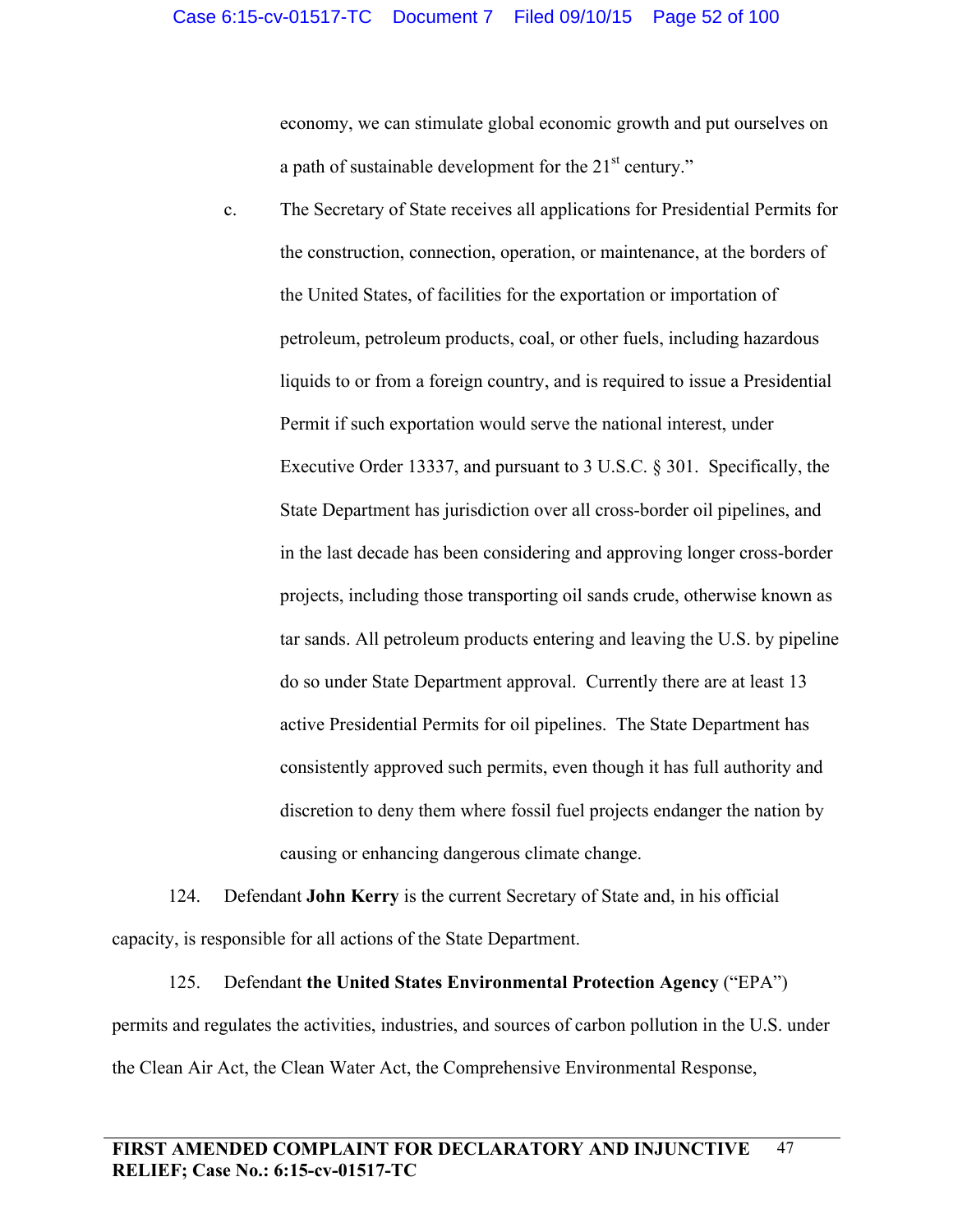### Case 6:15-cv-01517-TC Document 7 Filed 09/10/15 Page 53 of 100

Compensation, and Liability Act, the Safe Drinking Water Act, and the Resource Conservation and Recovery Act. The stated mission of the EPA is to protect human health and the environment and ensure that the Federal Government's actions to reduce environmental risks are based on the best available science. EPA sets  $CO<sub>2</sub>$  standards for power plants, which account for our nation's largest source of  $CO_2$  emissions at 37% of U.S. annual emissions. EPA has authorized, and continues to authorize installations and activities that emit prodigious amounts of  $CO<sub>2</sub>$ , which authorizations dangerously disrupt and fail to preserve a habitable climate system – in violation of Plaintiffs' fundamental rights.

> a. EPA, through the Office of Ground Water and Drinking Water and the Office of Science and Technology, exempts oil and gas producers from certain requirements of the Safe Drinking Water Act (thereby easing regulatory burdens to oil and gas development), pursuant to authority granted by Congress, under the Energy Policy Act of 2005.

126. EPA abrogated its duty to implement its 1990 Plan, entitled "Policy Options for Stabilizing Global Climate," to reduce  $CO<sub>2</sub>$  emissions (a pollutant under its jurisdiction) in line with the best available science, and continues to allow  $CO<sub>2</sub>$  emissions in excess of what is necessary for climate stability.

127. That failure is not allayed by EPA's August 3, 2015 final "Clean Power Plan" because  $CO<sub>2</sub>$  emissions reductions projected under the "Clean Power Plan" do not even approach the rate required to preserve a habitable climate system. First, the "Clean Power Plan" affects emissions only in the power sector. Second, the "Clean Power Plan" aims for power plant emissions reductions of only approximately 32% from 2005 levels by full implementation in 2030. Those power plant emission reductions from 2005 levels would achieve only an 8-10%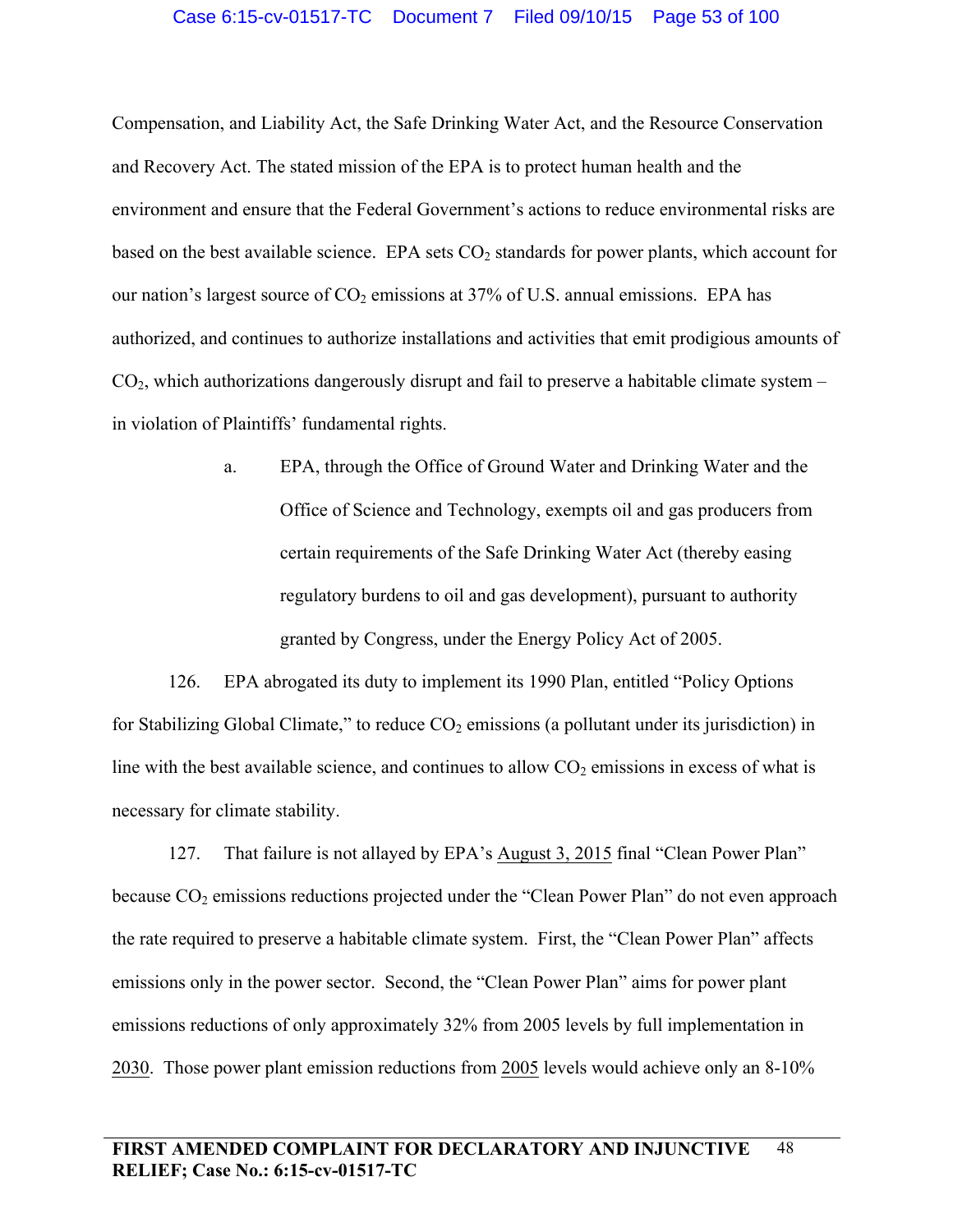reduction in total U.S. emissions by 2030. The annualized emissions reduction rate is thus, even accepting EPA's biased math, approximately 1.25% per year, a reduction rate that is a fifth of that minimally required to preserve a habitable climate system. Moreover, nearly half of the EPA-asserted emission reduction was already realized in the 2005-2014 period, namely *before* the "Clean Power Plan" was finalized. Furthermore, upon information and belief, the "Clean Power Plan" will allow fossil fuel-fired power units to continue to operate and will encourage increased investment in, utilization, and reliance on natural gas (whose principle constituent, methane, is a highly potential greenhouse gas). The "Clean Power Plan," moreover, does nothing to halt or otherwise diminish fossil fuel extraction, production, and exportation in the United States, fails even to return U.S. emissions to 1990 levels, and continues to allow  $CO<sub>2</sub>$ emissions far in excess of what is minimally required to secure a stable climate system. EPA's "Clean Power Plan," accordingly, is not an adequate or proportionally appropriate response to the climate crisis. By allowing emissions to continue at dangerous levels, EPA continues to jeopardize the climate system on which Plaintiffs depend, now and in the future.

128. Defendant **Gina McCarthy** is the current Administrator of EPA and, in her official capacity, is responsible for all actions of EPA.

129. Defendants have permitted, authorized, and subsidized the extraction, production, transportation, and utilization of fossil fuels across the U.S. (and beyond). Defendants retain authority to limit or to deny that extraction, production, transportation, and utilization of fossil fuels, and otherwise to limit or prohibit their emissions. The vastness of our nation's fossil fuel enterprise renders it infeasible for Plaintiffs to challenge every instance of Defendants' violations and, even if feasible, challenging each of Defendants' actions would overwhelm the court. Nonetheless, Defendants' liability arises in part from their aggregate actions. Those actions have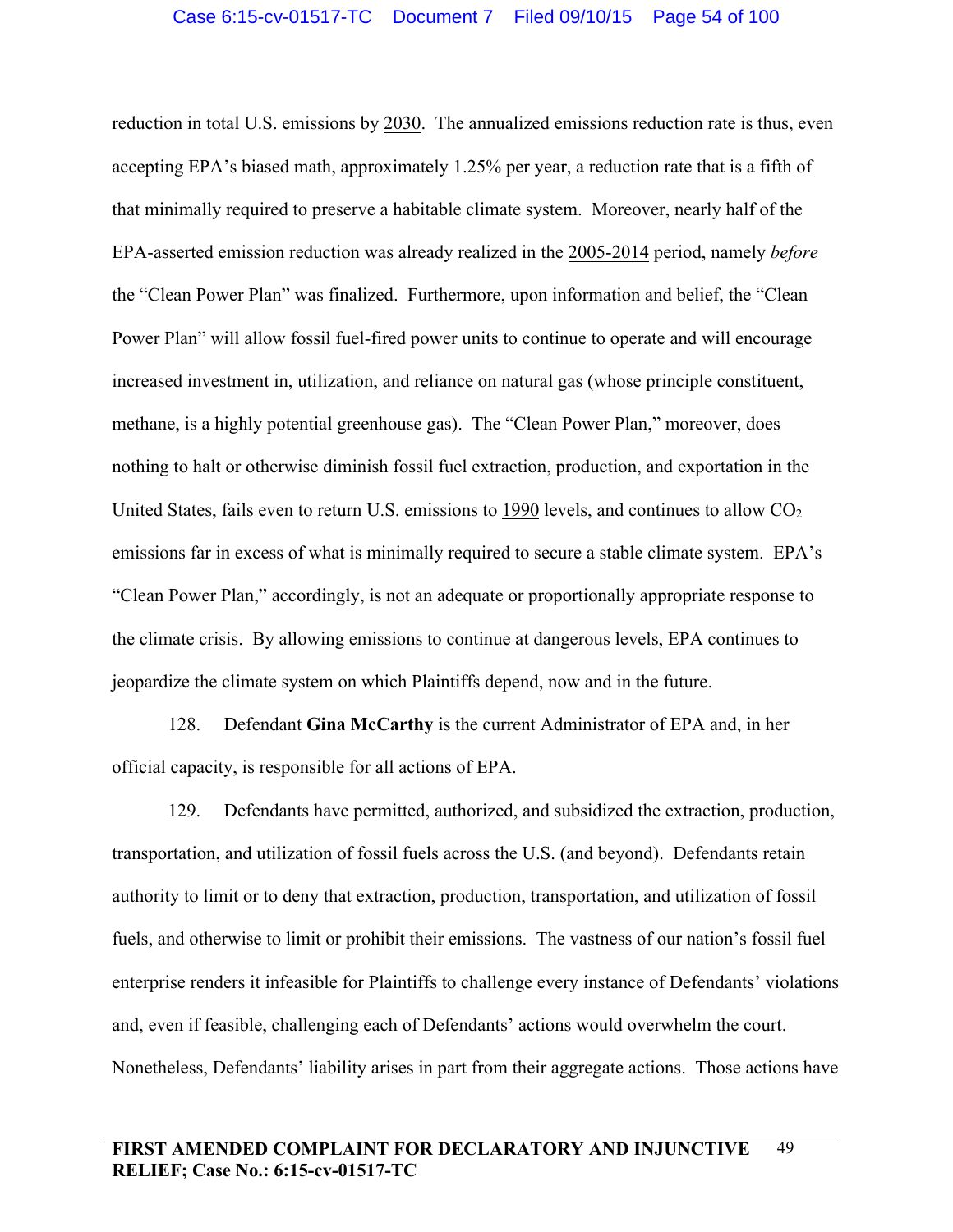### Case 6:15-cv-01517-TC Document 7 Filed 09/10/15 Page 55 of 100

substantially caused the present climate crisis. They form the predicate for Plaintiffs' allegations that current and new fossil fuel projects, to the extent they will further raise atmospheric  $CO<sub>2</sub>$ levels, infringe upon Plaintiffs' constitutional rights.

130. President Barack Obama, Director Christy Goldfuss, Director Shaun Donovan, Director Dr. John Holdren, Secretary Dr. Ernest Moniz, Secretary Sally Jewell, Secretary Anthony Foxx, Secretary Thomas J. Vilsack, Secretary Penny Pritzker, Secretary Ashton Carter, Secretary John Kerry, and Administrator Gina McCarthy, through their respective offices, departments, and agencies, CEQ, OMB, OSTP, DOE, DOI, DOT, USDA, Commerce, DOD, State Department, and EPA, are primarily responsible for authorizing, permitting, and incentivizing fossil fuel production, consumption, transportation, and combustion, causing the atmospheric  $CO<sub>2</sub>$  concentration to increase to at least 400 ppm and, thus, substantial harm to Plaintiffs. Defendants have failed to preserve a habitable climate system for present and future generations, and instead have created dangerous levels of atmospheric  $CO<sub>2</sub>$  concentrations. The affirmative aggregate acts and omissions of Defendants, jointly and severally, have violated and continue to violate Plaintiffs' fundamental constitutional rights to freedom from deprivation of life, liberty, and property; Plaintiffs' constitutional rights to equal protection; Plaintiffs' unenumerated inherent and inalienable natural rights; and Plaintiffs' rights as beneficiaries of the federal public trust.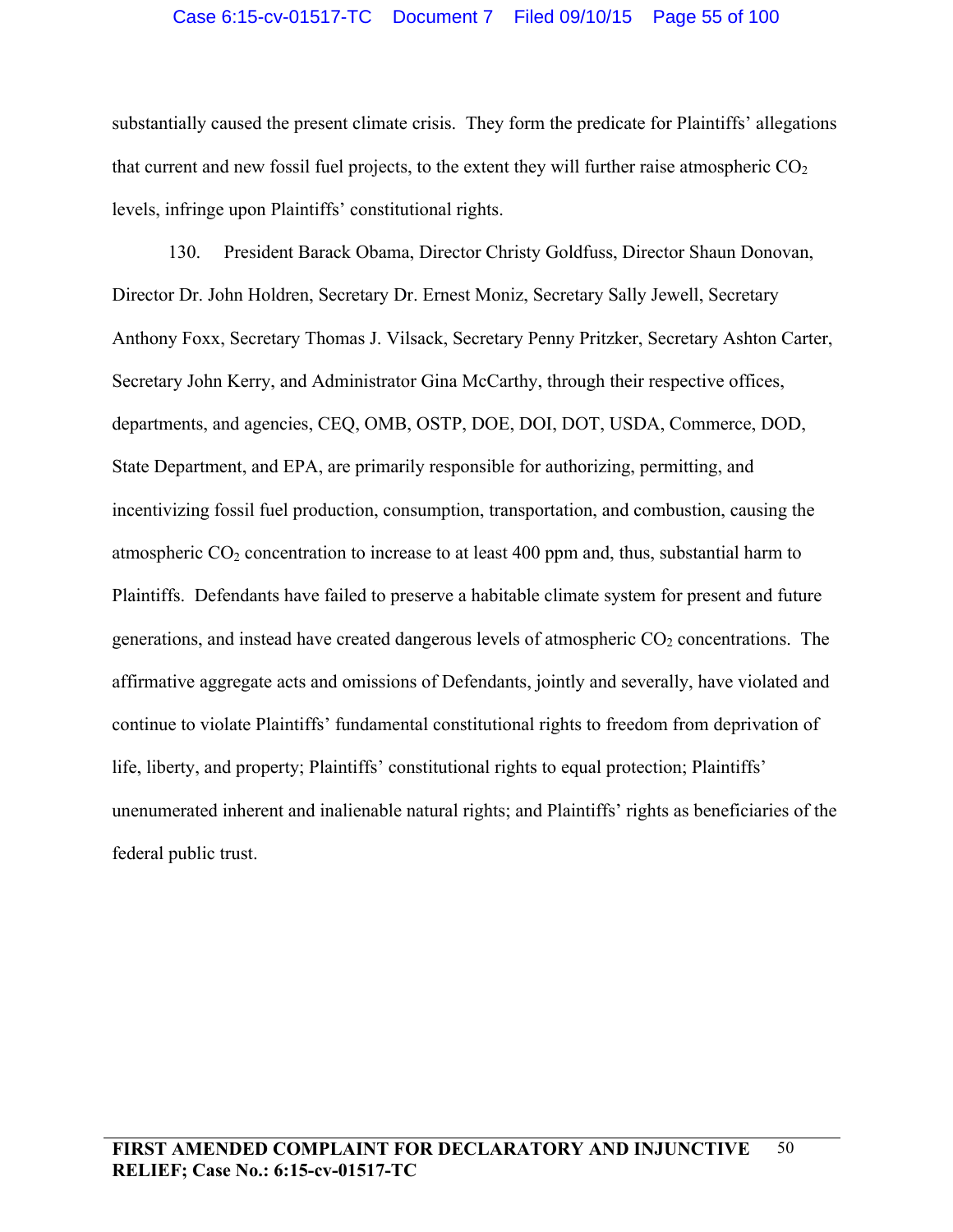# **STATEMENT OF FACTS**

# **I. THE FEDERAL GOVERNMENT HAS KNOWN FOR DECADES THAT CARBON DIOXIDE POLLUTION WAS CAUSING CATASTROPHIC CLIMATE CHANGE AND THAT MASSIVE EMISSION REDUCTIONS AND A NATION-WIDE TRANSITION AWAY FROM FOSSIL FUELS WAS NEEDED TO PROTECT PLAINTIFFS' CONSTITUTIONAL RIGHTS.**

131. As early as 1899, scientists understood that  $CO<sub>2</sub>$  concentrations in the atmosphere cause heat retention on Earth and that a doubling or tripling of the  $CO<sub>2</sub>$  content in 1899 would significantly elevate Earth's surface temperature. Scientists also understood that  $CO<sub>2</sub>$  was the determinative factor for global heating. By the turn of the  $20<sup>th</sup>$  Century, it was widely accepted in the scientific community that increasing the atmospheric concentration of  $CO<sub>2</sub>$  could cause global climate change.

132. By 1965, the Executive Branch reported that anthropogenic pollutants, including CO2, impair our nation's economy and its quality of life. In the 1965 Report of President Lyndon Johnson's Scientific Advisors, "Restoring the Quality of Our Environment," the White House confirmed that anthropogenic pollutants, including  $CO<sub>2</sub>$ , threaten "the health, longevity, livelihood, recreation, cleanliness and happiness of citizens who have no direct stake in their production, but cannot escape their influence."

133. For fifty years, the Executive Branch has known that "pollutants have altered on a global scale the  $CO_2$  content of the air" through "the burning of coal, oil and natural gas." The Executive Branch predicted that  $CO<sub>2</sub>$  "will modify the heat balance of the atmosphere to such an extent that marked changes in climate, not controllable th[r]ough local or even national efforts, could occur." The Executive Branch warned that "carbon dioxide [gases] are accumulating in such large quantities that they may eventually produce marked climatic change."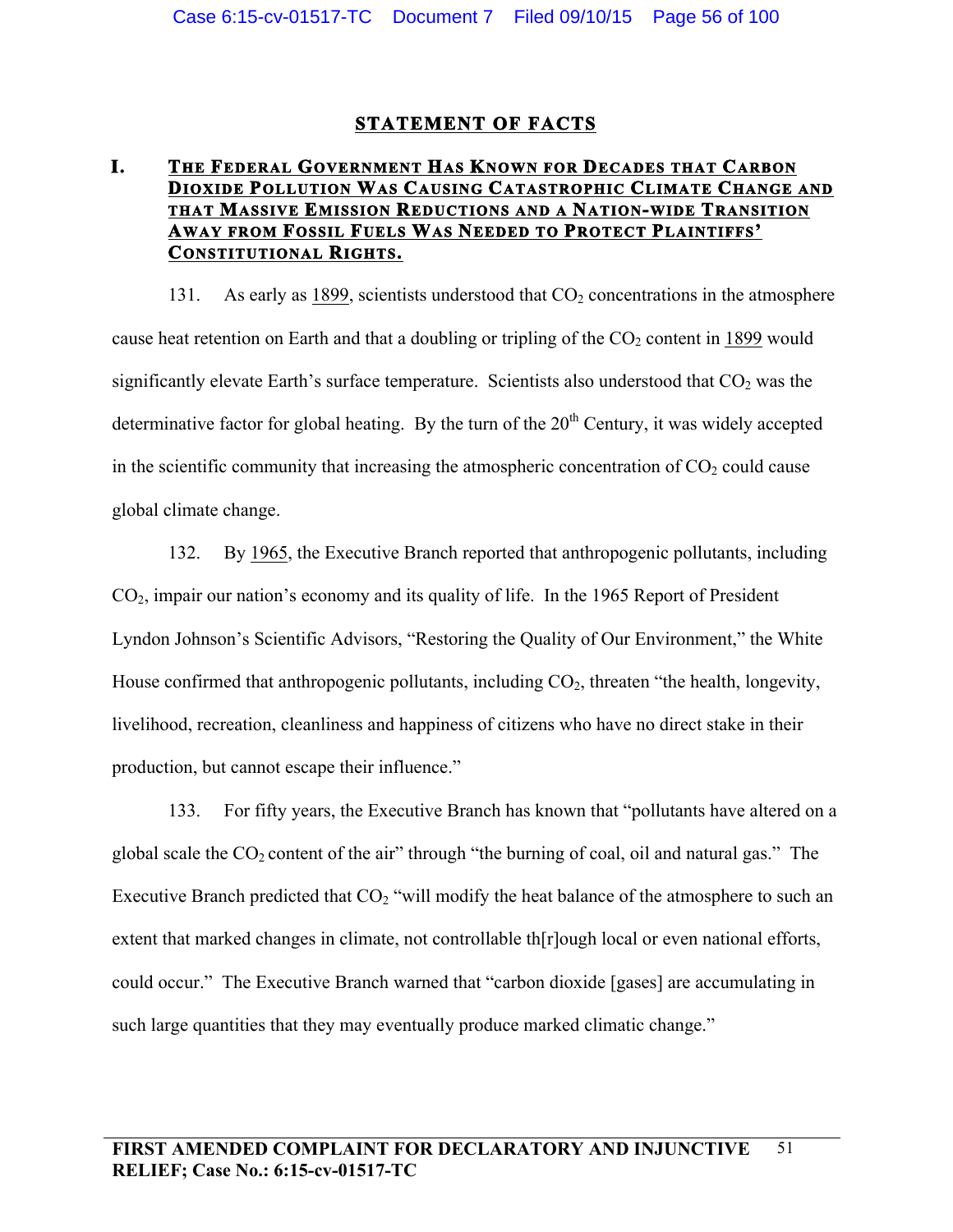### Case 6:15-cv-01517-TC Document 7 Filed 09/10/15 Page 57 of 100

134. Fifty years ago, the Executive Branch described the marked climatic changes from  $CO<sub>2</sub>$  pollution as including the melting of the Antarctic icecap, rising sea levels, warming oceans, acidifying waters, and additional releasing of  $CO<sub>2</sub>$  and methane due to these events. It recommended reducing the heating of the Earth because of the extraordinary economic and human importance of our climate system.

135. Fifty years ago, the White House recommended that a tax system be implemented to tax polluters, including air pollution, "in proportion to their contribution to pollution" to incentivize pollution reduction.

136. In 1969, Patrick Moynihan, then-Adviser to President Nixon, wrote a letter to White House counsel John Ehrlichman stating that  $CO<sub>2</sub>$  pollution resulting from burning fossil fuels was a problem perhaps on the scale of "apocalyptic change," threatening the loss of cities like New York and Washington D.C. from sea level rise. The 1969 Moynihan Letter urged the Federal Government to immediately address this threat.

137. In 1978, Congress passed the National Climate Program Act "to establish a national climate program that will assist the Nation and the world to understand and respond to natural and man-induced climate processes and their implications." 15 U.S.C. § 2901(3).

138. On June 23, 1988, Plaintiff-Guardian Dr. James Hansen, then Director of NASA's Institute for Space Studies and a leading climate scientist in the Federal Government, testified before Congress that carbon pollution in the atmosphere was causing global warming and that impacts were already being observed.

139. Around the time of Dr. Hansen's testimony, Congress directed its own offices and EPA to separately prepare reports on how to stabilize the global climate system and transition our country away from the use of fossil fuels.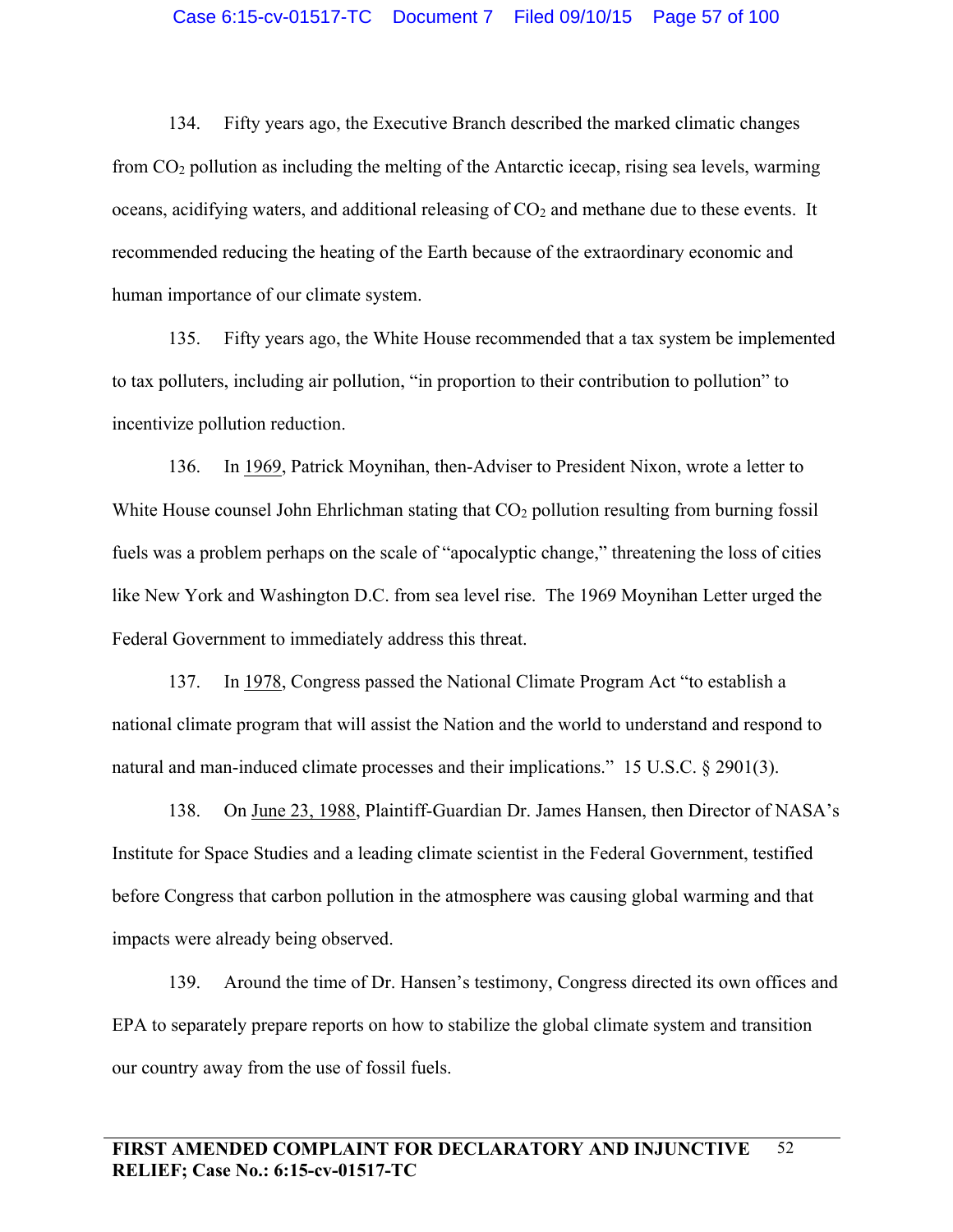#### Case 6:15-cv-01517-TC Document 7 Filed 09/10/15 Page 58 of 100

140. In response, in December 1990, EPA submitted a report to Congress on "Policy Options for Stabilizing Global Climate." The EPA's 1990 Report concluded: "responses to the greenhouse problem that are undertaken now will be felt for decades in the future, and lack of action now will similarly bequeath climate change to future generations."

141. The EPA's 1990 Report called for a 50% reduction in total U.S.  $CO_2$  emissions below 1990 levels by 2025. EPA explained that such reductions were the only pathway to achieve Congress' goal of stopping global warming and stabilizing the climate system. The EPA's 1990 Report also called for stabilizing atmospheric  $CO_2$  concentrations at 350 ppm, the current level of that time, a response to the congressional objective that total global warming not exceed 1.5° C above the preindustrial level. In its 1990 Report, EPA confirmed the Executive Branch's findings from 1965 that  $CO<sub>2</sub>$  was a "dangerous" pollutant.

142. In 1991, promptly following EPA's 1990 Report, the Congressional Office of Technology Assessment ("OTA") delivered to Congress its own report, "Changing By Degrees: Steps to Reduce Greenhouse Gases." Finding the United States was the single largest contributor to carbon pollution, the OTA's 1991 Report developed "an energy conservation, energy-supply, and forest-management package that can achieve a 20- to 35-percent emissions reduction" through a mix of regulatory and market-based federal policies, in order to prevent global warming and climate change. OTA reported that, if its "package" was implemented, the Federal Government could lower  $CO<sub>2</sub>$  emissions 35% from 1987 levels by 2015 and possibly save the Federal Government \$20 billion per year. OTA determined that the 35% necessary reduction in  $CO_2$  emissions was only the beginning and further efforts in the  $21<sup>st</sup>$  century would be required to stabilize our nation's climate system.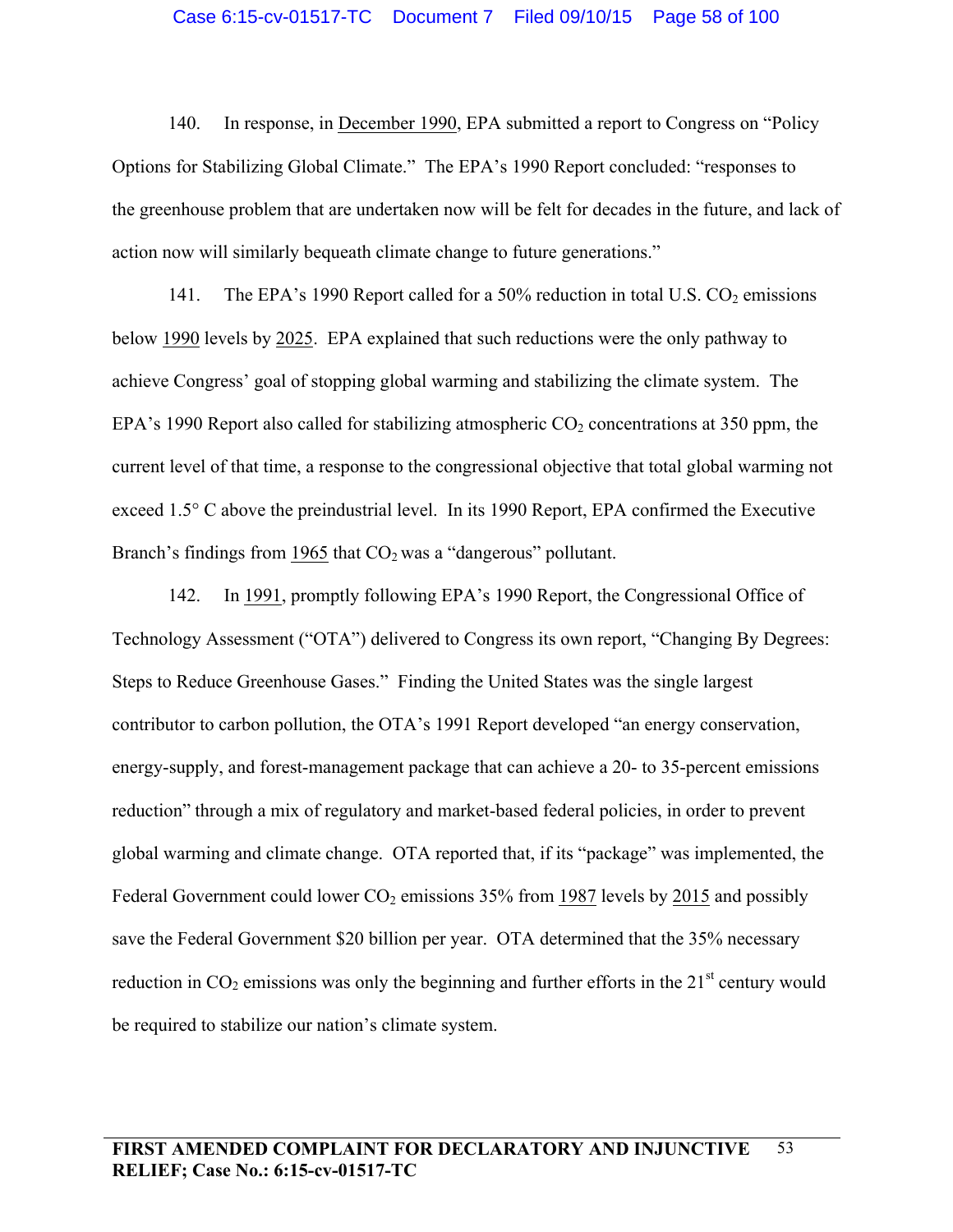143. The OTA's 1991 Report stated that major reductions of  $CO<sub>2</sub>$  would require significant new initiatives by the Federal Government and must be sustained over decades, even before all the scientific certainties are resolved: "[I]t is clear that the decision to limit emissions cannot await the time when the full impacts are evident. The lag time between emission of the gases and their full impact is on the order of decades to centuries; so too is the time needed to reverse any effects." The OTA's 1991 Report informed Congress that the level of emission reductions needed would require the country to wean itself from fossil fuels. OTA also urged that, while global warming was a problem on a global scale, U.S. leadership was critical to solving the problem and would seriously impact what happened around the globe.

144. Concluding that actions would be required across the federal government, both the EPA's 1990 Report and the OTA's 1991 Report concluded that an essential component of reducing  $CO<sub>2</sub>$  emissions was implementing a rising carbon tax.

145. On October 15, 1992, following receipt of the EPA and OTA Reports, the Senate ratified the United Nations Framework Convention on Climate Change ("UNFCCC"). The UNFCCC was executed to "protect the climate system for the benefit of present and future generations of humankind." The UNFCCC evidences an "overwhelming weight" of support for protection of the atmosphere under the norms and principles of intergenerational equity. UNFCCC, Art. 3. The minimal objective of the UNFCCC is the "stabilization of greenhouse gas concentrations in the atmosphere at a level that would prevent dangerous anthropogenic interference with the climate system. Such a level should be achieved within a time frame sufficient to allow ecosystems to adapt naturally to climate change, to ensure that food production is not threatened and to enable economic development to proceed in a sustainable manner." UNFCCC, Art. 2.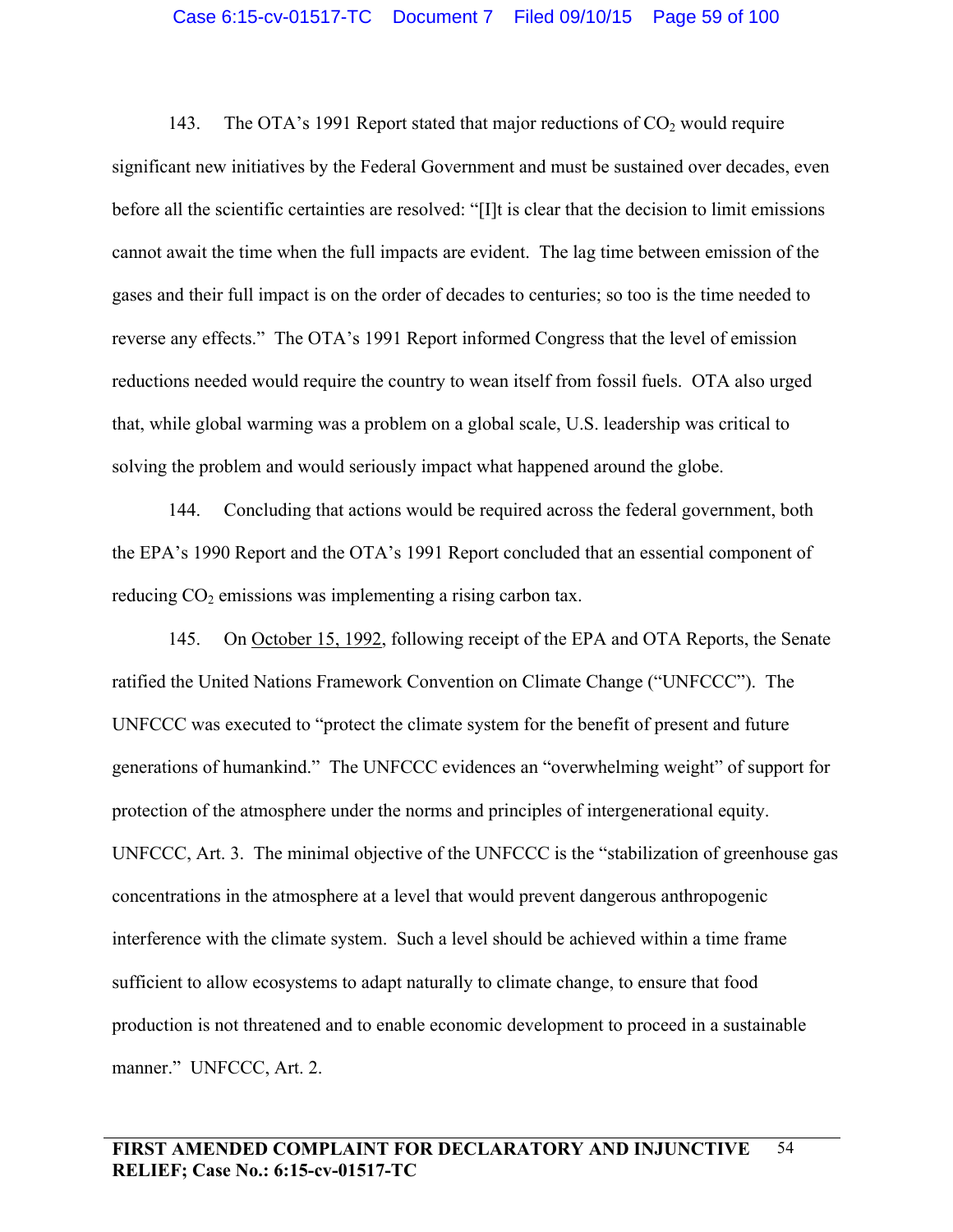#### Case 6:15-cv-01517-TC Document 7 Filed 09/10/15 Page 60 of 100

146. The recommendations in the EPA's 1990 Report ("Policy Options for Stabilizing Global Climate") and the OTA's 1991 Report ("Changing By Degrees: Steps to Reduce Greenhouse Gases") were never implemented. U.S. fossil fuel production, consumption, and combustion all continued to accelerate at dangerous speeds for decades.

147. On December 7, 2009, nearly 17 years after the United States ratified the UNFCCC, the then-Administrator of EPA, Lisa Jackson, issued EPA's formal endangerment finding under the Clean Air Act. The finding stated that current and projected atmospheric concentrations of greenhouse gases including, in particular,  $CO<sub>2</sub>$ , threatened the public health and welfare of current and future generations. EPA issued its endangerment determination only after being compelled to do so by the U.S. Supreme Court in *Massachusetts v. EPA*, 549 U.S. 497 (2007).

148. On January 2, 2011, EPA commenced partial regulation of greenhouse gases under the Clean Air Act from mobile and stationary sources of air pollution.

149. More than two decades have passed since the EPA's 1990 Report and the OTA's 1991 Report were issued to Congress. Little has been accomplished in the way of phasing out emissions even though, as DOE admits in its strategic plan, "our responsibility to future generations is to eliminate most of our carbon emissions and transition to a sustainable energy future."

150. During the last decade, Defendants have repeatedly stated that allowing "business as usual"  $CO<sub>2</sub>$  emissions will imperil future generations with dangerous and unacceptable economic, social, and environmental risks. As Defendants have acknowledged, the use of fossil fuels is a major source of these emissions, placing our nation on an increasingly costly, insecure, and environmentally dangerous path.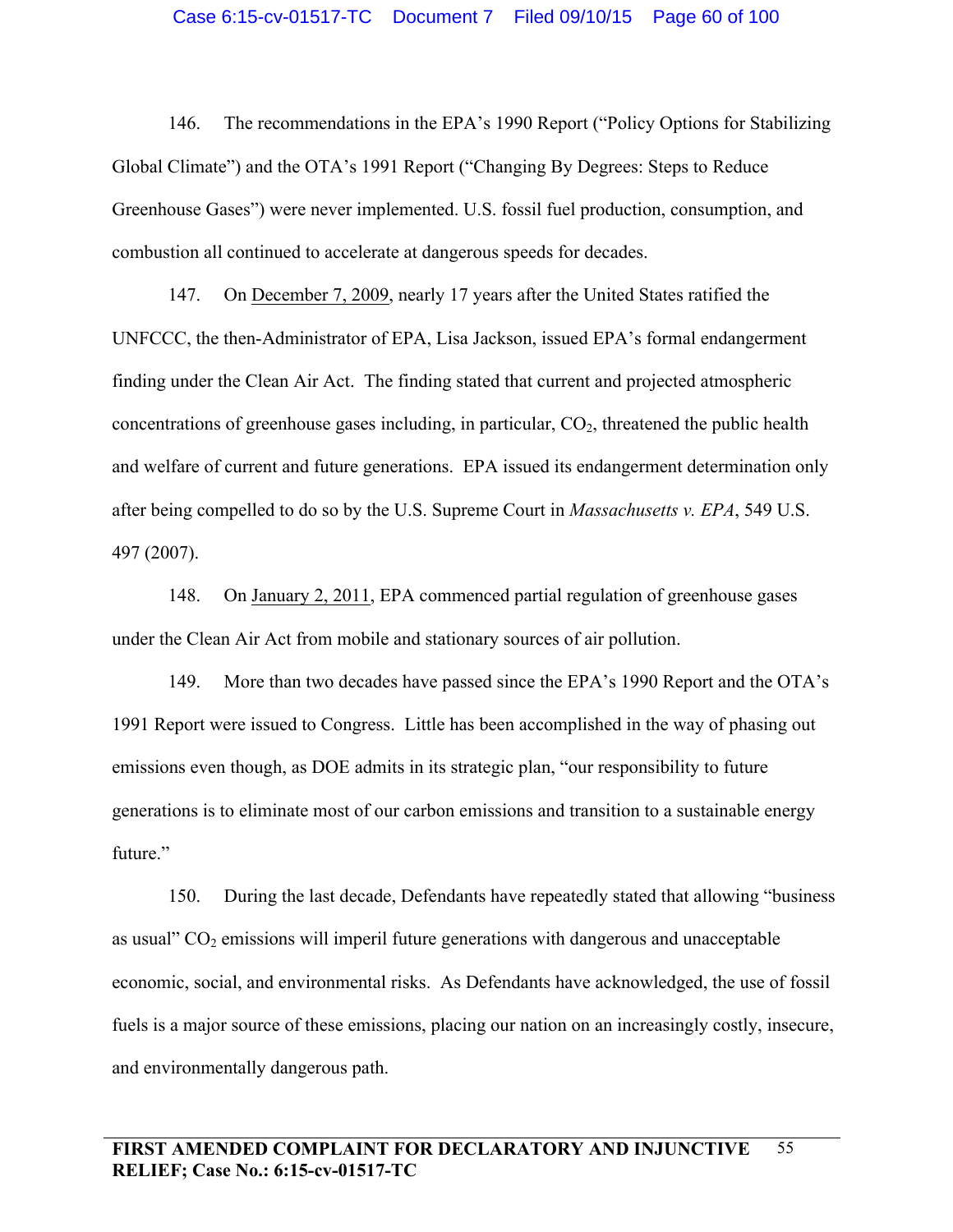# **II. IN SPITE OF KNOWING OF THE SEVERE DANGERS POSED BY CARBON POLLUTION, DEFENDANTS CREATED AND ENHANCED THE DANGERS THROUGH FOSSIL FUEL EXTRACTION, PRODUCTION, CONSUMPTION, TRANSPORTATION, AND EXPORTATION**

- **A. Despite the Known Danger, Defendants Caused Climate Instability and Allowed U.S. Fossil Fuel Extraction, Production, Consumption, Transportation, and Exportation and Associated Emissions, to Dangerously Increase**
- 151. Between 1751 and 2014, the United States has been responsible for emitting

25.5% of the world's cumulative  $CO_2$  emissions to the atmosphere from within its borders. Those emissions do not account for the embedded emissions in imported goods and materials that are consumed in the United States. Defendants enabled and permitted those cumulative emissions.

152. In the last fifty years, total U.S. production and consumption of fossil fuels drastically increased.

153. Acting with deliberate indifference, Defendants have not implemented, or complied with, the EPA's 1990 Report and the OTA's 1991 Report to reduce carbon pollution from fossil fuels, stop global warming, and protect the climate system for future generations. Had Defendants followed the EPA's 1990 Report and the OTA's 1991 Report,  $CO_2$  emissions today would be reduced by 35% from 1987 levels. Instead, since 1991, Defendants have knowingly allowed at least an additional 130,466 million metric tons of  $CO<sub>2</sub>$  emissions from fossil fuel combustion.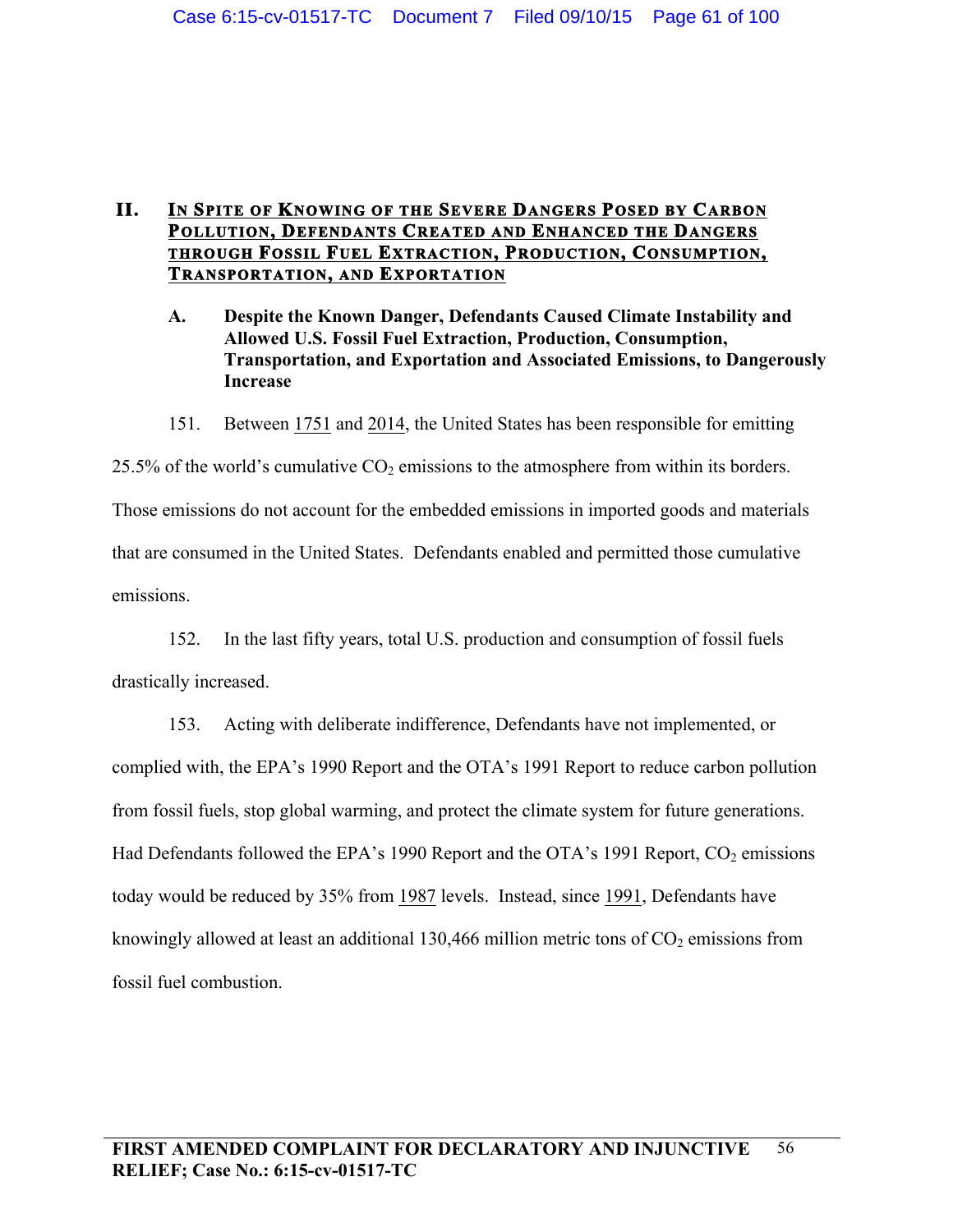154. Accordingly, instead of pursuing their own plans to slash emissions and reduce the risk of dangerous climate change, Defendants knowingly acted to exacerbate that risk and impose harm on the nation and on Plaintiffs.

155. Total Fossil fuel production in the U.S. climbed to 65.244 Quadrillion Btu in 2014, up substantially from such consumption in 1965.

| <b>U.S. Primary Energy Production by Source (Quadrillion Btu)</b> |        |                    |           |                     |
|-------------------------------------------------------------------|--------|--------------------|-----------|---------------------|
| Year                                                              | Coal   | <b>Natural Gas</b> | Petroleum | <b>Fossil Fuels</b> |
| 1965                                                              | 13.055 | 15.775             | 16.521    | 45.351              |
| 1991                                                              | 21.636 | 18.229             | 15.701    | 55.566              |
| 2014                                                              | 20.287 | 26.516             | 18.441    | 65.244              |

156. Total Fossil fuel energy consumption in the U.S. climbed to 80.366 Quadrillion Btu in 2014, up substantially from such consumption in 1965.

| <b>U.S. Primary Energy Consumption by Source (Quadrillion Btu)</b> |        |                    |           |                     |
|--------------------------------------------------------------------|--------|--------------------|-----------|---------------------|
| Year                                                               | Coal   | <b>Natural Gas</b> | Petroleum | <b>Fossil Fuels</b> |
| 1965                                                               | 11.581 | 15.769             | 23.246    | 50.596              |
| 1991                                                               | 18.992 | 20.033             | 32.846    | 71.871              |
| 2014                                                               | 17.991 | 27.592             | 34.783    | 80.366              |

157. Fossil fuel emissions from energy consumption in the U.S. climbed to 5.4 billion

metric tons of  $CO<sub>2</sub>$  in 2014, up substantially from such emissions in 1965.

| <b>U.S. CO2 Emissions From Energy Consumption by Source</b><br>(Million Metric Tons of CO2) |       |                    |           |                     |
|---------------------------------------------------------------------------------------------|-------|--------------------|-----------|---------------------|
| Year                                                                                        | Coal  | <b>Natural Gas</b> | Petroleum | <b>Total Fossil</b> |
|                                                                                             |       |                    |           | <b>Fuels</b>        |
| 1965                                                                                        | 1,075 | 828                | .483      | 3,386               |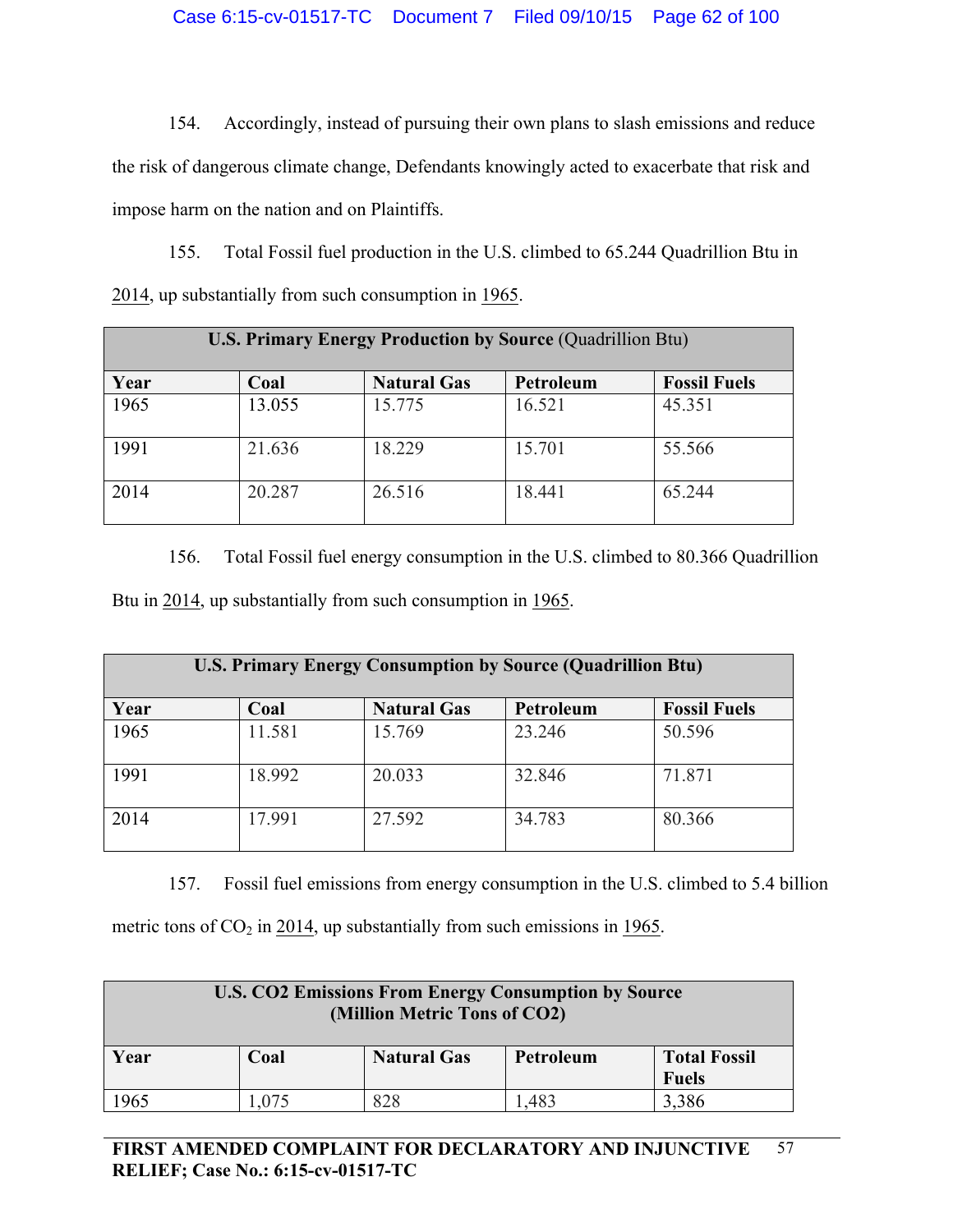| 1991 | 1,807 | 1,047 | 2,005 | 4,859 |
|------|-------|-------|-------|-------|
| 2014 | 1,713 | 1,441 | 2,249 | 5,404 |

158. In 2011, fossil fuel combustion in the U.S. accounted for  $94\%$  of  $CO<sub>2</sub>$  emissions.

159. The above emissions figures are from U.S. Government sources and, regrettably, underreport the amount of emissions that Defendants' actions have substantially caused. EPA uses a sector-based emission inventory, upon which the other Defendants also rely. A sectorbased emission inventory accounts only for in-boundary emissions, and not those attributed to embedded emissions – emissions that account for the consumption of goods imported to the U.S. Defendants have not provided a national consumption-based inventory for  $CO<sub>2</sub>$  emissions, which would include all embedded  $CO<sub>2</sub>$  emissions for goods produced outside of the U.S. and consumed within the U.S.

160. In 2012, the U.S. was the largest producer of natural gas, producing a total that year of 24,058 billion cubic feet (Bcf). Also in 2012, the U.S. was second in "Total Primary Coal Production," with 1,016,458 thousand short tons; second in "Total Primary Energy Production," producing 79.212 Quadrillion Btu; and second in "Total Primary Energy Consumption," consuming 95.058 Quadrillion Btu.

161. In 2014, according to the United States Energy Information Administration ("EIA"), the U.S. was the largest producer of total petroleum and other liquids with 13,973 thousand barrels produced per day.

162. The U.S. is by far the dominant producer of both shale gas and tight oil in the world. Also, the U.S. is one of four countries in the world that is producing commercial volumes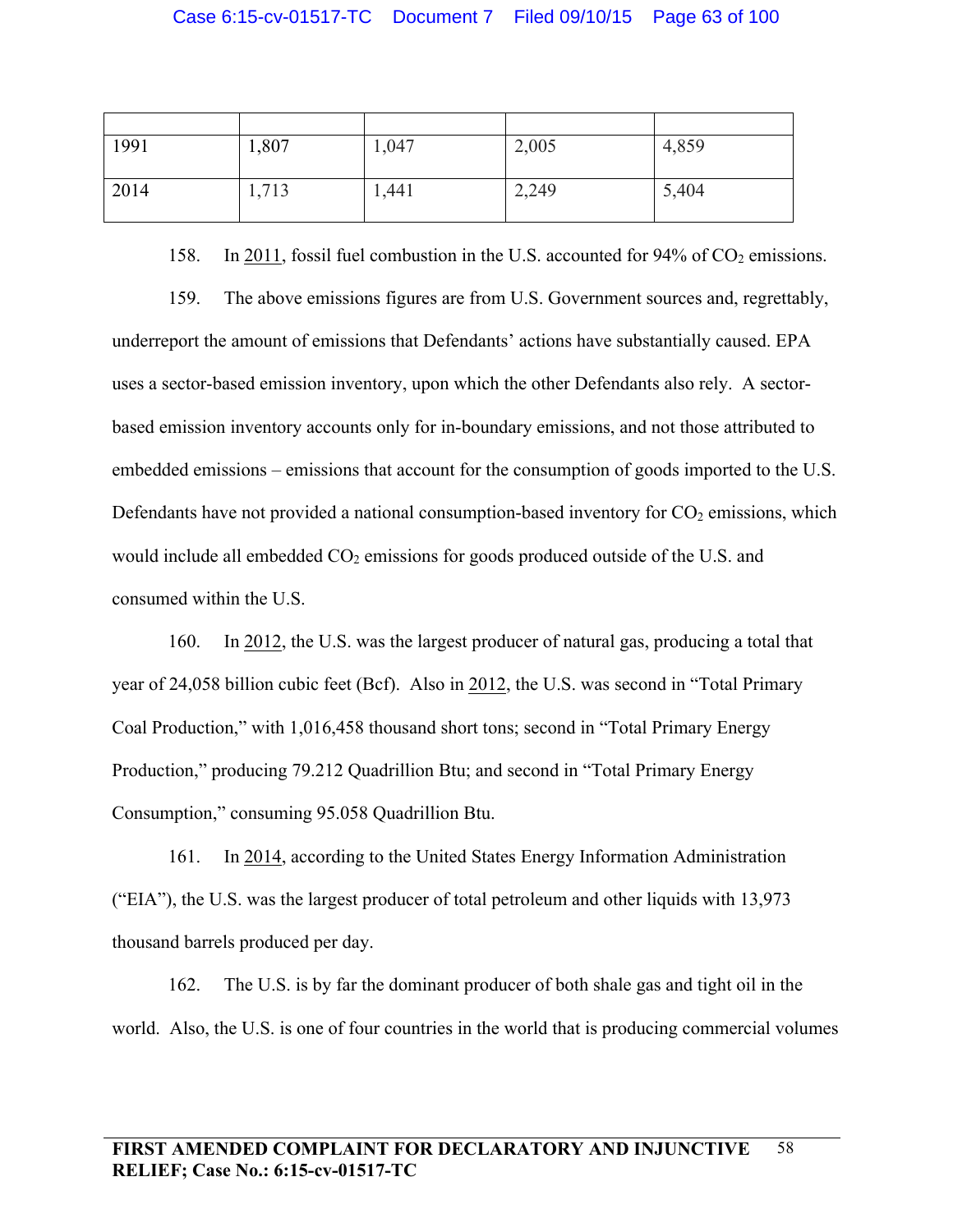of either natural gas from shale formations (shale gas) or crude oil from shale formations (tight oil).

163. The aggregate actions by Defendants in allowing fossil fuel production, consumption, and emissions to increase in the U.S. since 1965 ignored science driven considerations of climate system protection. These aggregate actions were taken with deliberate indifference to the need for a national carbon budget or a national plan that includes an analysis of the cumulative impacts of Defendants' actions upon the climate system and with respect to the fundamental rights of the present and future generations.

# **B. Defendants Have Allowed Excessive Fossil Fuel Production on Federal Public Lands.**

164. In 2013, 25% of all fossil fuels extracted in the U.S. originated on federal public lands.

165. In 2014, Defendant United States, through the President, DOI through BLM, DOD through Army Corps of Engineers, and EPA, authorized and oversaw the sale of 421 million tons of coal from federally-leased lands.

166. Since January 1990, DOI through BLM has leased 107 coal tracts, and associated coal production and revenues have grown. In 2015, the BLM reported that approximately 40% of all coal produced in the United States comes from federal lands. The United States has more coal deposits available than any other fossil fuel resource within its borders and, as of 2015, has 28% of the world's coal reserves.

167. In 1985, there were 18,849 recorded federal producing oil and gas leases issued by DOI through BLM. By 2014 there were 23,657 recorded federal producing oil and gas leases issued by DOI through BLM.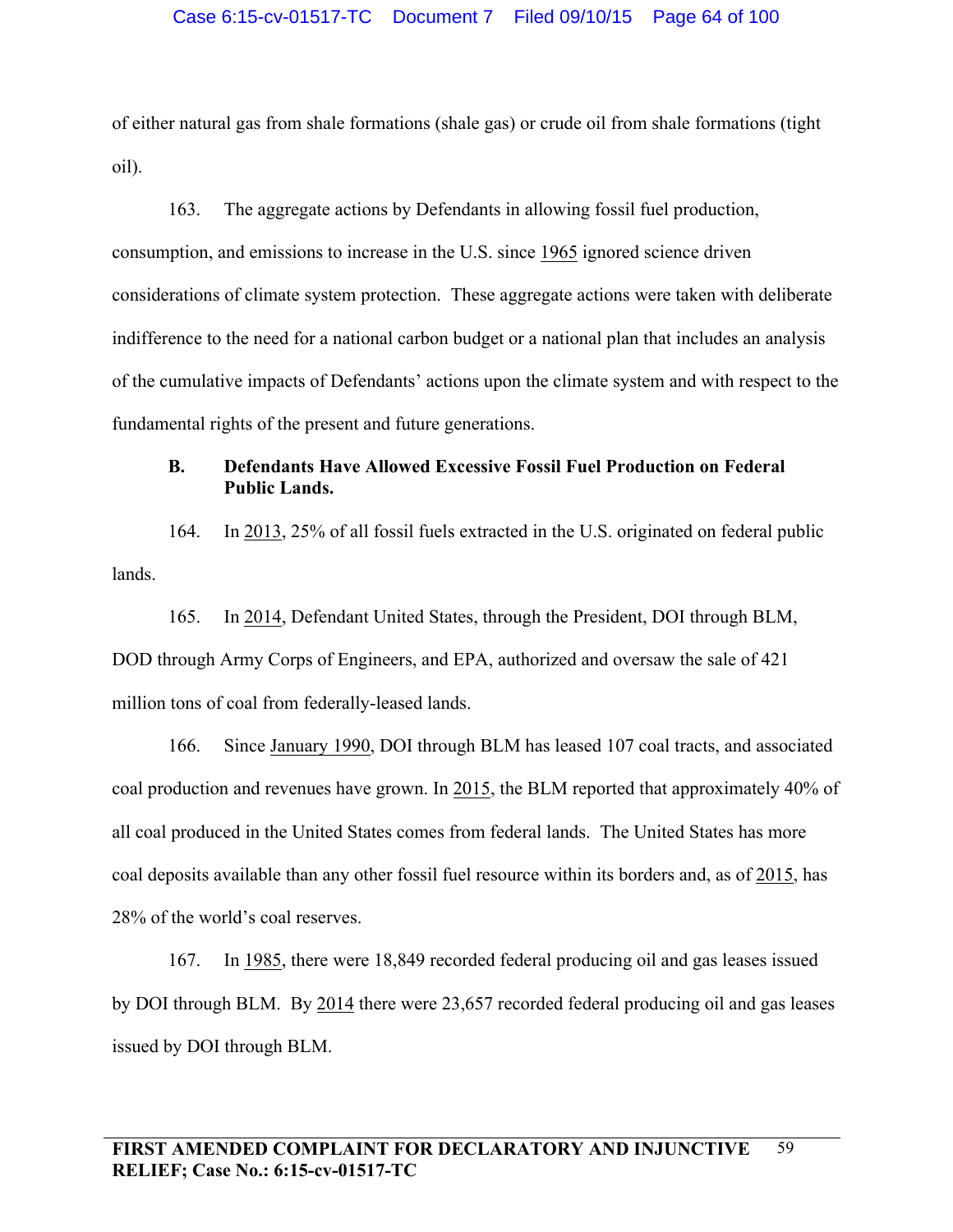168. As of June 2014, DOI's BLM has authorized approximately 47,000 oil and gas leases on public lands, and approximately 95,000 oil and gas wells, with an additional 3,000 wells drilled annually by the oil and gas industry. The BLM oversees approximately 700 million subsurface acres of mineral estate. There are currently 36 million acres of federal land under lease for potential fossil fuel development in 33 states, pursuant to DOI's BLM authorization.

169. From 2009-2011, the President and DOI through BLM processed more applications for permits to drill oil and gas, despite receiving far fewer applications, than the prior administration from 2006-2008.

170. Since 1985, DOI through BLM has issued between 1,486 to 6,617 permits annually to drill on federal lands. BLM has approved approximately 99% of all received applications for permits to drill, without taking into consideration that such permits would endanger Plaintiffs or increase Plaintiffs' susceptibility to harm.

## **C.** D**efendants Subsidize the Fossil Fuel Industry**

171. In addition to leasing federal public lands for fossil fuel exploitation, the United States subsidizes, funds, and subsidizes fossil fuel production and consumption.

172. The United States subsidizes the fossil fuel industry by undervaluing royalty rates for federal public leasing, as well as through royalty relief resulting in the loss of billions of dollars of foregone revenue. U.S. royalty rates are consistently less than state royalty rates. For example, Texas's royalty rate for leasing is double the federal percentage.

173. Through eleven federal fossil fuel production tax provisions, the United States incurs approximately \$4.7 billion in annual revenue costs. Through a fossil fuel consumption subsidy, the United States annually forgoes approximately \$3.4 billion in revenue.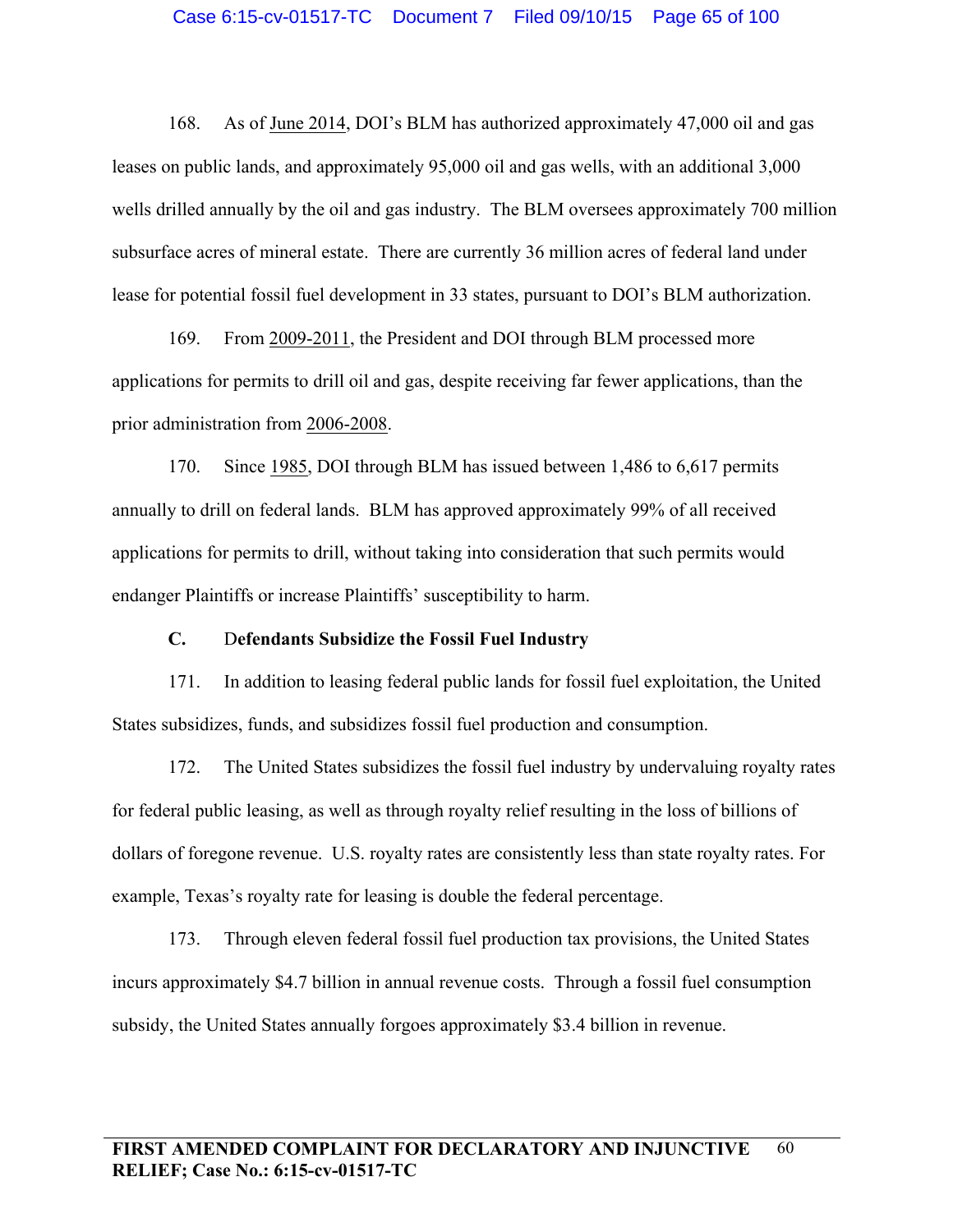### Case 6:15-cv-01517-TC Document 7 Filed 09/10/15 Page 66 of 100

174. The United States provides approximately \$5.1 billion per year in tax provision subsidies to support fossil-fuel exploration.

175. Two tax code provisions for the benefit of the fossil fuel enterprise were introduced in the early 1900s. These provisions are still in place today, resulting in substantial revenue losses. The "intangible drilling costs" provision was introduced in 1916, 26 U.S.C. § 263(c); in 1926 the "percentage depletion allowance" provision was introduced, 26 U.S.C. § 613.

176. According to the International Monetary Fund ("IMF"), the United States is the world's top subsidizer of fossil fuels, in absolute terms, in the amount of \$502 billion per year, which includes the IMF's accounting of negative externalities.

177. The United States has supported fossil fuel development through overseas public financing, primarily through the Export-Import Bank of the United States, an agency of the Office of the President. For example, through the Export-Import Bank of the United States, the Office of the President provided \$14.8 billion in commitments for 78 transactions or projects in the petroleum sector, including 49 transactions in Latin American, 14 in Africa, six in Russia/FSU, five in the Middle East, and four in Asia. In fiscal year 2010, the Export-Import Bank of the United States provided approximately \$3 billion in financing for the Papua New Guinea LNG Project or Papua New Guinea Liquefied Natural Gas Project and \$18 million for the Sangatta Surface Coal Mine in Indonesia. The Export-Import Bank of the United States also supported numerous coal and gas power plants.

178. The United States supports fossil fuel development by allowing the fossil fuel industry to avoid the true social cost of  $CO<sub>2</sub>$  emissions from fossil fuels. Based on EPA's social cost of carbon estimates,  $CO<sub>2</sub>$  emissions from fossil fuels have the potential to cause trillions of dollars in damages.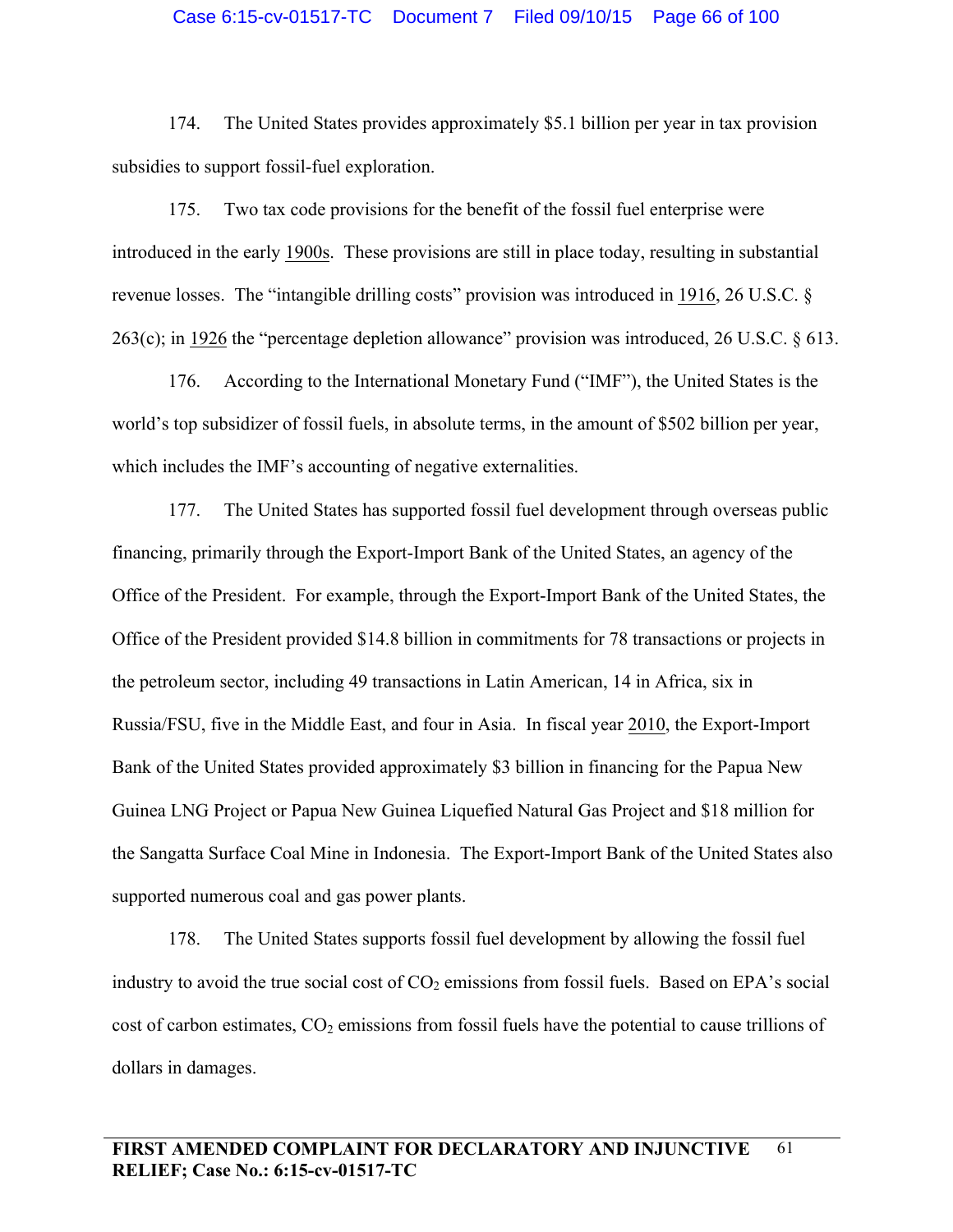# **D. Defendants Recklessly Allow Interstate and International Transport of Fossil Fuels**

179. Despite knowledge of the harm to Plaintiffs caused by the  $CO<sub>2</sub>$  emissions from fossil fuels, Defendants recklessly allow all interstate transport of fossil fuels. Despite knowledge of the harm to Plaintiffs caused by the  $CO<sub>2</sub>$  emissions from fossil fuels, Defendants recklessly authorize and/or permit the exportation and importation of fossil fuels and/or the facilities allowing the exports and imports of fossil fuels.

180. The Office of the President exercises permitting authority over the construction and operation of "pipelines, conveyor belts, and similar facilities for the exportation or importation of petroleum, [and] petroleum products." President Obama has failed to dismantle the U.S. fossil fuel edifice, adding an additional 100,000 miles to the 2.5 million miles of oil and gas pipelines within the nation.

181. A presidential exemption or federal license is required for all exports of crude oil to all destinations. In 2014, DOE oversaw the importation of 2,677,911 thousand barrels of crude oil, and Commerce through BIS authorized the exportation of 126,152 thousand barrels of crude oil, both increases from 2013.

182. No natural gas can be exported or imported without DOE authorization through FERC. FERC permits all LNG export terminals, including Jordan Cove LNG Terminal. Since 1995, the U.S. has imported 71,730 Bcf of natural gas and exported 14,623 Bcf. In 2014, through DOE's authorization, 51,824 thousand barrels of natural gas plant liquids and liquefied refinery gases were imported and 257,948 thousand barrels of natural gas plant liquids and liquefied refinery gases were exported.

183. Although in 1975 Congress authorized the Office of the President to restrict coal exports under the Energy Policy and Conservation Act of 1975, 42 U.S.C. § 6212(a), the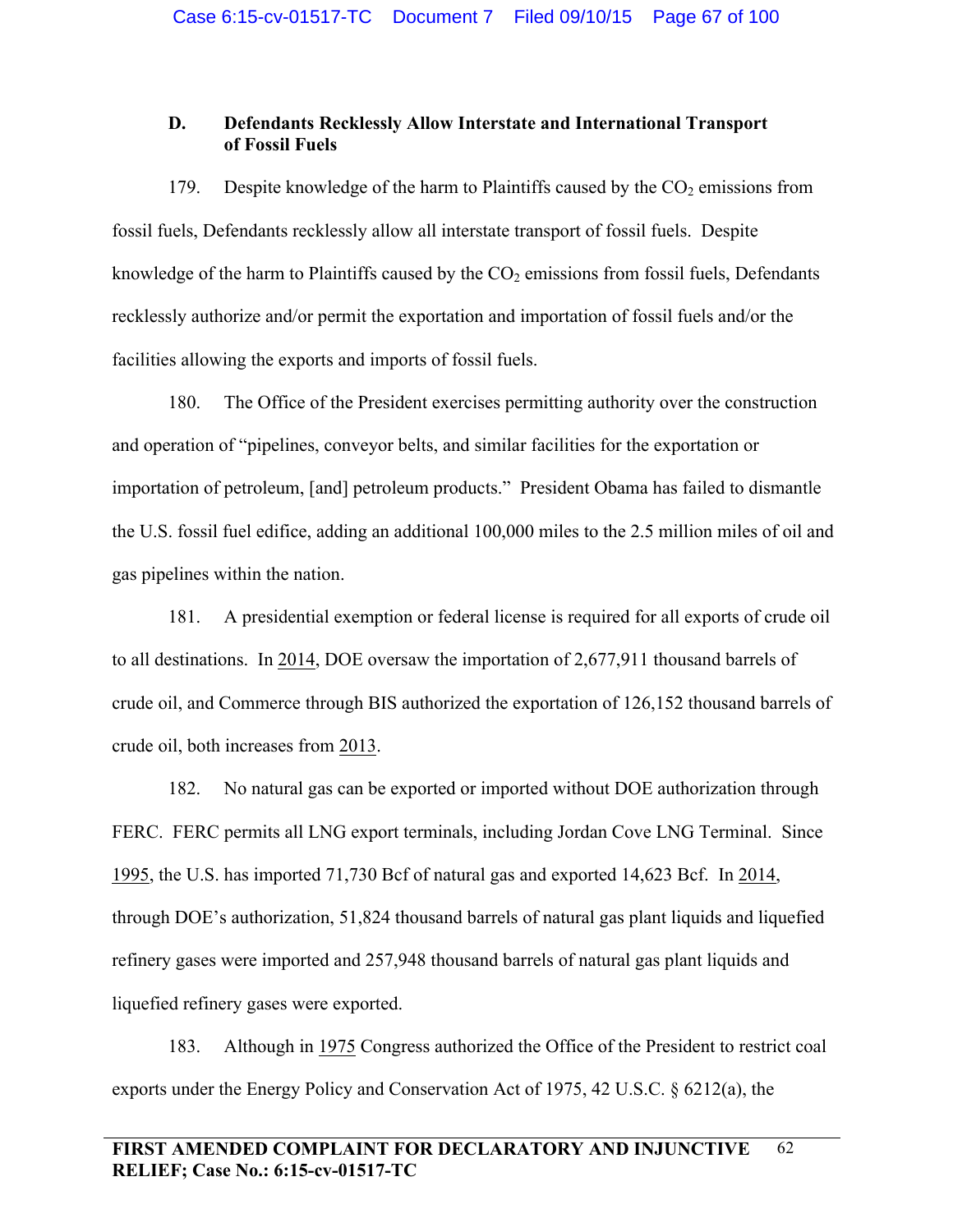### Case 6:15-cv-01517-TC Document 7 Filed 09/10/15 Page 68 of 100

President has not exercised this authority to impose any significant export restrictions on coal. In fact, since 1990, the United States has promoted expanding coal exports. Coastal facilities through which coal may be exported are subject to federal approvals. In the Pacific Northwest alone, three new marine coal terminal projects are under various stages of federal permitting and review.

184. In 2011, the U.S. exported 107 million short tons of coal. In 2012, U.S. coal exports totaled 125 million short tons, the highest level of coal exports in over twenty years. Most recently, in 2014 the EIA reported that the U.S. imported 11 million short tons of coal and exported 97 million short tons of coal.

## **E.** Defendants Recklessly Allow CO<sub>2</sub> Pollution From Combustion of Fossil Fuels

185. Either directly or through the control of the Federal Government, Defendants authorize the combustion of all fossil fuels in the U.S., including coal, oil, and gas. Such combustion occurs primarily in the energy and refineries sector, the transportation sector, and the manufacturing sector.

186. In 2012, petroleum accounted for 36.5% of the total primary energy consumption in the U.S., the single largest source of energy consumption. All U.S. petroleum refineries are permitted and regulated by EPA.

187. In 2013, fossil fuel combustion from various industrial processes accounted for approximately 15% of total  $CO<sub>2</sub>$  emissions in the U.S. The EPA regulates these industrial processes.

188. The DOE establishes efficiency standards in buildings and appliances. These standards affect levels of energy consumption and combustion.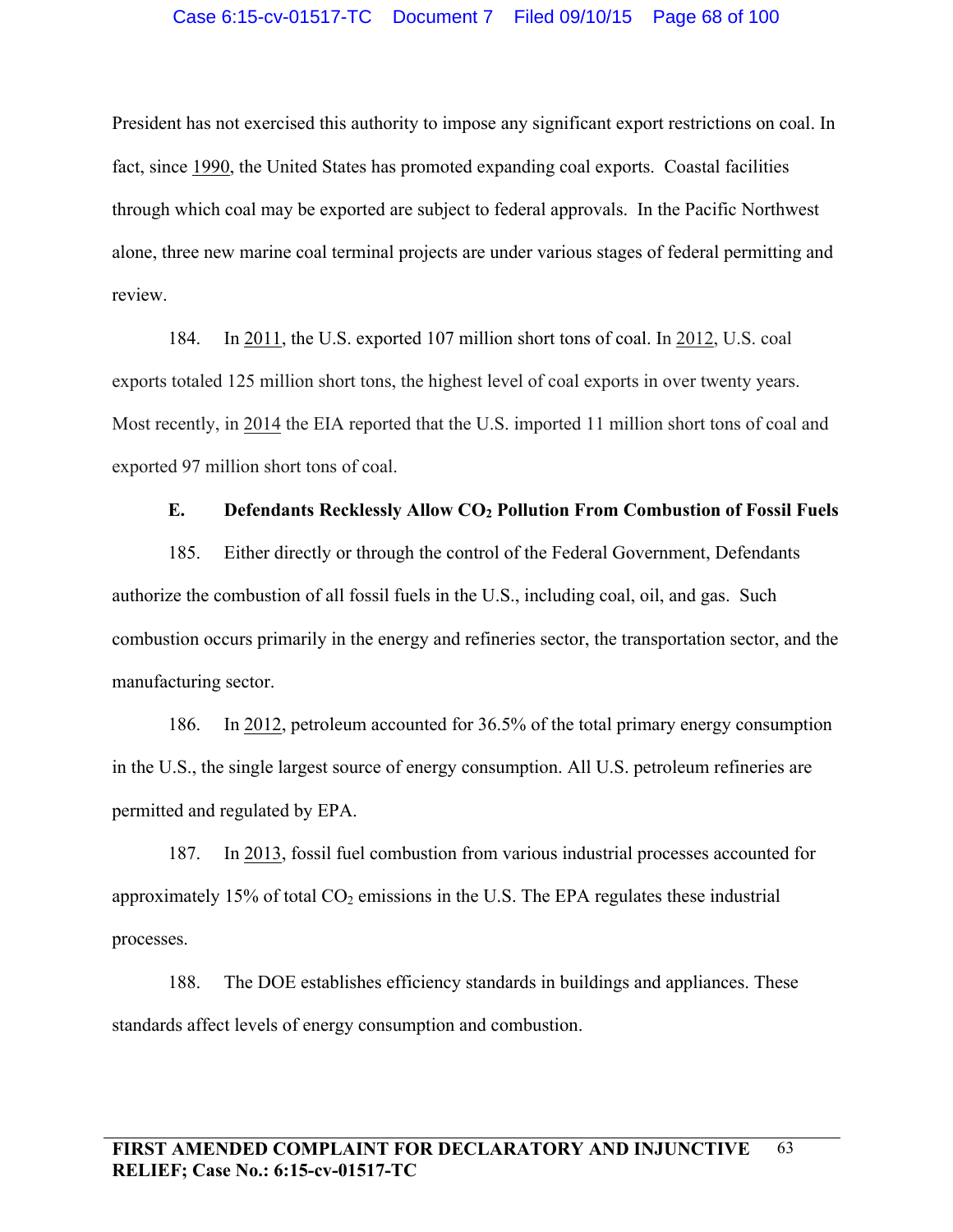189. Since 1975, through the Corporate Average Fuel Economy ("CAFE") program, the United States has required manufacturers of vehicles sold in the U.S. to comply with fuel economy standards set by DOT. By controlling the fuel economy standards, Defendants have exercised control over  $CO<sub>2</sub>$  emissions in the transportation sector.

190. From 1996-2014, through tax breaks, the United States subsidized the purchase, and thus increased demand for, vehicles weighing more than 6,000 pounds ("SUVs"). SUVs are less fuel-efficient and emit greater quantities of  $CO<sub>2</sub>$  per mile than lighter-weight vehicles, other factors held equal.

191. In 2012, U.S.  $CO<sub>2</sub>$  equivalent emissions from transportation were 1,837 million metric tons. In 2012,  $CO<sub>2</sub>$  equivalent emissions from transportation of all vehicles in the U.S., including aviation, passenger cars, SUVs, heavy-duty trucks, freight rail, ships, and boats, were responsible for 28% of total U.S. greenhouse gas emissions.

## **III. THE JORDAN COVE LNG EXPORTS**

192. Enacted in 1992, Section 201 of the Energy Policy Act mandates the authorization of natural gas imports from, or exports to, a nation with which the United States has a free trade agreement, without modification or delay, to any person applying for such authorization. Accordingly, under the Energy Policy Act, such natural gas imports and exports are automatically deemed consistent with the public interest. 15 U.S.C.  $\S$  717b(c).

193. Pursuant to Section 201 of the Energy Policy Act, on December 7, 2011, DOE, through the Office of Fossil Energy, issued DOE/FE Order No. 3041, granting long-term multicontract authorization to Jordan Cove Energy Project, L.P. to export liquefied natural gas from Jordan Cove LNG Terminal in Coos Bay, Oregon, to free trade agreement nations. The DOE/FE Order authorizes the export of up to 13,140 Bcf of natural gas over 30 years. That quantity of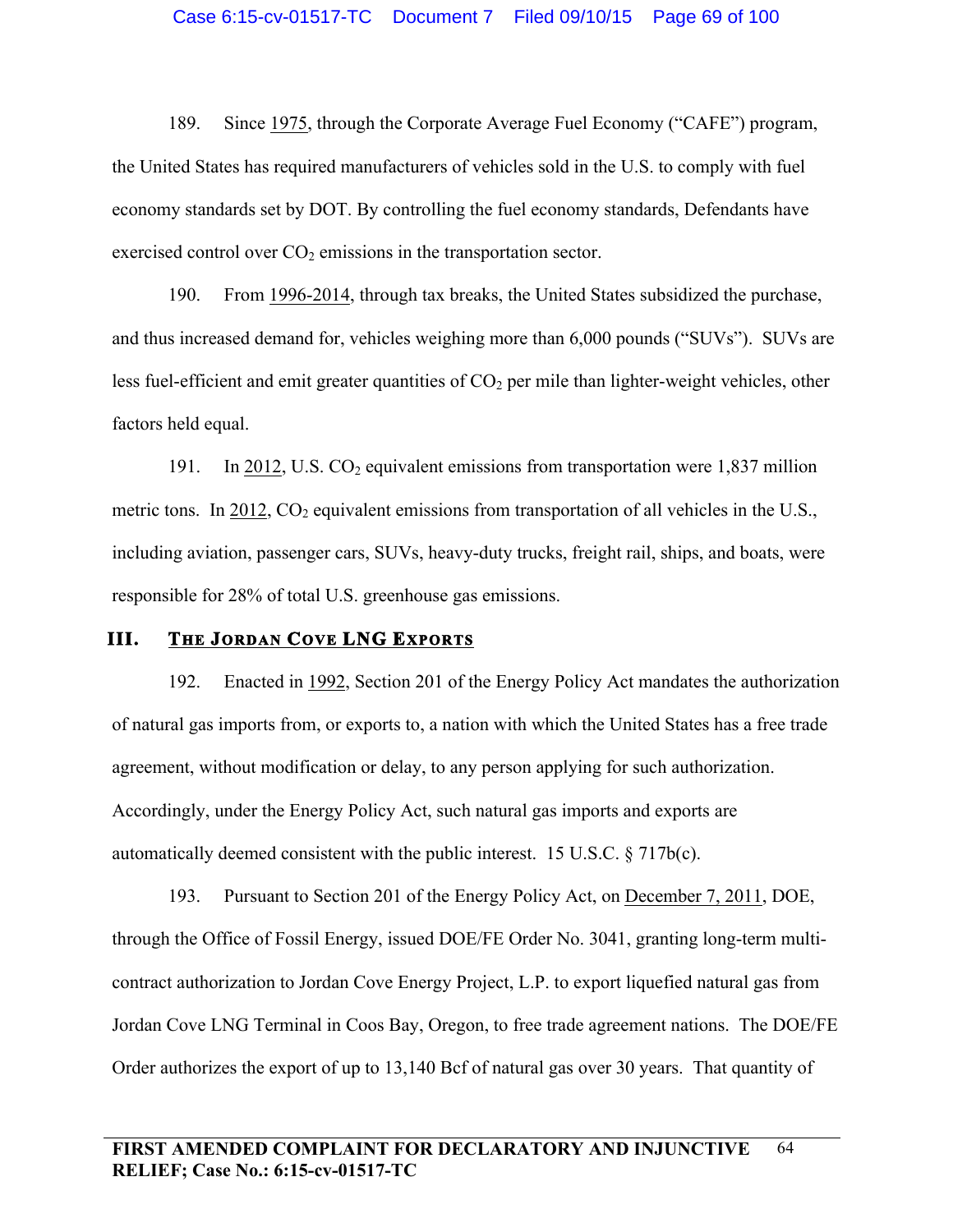#### Case 6:15-cv-01517-TC Document 7 Filed 09/10/15 Page 70 of 100

natural gas would result in approximately 716.2 million metric tons of  $CO<sub>2</sub>$  emissions, more than all of the  $CO<sub>2</sub>$  emitted in 2012 by our nation's largest emitter, Texas.

194. Jordan Cove will be operational in the first quarter of 2018, according to the Vice President of the Jordan Cove Energy Project, LLC, seven years after receiving its export authorization from DOE.

195. Pursuant to its authorization, the Jordan Cove LNG L.P. has given notice to DOE that, by the end of 2015, even before it has all final approvals from other agencies, it will enter into "binding long-term liquefaction tolling service agreements" for the full liquefaction capacity of the export terminal.

196. The sources of natural gas for Jordan Cove LNG's exports authorized by DOE include suppliers operating in the Rocky Mountain region of the U.S., western Wyoming, northwestern Colorado, northern Utah, northern Nevada, and northern California.

197. In a letter of support for Jordan Cove LNG Terminal exports, Governor John Hickenlooper of Colorado wrote to DOE and FERC: "Jordan Cove is of specific interest to Colorado . . . The project terminal is the only LNG facility on the west coast that would directly link Colorado to new energy markets via the Ruby Pipeline which originates in northwest Colorado and carries natural gas from that region to states further west of Colorado."

198. Jordan Cove LNG will liquefy this natural gas for export at its proposed LNG export terminal in Coos Bay, Oregon. Jordan Cove plans to build a new power plant to provide the additional electricity needed to liquefy the natural gas for export. The proposed 420-MW South Dunes Power Plant would be the second-largest single source of greenhouse gas emissions in Oregon and would be the largest single source of  $CO<sub>2</sub>$  emissions in Oregon in 2020 if it were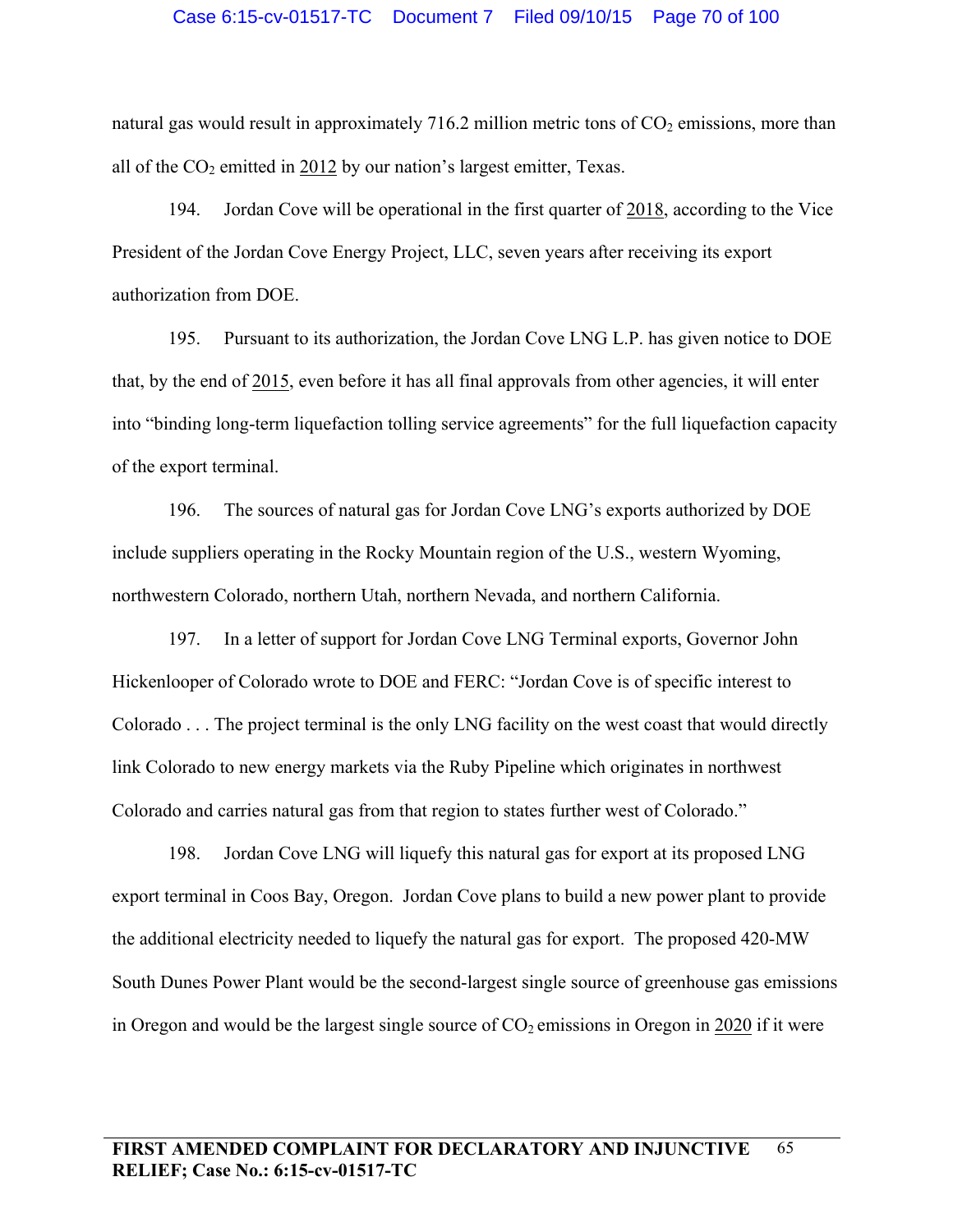### Case 6:15-cv-01517-TC Document 7 Filed 09/10/15 Page 71 of 100

built. The Jordan Cove South Dunes Power Plant would emit 51.6 million tons of  $CO<sub>2</sub>$  over 30 years, or 1.72 million tons of  $CO<sub>2</sub>$  per year.

199. According to the EIA, liquefying natural gas requires the energy equivalent of 10% of the gas being exported.

200. The  $CO<sub>2</sub>$  emissions resulting from the Jordan Cove LNG Terminal exports and the South Dunes Power Plant emissions will harm Youth Plaintiffs who live in and around Oregon, as well as Future Generation Plaintiffs, by further endangering the climate system.

201. Youth Plaintiffs who live in Colorado are also adversely impacted by the opening up of an international market for the export of natural gas being extracted through hydraulic fracturing in the State of Colorado, and in the Rocky Mountain region of the U.S. generally, and then shipped by pipeline to Oregon for liquefaction and export abroad, ultimately to be burned, thereby causing additional  $CO<sub>2</sub>$  emissions. The Youth Plaintiffs from Colorado and Oregon are harmed by the fossil fuel exploitation in and running through their states, which will be connected by the Pacific Connector Natural Gas Pipeline and 3,900 mile gas transmission system crossing the states of Washington, Oregon, Idaho, Wyoming, Utah, and Colorado.

# **IV. CURRENT SCIENCE ON GLOBAL CLIMATE CHANGE AND OCEAN ACIDIFICATION**

202. There is a scientific consensus that climate change endangers humanity and nature. Present climate change is a consequence of anthropogenic GHGs, primarily  $CO<sub>2</sub>$ , derived from the combustion of fossil fuels. The fossil fuel emissions have led to an energy imbalance and consequent dangerous disruption of the climate system upon which our nation and Plaintiffs depend.

203. Atmospheric  $CO<sub>2</sub>$  levels greater than 350 ppm cause this energy imbalance. That energy imbalance is now approximately 0.6 Watts/m2 averaged over the entire planet, equivalent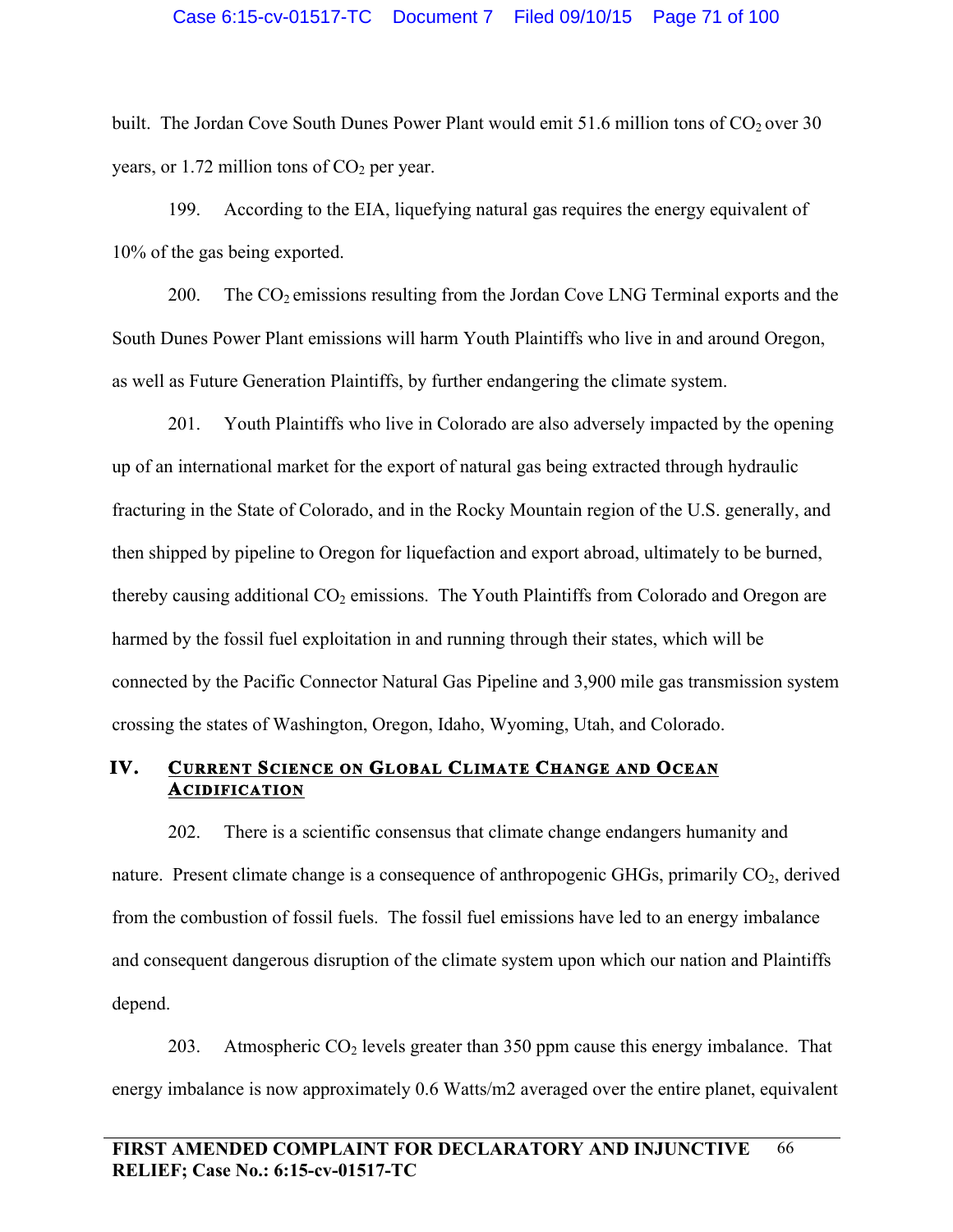### Case 6:15-cv-01517-TC Document 7 Filed 09/10/15 Page 72 of 100

to exploding more than 400,000 Hiroshima atomic bombs per day, 365 days per year, throughout our planet.

204. The 2014 National Climate Assessment acknowledged that "[t]he cumulative weight of the scientific evidence . . . confirms that climate change is affecting the American people now, and that choices we make will affect our future and that of future generations."

205. Greenhouse gases in the atmosphere act like a blanket over the Earth, trapping energy received from the sun. More GHG emissions in the atmosphere means that more energy is retained on Earth, with less being radiated back into space.

206. A substantial portion of every ton of  $CO<sub>2</sub>$  emitted by humans persists in the atmosphere for as long as a millennium or more. Therefore, the impacts associated with past and current  $CO<sub>2</sub>$  emissions will be borne by our children and future generations. Our nation will continue to warm in response to concentrations of  $CO<sub>2</sub>$  from past emissions, as well as future emissions.

207. The current level of atmospheric  $CO<sub>2</sub>$  concentration caused by human-made climate change has already taken our country into the danger zone.

208. In 2013, the atmospheric  $CO<sub>2</sub>$  concentration exceeded 400 ppm for the first time in recorded history. The pre-industrial concentration was 280 ppm. Emissions must be rapidly and systematically reduced to well below the natural rate of draw-down into Earth's forests, soils, and crust in order to restore energy balance and avoid crossing tipping points that set in motion disastrous impacts to human civilization and nature.

209. March 2015 was the first month that the monthly global average concentration of  $CO<sub>2</sub>$  was 400 ppm for an entire month, reaching levels that have not been seen for about three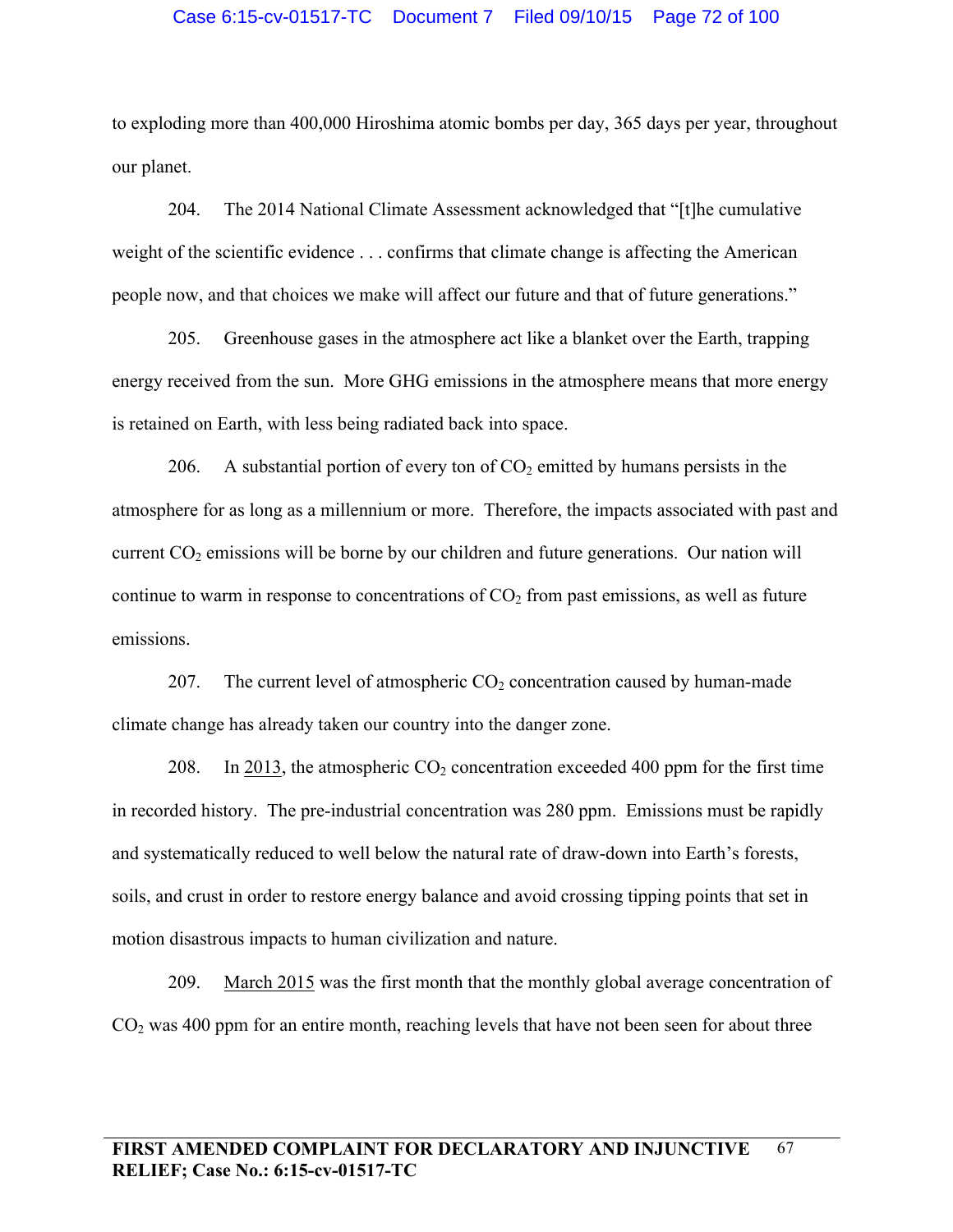## Case 6:15-cv-01517-TC Document 7 Filed 09/10/15 Page 73 of 100

million years.  $CO<sub>2</sub>$  concentrations have risen more than 120 ppm since pre-industrial times, with half of that rise occurring since 1980.

210. Earth has now warmed about 0.9°C above pre-industrial temperatures. That temperature is equivalent to the maximum temperatures of the Holocene era, the period of climate stability over the last 10,000 years that enabled human civilization to develop. Warming is expected to hit 1°C in 2015-16.

211. Civilization and the water sources, crops, foods, wildlife, marine life, and coastlines on which people depend have developed within a very narrow set of climatic conditions. It will be nearly impossible for Plaintiff to adapt to all of the current climate change impacts in the quick time-frame in which they will occur. The survival and well-being of Plaintiffs is significantly threatened by climate destabilization.

212. Cessation of Defendants' actions in permitting, authorizing, or otherwise subsidizing new fossil fuel projects, along with cessation of government actions that limit carbon sequestration in soils and forests, could reduce the earth's energy imbalance, the severity of our disruption of the climate system, and the severity and pace of ocean acidification, within the lifetimes of Youth Plaintiffs.

# **V. EXISTING IMPACTS OF CLIMATE CHANGE ACROSS THE NATION**

213. Climate change already damaging human and natural systems, causing loss of life and pressing species to extinction. Unless arrested by government action informed by science, climate change will impose increasingly severe impacts on our nation and others, potentially to the point of collapse.

214. Recent scientific reports, for example, warn of the disintegration of both the West Antarctic ice sheet and the East Antarctic ice sheet, causing multi-meter sea-level rise. Such will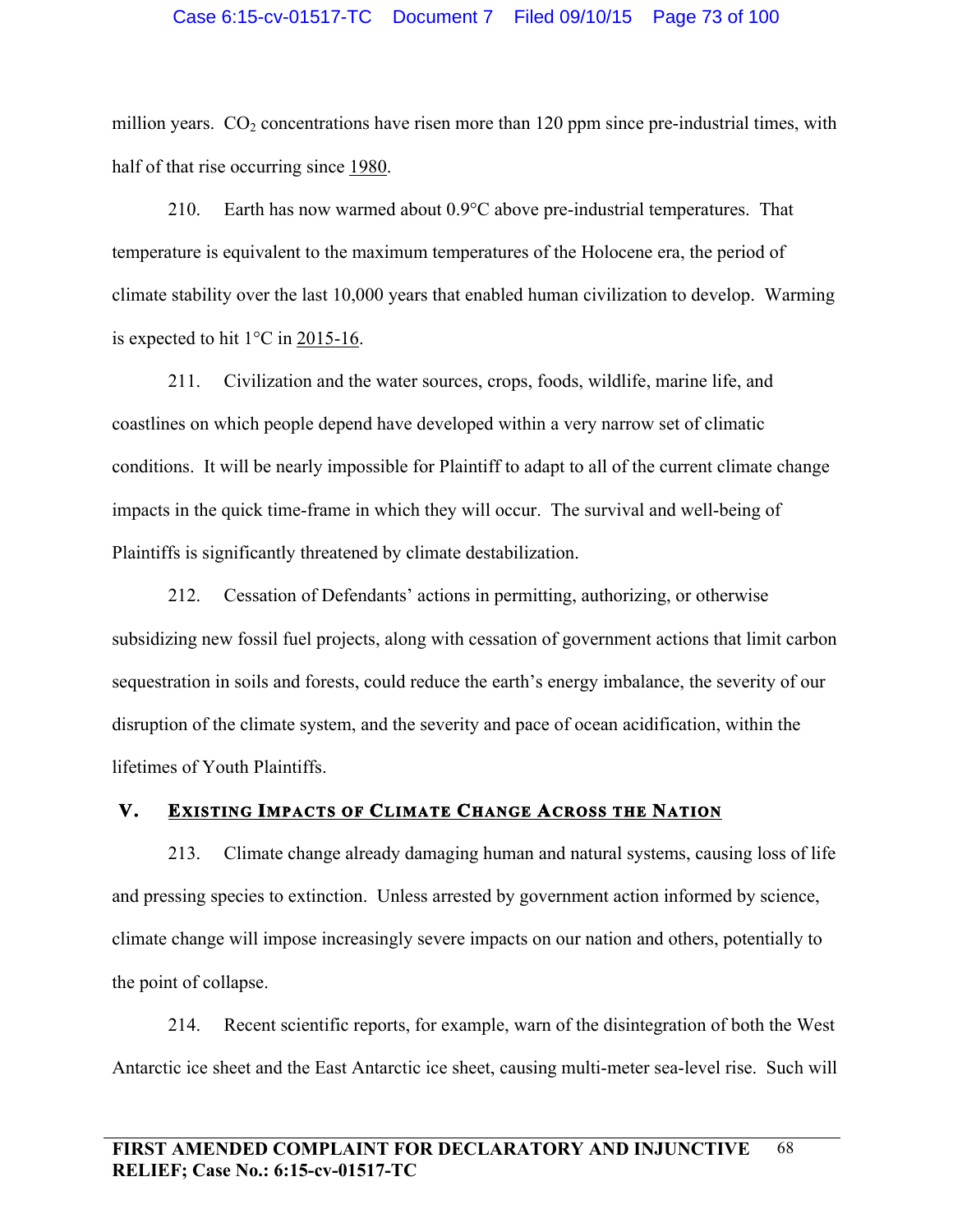## Case 6:15-cv-01517-TC Document 7 Filed 09/10/15 Page 74 of 100

devastate coastal regions, including much of the eastern seaboard. Millions of Americans and trillions of dollars in property damage will result. The risk of this devastation approaches certainty, unless fossil fuel emissions are rapidly phased out. The recent studies more fully than prior studies account for the potential for non-linear ice sheet melting, which could raise the sea level by 10 feet (or more) by mid-century.

215. If carbon pollution is not quickly abated, there is near scientific certainty that humanity will suffer sea level rise of several meters, submerging much of the eastern seaboard of the U.S., including Florida, as well as other low lying areas of Europe, the Far-East, and the Indian sub-continent.

216. Well-documented and observable impacts from the changes in Earth's climate system highlight that the current level of atmospheric  $CO<sub>2</sub>$  concentration has already taken our nation into a danger zone. Increased  $CO<sub>2</sub>$  emissions are already resulting not only in the warming of land surfaces, but also in the warming of oceans, increasing atmospheric moisture levels, rising global sea levels, and changing rainfall and atmospheric air circulation patterns that affect water and heat distribution.

217. One key observable change is the rapid increase in recorded surface temperatures. As a result of increased atmospheric  $CO<sub>2</sub>$  from human activities, our nation has been warming as scientists predicted as early as 1965. The increased concentrations of greenhouse gases in our atmosphere have raised global surface temperature by approximately 0.9° Celsius. In the last thirty years, Earth has been warming at a rate three times faster than that over the previous one hundred years. 2014 was the hottest on record, according to the National Aeronautics and Space Administration ("NASA").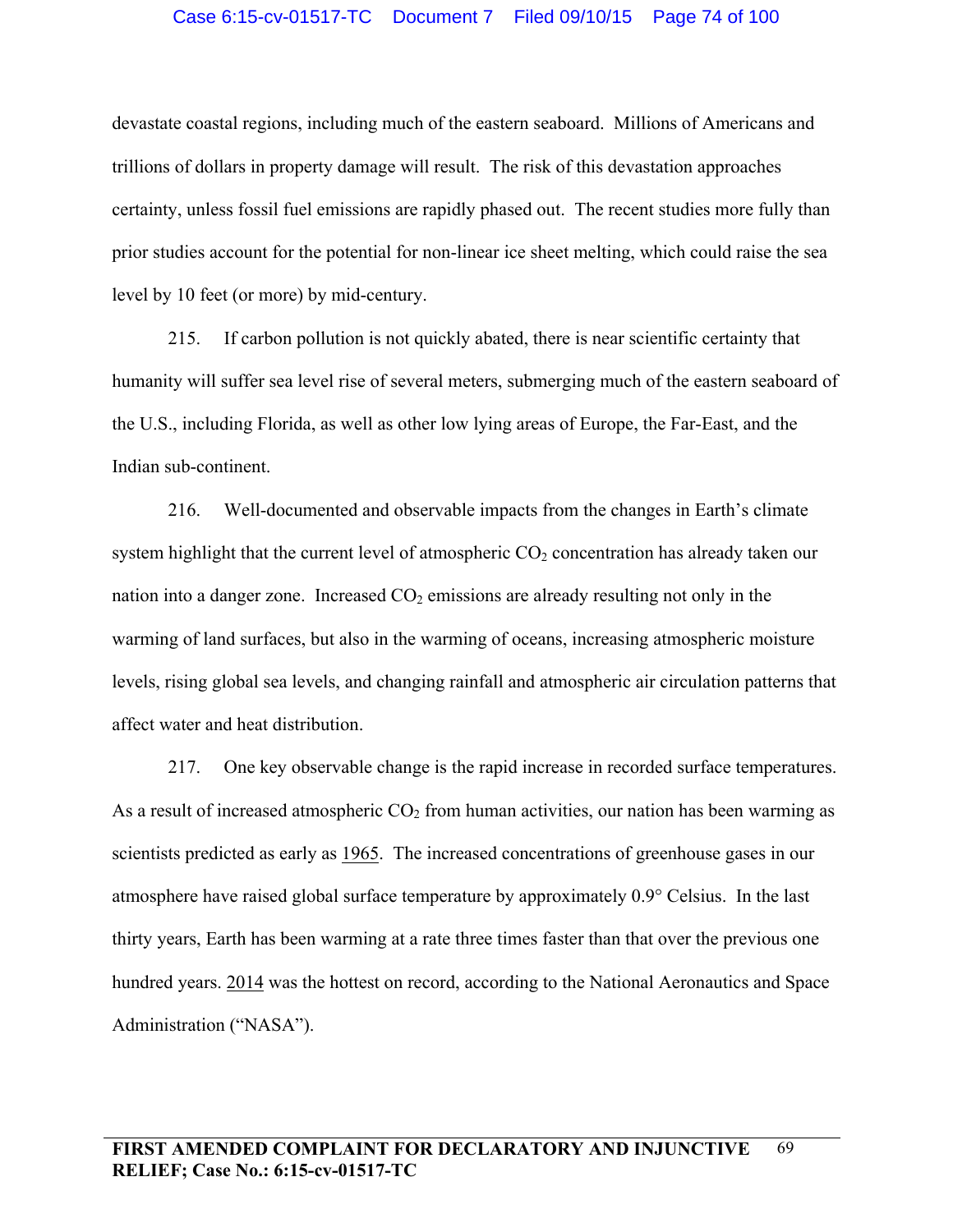#### Case 6:15-cv-01517-TC Document 7 Filed 09/10/15 Page 75 of 100

218. As expected, our country's sea levels have also risen from glacial and ice cap melting, as well as from the thermal expansion of the ocean itself. Based on measurements taken from 1993 to 2010, sea levels have been rising at an average rate of 3.2 millimeters per year. Though sea levels rose about 170.18 millimeters (0.2 meters) over the last century, within the last decade, the rate of sea-level rise has nearly doubled. Rising seas have caused and will cause flooding in coastal and low-lying areas. The combination of rising sea levels and more severe storms creates conditions conducive to severe storm surges during high tides. In coastal communities this can overwhelm levees and sea walls, as witnessed during Hurricane Katrina, Hurricane Sandy, and other major storms.

219. Today, rising sea levels are submerging low-lying lands, eroding beaches, converting wetlands to open water, exacerbating coastal flooding, and increasing the salinity of estuaries and freshwater aquifers. Between 1996 and 2011, twenty square miles of land were inundated by rising sea levels along the Atlantic coast. Coastal states, such as Maryland and Louisiana, are experiencing wetland loss due to rising sea levels. Scientists have predicted that wetlands in the mid-Atlantic region of the U.S. cannot withstand a seven-millimeter per year rise in sea levels.

220. Similarly, climate change is already causing, and will continue to result in, more frequent, extreme, and costly weather events, such as floods and hurricanes. The annual number of major tropical storms and hurricanes has increased over the past 100 years in North America, coinciding with increasing temperatures in the Atlantic sea surface. Across the U.S., nine of the top ten years for extreme one-day precipitation events have occurred since 1990.

221. Changes in our country's water cycle as a result of climate change also increase the potential for, and severity of, droughts. Even in arid regions, increased precipitation is likely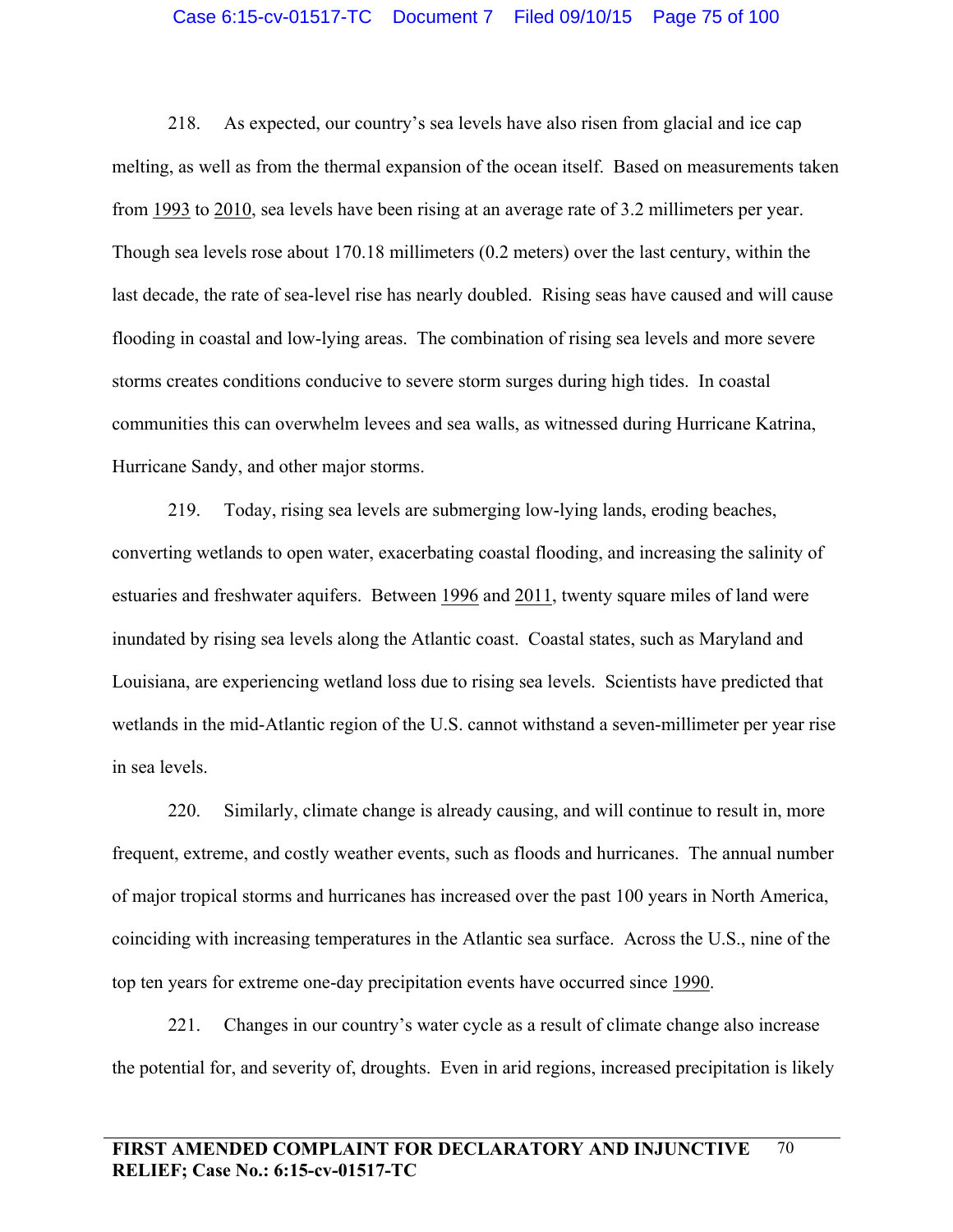#### Case 6:15-cv-01517-TC Document 7 Filed 09/10/15 Page 76 of 100

to cause flash flooding, and will be followed by drought. These changes are already occurring. Droughts in parts of the Midwestern, Southeastern, and Southwestern U.S. have increased in frequency and severity within the last fifty years, coinciding with rising temperatures. Most of the recent heat waves can be attributed to human-caused climate disruption.

222. In higher altitude and latitude regions, including in mountainous areas, more precipitation is falling as rain rather than snow. With early snow melt occurring because of climate change, the reduction in snowpack can aggravate water supply problems. The snow cover extent of North America in June 2015 was 0.75 million square miles, the second lowest ever recorded behind June 2012, with 0.68 million square miles. The average area of North America covered by snow decreased by about 3,500 square miles per year between 1972 and 2013.

223. Arctic sea ice is declining precipitously and is expected to disappear completely in the coming decades. In 2013, Arctic sea ice extent for September was 700,000 square miles below the 1981-2010 average for the same period. In 2014, the Arctic sea ice extent for September was 463,000 square miles below average. In 2015, the maximum extent of the Arctic sea ice was the lowest in the satellite record. With less sea ice, less solar radiation is reflected back to space, a positive feedback loop serving to amplify regional and global warming.

224. Similarly, there has been an increase in permafrost temperatures and melting in Alaska. Substantial methane releases from thawing permafrost have already been observed in Alaska. Because much of the Alaskan permafrost overlays old peat bogs that sequester methane, permafrost melting ill release methane that will further increase global warming to even more dangerous levels.  $CO<sub>2</sub>$  and methane released from thawing permafrost could contribute as much as 0.4°F to 0.6°F of warming by 2100.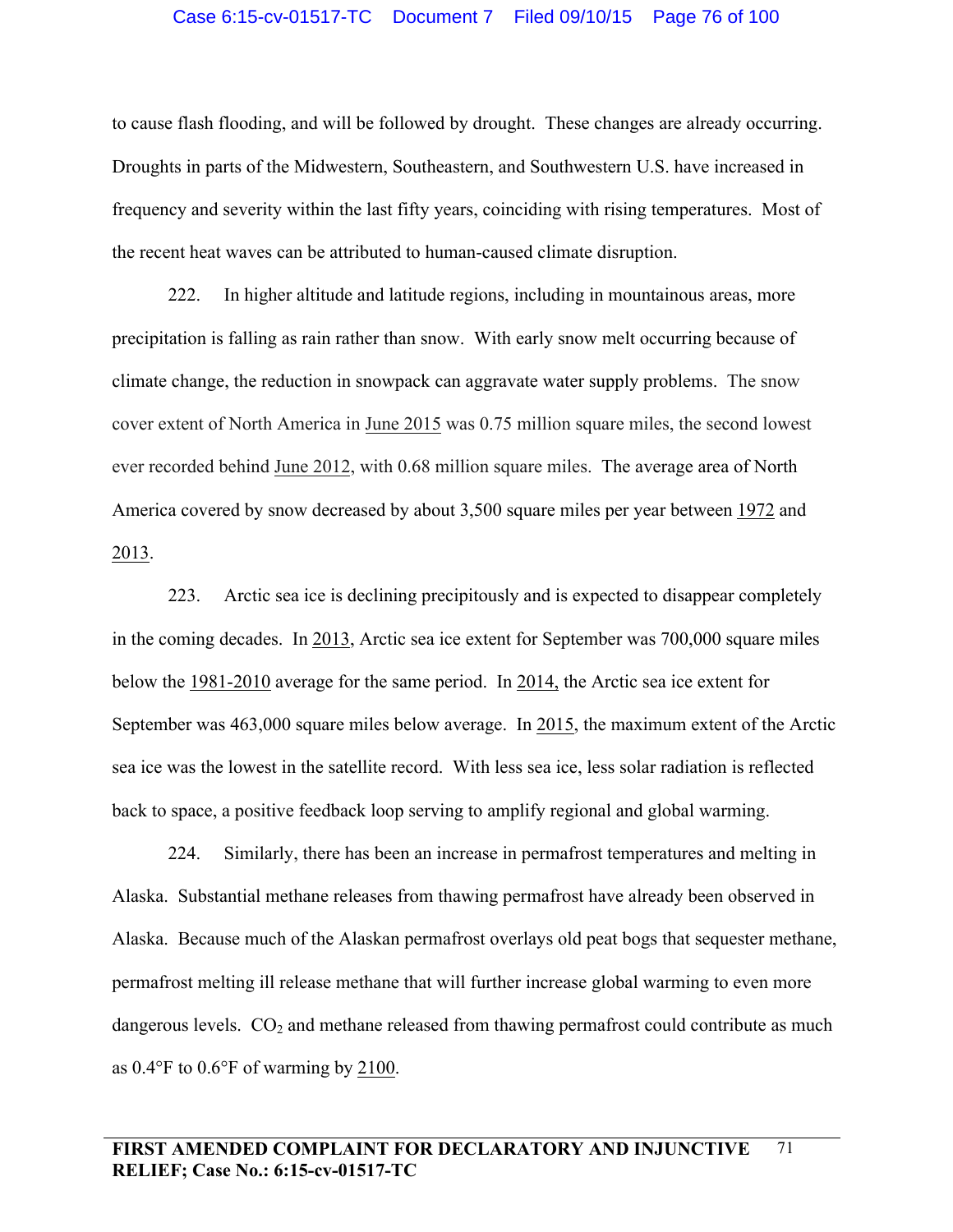## Case 6:15-cv-01517-TC Document 7 Filed 09/10/15 Page 77 of 100

225. Mountain glaciers are receding nationwide because of warming temperatures. In 2010, Glacier National Park in Montana had only twenty-five glaciers larger than twenty-five acres, as opposed to 150 such glaciers in 1850. In the Brooks Range of northern Alaska, all of the glaciers are in retreat and in southeastern Alaska, 98% are in retreat.

226. The melting of mountain glaciers is particularly serious in areas that rely on snow melt for irrigation and drinking water supply. In effect, a large snow pack or glacier acts as a supplemental reservoir or water tower, holding a great deal of water in the form of ice and snow through the winter and spring and releasing it in the summer when rainfall is lower or absent. The water systems of the western U.S., particularly in California and Oregon, heavily rely on this natural water storage. Yet as temperatures warm, not only will these areas lose this supplemental form of water storage, but severe flooding is also likely to increase as rainfall accelerates the melting of glaciers and snow packs.

227. Changes in water supply and water quality will also impact agriculture in the U.S. Increased heat and associated issues such as pests, crop diseases, and weather extremes, will all impact crop and livestock production and quality. For example, anthropogenic climate change in the U.S. has produced warmer summers, enabling the mountain pine beetle to produce two generations of beetles in a single summer season, where it had previously only been able to produce one. In Alaska, the spruce beetle is maturing in one year when it had previously taken two years. The expansion of the forest beetle population has killed millions of hectares of trees across the U.S. and resulted in millions of dollars lost from decreased tourism revenues.

228. Agriculture is extremely susceptible to climate change, threatening food security. Higher temperatures generally reduce yields of desirable crops while promoting pest and weed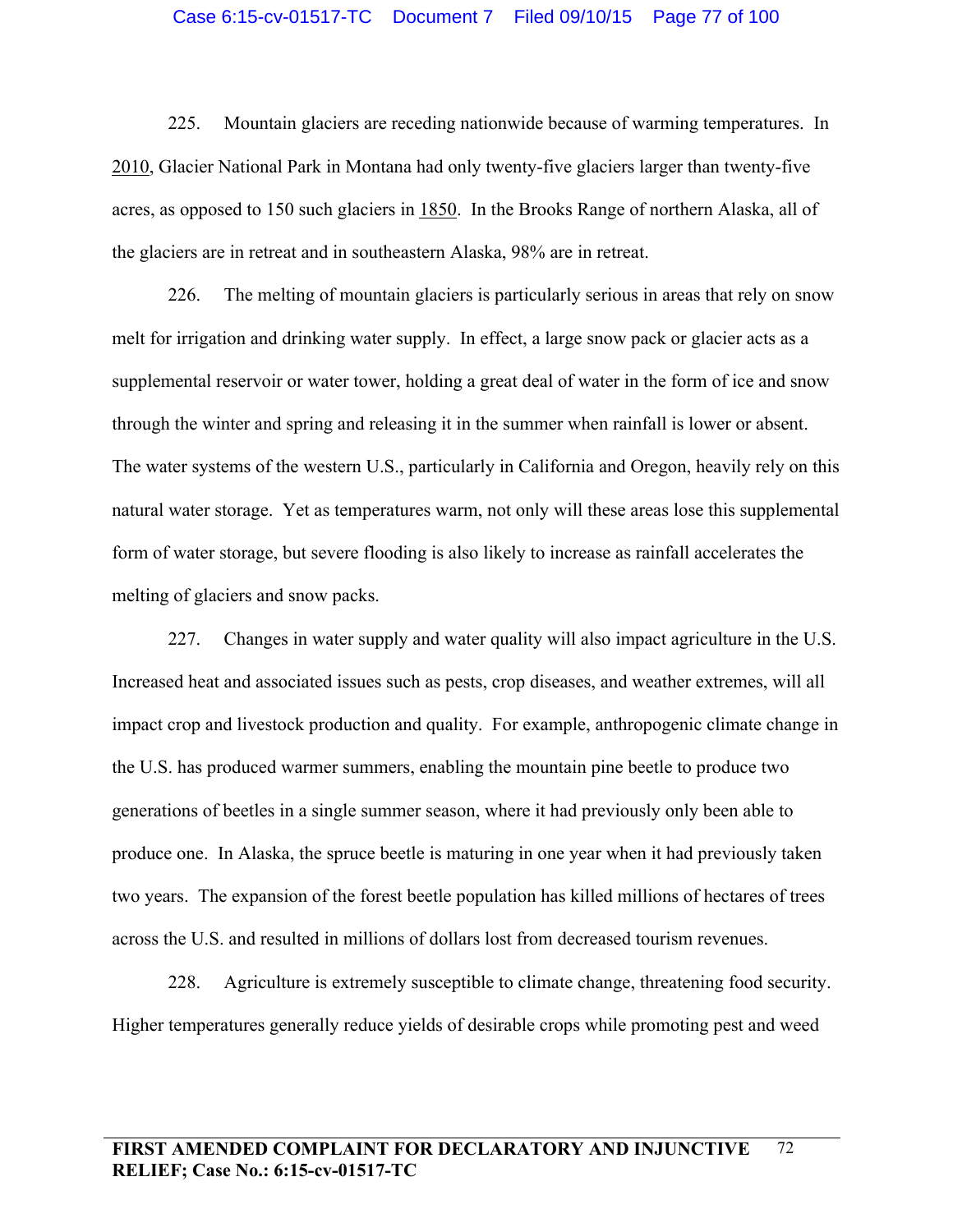### Case 6:15-cv-01517-TC Document 7 Filed 09/10/15 Page 78 of 100

proliferation. Climate change is predicted to decrease crop yields, increase crop prices, decrease nationwide calorie availability, and increase malnutrition.

229. Increased wildfires, shifting precipitation patterns, higher temperatures, and drought conditions also threaten forest industries and private property. In the U.S., 72,000 wildfires have been recorded, on average, each year since 1983. Nine of the ten years with the largest acreage burned have occurred in the fourteen years since 2000.

230. Increased  $CO<sub>2</sub>$  emissions are having a severe negative impact on the health of our oceans. The oceans absorb approximately 25-30% of global  $CO<sub>2</sub>$  emissions, resulting in a 30% increase in surface ocean acidity.

231. Ocean acidification has been rising at a geologically unprecedented rate. Currently, acidity is rising at least 100 times faster than at any other period during the last 100,000 years, threatening marine life, including human food sources. Organisms at risk include: corals, oysters, clams, scallops, mussels, abalone, crabs, geoducks, barnacles, sea urchins, sand dollars, sea stars, sea cucumbers, many common single-celled organisms and protists that act as prey, and various forms of seaweed. The loss of some of these species can cause entire food webs to collapse.

232. By 2100, the surface waters of the ocean could be nearly 150% more acidic, resulting in a pH that the oceans have not experienced for more than 20 million years. In recent years, ocean acidification has already contributed to oyster reproductive failures impacting the Pacific Northwest's shellfish industry, including oyster harvests in Coos Bay, Oregon. In addition, warmer water in regional estuaries, such as Puget Sound, may contribute to a higher incidence of harmful blooms of algae linked to paralytic shellfish poisoning and may result in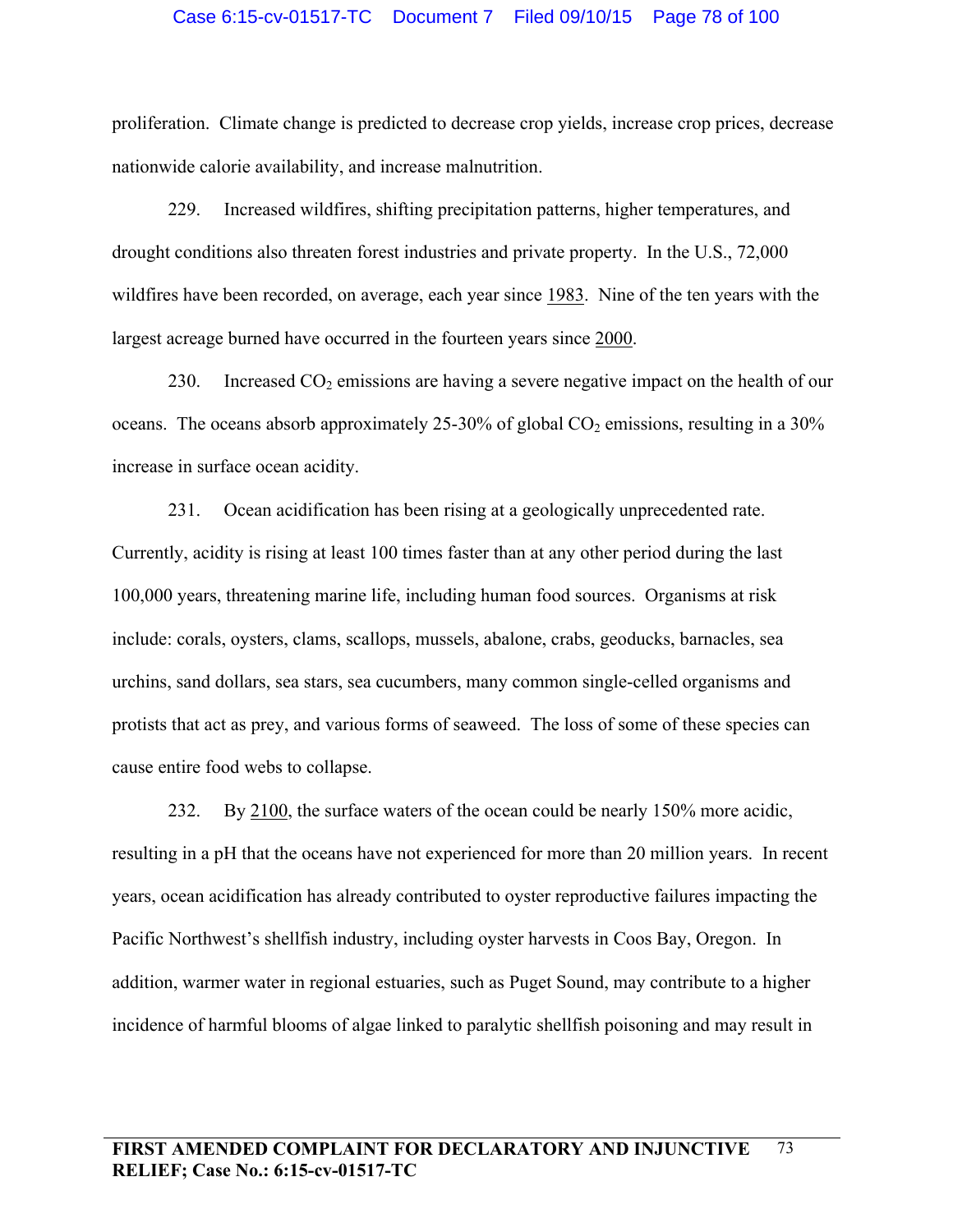### Case 6:15-cv-01517-TC Document 7 Filed 09/10/15 Page 79 of 100

adverse economic impacts from beach closures affecting recreational harvesting of shellfish, such as razor clams.

233. The rise in ocean acidity places coral reefs at considerable risk. Given that coral reefs are among the most biologically diverse and economically important ecosystems, the impact of their loss cannot be overstated. Coral reefs provide shelter to a quarter of all marine species.

234. For major U.S. coral reefs, projections show extensive bleaching and dramatic loss of shallow coral cover occurring by 2050, and near complete loss by 2100. In Hawai'i, coral cover is projected to decline from 38% (current coral cover) to approximately 5% by 2050, with further declines thereafter. In Florida and Puerto Rico, where present-day temperatures are already close to bleaching thresholds, coral is projected to disappear even faster. Given the severity of these impacts, it is inevitable that these effects would be felt across our country, and by future generations.

235. Climate change and ocean acidification are threatening the survival and wellbeing of plants, fish, wildlife, and biodiversity. As many as one in six species are threatened with extinction due to climate change. Many more species that do not face extinction will face changes in abundance, distributions, and species interactions that cause adverse impacts for ecosystems and humans.

236. Salmon have historically been associated with human society and been a major contributor to the economy. Due to physical changes to freshwater ecosystems resulting from climate change, salmon populations have declined significantly across the country. The optimum water temperature for salmonids is 55° to 64° Fahrenheit; massive fish kills have occurred at or above 71° Fahrenheit. As of 2015, four salmon species in eighteen locations are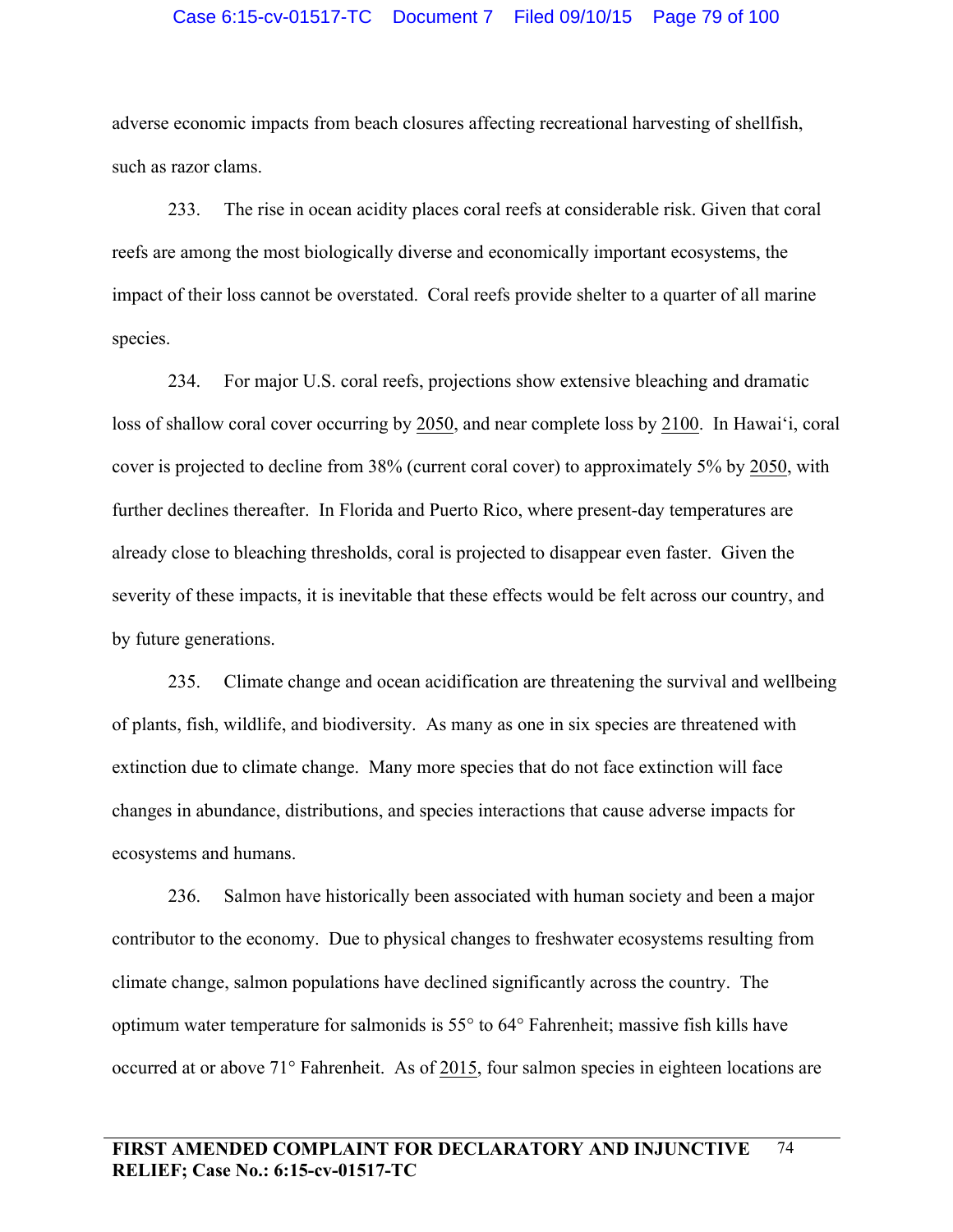### Case 6:15-cv-01517-TC Document 7 Filed 09/10/15 Page 80 of 100

on NOAA's Endangered and Threatened Marine Species list; in five locales they are extinct. Scientists from the Salmon 2100 Project, housed in an EPA research laboratory in Oregon, have predicted that, despite current recovery efforts, salmon runs are not likely to sustain themselves through 2100 and other recovery strategies must be adopted to combat climatic shifts.

237. Fossil fuel extraction and combustion, and the resulting climate change, is already contributing to an increase in allergies, asthma, cancer, cardiovascular disease, stroke, heatrelated morbidity and mortality, food-borne diseases, injuries, toxic exposures, mental health and stress disorders, and neurological diseases and disorders. Climate change threatens the basic requirements for maintaining health like clean air, pure water, sufficient food, and adequate shelter. It also increases occurrence of infectious diseases.

238. In the U.S., 8,000 Americans have died from heat-related illnesses over the last three decades. There are now twice as many Lyme disease cases than were reported in 1991. In the past three decades, the percentage of Americans with asthma has more than doubled, and climate change is putting those Americans at greater risk of requiring hospitalization. Longer growing seasons allow for ragweed to produce pollen for a longer period, resulting in aggravated and prolonged allergies for millions of Americans.

239. Climate change also harms our national security, adding tension even in stable regions of the world. The DOD acknowledged the severity of climate change and its connections to national security when, in its 2014 Quadrennial Defense Review, climate change was classified as a "threat multiplier": "Pentagon leaders have identified three main ways that climate change will affect security; accelerating instability in parts of the world wracked by drought, famine, and climate-related migrations; threatening U.S. military bases in arid Western states or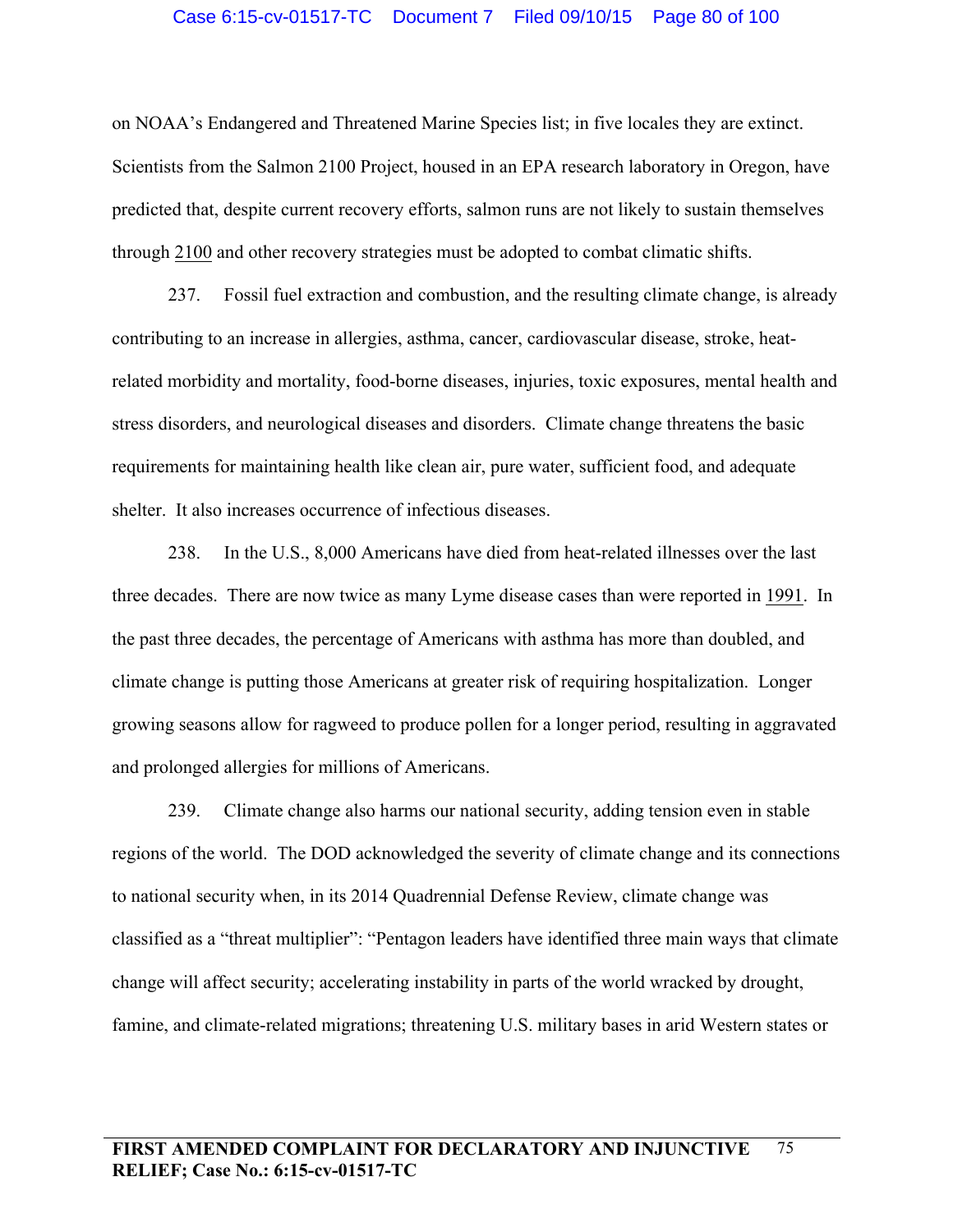## Case 6:15-cv-01517-TC Document 7 Filed 09/10/15 Page 81 of 100

on vulnerable coastlines; and increasing the need for U.S. forces to respond to major humanitarian disasters."

240. By 2025, 40% of the world's population will be living in countries experiencing significant water shortages, while sea-level rise could cause displacement of tens, or even hundreds, of millions of people. As a result, the U.S. will experience an additional need to accept immigrant and refugee populations as droughts increase and food production declines in other countries. Increased extreme weather events (such as hurricanes) will also present an increased strain on foreign aid provided by the U.S. and materially increased deployment of our country's military forces.

241. Our nation is already observing significant impacts from the relatively small amount of warming that has occurred. These impacts constitute harbingers of far more dangerous changes to come. If unabated, continued GHG emissions, especially  $CO<sub>2</sub>$  will initiate dynamic climate change and effects that spin out of control for Plaintiffs and future generations as the planet's energy imbalance triggers amplifying feedbacks and the climate system and biological system pass critical tipping points. Such changes would be irreversible on any time scale relevant to Plaintiffs and threaten their survival.

#### **VI. FUTURE NATIONAL CLIMATE IMPACTS EXPECTED BY 2050 AND 2100**

242. By 2050, Youth Plaintiffs will range in age from 43 to 55.

243. By 2100, global mean sea level rise is projected to be at 56 inches, if sea level rise occurs linearly. Based on that global projection, it is predicted that the U.S. will experience a 56-65 inch sea level rise on the East Coast, up to a 76-87 inch sea level rise in areas surrounding the Gulf of Mexico, and a 47-65 inch sea level rise along the West Coast. Sea level rise could be even more catastrophic depending upon the rate of disintegration of the Antarctic ice sheets. Sea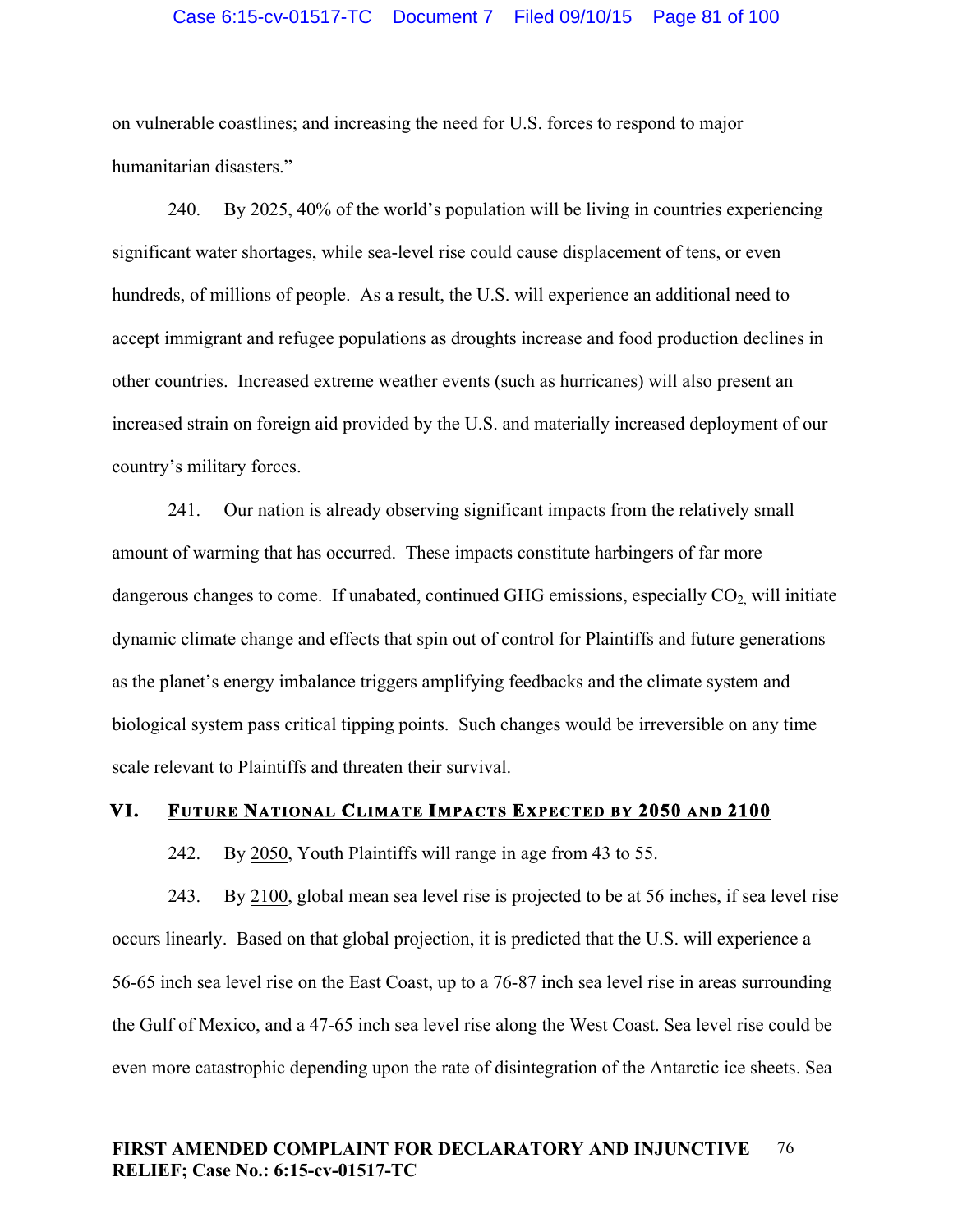## Case 6:15-cv-01517-TC Document 7 Filed 09/10/15 Page 82 of 100

level rise will result in increased erosion and the loss of land. In Washington and Oregon, more than 140,000 acres of coastal lands lie within 40 inches in elevation of high tide. Among the most vulnerable parts of the coast is the heavily populated south Puget Sound region, which includes Olympia, Tacoma, and Seattle, Washington.

244. New scientific evidence demonstrates that a non-linear process could trigger much greater sea level rise in a time frame of 50 to 200 years.

245. Global temperature increases are projected to increase by 9° Fahrenheit by 2100. In the U.S., the largest temperature increases are expected in the Mountain West and Northern regions consisting of 14° and 12° Fahrenheit, respectively.

246. In an EPA-funded study, "Ensemble Projections of Wildfire Activity and Carbonaceous Aerosol Concentrations Over the Western United States in the Mid-21st Century," scientists estimated that, by 2050, wildfire activity is expected to double in the Southwest, Pacific Northwest, Rocky Mountains Forest, and the Eastern Rockies/Great Plains regions. In the western U.S., increases in temperature are projected to cause an increase of 54% in annual mean area burned by 2050 relative to the present day. Changes in area burned are ecosystem dependent, with the forests of the Pacific Northwest and Rocky Mountains experiencing the greatest increases of 78% and 175%, respectively. Increased area burned results in near doubling of wildfire carbonaceous aerosol emissions by midcentury. The increase in wildfires and the associated emissions will have harmful impacts on health. Polar bears are just one of the species listed as endangered due to the impacts of a changing climate on their habitat. If emissions continue to rise at current rates throughout the 21st century, polar bears will likely be extirpated from much of their present-day range, including Alaska's North Slope Borough. Sea ice, which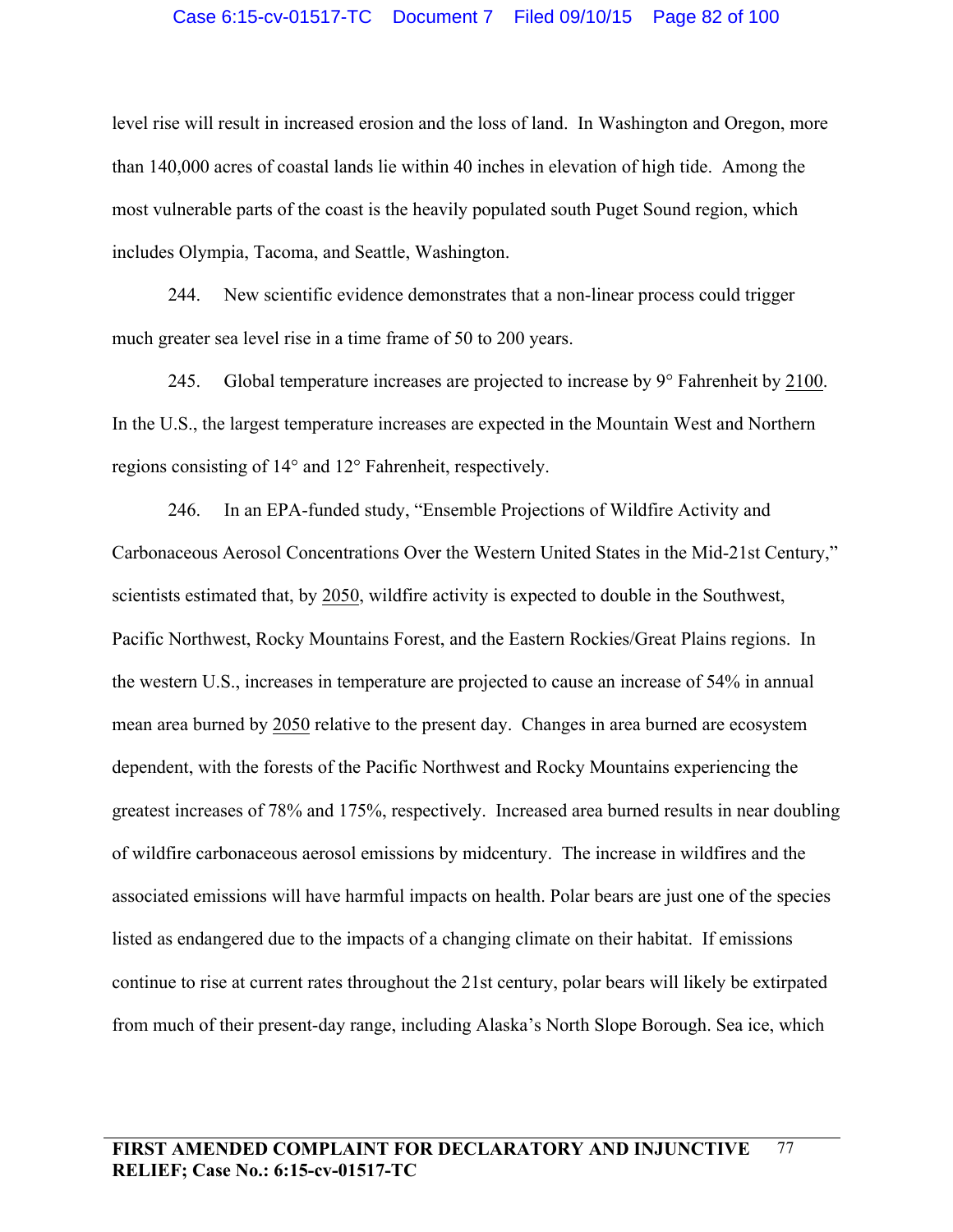#### Case 6:15-cv-01517-TC Document 7 Filed 09/10/15 Page 83 of 100

polar bears depend upon to access their prey, is projected to disappear by 2100. Experts project there will be massive species extinction this century.

247. Human-induced warming, if business continues as usual, is projected to raise average temperatures by about 6° to 11° Fahrenheit in this century. Heat waves would then increase in frequency, severity, and duration. For example, by the end of this century, if Defendants do not dramatically reduce emissions, the number of heat-wave days in Los Angeles is projected to double, and the number of heat-wave days in Chicago to quadruple, resulting in many more deaths.

248. While potential climate change impacts on water resources vary between regions, the western states will be particularly impacted by drought, reduced precipitation, increased evaporation, and increased water loss from plants.

249. Warmer temperatures particularly impact the Pacific Northwest because reduced snowpack and earlier snowmelt alter the timing and amount of water supplies. By 2050, snowmelt is projected to shift three to four weeks earlier than the 20th century average. Since earlier snowmelt will result in warmer and shallower rivers and streams in summer and fall, diseases and parasites that tend to flourish in warmer water threaten to eliminate up to 40% of remaining Northwest salmon populations by 2050.

250. By 2050, biologists conservatively expect decreases in salmon populations will lead to 11% to 14% less annual carcass biomass available to bald eagles, our country's national bird.

251. Defendants, through the Department of Homeland Security, have acknowledged mass human migrations are a potential impact of climate change, and have developed a mass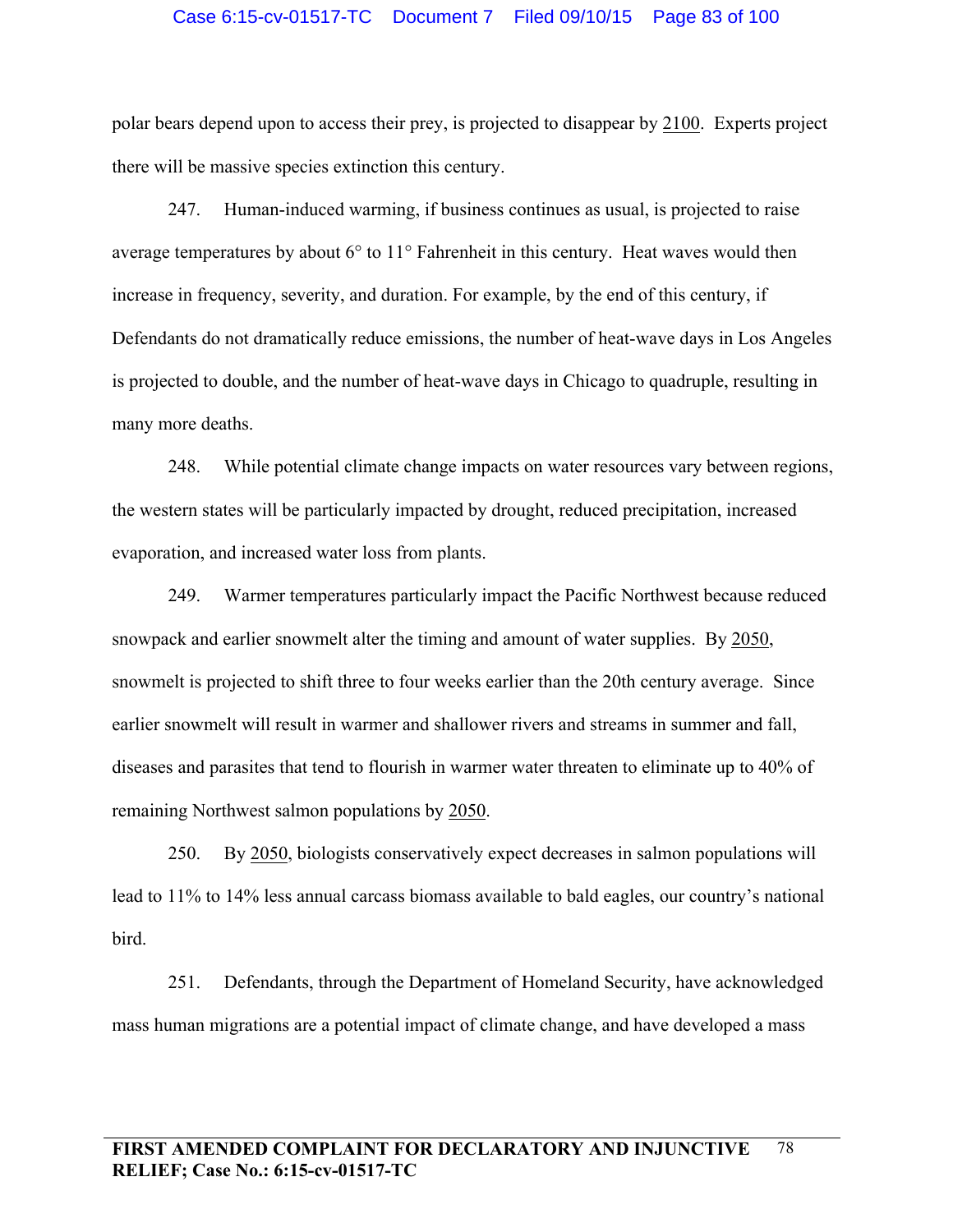### Case 6:15-cv-01517-TC Document 7 Filed 09/10/15 Page 84 of 100

migration plan. Estimates put the number of climate-induced migrants worldwide at 200 million by 2050.

252. Climate change projections estimate an increase in monetary damages associated with inland flooding across most of the contiguous U.S. Approximately 190,000 of our nation's bridges are vulnerable to increased inland flooding caused by climate change, with adaptation costs estimated at \$170 billion for the period from 2010 to 2050. In the Northwest, a region including Washington and parts of Oregon and Idaho, 56% of inland bridges are identified as vulnerable in the second half of the 21st Century.

253. In 2100 alone, adaptation costs associated with the 50-year, 24-hour storm moniker in 50 U.S. cities are estimated to range from \$1.1 to \$12 billion. Further, climate change is projected to result in \$5.0 trillion in damage to coastal properties in the contiguous U.S. through 2100.

254. Due to extreme temperature increases and unsuitable working conditions, our nation's labor force may experience a drastic decline in labor hours and lost wages. In 2100, a projected 1.8 billion labor hours will be lost along with approximately \$170 billion in lost wages.

255. By 2050, climate change is expected to add thousands of additional premature deaths per year nationally from combined ozone and particle health effects. Higher surface temperatures, especially in urban areas, promote the formation of ground–level ozone, which has adverse impacts on human health by irritating the respiratory system, reducing lung function, aggravating asthma, and inflaming and damaging cells that line the airways. Climate change is expected to increase the frequency of high ozone pollution events by 50% to 100% by 2050.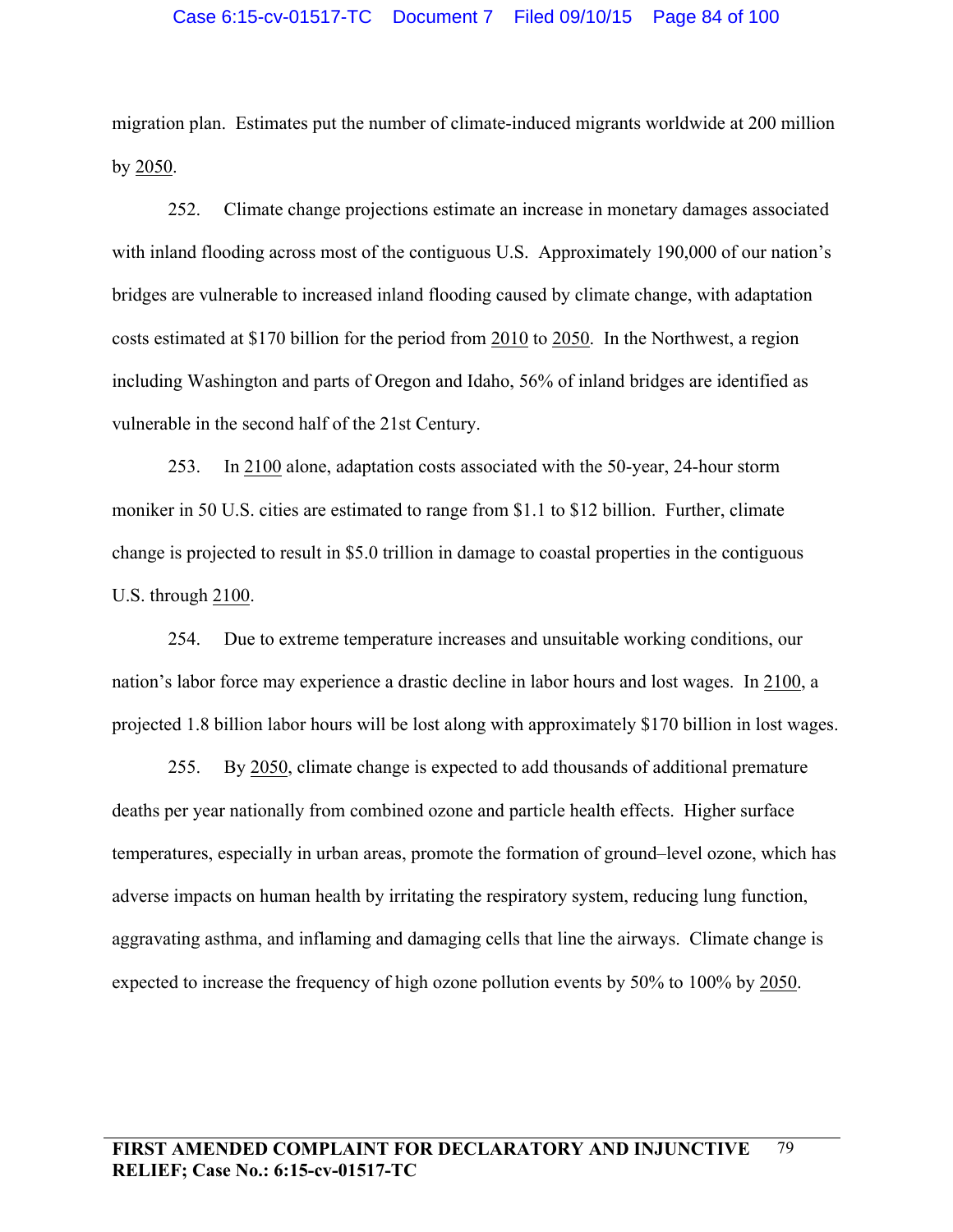# **VII. RESTORING THE ENERGY BALANCE AND PROTECTING AGAINST A DANGEROUS DESTABILIZED CLIMATE SYSTEM IS POSSIBLE BASED ON BEST AVAILABLE SCIENCE**

256. An urgent and critical undertaking is required to protect the climate system and cause a cessation of Defendants' infringement of Plaintiffs' constitutional rights. Defendants must act rapidly and effectively to phase out  $CO<sub>2</sub>$  emissions so as to restore Earth's energy balance. Absent such immediate action, the Federal Government must cease permitting and authorizing fossil fuel projects so as not to exacerbate the climate crisis and further infringe on Plaintiffs' constitutional rights.

257. Global atmospheric  $CO_2$  concentrations must be reduced to below 350 ppm by the end of the century in order to limit the period of  $CO<sub>2</sub>$  overshoot and stabilize our climate system.

258. To reduce global atmospheric  $CO<sub>2</sub>$  concentrations to 350 ppm by the end of this century would require a near-term peak in  $CO<sub>2</sub>$  emissions and a global reduction in  $CO<sub>2</sub>$ emissions of at least 6% per year, alongside approximately 100 gigatons of carbon drawdown this century from global reforestation and improved agriculture. If emissions had peaked and reductions had begun in 2005, only a 3.5% per year global reduction would have been necessary to reach 350 ppm by 2100. If significant annual emission reductions are delayed until 2020, a 15% per year reduction rate will be required to reach 350 ppm by 2100. If such reductions are delayed beyond 2020, it might not be possible to return to 350 ppm until 2500 Or beyond.

259. Reducing the global atmospheric  $CO<sub>2</sub>$  concentration to 350 ppm by the end of the century is also necessary in order to protect oceans and marine life. As a result of  $CO<sub>2</sub>$ emissions, of which approximately 25% are absorbed by the oceans, humans, marine organisms, and ecosystems are already harmed and will increasingly be harmed by ocean acidification. To prevent the further impairment or depletion of the oceans and oceanic resources, it is imperative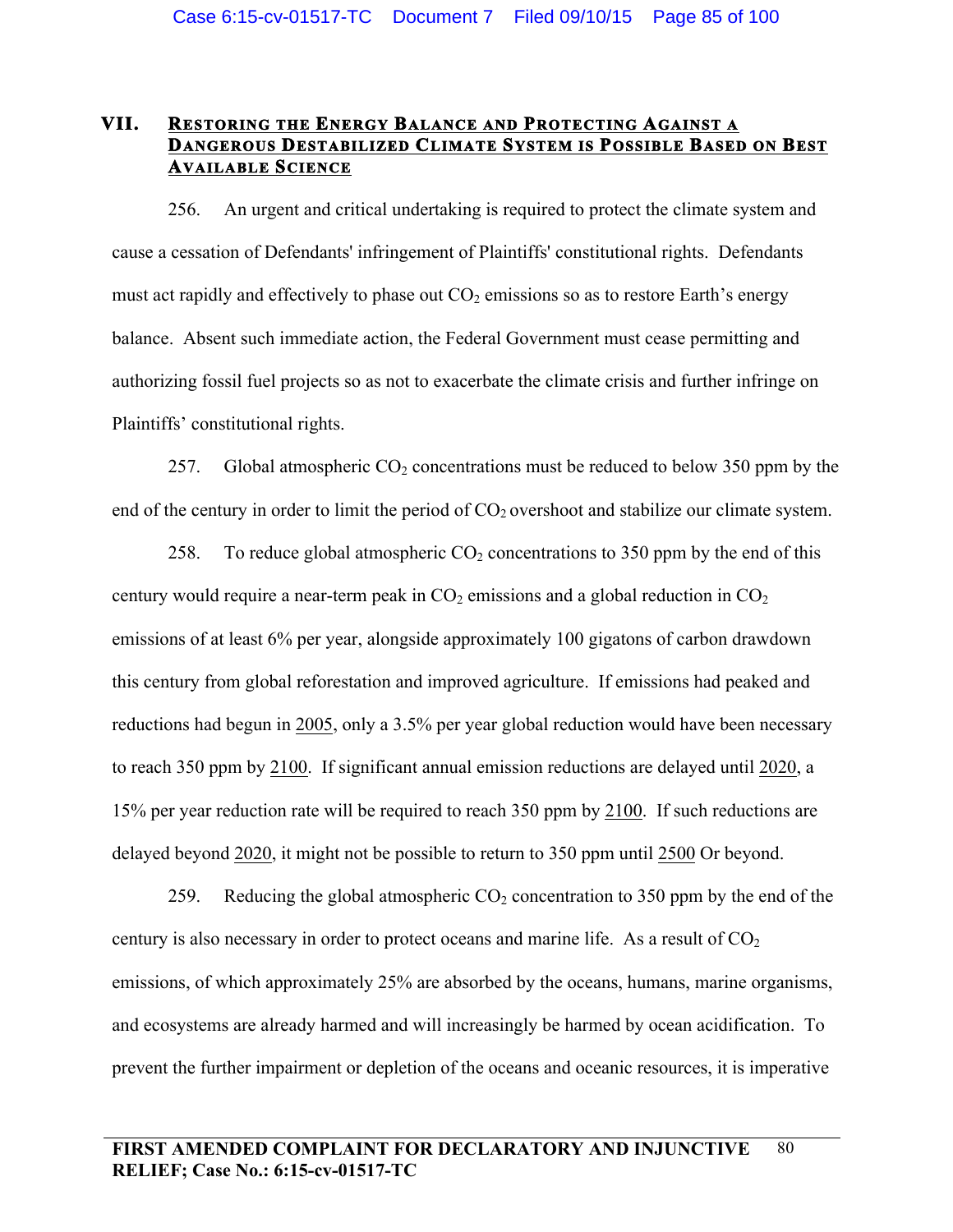#### Case 6:15-cv-01517-TC Document 7 Filed 09/10/15 Page 86 of 100

that Defendants take immediate measures to return atmospheric  $CO<sub>2</sub>$  concentrations to below 350 ppm by the end of this century.

260. Targets that aim to limit atmospheric  $CO<sub>2</sub>$  concentrations at or below 450 ppm are insufficient to avoid severe, irreversible damage as a result of ocean acidification and ocean warming. For example, the weight of recent evidence establishes that, at a prolonged 450 ppm level, coral reefs will become extremely rare, if not extinct, and at least half of coral-associated wildlife will become either rare or extinct. As a result, coral reef ecosystems will likely be reduced to crumbling frameworks with few calcareous corals remaining.

261. Current actions by Defendants will not yield atmospheric  $CO<sub>2</sub>$  levels of 350 ppm by the end of the century, are not based on any scientific standard, and are not adequate to prevent and remedy the degradation, diminution, or depletion of our country's public trust resources.

262. The actions and omissions of Defendants make it extremely difficult for Plaintiffs to protect their vital natural systems and a livable world. Defendants must act immediately to restore energy balance and implement a plan to put the nation on a trajectory that, if adhered to by other major emitters, will reduce the atmospheric  $CO<sub>2</sub>$  concentrations to no more than 350 ppm by 2100.

# **VIII. THE FEDERAL GOVERNMENT'S ADMISSIONS OF ITS PUBLIC TRUSTEE OBLIGATIONS**

263. Defendants are trustees of national public natural resources. The national public natural resources include the air (atmosphere), seas, shores of the sea, water, and wildlife.

264. In 1968, Congress declared that the Federal Government has "continuing responsibility" to "use all practicable means" so as to "fulfill the responsibilities of each generation as trustee of the environment for succeeding generations." 42 U.S.C. § 4331(b)(1).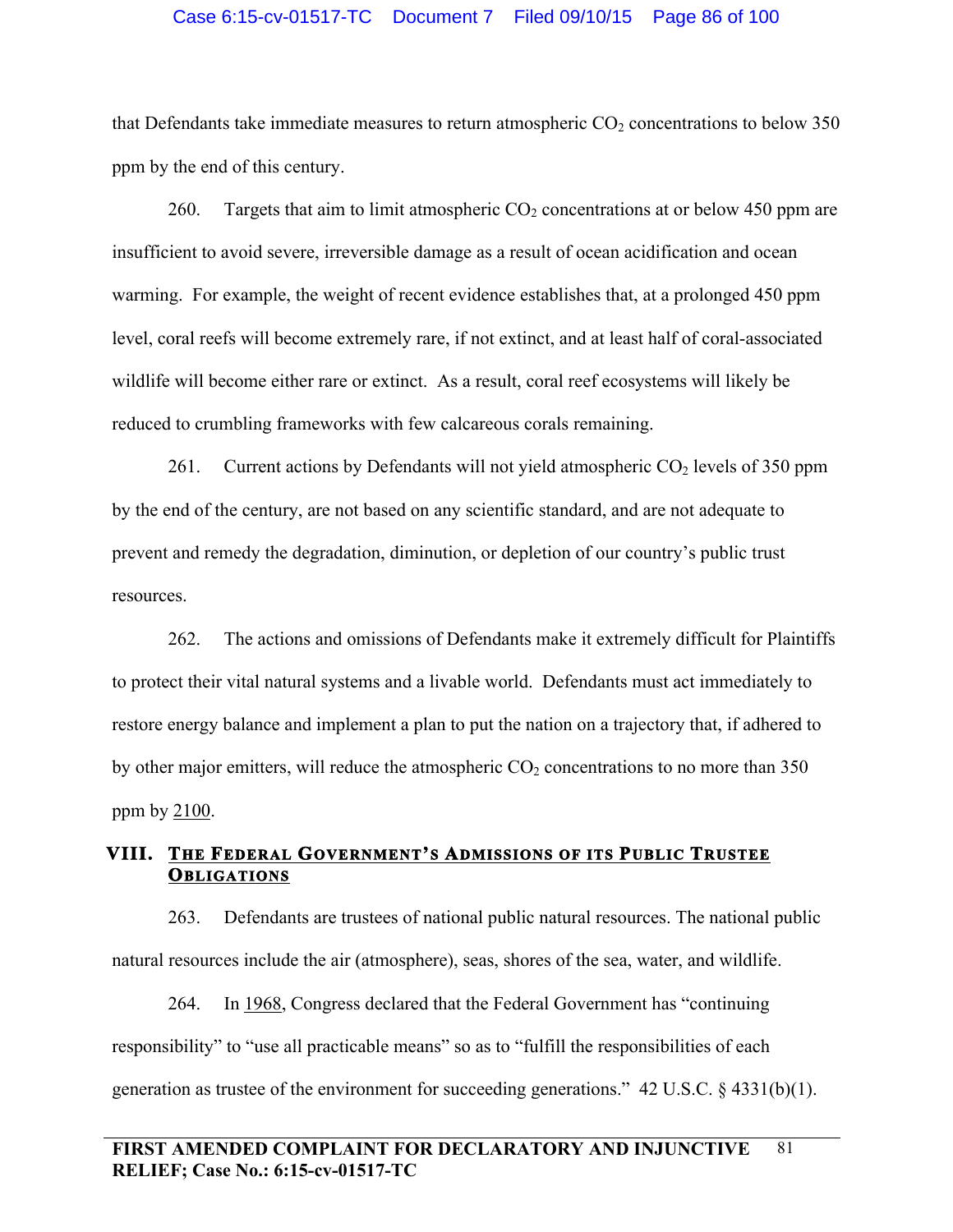#### Case 6:15-cv-01517-TC Document 7 Filed 09/10/15 Page 87 of 100

265. Congress also declared that the Federal Government is among the "trustees for natural resources" and directed Defendants to act as trustees, on behalf of the public beneficiaries, of all natural resources under their management and control. 42 U.S.C. § 9607 (f)(1); *see also* 33 U.S.C. § 2706 (Oil Pollution Act).

266. Pursuant to Congressional direction, the President designated the following federal agencies to act on behalf of the public as trustees for natural resources: the USDA, Commerce, DOD, DOE, and DOI. In this context, the term natural resources "means land, fish, wildlife, biota, air, water, ground water, drinking water supplies, and other such resources belonging to, managed by, held in trust by, appertaining to, or otherwise controlled (referred to as 'managed or controlled') by the United States (including the resources of the exclusive economic zone)." 40 C.F.R. § 300.600(a); *see* 42 U.S.C. § 9607 (f)(2)(A).

267. According to the National Research Council, "fisheries within federal waters are held in public trust for the people of the United States."

268. According to the U.S. Commission on Ocean Policy, "the U.S. government holds ocean and coastal resources in the public trust – a special responsibility that necessitates balancing different uses of those resources for the continued benefit of all Americans."

269. According to NOAA, it "has an obligation to conserve, protect, and manage living marine resources in a way that ensures their continuation as functioning components of marine ecosystems, affords economic opportunities, and enhances the quality of life for the American public." Further, NOAA affirmed that air is a natural resource under the public trust doctrine, and that the Federal Government shares jurisdiction with states over such public trust resources.

270. NOAA admits that one principle of the public trust doctrine is: "The public has fundamental rights and interests in natural resources such as the sea, the shore, and the air."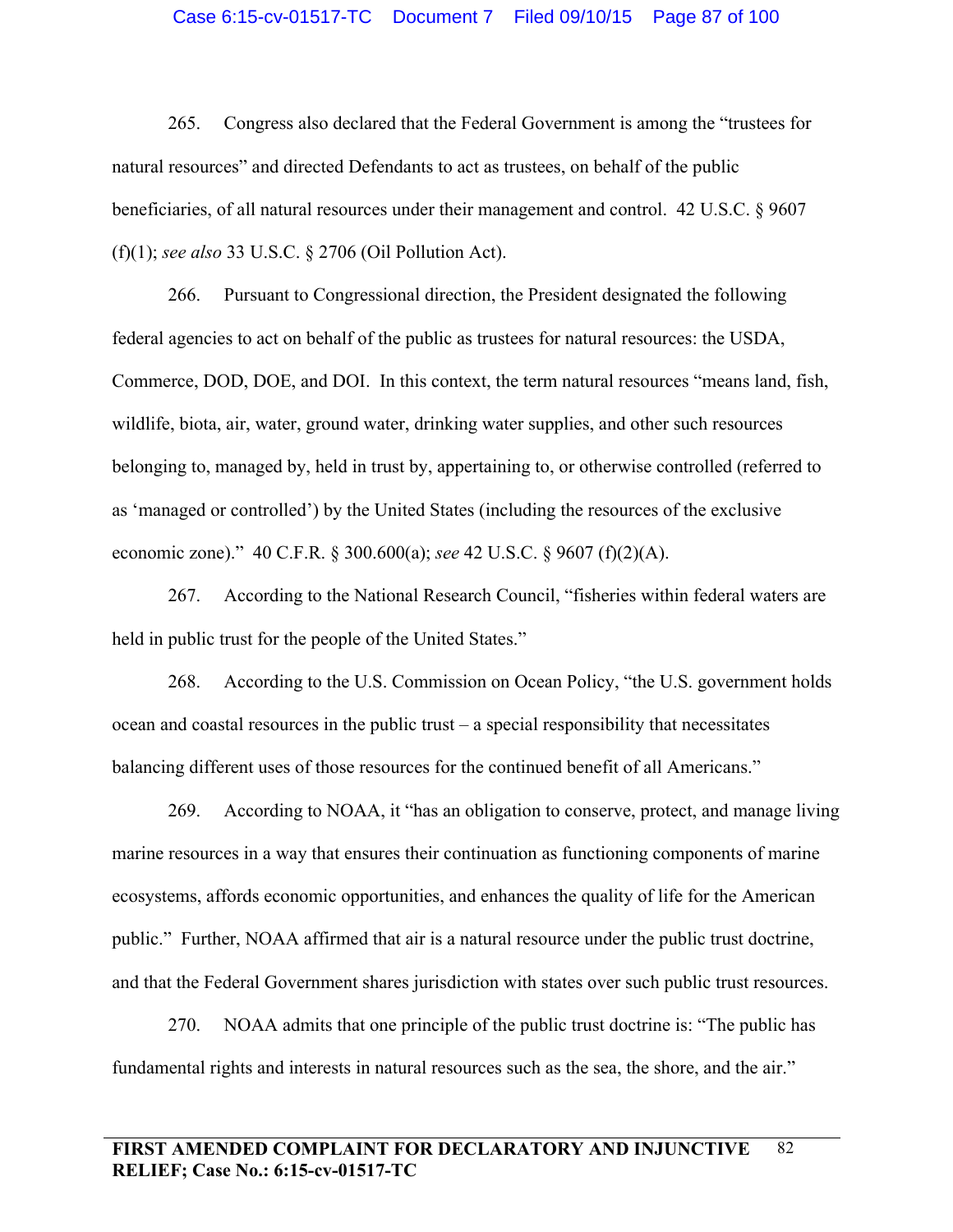#### Case 6:15-cv-01517-TC Document 7 Filed 09/10/15 Page 88 of 100

271. The DOI admits that the public trust doctrine "now encompasses all natural resources," and that natural resources include "land, fish, wildlife, biota, air, water, ground water, drinking water supplies and other such resources belonging to, managed by, held in trust by, appertaining to, or otherwise controlled by the U.S." The DOI admits that the "Department of the Interior, Department of Commerce (delegated to NOAA), Department of Energy, Department of Agriculture, Department of Defense, and any other Federal Land Managing Agency" are "Federal Trustees."

272. The State Department admitted "an obligation to current and future generations to take action" on climate change.

273. The United States has taken the position before federal courts that the Federal Government is a trustee over important national natural resources, including wildlife, and has both rights and obligations under the public trust doctrine.

274. By way of example, in a 2010 complaint filed against British Petroleum, the United States alleged: "Natural resources under the trusteeship of the United States and other sovereigns have been injured, destroyed, or lost as a result of discharged oil and associated removal efforts. The discharged oil is harmful to natural resources exposed to the oil, including aquatic organisms, birds, wildlife, vegetation, and habitats."

275. Since 1965, Defendants have known they each have mandatory duties to abate CO2 pollution from fossil fuels in order to stop global climate change: "The pervasive nature of pollution, its disregard of political boundaries including state lines, the national character of the technical, economic and political problems involved, and the recognized Federal responsibilities for administering vast public lands which can be changed by pollution, for carrying out large enterprises which can produce pollutants, for preserving and improving the nation's natural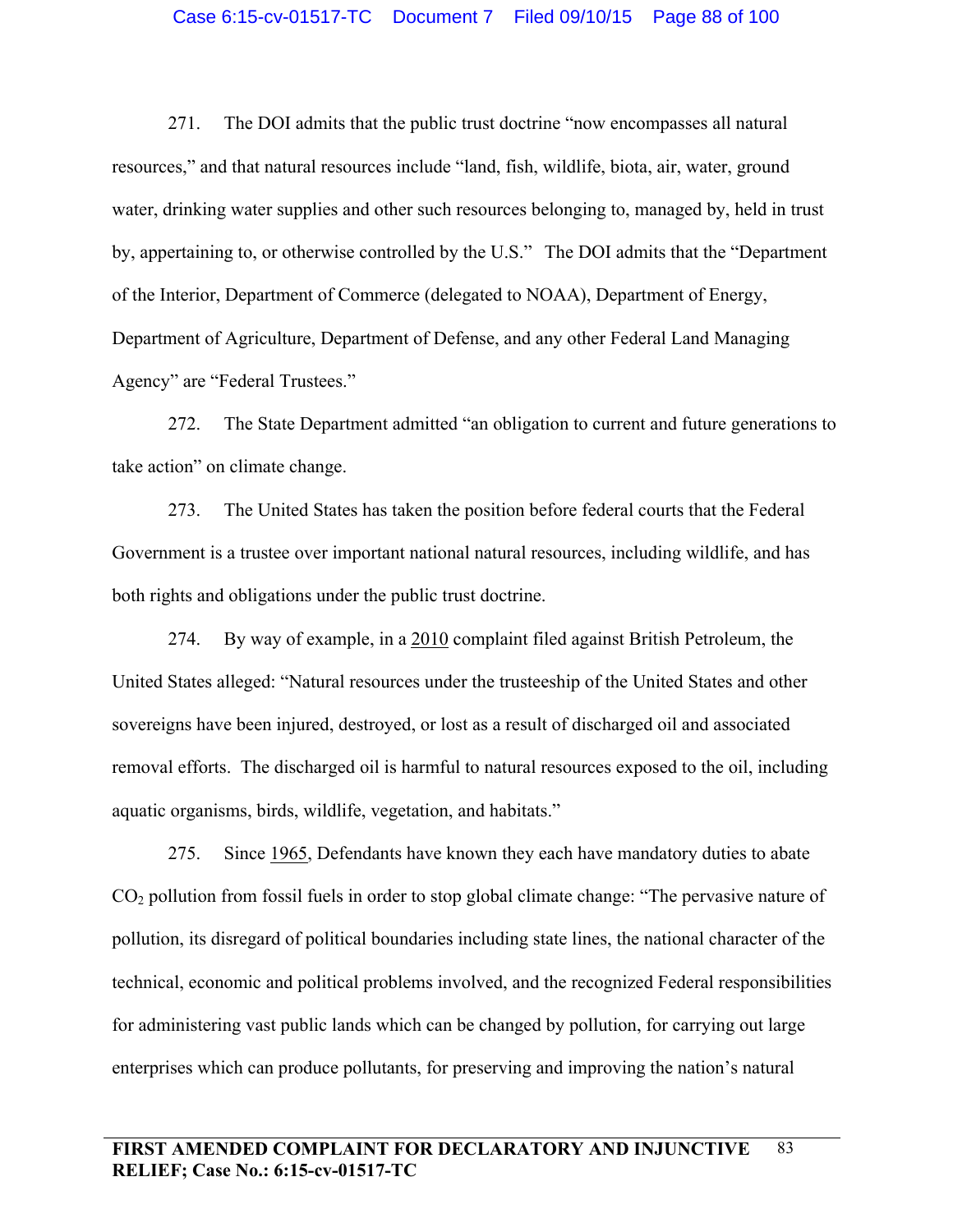resources, all make it mandatory that the Federal Government assume leadership and exert its influence in pollution abatement on a national scale."

276. Defendants have exerted their influence, control, custodianship, and sovereignty over the polluted atmosphere and the exploitation of fossil fuels, but they have not abated the harm. Because Defendants have put Plaintiffs in danger and increased Plaintiffs' susceptibility to harm, Defendants are responsible for taking action to protect Plaintiffs. In fact, Defendants have exacerbated the harm to our atmosphere in violation of Plaintiffs' constitutional rights.

# **CLAIMS FOR RELIEF**

# **First Claim for Relief Violation of the Due Process Clause of the Fifth Amendment**

277. Plaintiffs hereby re-allege and incorporate by reference each of the allegations set forth above.

278. The Constitution recognizes and preserves the fundamental right of citizens to be free from government actions that harm life, liberty, and property. These inherent and inalienable rights reflect the basic societal contract of the Constitution to protect citizens and posterity from government infringement upon basic freedoms and basic (or natural) rights. The rights to life, liberty, and property have evolved and continue to evolve as technological advances pose new threats to these fundamental rights and as new insights reveal discord between the Constitution's central protections and the conduct of government. As set forth in the Preamble of the Constitution, these rights belong to present generations as well to our "Posterity" (or future generations).

279. Our nation's climate system, including the atmosphere and oceans, is critical to Plaintiffs' rights to life, liberty, and property. Our nation's climate system has been, and continues to be, harmed by Defendants. Defendants harmed our nation's climate system with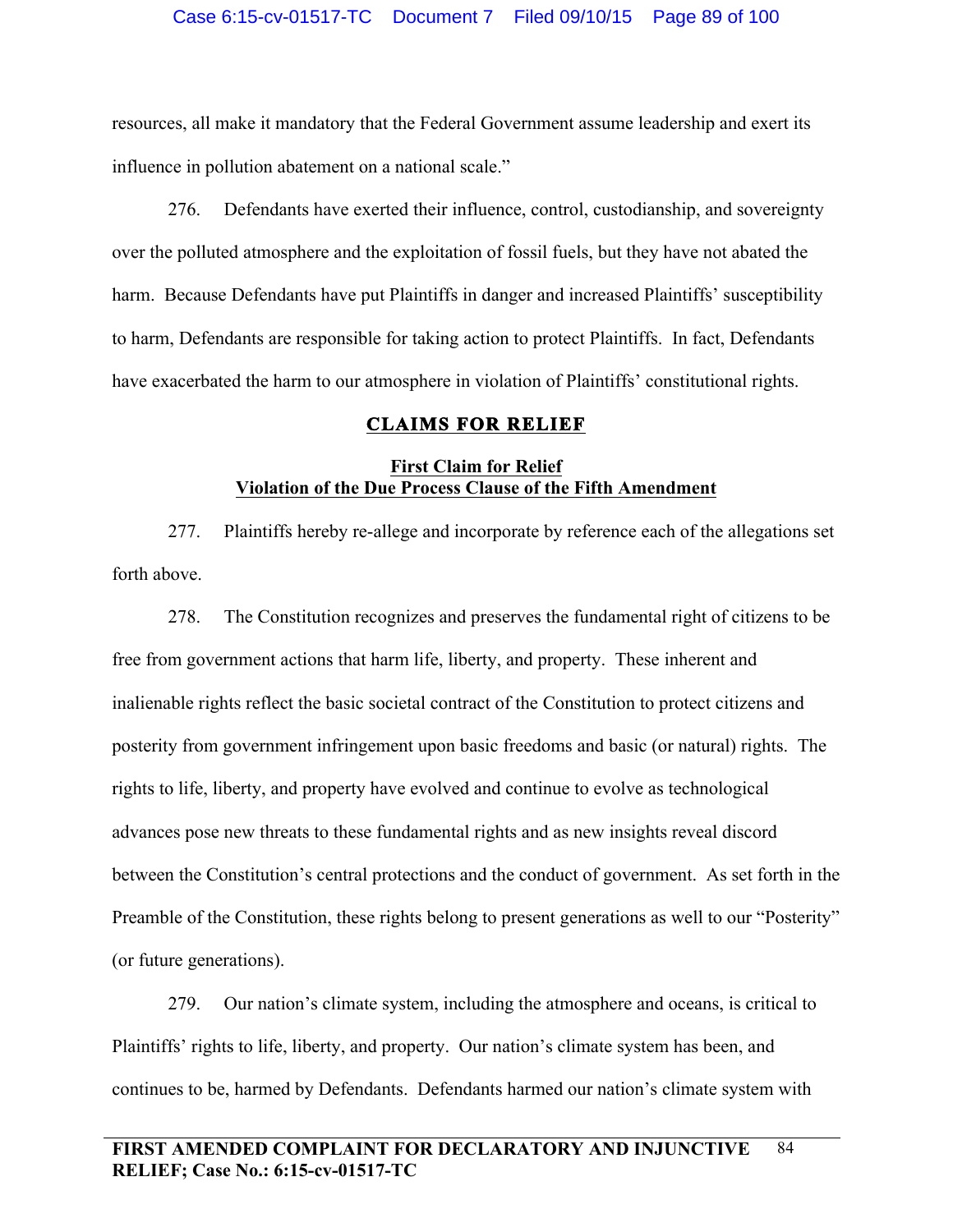# Case 6:15-cv-01517-TC Document 7 Filed 09/10/15 Page 90 of 100

full appreciation of the results of their acts. Plaintiffs' substantive Fifth Amendment rights have been infringed because Defendants directly caused atmospheric  $CO<sub>2</sub>$  to rise to levels that dangerously interfere with a stable climate system required alike by our nation and Plaintiffs. The present  $CO_2$  concentration and continuing  $CO_2$  emissions – a function, in substantial part, of Defendants' historic and continuing permitting, authorizing, and subsidizing of fossil fuel extraction, production, transportation, and utilization – endangers Plaintiffs' lives, liberties, and property.

280. For the past fifty years, Defendants have known about the danger to Plaintiffs' safety created by carbon pollution. Acting with full appreciation of the consequences of their acts, Defendants knowingly caused, and continue to cause, dangerous interference with our atmosphere and climate system. Defendants have knowingly endangered Plaintiffs' health and welfare by approving and promoting fossil fuel development, including exploration, extraction, production, transportation, importation, exportation, and combustion, and by subsidizing and promoting this fossil fuel exploitation. All of these deliberate actions by Defendants have cumulatively resulted in dangerous levels of atmospheric  $CO<sub>2</sub>$ , which deprive Plaintiffs of their fundamental rights to life, liberty, and property.

281. Plaintiffs are suffering harm by the dangerous aggregate actions and deliberate omissions of Defendants. Defendants' dangerous interference with a stable climate system is having such irreversible and catastrophic consequences as to shock the conscience. The conduct, if not fundamentally altered, will have even worse consequences for future generations.

282. The affirmative aggregate acts of Defendants have been and are infringing on Plaintiffs' right to life by causing dangerous  $CO<sub>2</sub>$  concentrations in our nation's atmosphere and dangerous interference with our country's stable climate system.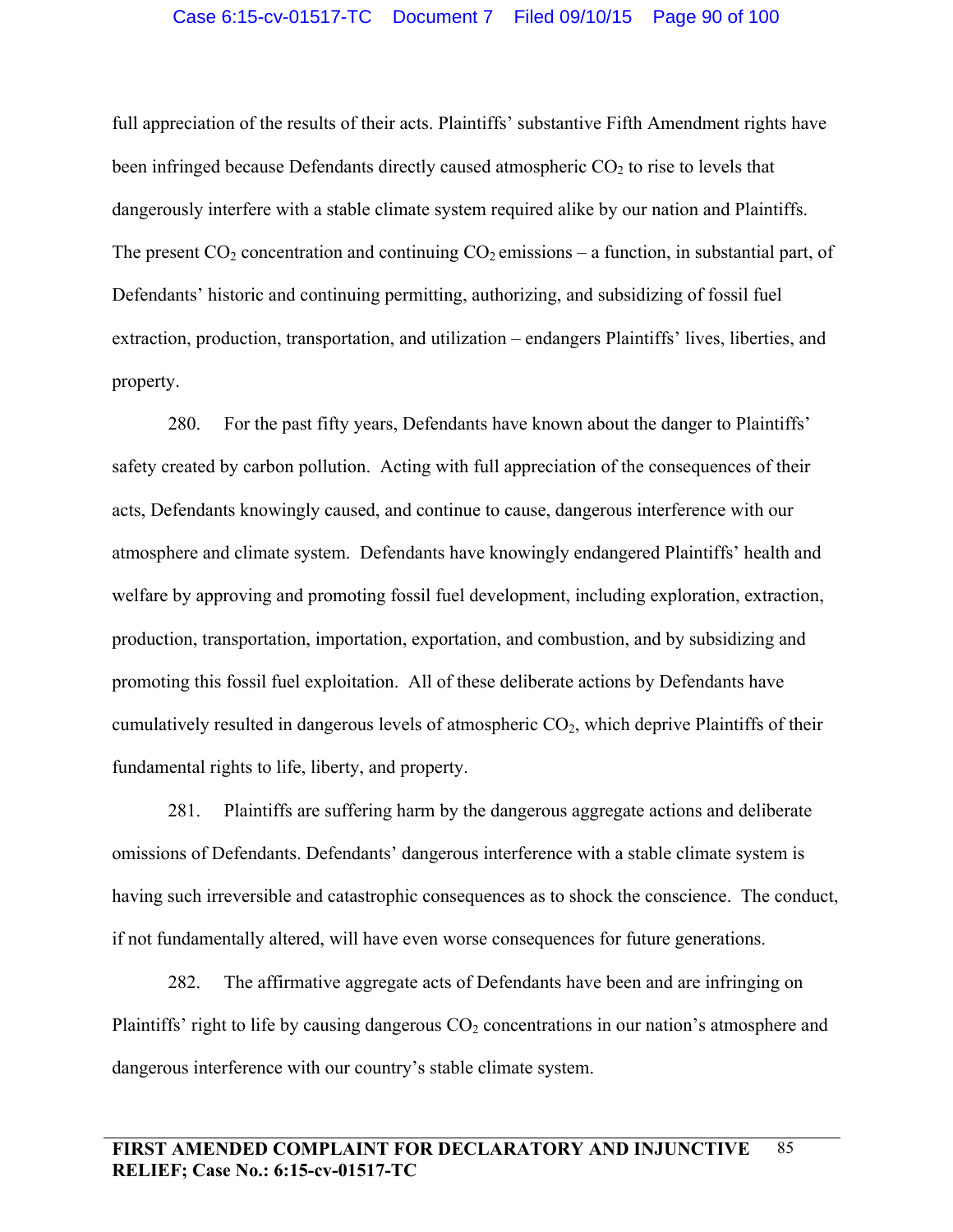## Case 6:15-cv-01517-TC Document 7 Filed 09/10/15 Page 91 of 100

283. The affirmative aggregate acts of Defendants have been and are infringing on Plaintiffs' liberties by placing Plaintiffs in a position of danger with a destabilized climate system and dangerous levels of  $CO<sub>2</sub>$  in our country's atmosphere. Defendants' aggregate acts of increasing  $CO<sub>2</sub>$  concentrations in the atmosphere have been and are harming Plaintiffs' dignity, including their capacity to provide for their basic human needs, safely raise families, practice their religious and spiritual beliefs, maintain their bodily integrity, and lead lives with access to clean air, water, shelter, and food.

284. After knowingly creating this dangerous situation for Plaintiffs, Defendants continue to knowingly enhance that danger by allowing fossil fuel production, consumption, and combustion at dangerous levels, thereby violating Plaintiffs' substantive Fifth Amendment due process rights.

285. After placing Plaintiffs in a position of climate danger, Defendants have continued to act with deliberate indifference to the known danger they helped create and enhance. A destabilized climate system poses unusually serious risks of harm to Plaintiffs' lives and their bodily integrity and dignity. As described at length, *supra*, these risks are so substantial as to shock the conscience. Defendants have had longstanding, actual knowledge of the serious risks of harm and have failed to take necessary steps to address and ameliorate the known, serious risk to which they have exposed Plaintiffs. With deliberate indifference, Defendants have not implemented their own plans for climate stabilization or any other comprehensive policy measures to effectively reduce  $CO<sub>2</sub>$  emissions to levels that would adequately protect Plaintiffs from the dangerous situation of climate destabilization.

286. By exercising sovereignty over the air space and the federal public domain, by assuming authority and regulatory responsibility over fossil fuels, and by allowing and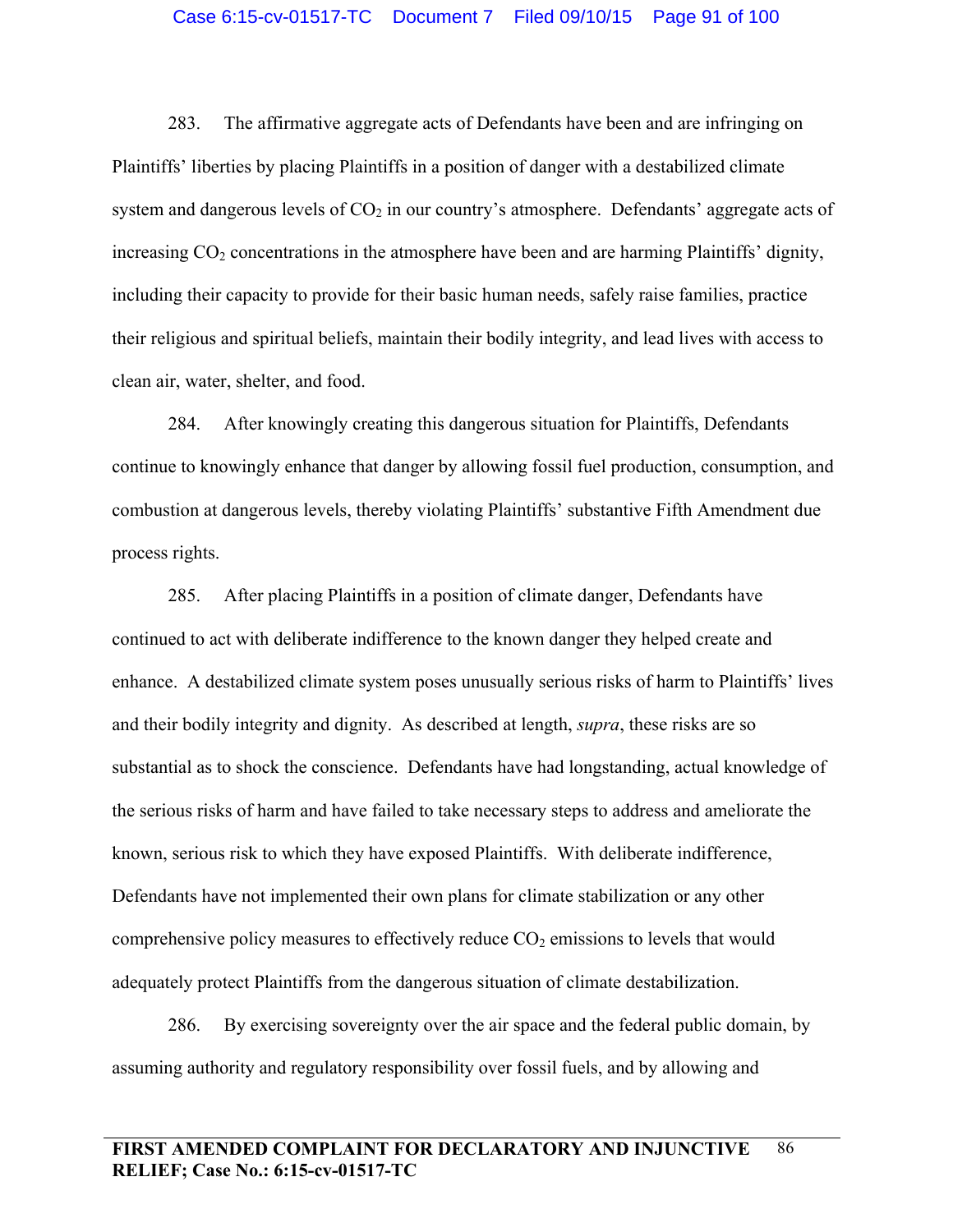# Case 6:15-cv-01517-TC Document 7 Filed 09/10/15 Page 92 of 100

permitting fossil fuel production, consumption, and its associated  $CO<sub>2</sub>$  pollution, Defendants have also assumed custodial responsibilities over the climate system within its jurisdiction and influence. In assuming control of our nation's atmosphere, air space, the federal domain, fossil fuels, and climate system, Defendants have imposed severe limitations on Plaintiffs' freedom to act on their own behalf to secure a stable climate system and, therefore, have a special relationship with Plaintiffs, and a concomitant duty of care to ensure their reasonable safety. By their affirmative acts resulting in dangerous interference with a stable climate system, Defendants have abrogated their duty of care to protect Plaintiffs' fundamental rights to life, liberty, and property. In their custodial role, Defendants have failed to protect Plaintiffs' needs with respect to the climate system in violation of the Fifth Amendment.

287. Furthermore, Defendants' acts, if not fundamentally altered without delay, will effect a complete taking of some of Plaintiffs' property interests by virtue of the sea level rise that is an incident of Defendants' unlawful actions.

288. The United States, through DOE, is depriving Plaintiffs of their fundamental rights to be free from the dangerous government acts, which infringe on their fundamental rights to life, liberty, and property, by requiring and giving approval for the exportation and importation of natural gas resources in the U.S. through section 201 of the Energy Policy Act of 1992. The extraction, interstate transport, liquefaction, exportation, and ultimate combustion of U.S. natural gas, facilitated by section 201 of the Energy Policy Act, increase carbon pollution and exacerbate already-dangerous climate instability. Section 201 of the Energy Policy Act is unconstitutional on its face and as applied to Plaintiffs through DOE's issuance of the section 201 permit for Jordan Cove LNG Terminal in Coos Bay, Oregon. The Energy Policy Act and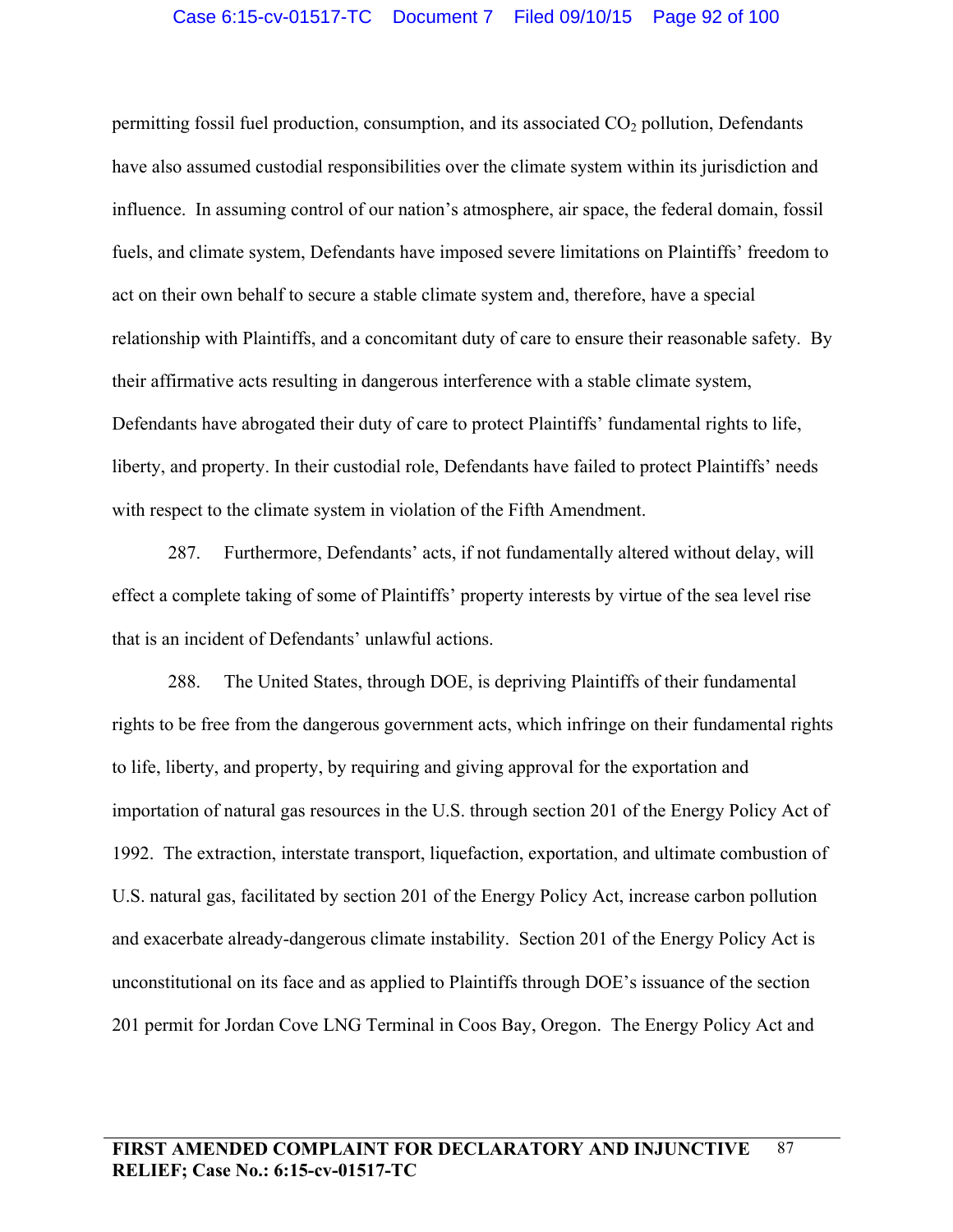## Case 6:15-cv-01517-TC Document 7 Filed 09/10/15 Page 93 of 100

DOE's actions taken pursuant to the Energy Policy Act deprive Plaintiffs of their fundamental rights to life, liberty, and property.

289. The affirmative aggregate acts of Defendants in the areas of fossil fuel extraction, production, transportation, importation and exportation, and consumption, as described in this Complaint, are causing dangerous concentrations of  $CO<sub>2</sub>$  in the atmosphere and a dangerous climate system, and irreversible harm to the natural systems critical to Plaintiffs' rights to life, liberty, and property. The affirmative aggregate acts of Defendants cannot and do not operate to secure a more compelling state interest than Plaintiffs' fundamental rights to life, liberty, and property.

WHEREFORE, Plaintiffs pray for relief as more fully set forth below.

# **Second Claim for Relief Violation of Equal Protection Principles Embedded in the Fifth Amendment**

290. Plaintiffs hereby re-allege and incorporate by reference each of the allegations set forth above.

291. Defendants have violated the equal protection principles of the Fourteenth Amendment, embedded in the Due Process Clause of the Fifth Amendment.

292. The affirmative aggregate acts of Defendants in the areas of fossil fuel production and consumption irreversibly discriminate against Plaintiffs' exercise of their fundamental rights to life, liberty, and property, and abridge central precepts of equality. The affirmative aggregate acts of Defendants in the areas of fossil fuel production and consumption have caused and are causing irreversible climate change. As a result, the harm caused by Defendants has denied Plaintiffs the same protection of fundamental rights afforded to prior and present generations of adult citizens. The imposition of this disability on Plaintiffs serves only to disrespect and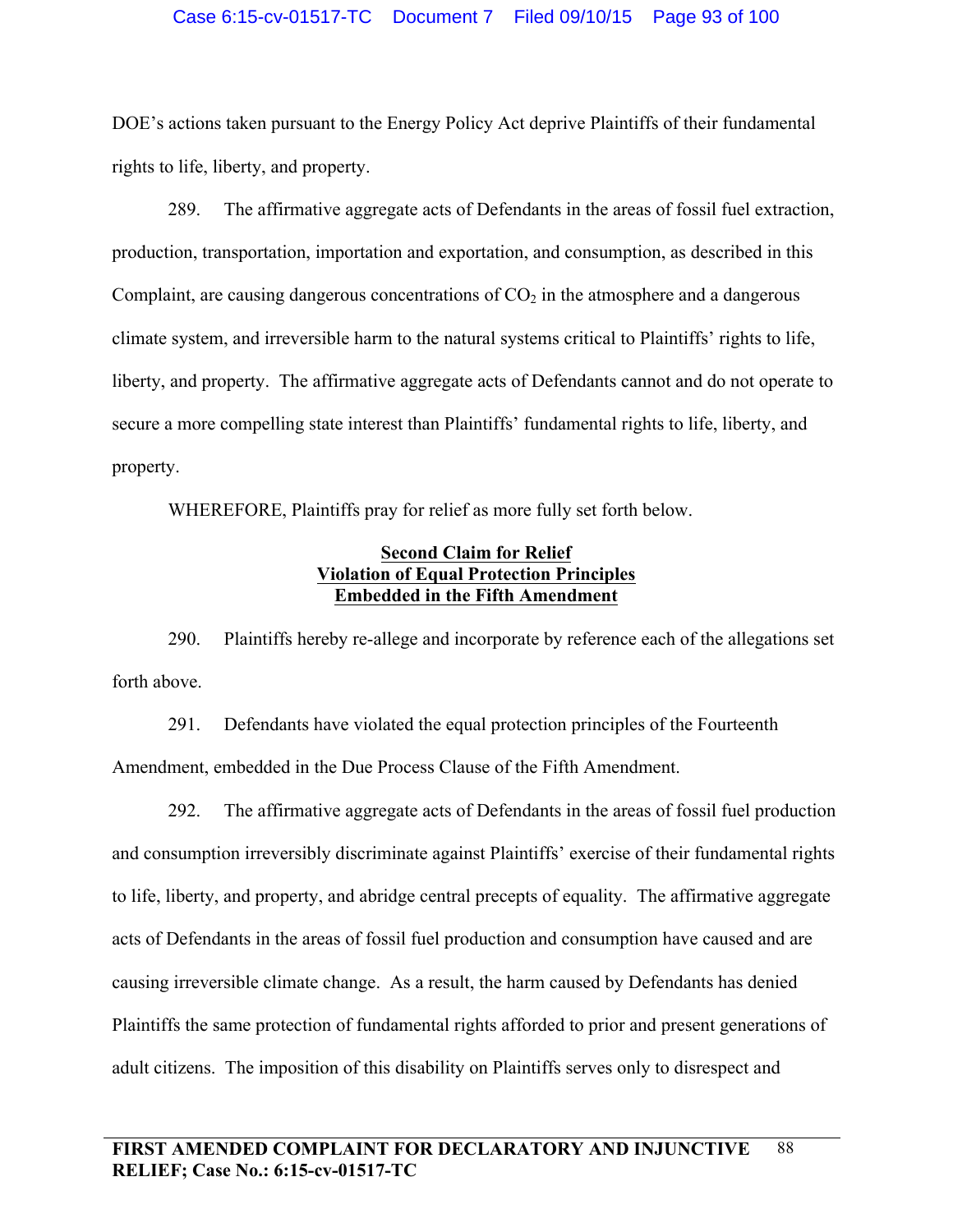subordinate them. The principles of the Equal Protection Clause, which are embedded in the Due Process Clause, prohibit the Federal Government's unjustified infringement of Plaintiffs' right to be free from Defendants' aggregate acts that destabilize our nation's climate system whose protection is fundamental to Plaintiffs' fundamental rights to life, liberty, and property. Because fundamental rights are at stake and are being infringed by the affirmative aggregate acts of Defendants, this Court must apply strict scrutiny for a denial of equal protection of the law.

293. The Fifth Amendment's Due Process Clause and the Fifth Amendment's equal protection principles are profoundly connected but set forth distinct principles, which are implicated here. The reason why a stable climate system is inherent in our fundamental rights to life, liberty, and property becomes more clear and compelling because of the grave and continuing harm to children that results from discriminatory laws and actions that prevent a stable climate system. The application of these dual principles requires strict scrutiny of Defendants' discriminatory laws and actions.

294. Plaintiffs are separate suspect classes in need of extraordinary protection from the political process pursuant to the principles of Equal Protection. As evidenced by their affirmative aggregate acts, Defendants have a long history of deliberately discriminating against children and future generations in exerting their sovereign authority over our nation's air space and federal fossil fuel resources for the economic benefit of present generations of adults. Plaintiffs are an insular minority with no voting rights and little, if any, political power or influence over Defendants and their actions concerning fossil fuels. Plaintiffs have immutable age characteristics that they cannot change.

295. Future generations do not have present political power or influence, have immutable characteristics, and are also an insular minority.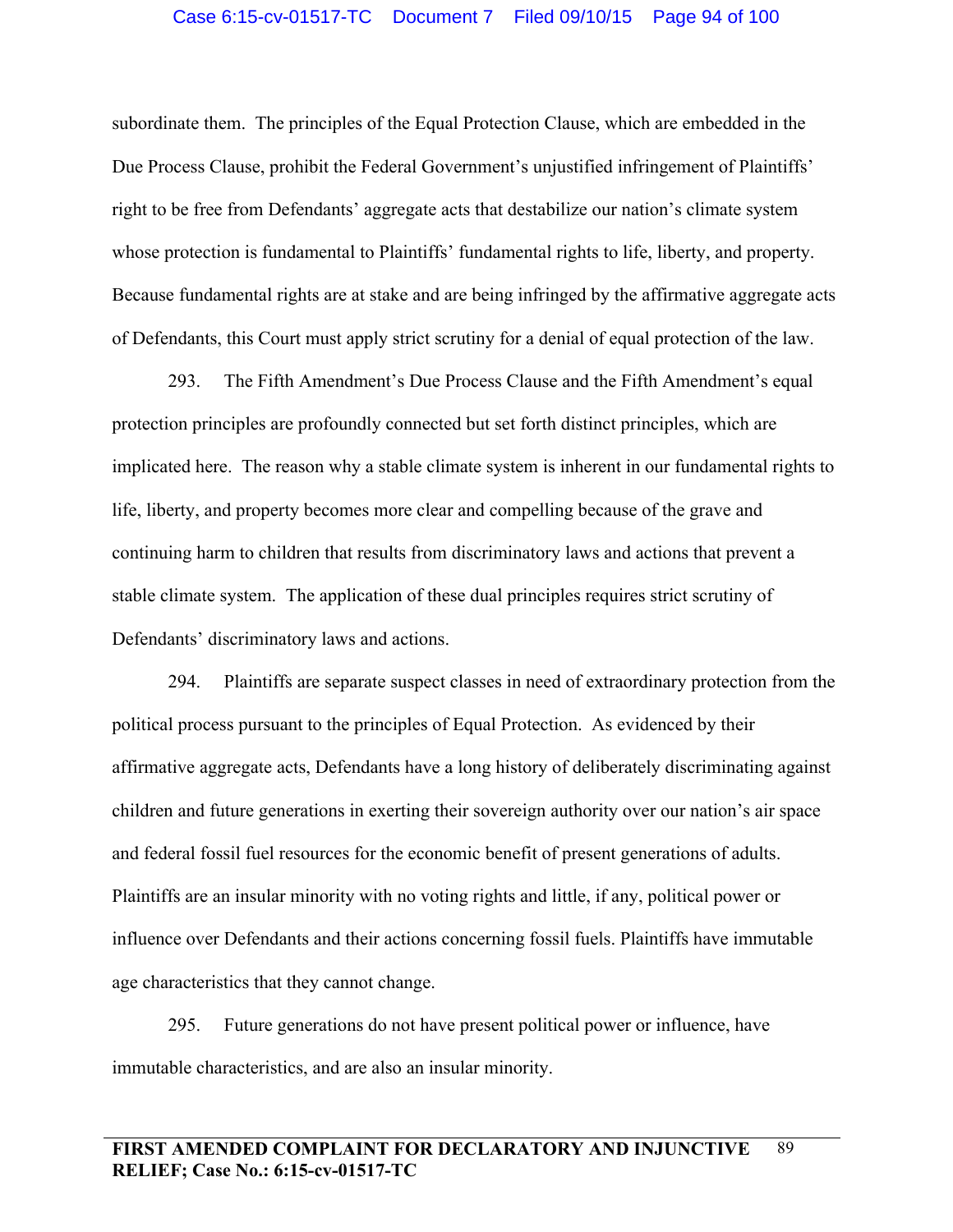#### Case 6:15-cv-01517-TC Document 7 Filed 09/10/15 Page 95 of 100

296. Plaintiffs have no avenues of redress other than this Court, as Plaintiffs cannot challenge or alter the acts of Defendants concerning fossil fuels. Plaintiffs will disproportionately experience the irreversible and catastrophic impacts of an atmosphere and oceans containing dangerous levels of  $CO<sub>2</sub>$  and a dangerous destabilized national climate system. The adults living in our country today will not experience the full scope of catastrophic harms that will be experienced by Plaintiffs.

297. For purposes of the present action, Plaintiffs should be treated as protected classes because the overwhelming majority of harmful effects caused by the acts of Defendants will occur in the future. As Plaintiffs include citizens presently below the voting age and future generations, this Court should determine they must be treated as protected classes, and federal laws and actions that disproportionately discriminate against and endanger them must be invalidated.

298. The affirmative aggregate acts of Defendants reflect a *de facto* policy choice to favor influential and entrenched short-term fossil fuel energy interests to the long-term detriment of Plaintiff—precisely the sort of dysfunctional majoritarian outcome that our constitutional democratic system is designed to check. Such a check is especially appropriate here because our country will soon pass the point where Plaintiffs will no longer be able to secure equal protection of the laws and protection against an uninhabitable climate system.

299. The Energy Policy Act's mandatory authorization for export and import of natural gas discriminates against Plaintiffs by exacerbating already-dangerous levels of atmospheric  $CO<sub>2</sub>$ and a dangerous climate system, the consequences of which will be irreversible and catastrophic in Plaintiffs' lifetimes. The Energy Policy Act, section 201, creates a disproportionate impact on suspect classes. Historical evidence demonstrates Defendants' discriminatory and intentional acts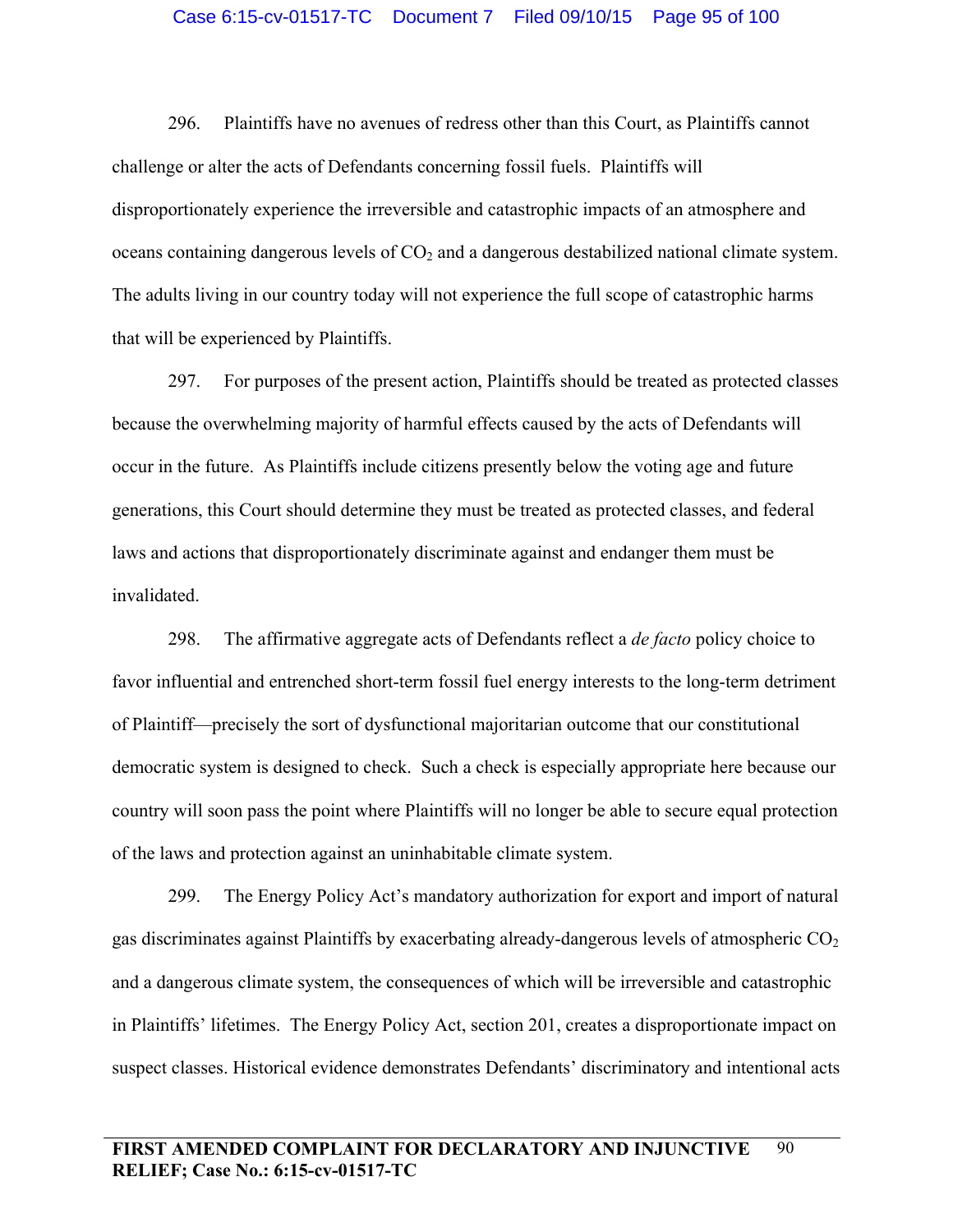# Case 6:15-cv-01517-TC Document 7 Filed 09/10/15 Page 96 of 100

against children and future generations in order to foster the short-term economic and energy interests of other classes, including corporations. The Energy Policy Act unconstitutionally deprives minor children and future generations of equal protection of the law because the full impacts of excess atmospheric  $CO<sub>2</sub>$  and the dangerous climate system, resulting from the U.S. government-authorized natural gas exports and imports, will be disproportionately imposed upon minor children, including Youth Plaintiffs, and for millennia by future generations.

300. Section 201 of the Energy Policy Act violates Plaintiffs' rights of equal protection under the law.

301. The affirmative aggregate acts of Defendants unconstitutionally favor the present, temporary economic benefits of certain citizens, especially corporations, over Plaintiffs' rights to life, liberty, and property.

WHEREFORE, Plaintiffs pray for relief as more fully set forth below.

# **Third Claim for Relief The Unenumerated Rights Preserved for the People by the Ninth Amendment**

302. Plaintiffs hereby re-allege and incorporate by reference each of the allegations set forth above.

303. Protecting the vital natural systems of our nation for present and future generations is fundamental to our scheme of ordered liberty and is deeply rooted in this nation's history and tradition. Without a stable climate system, both liberty and justice are in peril. Our nation's obligation to protect vital natural systems for Posterity has been recognized throughout American history, particularly through our country's conservation legislation. Our nation's founders intended that the federal government would have both the authority and the responsibility to be a steward of our country's essential natural resources. This stewardship is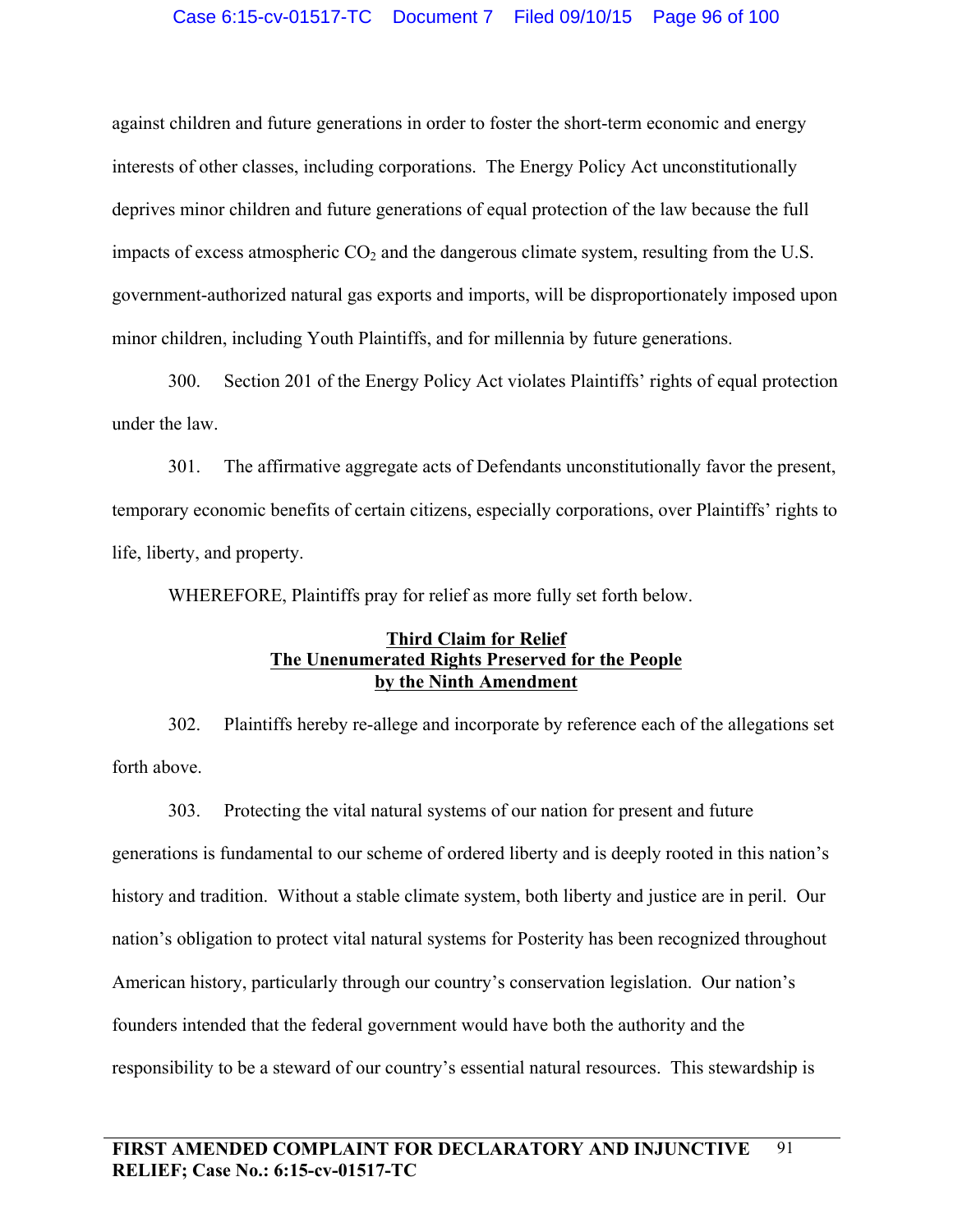## Case 6:15-cv-01517-TC Document 7 Filed 09/10/15 Page 97 of 100

clear from the delegation of powers to manage lands and the conveyed authority to address major challenges facing our nation as a whole. Among the implicit liberties protected from government intrusion by the Ninth Amendment is the right to be sustained by our country's vital natural systems, including our climate system.

304. Fundamental to our scheme of ordered liberty, therefore, is the implied right to a stable climate system and an atmosphere and oceans that are free from dangerous levels of anthropogenic  $CO<sub>2</sub>$ . Plaintiffs hold these inherent, inalienable, natural, and fundamental rights.

305. The affirmative aggregate acts of Defendants have unconstitutionally caused, and continue to materially contribute to, dangerous levels of atmospheric and oceanic  $CO<sub>2</sub>$  and a destabilized climate system.

306. The affirmative aggregate acts of Defendants have infringed, and continue to infringe, on Plaintiffs' fundamental constitutional rights.

WHEREFORE, Plaintiffs pray for relief as more fully set forth below.

# **Fourth Claim for Relief Violation of the Public Trust Doctrine**

307. Plaintiffs hereby re-allege and incorporate by reference each of the allegations set forth above.

308. Plaintiffs are beneficiaries of rights under the public trust doctrine, rights that are secured by the Ninth Amendment and embodied in the reserved powers doctrines of the Tenth Amendment and the Vesting, Nobility, and Posterity Clauses of the Constitution. These rights protect the rights of present and future generations to those essential natural resources that are of public concern to the citizens of our nation. These vital natural resources include at least the air (atmosphere), water, seas, the shores of the sea, and wildlife. The overarching public trust resource is our country's life-sustaining climate system, which encompasses our atmosphere,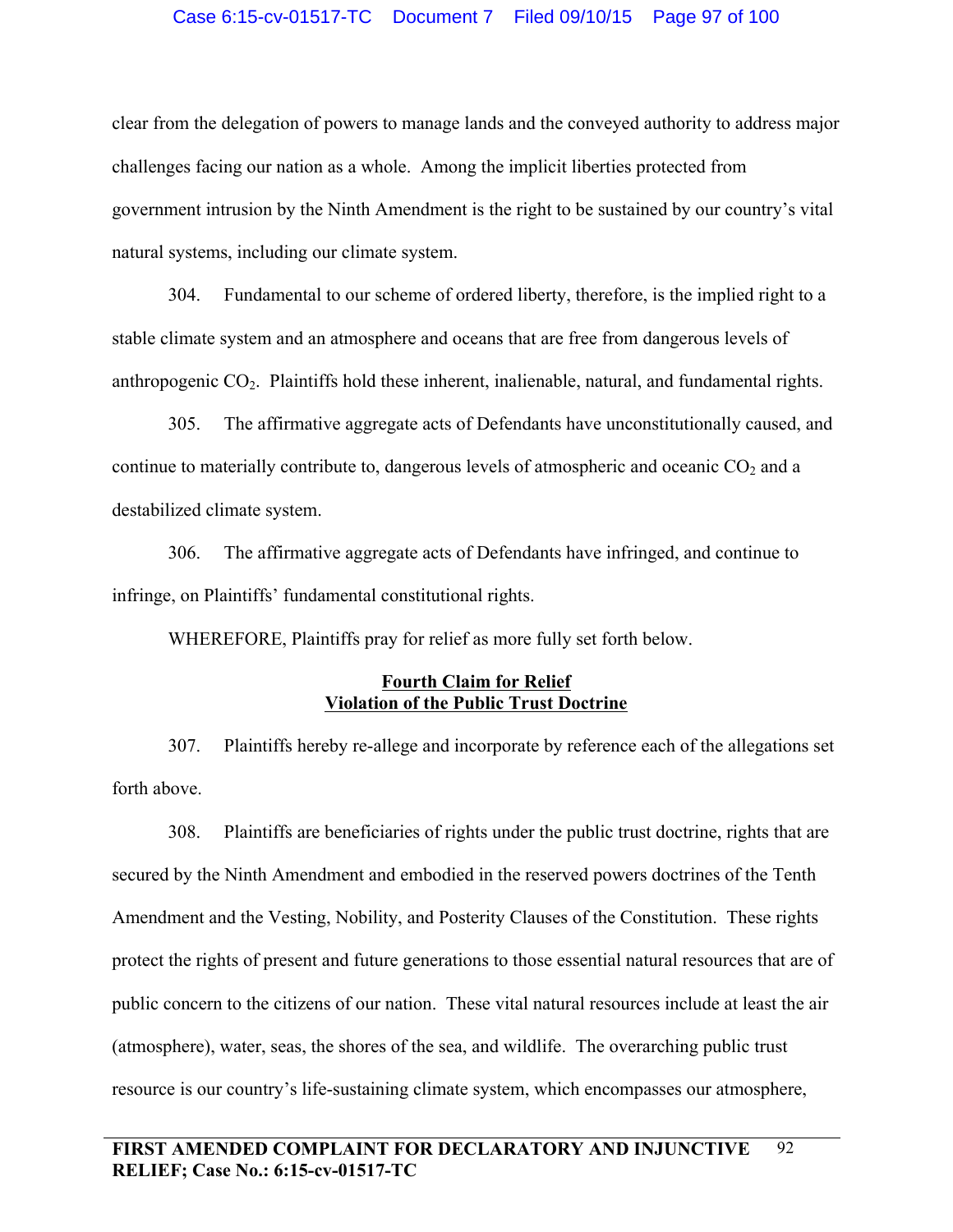## Case 6:15-cv-01517-TC Document 7 Filed 09/10/15 Page 98 of 100

waters, oceans, and biosphere. Defendants must take affirmative steps to protect those trust resources.

309. As sovereign trustees, Defendants have a duty to refrain from "substantial impairment" of these essential natural resources. The affirmative aggregate acts of Defendants in the areas of fossil fuel production and consumption have unconstitutionally caused, and continue to cause, substantial impairment to the essential public trust resources. Defendants have failed in their duty of care to safeguard the interests of Plaintiffs as the present and future beneficiaries of the public trust. Such abdication of duty abrogates the ability of succeeding members of the Executive Branch and Congress to provide for the survival and welfare of our citizens and to promote the endurance of our nation.

310. As sovereign trustees, the affirmative aggregate acts of Defendants are unconstitutional and in contravention of their duty to hold the atmosphere and other public trust resources in trust. Instead, Defendants have alienated substantial portions of the atmosphere in favor of the interests of private parties so that these private parties can treat our nation's atmosphere as a dump for their carbon emissions. Defendants have failed in their duty of care as trustees to manage the atmosphere in the best interests of the present and future beneficiaries of the trust property, including, but not limited to, Plaintiffs. Such abdication of duty abrogates the sovereign powers of succeeding members of the Executive Branch and Congress to provide for the survival and welfare of our Nation's citizens and to promote the endurance of our Nation.

WHEREFORE, Plaintiffs pray for relief as more fully set forth below.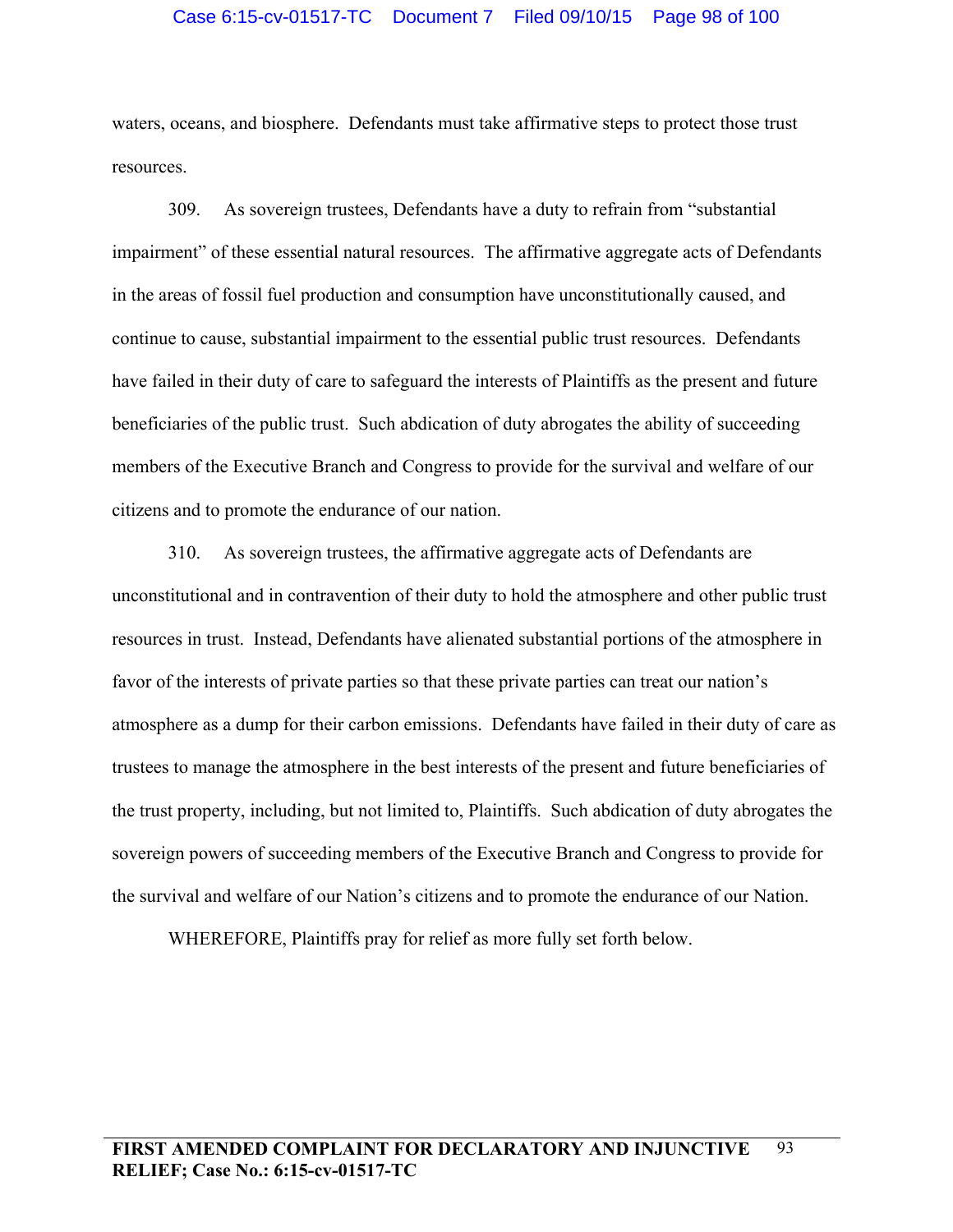# **PRAYER FOR RELIEF**

"[W]hen the rights of persons are violated, 'the Constitution requires redress by the courts,' notwithstanding the more general value of democratic decisionmaking." *Obergefell v. Hodges*, 576 U.S. \_\_\_\_, slip. op. at 24 (2015) (internal citations omitted).

1. Declare that Defendants have violated and are violating Plaintiffs' fundamental constitutional rights to life, liberty, and property by substantially causing or contributing to a dangerous concentration of  $CO<sub>2</sub>$  in the atmosphere, and that, in so doing, Defendants dangerously interfere with a stable climate system required by our nation and Plaintiffs alike;

2. Enjoin Defendants from further violations of the Constitution underlying each claim for relief;

3. Declare the Energy Policy Act, Section 201, to be unconstitutional on its face;

4. Declare DOE/FE Order No. 3041, granting long-term multi-contract authorization to

Jordan Cove Energy for LNG exports from its Coos Bay terminal, to be unconstitutional as applied and set it aside;

5. Declare Defendants' public trust violations and enjoin Defendants from violating the public trust doctrine underlying each claim for relief;

6. Order Defendants to prepare a consumption-based inventory of U.S.  $CO<sub>2</sub>$  emissions;

7. Order Defendants to prepare and implement an enforceable national remedial plan to phase out fossil fuel emissions and draw down excess atmospheric  $CO<sub>2</sub>$  so as to stabilize the climate system and protect the vital resources on which Plaintiffs now and in the future will depend;

8. Retain jurisdiction over this action to monitor and enforce Defendants' compliance with the national remedial plan and all associated orders of this Court; and